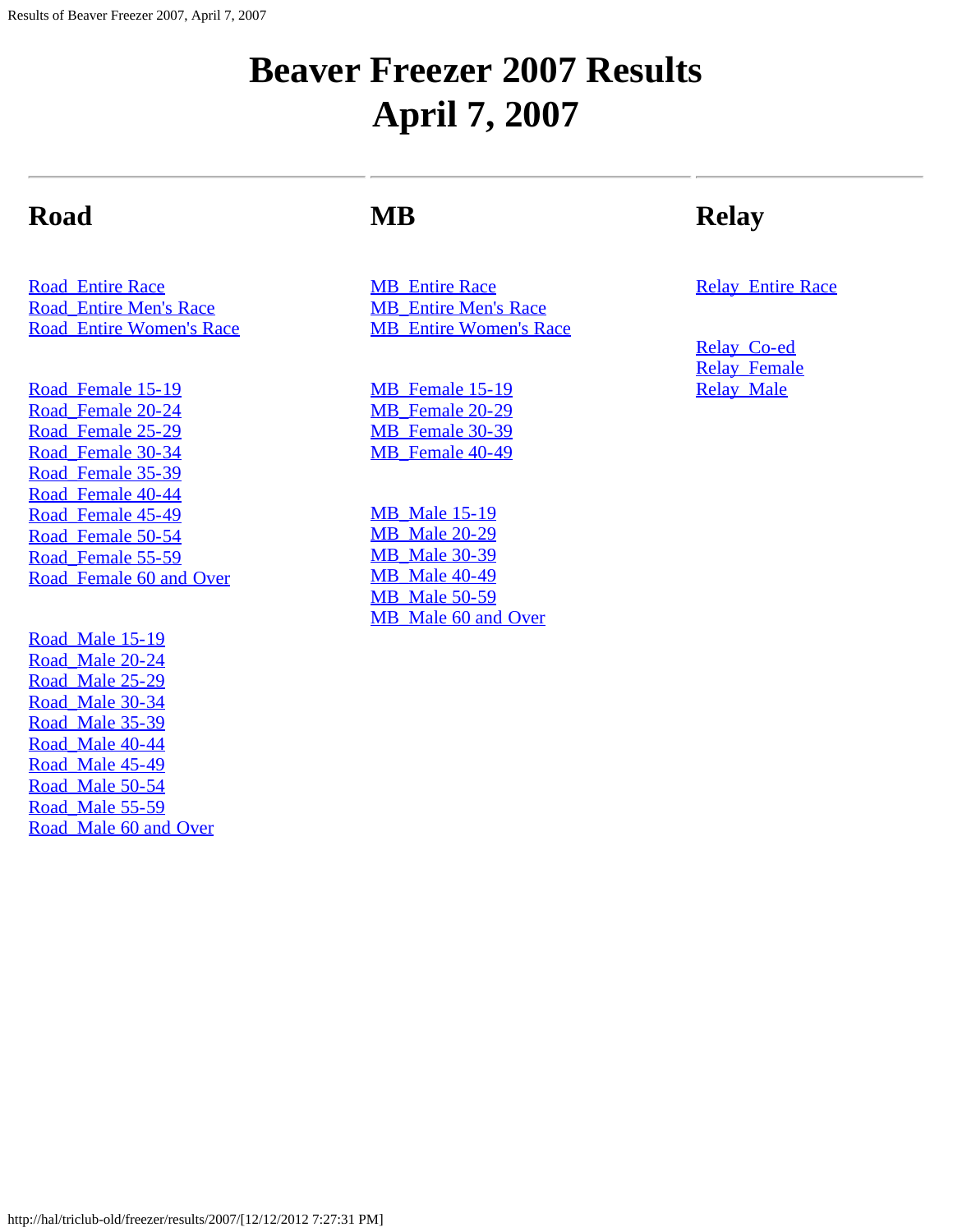# **Road Results for Entire Race April 7, 2007**

<span id="page-1-0"></span>

|              | Place Name           | Town                    |              | Bib#Category | <b>Overall</b> | Swim $(500)$<br>$ {\bf v} {\bf d} s\rangle$ | T1       | Bike<br>$(12.0 \text{ mi})$ | $\mathbf{T2}$ | <b>Run</b> (3.1)<br>mi) |     |
|--------------|----------------------|-------------------------|--------------|--------------|----------------|---------------------------------------------|----------|-----------------------------|---------------|-------------------------|-----|
| 11           | Garren Watkins       | Portland,<br><b>OR</b>  |              | M30-34       | 56:26          | 00:06:22<br>(1:16.4)                        | 00:01:11 | 00:29:10<br>(24.7)          | 00:01:24      | 00:18:19<br>(5:54.5)    | adj |
| 2            | Nathan Smith         | Corvallis,<br>OR        |              | M30-34       | 57:10          | 00:06:25<br>(1:17.0)                        | 00:01:10 | 00:31:44<br>(22.7)          | 00:00:59      | 00:16:52<br>(5:26.5)    | adj |
| $\beta$      | Rob Williams         | Beaverton,<br>OR        |              | M35-39       | 58:35          | 00:06:08<br>(1:13.6)                        | 00:01:16 | 00:30:33<br>(23.6)          | 00:01:10      | 00:19:28<br>(6:16.8)    |     |
| 4            | Dan Schmitt          | Eugene, OR 2            |              | M30-34       | 58:50          | 00:05:48<br>(1:09.6)                        | 00:01:16 | 00:30:40<br>(23.5)          | 00:01:07      | 00:19:59<br>(6:26.8)    |     |
| 5            | <b>Trevor Davies</b> | Portland,<br><b>OR</b>  | 47           | M30-34       | 59:26          | 00:07:22<br>(1:28.4)                        | 00:00:56 | 00:30:27<br>(23.6)          | 00:01:00      | 00:19:41<br>(6:21.0)    |     |
| 6            | David Embree         | Portland,<br><b>OR</b>  | 23           | M25-29       | 59:52          | 00:07:04<br>(1:24.8)                        | 00:01:00 | 00:32:08<br>(22.4)          | 00:01:15      | 00:18:25<br>(5:56.5)    |     |
| 17           | <b>Bill Thompson</b> | Beaverton,<br>OR        | 42           | M30-34       | 1:00:25        | 00:07:17<br>(1:27.4)                        | 00:01:34 | 00:30:58<br>(23.3)          | 00:01:24      | 00:19:12<br>(6:11.6)    |     |
| 8            | Christian<br>Isakson | Vernonia,<br>OR         | 38           | M30-34       | 1:00:35        | 00:06:49<br>(1:21.8)                        | 00:01:10 | 00:31:48<br>(22.6)          | 00:01:13      | 00:19:35<br>(6:19.0)    |     |
| 19           | Tom St.Clair         | Tumwater,<br>WA         | $ 13\rangle$ | M40-44       | 1:01:13        | 00:06:46<br>(1:21.2)                        | 00:01:41 | 00:33:53<br>(21.2)          | 00:01:40      | 00:17:13<br>(5:33.2)    |     |
| 10           | Tom Cordier          | Corvallis,<br>OR        | 102          | M40-44       | 1:01:15        | 00:08:15<br>(1:39.0)                        | 00:01:11 | 00:31:20<br>(23.0)          | 00:01:04      | 00:19:25<br>(6:15.8)    |     |
| $ 11\rangle$ | Thomas Lyttle        | Hillsboro,<br>OR        |              | M25-29       | 1:01:24        | 00:05:46<br>(1:09.2)                        | 00:01:09 | 00:31:40<br>(22.7)          | 00:01:12      | 00:21:37<br>(6:58.4)    |     |
| $ 12\rangle$ | <b>Ben Mackey</b>    | Eugene, OR $ 17$        |              | M25-29       | 1:01:31        | 00:06:55<br>(1:23.0)                        | 00:01:22 | 00:33:03<br>(21.8)          | 00:01:10      | 00:19:01<br>(6:08.1)    |     |
| 13           | Michael Tasman       | Corvallis,<br><b>OR</b> | 16           | M50-54       | 1:01:34        | 00:06:21<br>(1:16.2)                        | 00:01:42 | 00:33:00<br>(21.8)          | 00:01:27      | 00:19:04<br>(6:09.0)    | adj |
| 14           | Nick Alden           | Klamath<br>Falls, OR    |              | M20-24       | 1:02:45        | 00:05:50<br>(1:10.0)                        | 00:01:27 | 00:33:54<br>(21.2)          | 00:01:28      | 00:20:06<br>(6:29.0)    |     |
| 15           | Michael<br>Fletcher  | Junction<br>City, OR    | 22           | M35-39       | 1:03:04        | 00:06:44<br>(1:20.8)                        | 00:01:06 | 00:33:24<br>(21.6)          | 00:01:11      | 00:20:39<br>(6:39.7)    |     |
| $ 16\rangle$ | Richard Earle        | Salem, OR               | 52           | M50-54       | 1:03:31        | 00:07:36<br>(1:31.2)                        | 00:01:21 | 00:31:50<br>(22.6)          | 00:02:20      | 00:20:24<br>(6:34.8)    |     |
| 17           | Susan Fox            | Corvallis,<br>OR.       | 15           | F40-44       | 1:04:14        | 00:06:39<br>(1:19.8)                        | 00:01:23 | 00:34:32<br>(20.8)          | 00:01:29      | 00:20:11<br>(6:30.6)    |     |
| 18           | Robert Croucher      | Brush<br>Prairie, WA    | 57           | M40-44       | 1:05:22        | 00:08:20<br>(1:40.0)                        | 00:01:11 | 00:35:31<br>(20.3)          | 00:01:09      | 00:19:11<br>(6:11.3)    |     |
| 19           | Charles Warner       | Portland,<br>OR         | 12           | M30-34       | 1:05:55        | 00:07:05<br>(1:25.0)                        | 00:01:37 | 00:30:44<br>(23.4)          | 00:02:07      | 00:24:22<br>(7:51.6)    |     |
| 20           | Michael Gilbert      | Vancouver,<br>WA        | 156          | M40-44       | 1:06:00        | 00:09:12<br>(1:50.4)                        | 00:01:24 | 00:34:35<br>(20.8)          | 00:01:08      | 00:19:41<br>(6:21.0)    |     |
| 21           | Noah Megowan         | Lake<br>Oswego, OR $56$ |              | M30-34       | 1:06:01        | 00:07:54<br>(1:34.8)                        | 00:01:51 | 00:35:15<br>(20.4)          | 00:02:05      | 00:18:56<br>(6:06.5)    |     |
|              |                      | Portland,               |              |              |                | 00:07:57                                    |          | [00:34:23]                  |               | [00:19:17]              |     |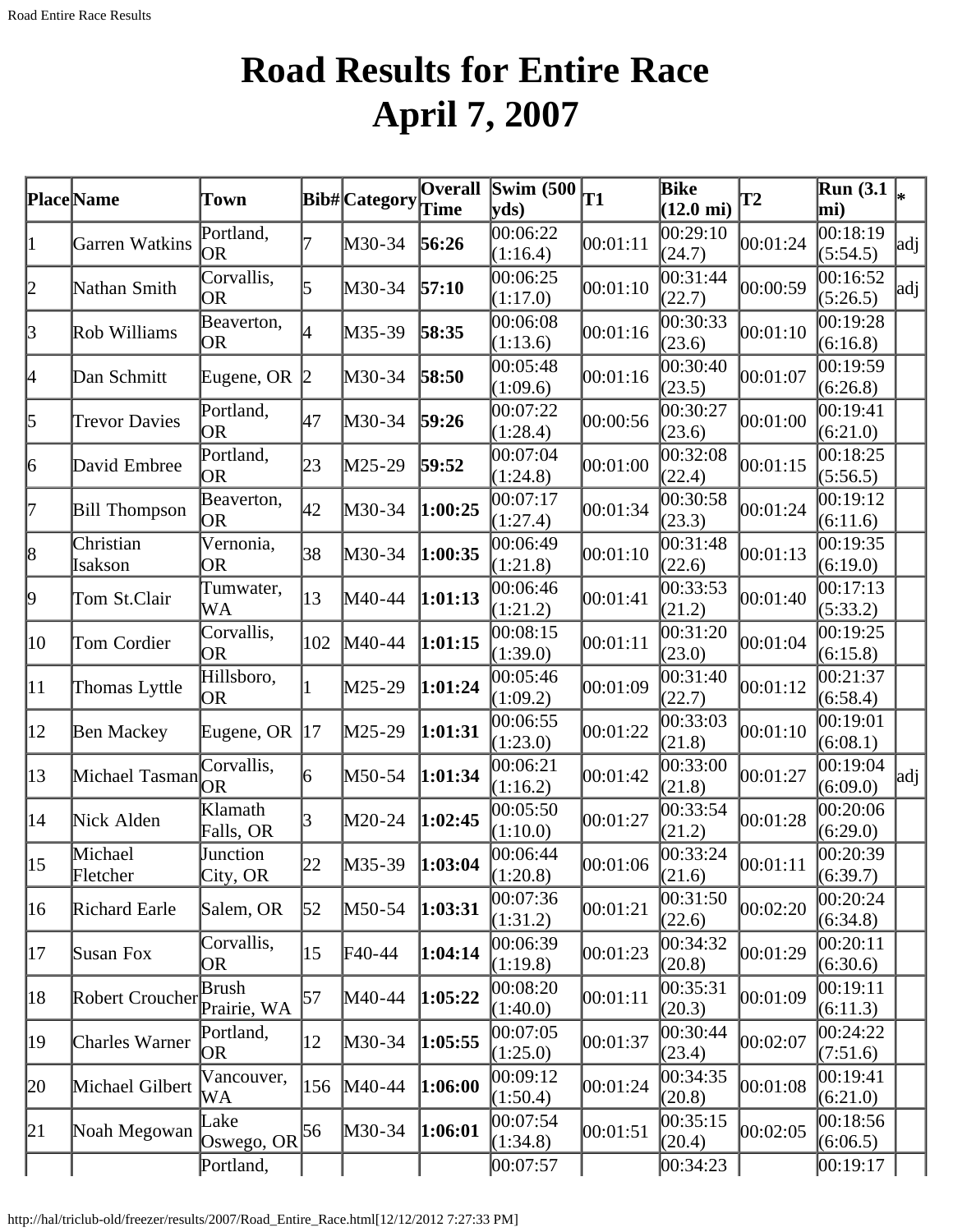Road Entire Race Results

| 22 | Ryan Voge            | <b>OR</b>                                         | 81  | $M20-24$                   | 1:06:22 | (1:35.4)              | 00:02:24  | (20.9)                      | 00:02:21  | (6:13.2)                |     |
|----|----------------------|---------------------------------------------------|-----|----------------------------|---------|-----------------------|-----------|-----------------------------|-----------|-------------------------|-----|
| 23 | Sara Schaaf          | Wilsonville,<br><b>OR</b>                         | 128 | $F20-24$                   | 1:07:08 | 00:08:20<br>(1:40.0)  | 00:02:45  | 00:35:33<br>(20.3)          | 00:01:03  | 00:19:27<br>(6:16.5)    |     |
| 24 | Robert Huthart       | Eugene, OR                                        | 26  | M15-19                     | 1:07:12 | 00:07:01<br>(1:24.2)  | 00:01:28  | 00:36:26<br>(19.8)          | 00:01:23  | 00:20:54<br>(6:44.5)    |     |
|    | <b>Place</b> Name    | Town                                              |     | Bib#Category               | Overall | Swim $(500)$<br>yds)  | <b>T1</b> | Bike<br>$(12.0 \text{ mi})$ | <b>T2</b> | <b>Run</b> (3.1)<br>mi) |     |
| 25 | Erich<br>Wegscheider | Eugene, OR                                        | 86  | M20-24                     | 1:07:24 | 00:07:20<br>(1:28.0)  | 00:02:05  | 00:35:32<br>(20.3)          | 00:02:10  | 00:20:17<br>(6:32.6)    |     |
| 26 | Phil Anderson        | Portland,<br><b>OR</b>                            | 92  | M50-54                     | 1:07:50 | 00:08:26<br>(1:41.2)  | 00:01:37  | 00:34:30<br>(20.9)          | 00:01:58  | 00:21:19<br>(6:52.6)    |     |
| 27 | Sam Schonstal        | Aloha, OR                                         | 46  | M40-44                     | 1:07:51 | 00:07:25<br>(1:29.0)  | 00:01:10  | 00:35:06<br>(20.5)          | 00:01:41  | 00:22:29<br>(7:15.2)    |     |
| 28 | Benjamin<br>Farver   | Corvallis,<br>OR                                  | 193 | $M20-24$                   | 1:08:27 | 00:08:25<br>(1:41.0)  | 00:02:41  | 00:33:47<br>(21.3)          | 00:01:43  | 00:21:51<br>(7:02.9)    |     |
| 29 | Jonathan<br>Peterson | Camas, WA                                         | 105 | M30-34                     | 1:08:34 | 00:08:32<br>(1:42.4)  | 00:02:43  | 00:34:39<br>(20.8)          | 00:02:09  | 00:20:31<br>(6:37.1)    |     |
| 30 | K.C. Dauble          | Eugene, OR $ 8 $                                  |     | $F20-24$                   | 1:08:38 | 00:06:15<br>(1:15.0)  | 00:01:54  | 00:36:19<br>(19.8)          | 00:01:43  | 00:22:27<br>(7:14.5)    | adj |
| 31 | Dave Reed            | Creswell,<br>OR                                   | 44  | M50-54                     | 1:08:49 | 00:07:31<br>(1:30.2)  | 00:02:02  | 00:35:21<br>(20.4)          | 00:01:54  | 00:22:01<br>(7:06.1)    |     |
| 32 | Gary Wallesen        | Beaverton,<br>OR                                  | 117 | M45-49                     | 1:09:30 | 00:07:45<br>(1:33.0)  | 00:01:54  | 00:34:43<br>(20.7)          | 00:02:05  | 00:23:03<br>(7:26.1)    |     |
| 33 | <b>Jeff Bentley</b>  | Klamath<br>Falls, OR                              | 61  | M25-29                     | 1:09:31 | 00:07:49<br>(1:33.8)  | 00:01:39  | 00:36:41<br>(19.6)          | 00:01:16  | 00:22:06<br>(7:07.7)    |     |
| 34 | Uwe Hermes           | Portland,<br>OR                                   | 32  | M30-34                     | 1:09:38 | 00:07:14<br>(1:26.8)  | 00:02:13  | 00:36:00<br>(20.0)          | 00:01:35  | 00:22:36<br>(7:17.4)    |     |
| 35 | Joanna Mensher       | Portland,<br>OR                                   | 101 | $\text{F25-29}$            | 1:09:42 | 00:08:22<br>(1:40.4)  | 00:01:56  | 00:36:40<br>(19.6)          | 00:01:31  | 00:21:13<br>(6:50.6)    |     |
| 36 | <b>Justin Fay</b>    | Corvallis,<br>OR                                  | 43  | M20-24                     | 1:09:48 | 00:07:08<br>(1:25.6)  | 00:02:05  | 00:38:06<br>(18.9)          | 00:01:09  | 00:21:20<br>(6:52.9)    |     |
| 37 | Jake Adams           | Pleasant<br>Hill, OR                              | 67  | M25-29                     | 1:09:52 | 00:07:22<br>(1:28.4)  | 00:02:31  | 00:38:01<br>(18.9)          | 00:00:57  | 00:21:01<br>(6:46.8)    |     |
|    | 38-T Sandra Uesugi   | Corvallis,<br>OR.                                 | 16  | F30-34                     | 1:10:03 | 00:06:35<br>(1:19.0)  | 00:01:18  | 00:35:46<br>(20.1)          | 00:01:40  | 00:24:44<br>(7:58.7)    |     |
|    | 38-T Julie Seale     | Vancouver,<br>WA                                  | 104 | $\textcolor{blue}{F30-34}$ | 1:10:03 | 00:08:32<br>(1:42.4)  | 00:02:06  | 00:36:55<br>(19.5)          | 00:01:59  | 00:20:31<br>(6:37.1)    |     |
| 40 | <b>Whitney Drew</b>  | Bend, OR                                          | 118 | $F15-19$                   | 1:10:09 | 00:08:34?<br>(1:42.8) | 00:02:00? | 00:36:47<br>(19.6)          | 00:01:35  | 00:21:13<br>(6:50.6)    |     |
| 41 | Peter Stiffler       | Eugene, OR                                        | 123 | $M30-34$                   | 1:10:12 | 00:09:04<br>(1:48.8)  | 00:02:08  | 00:35:29<br>(20.3)          | 00:02:13  | 00:21:18<br>(6:52.3)    |     |
| 42 | Lara Gamelin         | Corvallis,<br> OR                                 | 58  | $F35-39$                   | 1:10:26 | 00:08:00<br>(1:36.0)  | 00:02:00? | 00:36:59?<br>(19.5)         | 00:01:43  | 00:21:44<br>(7:00.6)    |     |
| 43 | Jeremy Zook          | Bend, OR                                          | 250 | $M25-29$                   | 1:10:36 | 00:09:13<br>(1:50.6)  | 00:02:22  | 00:35:44<br>(20.1)          | 00:00:52  | 00:22:25<br>(7:13.9)    |     |
| 44 | Mel Long             | $\overline{\text{Oregon City}}, \vert_{27}$<br>OR |     | M40-44                     | 1:10:38 | 00:07:33<br>(1:30.6)  | 00:02:36  | 00:36:21<br>(19.8)          | 00:02:01  | 00:22:07<br>(7:08.1)    |     |
| 45 | Roger Nyquist        | Albany, OR $ 71$                                  |     | M45-49                     | 1:10:58 | 00:08:00<br>(1:36.0)  | 00:01:29  | 00:37:43<br>(19.1)          | 00:01:21  | 00:22:25<br>(7:13.9)    |     |
| 46 | <b>Brian Roddy</b>   | Eugene, OR $ 154 $                                |     | $M30-34$                   | 1:11:07 | 00:09:07              | 00:02:58  | 00:35:12                    | 00:01:59  | 00:21:51                |     |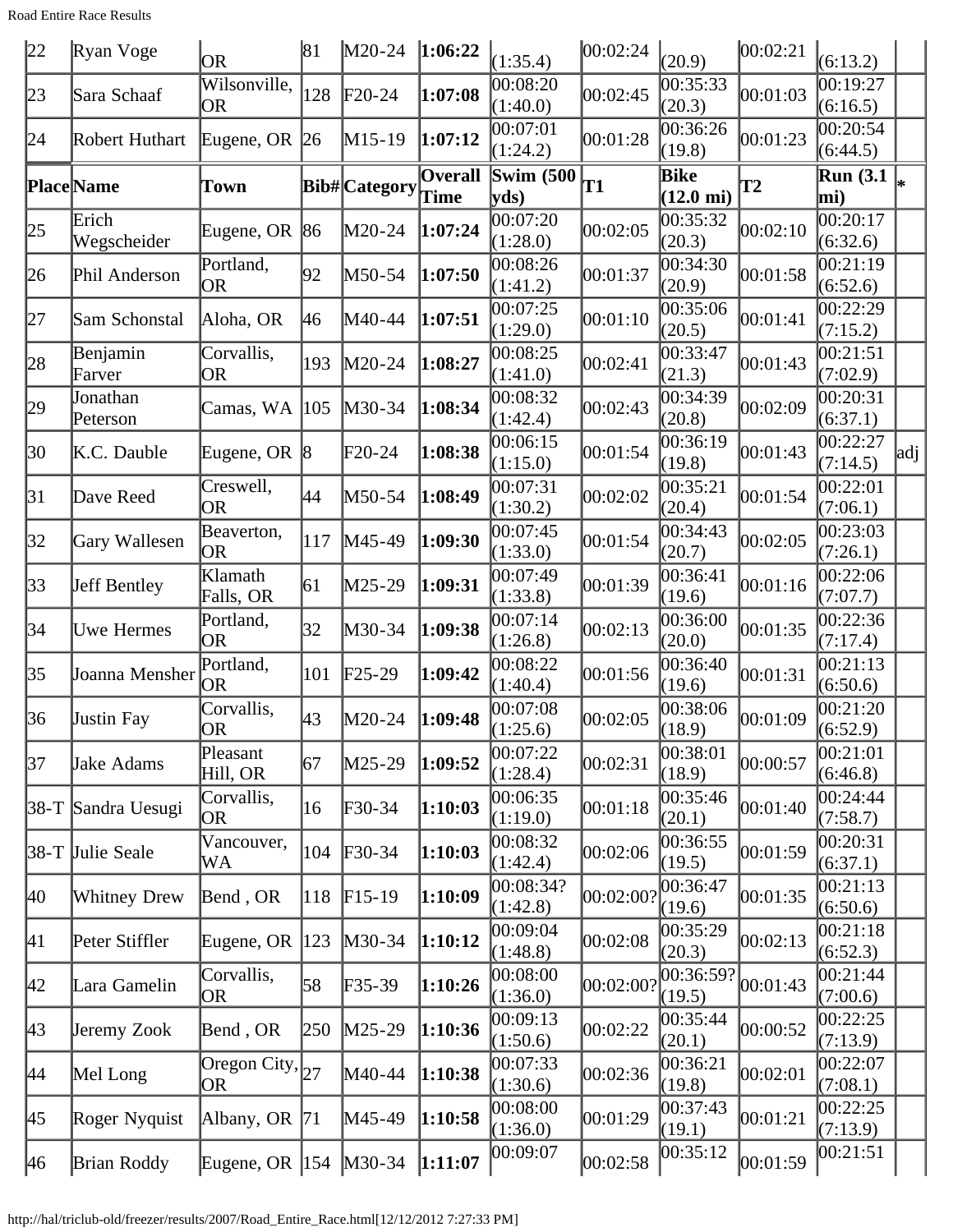Road Entire Race Results

|                     |                                                                                                                                                                                                                                                                                                                               |     |                                                                                                                                                                                                                         |                                                                                                                                                      | (1:49.4)                                                                                                                                                                                                                                                                                  |           | (20.5)                      |               | (7:02.9)                |                                               |
|---------------------|-------------------------------------------------------------------------------------------------------------------------------------------------------------------------------------------------------------------------------------------------------------------------------------------------------------------------------|-----|-------------------------------------------------------------------------------------------------------------------------------------------------------------------------------------------------------------------------|------------------------------------------------------------------------------------------------------------------------------------------------------|-------------------------------------------------------------------------------------------------------------------------------------------------------------------------------------------------------------------------------------------------------------------------------------------|-----------|-----------------------------|---------------|-------------------------|-----------------------------------------------|
| Thomas              |                                                                                                                                                                                                                                                                                                                               |     |                                                                                                                                                                                                                         |                                                                                                                                                      | 00:08:32<br>(1:42.4)                                                                                                                                                                                                                                                                      | 00:02:56  | 00:37:15<br>(19.3)          | 00:02:14      | 00:20:29<br>(6:36.5)    |                                               |
|                     |                                                                                                                                                                                                                                                                                                                               |     |                                                                                                                                                                                                                         |                                                                                                                                                      | 00:08:12<br>(1:38.4)                                                                                                                                                                                                                                                                      | 00:03:19  | 00:35:15<br>(20.4)          | 00:01:55      | 00:22:53<br>(7:22.9)    |                                               |
|                     | Corvallis,<br><b>OR</b>                                                                                                                                                                                                                                                                                                       | 19  | M20-24                                                                                                                                                                                                                  |                                                                                                                                                      | 00:07:12<br>(1:26.4)                                                                                                                                                                                                                                                                      | 00:02:26  | 00:37:24<br>(19.3)          | 00:01:19      | 00:23:16<br>(7:30.3)    |                                               |
|                     | Town                                                                                                                                                                                                                                                                                                                          |     |                                                                                                                                                                                                                         | Overall                                                                                                                                              | Swim $(500)$<br>yds)                                                                                                                                                                                                                                                                      | <b>T1</b> | Bike<br>$(12.0 \text{ mi})$ | $\mathbf{T2}$ | <b>Run</b> (3.1)<br>mi) |                                               |
|                     | Spanaway,<br>WA                                                                                                                                                                                                                                                                                                               | 152 |                                                                                                                                                                                                                         |                                                                                                                                                      | 00:08:55<br>(1:47.0)                                                                                                                                                                                                                                                                      | 00:02:33  | 00:35:52<br>(20.1)          | 00:01:44      | (7:16.5)                |                                               |
| Denise<br>Croucher  | Brush<br>Prairie, WA                                                                                                                                                                                                                                                                                                          | 106 |                                                                                                                                                                                                                         |                                                                                                                                                      | 00:08:34<br>(1:42.8)                                                                                                                                                                                                                                                                      | 00:01:48  | 00:35:18<br>(20.4)          | 00:02:13      | (7:44.8)                |                                               |
| Andrew Smith        | Portland,<br><b>OR</b>                                                                                                                                                                                                                                                                                                        | 110 |                                                                                                                                                                                                                         |                                                                                                                                                      | 00:08:25<br>(1:41.0)                                                                                                                                                                                                                                                                      | 00:02:25  | 00:37:53<br>(19.0)          | 00:02:20      | 00:20:56<br>(6:45.2)    |                                               |
|                     | Portland,<br>OR                                                                                                                                                                                                                                                                                                               |     | M25-29                                                                                                                                                                                                                  |                                                                                                                                                      | 00:08:02<br>(1:36.4)                                                                                                                                                                                                                                                                      | 00:02:05  | 00:36:46<br>(19.6)          | 00:01:39      | 00:23:32<br>(7:35.5)    |                                               |
|                     | Lake                                                                                                                                                                                                                                                                                                                          |     | $F25-29$                                                                                                                                                                                                                |                                                                                                                                                      | 00:06:48<br>(1:21.6)                                                                                                                                                                                                                                                                      | 00:01:33  | 00:36:50<br>(19.5)          | 00:01:52      | 00:25:10<br>(8:07.1)    |                                               |
|                     | Portland,<br><b>OR</b>                                                                                                                                                                                                                                                                                                        |     | M40-44                                                                                                                                                                                                                  |                                                                                                                                                      | 00:06:53<br>(1:22.6)                                                                                                                                                                                                                                                                      | 00:02:30  | 00:37:36<br>(19.1)          | 00:01:13      | 00:24:02<br>(7:45.2)    |                                               |
|                     | Corvallis,<br><b>OR</b>                                                                                                                                                                                                                                                                                                       |     |                                                                                                                                                                                                                         |                                                                                                                                                      | 00:09:59<br>(1:59.8)                                                                                                                                                                                                                                                                      | 00:02:21  | 00:36:10<br>(19.9)          | 00:01:59      | 00:21:53<br>(7:03.5)    |                                               |
| Williams            |                                                                                                                                                                                                                                                                                                                               |     |                                                                                                                                                                                                                         |                                                                                                                                                      | 00:08:53<br>(1:46.6)                                                                                                                                                                                                                                                                      | 00:02:03  | 00:35:41<br>(20.2)          | 00:01:41      | 00:24:12<br>(7:48.4)    |                                               |
|                     | Bend, OR                                                                                                                                                                                                                                                                                                                      | 178 |                                                                                                                                                                                                                         |                                                                                                                                                      | 00:10:19<br>(2:03.8)                                                                                                                                                                                                                                                                      |           | (20.8)                      | 00:01:35      | (7:58.7)                |                                               |
|                     | Portland,<br><b>OR</b>                                                                                                                                                                                                                                                                                                        |     | M20-24                                                                                                                                                                                                                  |                                                                                                                                                      | 00:06:50<br>(1:22.0)                                                                                                                                                                                                                                                                      | 00:02:17  | 00:39:10<br>(18.4)          | 00:02:02      | 00:22:21<br>(7:12.6)    |                                               |
| Tyler Lynch         | Milwaukie,<br><b>OR</b>                                                                                                                                                                                                                                                                                                       |     | M25-29                                                                                                                                                                                                                  |                                                                                                                                                      | 00:08:16<br>(1:39.2)                                                                                                                                                                                                                                                                      | 00:02:35  | 00:39:31<br>(18.2)          | 00:01:15      | 00:21:06<br>(6:48.4)    |                                               |
|                     | Corvallis,<br><b>OR</b>                                                                                                                                                                                                                                                                                                       | 122 |                                                                                                                                                                                                                         |                                                                                                                                                      | 00:09:04<br>(1:48.8)                                                                                                                                                                                                                                                                      | 00:01:50  | 00:36:17<br>(19.8)          | 00:01:37      | (7:44.5)                |                                               |
|                     | Milwaukie,<br><b>OR</b>                                                                                                                                                                                                                                                                                                       | 137 |                                                                                                                                                                                                                         |                                                                                                                                                      | 00:08:15<br>(1:39.0)                                                                                                                                                                                                                                                                      | 00:02:42  | 00:37:01<br>(19.5)          | 00:01:41      | 00:23:09<br>(7:28.1)    |                                               |
|                     | Vancouver,<br>WA                                                                                                                                                                                                                                                                                                              |     | M25-29                                                                                                                                                                                                                  |                                                                                                                                                      | 00:08:48<br>(1:45.6)                                                                                                                                                                                                                                                                      | 00:02:46  | 00:36:58<br>(19.5)          | 00:02:08      | 00:22:13<br>(7:10.0)    |                                               |
|                     |                                                                                                                                                                                                                                                                                                                               |     | M25-29                                                                                                                                                                                                                  |                                                                                                                                                      | 00:08:41<br>(1:44.2)                                                                                                                                                                                                                                                                      | 00:02:12  | 00:38:59<br>(18.5)          | 00:02:08      | 00:20:54<br>(6:44.5)    |                                               |
|                     | Philomath,<br>OR                                                                                                                                                                                                                                                                                                              |     | M45-49                                                                                                                                                                                                                  |                                                                                                                                                      | 00:07:27<br>(1:29.4)                                                                                                                                                                                                                                                                      | 00:02:27  | 00:35:06<br>(20.5)          | 00:01:39      | 00:26:20<br>(8:29.7)    |                                               |
|                     | Salem, OR                                                                                                                                                                                                                                                                                                                     |     | M45-49                                                                                                                                                                                                                  |                                                                                                                                                      | 00:07:44<br>(1:32.8)                                                                                                                                                                                                                                                                      | 00:02:08  | 00:38:10<br>(18.9)          | 00:02:19      | 00:22:47<br>(7:21.0)    |                                               |
|                     | Portland,<br><b>OR</b>                                                                                                                                                                                                                                                                                                        | 166 |                                                                                                                                                                                                                         |                                                                                                                                                      | 00:10:20<br>(2:04.0)                                                                                                                                                                                                                                                                      | 00:02:24  | 00:36:00<br>(20.0)          | 00:01:59      | 00:22:30<br>(7:15.5)    |                                               |
| Mackenzie<br>Thames | Milwaukie,<br>OR                                                                                                                                                                                                                                                                                                              | 144 |                                                                                                                                                                                                                         |                                                                                                                                                      | 00:09:00<br>(1:48.0)                                                                                                                                                                                                                                                                      | 00:02:11  | 00:36:14<br>(19.9)          | 00:01:53      | 00:24:03<br>(7:45.5)    |                                               |
| Tony Kirgis         |                                                                                                                                                                                                                                                                                                                               |     |                                                                                                                                                                                                                         |                                                                                                                                                      | 00:09:55<br>(1:59.0)                                                                                                                                                                                                                                                                      | 00:02:06  | 00:36:15<br>(19.9)          | 00:01:57      | 00:23:14<br>(7:29.7)    |                                               |
|                     | Corvallis,<br>OR                                                                                                                                                                                                                                                                                                              |     | $F15-19$                                                                                                                                                                                                                |                                                                                                                                                      | 00:06:23<br>(1:16.6)                                                                                                                                                                                                                                                                      | 00:01:38  | 00:39:27<br>(18.3)          | 00:01:22      | 00:24:41<br>(7:57.7)    |                                               |
|                     | Hornsby<br>Jon Booth<br>49-T Alex Polvi<br><b>Place</b> Name<br>49-T David Chapman<br>Kevin McCabe<br>Carly Noack<br>Fritz Forgy<br>Scott Kruis<br>Gregory<br>57-T Drew Holmes<br>Nick Smith<br>$61-T$ Kara Kleeman<br>$61-T$ Taylor Carr<br><b>JD</b> Amos<br>Brad St. Clair<br>Dave McVey<br>Drew Puckett<br>Pamela Johnson |     | Eugene, OR $ 320$<br>Albany, OR $ 136$<br> 66<br>Oswego, OR $ ^{21}$<br>28<br>211<br>Tualatin, OR 145<br>39<br> 84 <br>75<br>Brian Velazquez Tualatin, OR 54<br> 31<br>$\vert 55 \vert$<br>Eugene, OR $\vert$ 217<br>19 | $M15-19$<br>$M25-29$<br>$M25-29$<br>$F40-44$<br>$M25-29$<br>M45-49<br>$M35-39$<br>$M35-39$<br>$F30-34$<br>$M25-29$<br>$M35-39$<br>$M30-34$<br>M40-44 | 1:11:26<br>1:11:34<br>1:11:37<br>Bib#Category Time<br>1:11:37<br>1:11:54<br>1:11:59<br>1:12:04<br>1:12:13<br>1:12:14<br>1:12:22<br>1:12:30<br>1:12:30<br>1:12:40<br>1:12:43<br>1:12:48<br>1:12:48<br>1:12:53<br>1:12:54<br>1:12:59<br>1:13:08<br>1:13:13<br>1:13:21<br>1:13:27<br>1:13:31 |           | 00:01:16                    | 00:34:36      |                         | 00:22:33<br>00:24:01<br>00:24:44<br> 00:24:00 |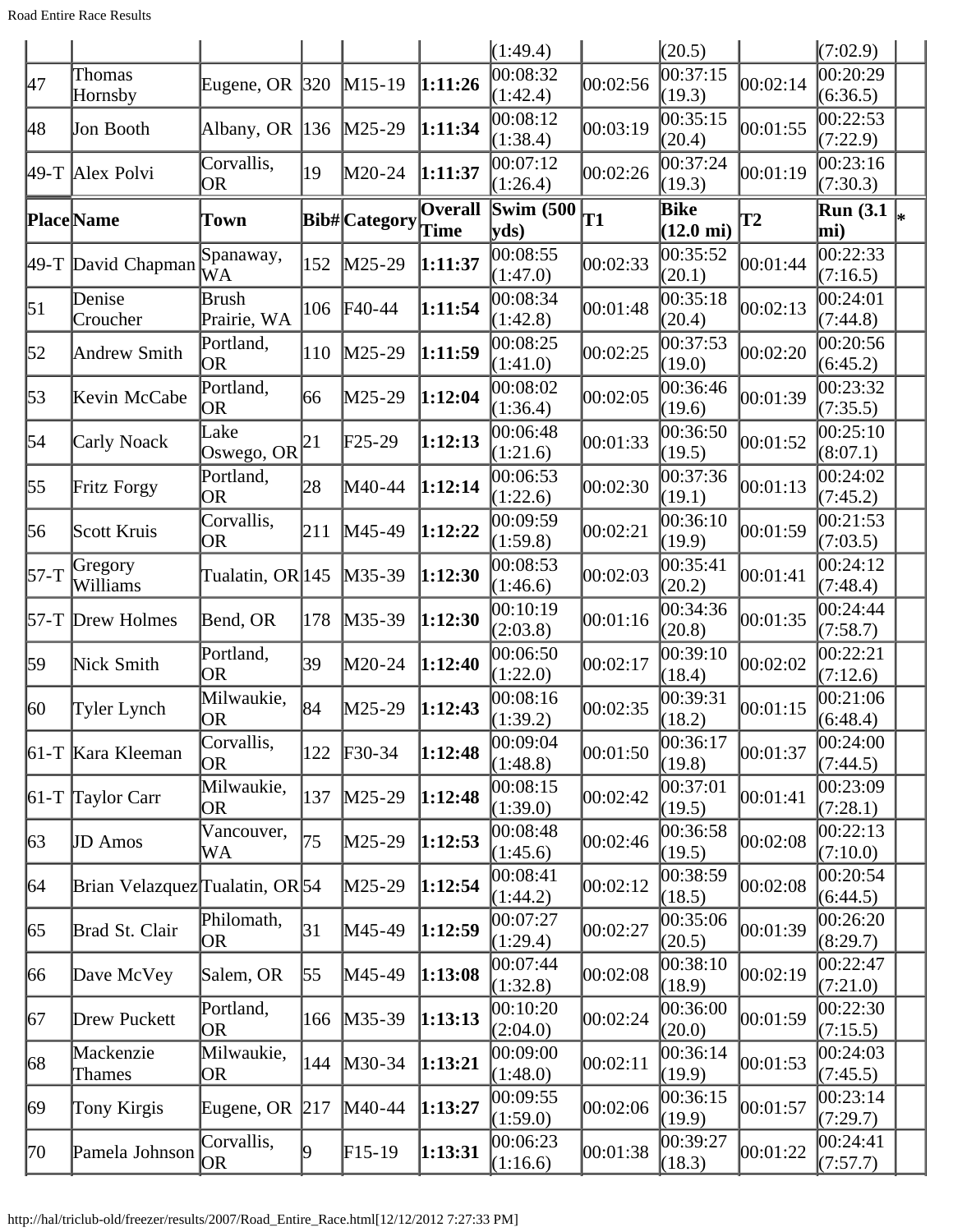Road Entire Race Results

| 71  | Emma                  | Eugene, OR                | $ 30\rangle$  | F20-24          | 1:13:32                | 00:06:56                  | 00:02:07  | 00:38:18                           | 00:01:40  | 00:24:31                |   |
|-----|-----------------------|---------------------------|---------------|-----------------|------------------------|---------------------------|-----------|------------------------------------|-----------|-------------------------|---|
|     | Silverman             |                           |               |                 |                        | (1:23.2)                  |           | (18.8)                             |           | (7:54.5)                |   |
| 172 | Stephanie Rose        | Portland,<br>OR           | 146           | $\text{F}20-24$ | 1:13:35                | 00:09:17<br>(1:51.4)      | 00:02:12  | 00:37:33<br>(19.2)                 | 00:01:11  | 00:23:22<br>(7:32.3)    |   |
| 73  | Shawn Gerdes          | Bend, OR                  | 79            | M45-49          | 1:13:51                | 00:07:43<br>(1:32.6)      | 00:02:08  | 00:35:49<br>(20.1)                 | 00:02:01  | 00:26:10<br>(8:26.5)    |   |
| 74  | Erich McVey           | Salem, OR                 | 90            | M20-24          | 1:13:56                | 00:08:47<br>(1:45.4)      | 00:02:00  | 00:40:06<br>(18.0)                 | 00:01:18  | 00:21:45<br>(7:01.0)    |   |
|     | <b>Place</b> Name     | Town                      |               | Bib#Category    | Overall<br><b>Time</b> | <b>Swim (500)</b><br>yds) | T1        | <b>Bike</b><br>$(12.0 \text{ mi})$ | T2        | <b>Run</b> (3.1)<br>mi) | ∗ |
| 75  | <b>Brent Knapp</b>    | Sutherlin,<br>OR          | 108           | M30-34          | 1:13:59                | 00:07:45<br>(1:33.0)      | 00:02:07  | 00:38:46<br>(18.6)                 | 00:02:37  | 00:22:44<br>(7:20.0)    |   |
| 76  | <b>Bruce Dougan</b>   | Welches,<br><b>OR</b>     | 273           | M50-54          | 1:14:01                | 00:10:24<br>(2:04.8)      | 00:03:26  | 00:38:23<br>(18.8)                 | 00:02:47  | 00:19:01<br>(6:08.1)    |   |
| 77  | Anna Thames           | Milwaukie,<br>OR          | 63            | $F25-29$        | 1:14:10                | 00:07:34<br>(1:30.8)      | 00:01:43  | 00:36:07<br>(19.9)                 | 00:01:58  | 00:26:48<br>(8:38.7)    |   |
| 78  | Josiah Faville        | Keizer, OR                | 11            | M20-24          | 1:14:22                | 00:06:32<br>(1:18.4)      | 00:02:16  | 00:38:22<br>(18.8)                 | 00:01:33  | 00:25:39<br>(8:16.5)    |   |
| 79  | Kendra Baran          | Beaverton,<br><b>OR</b>   | 93            | F30-34          | 1:14:23                | 00:10:00<br>(2:00.0)      | 00:02:44  | 00:36:37<br>(19.7)                 | 00:01:45  | 00:23:17<br>(7:30.6)    |   |
| 80  | Manus (John)<br>Burns | Eugene, OR                | $ 189\rangle$ | $M15-19$        | 1:14:34                | 00:11:22?<br>(2:16.4)     | 00:02:00? | 00:38:45<br>(18.6)                 | 00:02:33  | 00:19:54<br>(6:25.2)    |   |
| 81  | Carrie Ward           | Eugene, OR $ 121$         |               | $F35-39$        | 1:14:39                | 00:10:26<br>(2:05.2)      | 00:02:10  | 00:37:22<br>(19.3)                 | 00:02:06  | 00:22:35<br>(7:17.1)    |   |
| 82  | <b>Jeff Macey</b>     | Portland,<br><b>OR</b>    | 103           | M45-49          | 1:15:01                | 00:08:32<br>(1:42.4)      | 00:02:36  | 00:36:00<br>(20.0)                 | 00:02:44  | 00:25:09<br>(8:06.8)    |   |
| 83  | Neal Jacobson         | Eugene, OR                | 139           | M30-34          | 1:15:06                | 00:08:41<br>(1:44.2)      | 00:04:11  | 00:38:15<br>(18.8)                 | 00:02:28  | 00:21:31<br>(6:56.5)    |   |
| 84  | Sian Loveless         | Eugene, OR                | 18            | $\text{F20-24}$ | 1:15:16                | 00:07:21<br>(1:28.2)      | 00:01:37  | 00:42:39<br>(16.9)                 | 00:02:00? | 00:21:39?<br>(6:59.0)   |   |
| 85  | Jeremy Smith          | Keizer, OR                | 134           | $M20-24$        | 1:15:46                | 00:08:38<br>(1:43.6)      | 00:02:22  | 00:40:35<br>(17.7)                 | 00:01:21  | 00:22:50<br>(7:21.9)    |   |
| 86  | Jonathan Meier        | Bend, OR                  | 237           | M30-34          | 1:15:50                | 00:12:06?<br>(2:25.2)     | 00:02:00? | 00:37:11<br>(19.4)                 | 00:02:00  | 00:22:33<br>(7:16.5)    |   |
| 87  | Henry Alaman          | Philomath,<br><b>OR</b>   | 241           | M45-49          | 1:15:52                | 00:11:22<br>(2:16.4)      | 00:01:57  | 00:36:53<br>(19.5)                 | 00:01:51  | 00:23:49<br>(7:41.0)    |   |
| 88  | Thomas Kasten         | Portland,<br><b>OR</b>    | 120           | $M35-39$        | 1:15:56                | 00:08:35<br>(1:43.0)      | 00:03:27  | 00:38:18<br>(18.8)                 | 00:02:42  | 00:22:54<br>(7:23.2)    |   |
| 89  | Stephen Snider        | Corvallis,<br>OR          | 153           | $M20-24$        | 1:16:00                | 00:09:03<br>(1:48.6)      | 00:05:23  | 00:35:50<br>(20.1)                 | 00:02:35  | 00:23:09<br>(7:28.1)    |   |
|     | $90-T$ Jeff Hardisty  | Eugene, OR $ 116$         |               | $M45-49$        | 1:16:06                | 00:08:38<br>(1:43.6)      | 00:03:10  | 00:38:18<br>(18.8)                 | 00:02:03  | 00:23:57<br>(7:43.5)    |   |
|     | 90-T Dave Chapman     | Springfield,<br><b>OR</b> | 191           | M50-54          | 1:16:06                | 00:09:17<br>(1:51.4)      | 00:03:02  | 00:37:28<br>(19.2)                 | 00:01:48  | 00:24:31<br>(7:54.5)    |   |
| 92  | Courtney Ries         | Portland,<br><b>OR</b>    | 126           | $F20-24$        | 1:16:09                | 00:08:49<br>(1:45.8)      | 00:02:11  | 00:36:15<br>(19.9)                 | 00:02:14  | 00:26:40<br>(8:36.1)    |   |
| 93  | Stephanie<br>Baenen   | Vancouver,<br>WA          | 70            | F35-39          | 1:16:22                | 00:07:38<br>(1:31.6)      | 00:02:15  | 00:39:43<br>(18.1)                 | 00:01:59  | 00:24:47<br>(7:59.7)    |   |
| 94  | Mike Woods            | Keizer, OR                | 24            | M20-24          | 1:16:27                | 00:07:17<br>(1:27.4)      | 00:12:41  | 00:31:17<br>(23.0)                 | 00:02:00? | 00:23:12? <br>(7:29.0)  |   |
|     |                       | Portland,                 |               |                 |                        | 00:11:07                  |           | 00:41:42                           |           | 00:19:01                |   |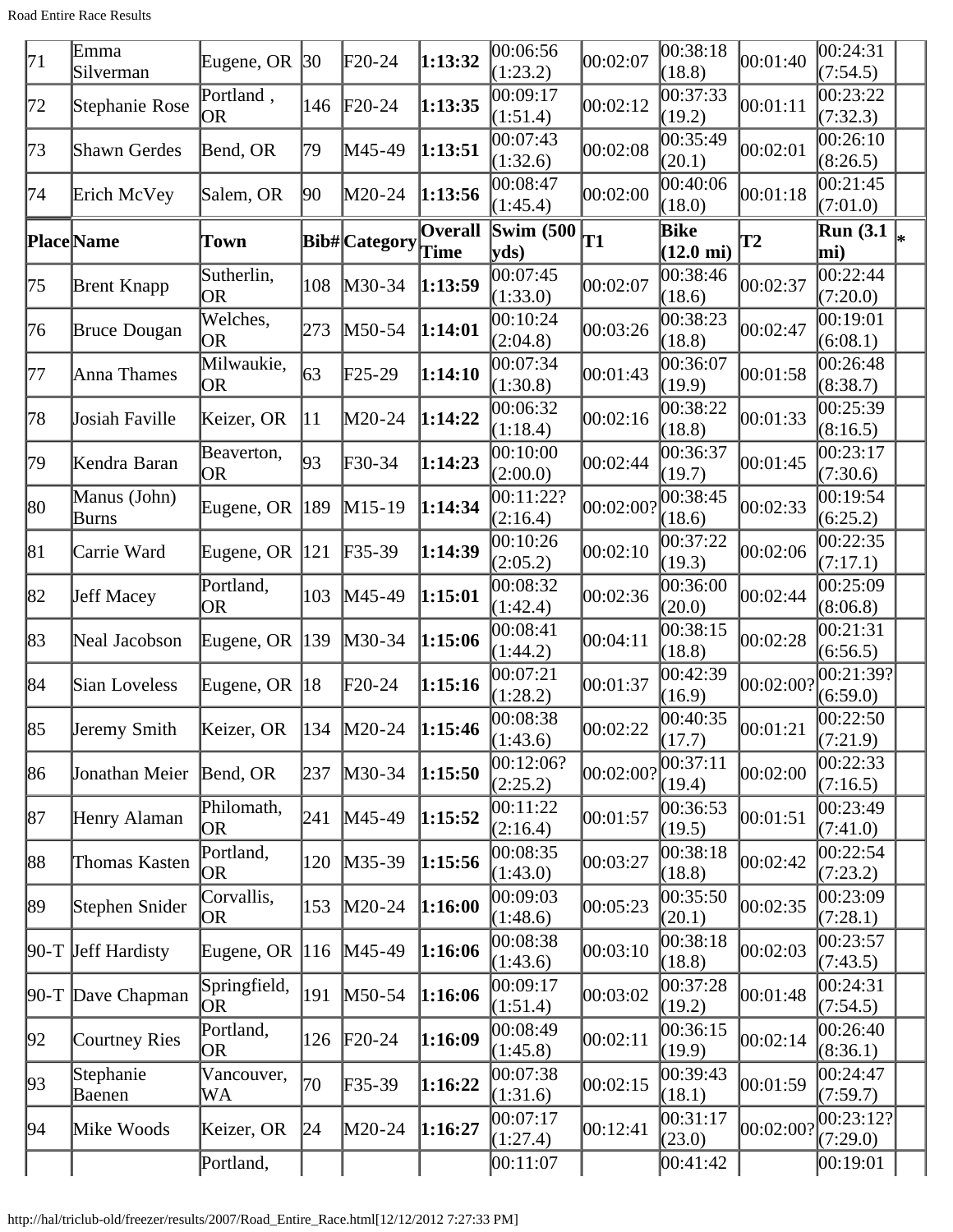Road Entire Race Results

| 95            | Bruno Garcia                | <b>OR</b>                 | 228 | $M25-29$                   | 1:16:44                | (2:13.4)                  | 00:02:41 | (17.3)                      | 00:02:13  | (6:08.1)                          |  |
|---------------|-----------------------------|---------------------------|-----|----------------------------|------------------------|---------------------------|----------|-----------------------------|-----------|-----------------------------------|--|
| 96            | Eric DeFreest               | Eugene, OR $ 164 $        |     | M40-44                     | 1:16:45                | 00:09:09<br>(1:49.8)      | 00:03:10 | 00:37:40<br>(19.1)          | 00:02:21  | 0.24:25<br>(7:52.6)               |  |
| 97            | Alison Dauble               | Oregon City, $ 41 $<br>OR |     | $F20-24$                   | 1:16:46                | 00:06:44<br>(1:20.8)      | 00:03:55 | 00:38:51<br>(18.5)          | 00:01:56  | 00:25:20<br>(8:10.3)              |  |
| 98            | Greg Stone                  | Portland,<br><b>OR</b>    | 175 | M45-49                     | 1:16:57                | 00:08:51<br>(1:46.2)      | 00:03:14 | 00:37:38<br>(19.1)          | 00:02:13  | $\overline{00:}25:01$<br>(8:04.2) |  |
|               | 99-T Kristin Boock          | Corvallis,<br>OR          | 33  | F35-39                     | 1:16:59                | 00:05:56<br>(1:11.2)      | 00:02:13 | 00:41:22<br>(17.4)          | 00:01:56  | 00:25:32<br>(8:14.2)              |  |
|               | <b>Place</b> Name           | Town                      |     | <b>Bib# Category</b>       | <b>Overall</b><br>Time | <b>Swim (500)</b><br>yds) | T1       | Bike<br>$(12.0 \text{ mi})$ | <b>T2</b> | <b>Run</b> (3.1)<br>mi)           |  |
|               | 99-T Renee Meils            | Salem, OR                 | 45  | F25-29                     | 1:16:59                | 00:07:37<br>(1:31.4)      | 00:02:08 | 00:40:59<br>(17.6)          | 00:01:50  | 00:24:25<br>(7:52.6)              |  |
| 101           | Heather<br>Reimann          | Beaverton,<br><b>OR</b>   | 78  | $F25-29$                   | 1:17:02                | 00:08:40<br>(1:44.0)      | 00:01:43 | 00:38:18<br>(18.8)          | 00:02:02  | 00:26:19<br>(8:29.4)              |  |
| 102           | Louis Dix                   | Sweet<br>Home, OR         | 220 | M40-44                     | 1:17:09                | 00:10:44<br>(2:08.8)      | 00:03:07 | 00:40:49<br>(17.6)          | 00:01:58  | 00:20:31<br>(6:37.1)              |  |
| 103           | Christopher<br>DAmelio      | Florence,<br><b>OR</b>    | 14  | M30-34                     | 1:17:10                | 00:06:40<br>(1:20.0)      | 00:02:08 | 00:41:02<br>(17.5)          | 00:01:43  | 00:25:37<br>(8:15.8)              |  |
| 104           | <b>Beth Casper</b>          | Salem, OR                 | 68  | F30-34                     | 1:17:17                | 00:07:23<br>(1:28.6)      | 00:02:03 | 00:40:11<br>(17.9)          | 00:01:29  | 00:26:11<br>(8:26.8)              |  |
| 105           | <b>Brian Arbogast</b>       | Corvallis,<br><b>OR</b>   | 107 | M60&O                      | 1:17:41                | 00:08:33<br>(1:42.6)      | 00:02:13 | 00:37:30<br>(19.2)          | 00:02:50  | 00:26:35<br>(8:34.5)              |  |
| 106           | Chuck Croal                 | Bend, OR                  | 150 | M55-59                     | 1:17:46                | 00:08:18<br>(1:39.6)      | 00:02:46 | 00:38:20<br>(18.8)          | 00:01:40  | 00:26:42<br>(8:36.8)              |  |
| 107           | Karyn Woods                 | Salem, OR                 | 203 | $F20-24$                   | 1:17:59                | 00:09:18<br>(1:51.6)      | 00:02:30 | 00:40:37<br>(17.7)          | 00:01:15  | 00:24:19<br>(7:50.6)              |  |
| 108           | Lisa Wourms                 | Camas, WA                 | 149 | $F35-39$                   | 1:18:03                | 00:09:01<br>(1:48.2)      | 00:02:28 | 00:39:45<br>(18.1)          | 00:02:04  | 00:24:45<br>(7:59.0)              |  |
| 109           | MacDonald<br><b>Jackson</b> | Corvallis,<br> OR         | 112 | $M35-39$                   | 1:18:04                | 00:08:12<br>(1:38.4)      | 00:02:22 | 00:39:06<br>(18.4)          | 00:02:13  | 00:26:11<br>(8:26.8)              |  |
| $ 110\rangle$ | Christopher<br>Aylett       | Corvallis,<br>OR          | 231 | $M20-24$                   | 1:18:18                | 00:10:06<br>(2:01.2)      | 00:02:45 | 00:39:17<br>(18.3)          | 00:02:04  | 00:24:06<br>(7:46.5)              |  |
| 111           | Kyle Kruger                 | Corvallis,<br>OR          | 169 | $M20-24$                   | 1:18:19                | 00:09:11<br>(1:50.2)      | 00:03:26 | 00:37:20<br>(19.3)          | 00:02:27  | 00:25:55<br>(8:21.6)              |  |
| 112           | Scott Shepherd              | Camas, WA 224             |     | $M35-39$                   | 1:18:30                | 00:10:20<br>(2:04.0)      | 00:03:22 | 00:39:01<br>(18.5)          | 00:02:45  | 00:23:02<br>(7:25.8)              |  |
| 113           | Carlos<br>Velazquez         | Central<br>Point, OR      | 147 | $M30-34$                   | 1:18:31                | 00:09:40<br>(1:56.0)      | 00:03:06 | 00:36:55<br>(19.5)          | 00:02:20  | 00:26:30<br>(8:32.9)              |  |
| 114           | Chris Patton                | Corvallis,<br><b>OR</b>   | 252 | M20-24                     | 1:18:47                | 00:11:13<br>(2:14.6)      | 00:03:02 | 00:39:49<br>(18.1)          | 00:02:13  | 00:22:30<br>(7:15.5)              |  |
| 115           | Mason Hughes                | Eugene, OR 240            |     | $M15-19$                   | 1:18:50                | 00:09:23<br>(1:52.6)      | 00:02:46 | 00:38:33<br>(18.7)          | 00:01:44  | 00:26:24<br>(8:31.0)              |  |
| 116           | Deb Lambourn                | Portland,<br><b>OR</b>    | 65  | $F35-39$                   | 1:18:51                | 00:08:09<br>(1:37.8)      | 00:02:33 | 00:35:34<br>(20.2)          | 00:02:07  | 00:30:28<br>(9:49.7)              |  |
| 117           | Robert Joerger              | Salem, OR                 | 162 | M55-59                     | 1:18:55                | 00:09:32<br>(1:54.4)      | 00:04:27 | 00:37:53<br>(19.0)          | 00:02:24  | 00:24:39<br>(7:57.1)              |  |
| 118           | Cheryl Holub                | Portland,<br><b>OR</b>    | 89  | $F20-24$                   | 1:19:17                | 00:08:32<br>(1:42.4)      | 00:02:18 | 00:38:55<br>(18.5)          | 00:02:05  | 00:27:27<br>(8:51.3)              |  |
| $ 119\rangle$ | Cindi Feldman               | Eugene, OR $ 60$          |     | $\textcolor{blue}{F}35-39$ | 1:19:31                | 00:08:37                  | 00:02:44 | 00:42:08                    | 00:02:05  | 00:23:57                          |  |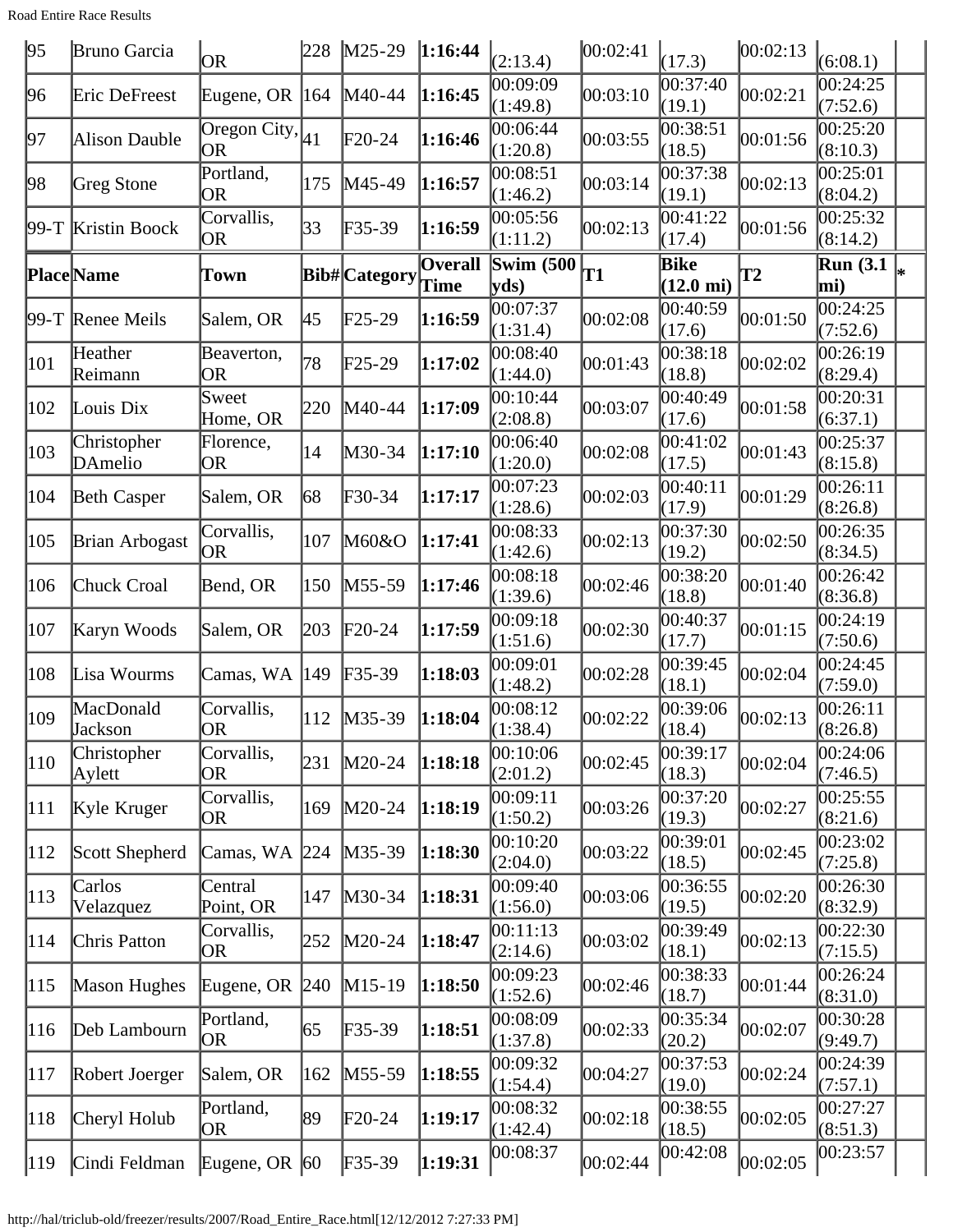|              |                         |                           |              |                      |                 | (1:43.4)                   |           | (17.1)                             |               | (7:43.5)                |    |
|--------------|-------------------------|---------------------------|--------------|----------------------|-----------------|----------------------------|-----------|------------------------------------|---------------|-------------------------|----|
| 120          | Leanne<br>Schrotzberger | West Linn,<br><b>OR</b>   | 49           | F40-44               | 1:19:38         | 00:07:51<br>(1:34.2)       | 00:02:00  | 00:40:22<br>(17.8)                 | 00:01:58      | 00:27:27<br>(8:51.3)    |    |
| 121          | Andy Smith              | Bend, OR                  | 171          | M55-59               | 1:19:39         | 00:08:54<br>(1:46.8)       | 00:02:22  | 00:38:57<br>(18.5)                 | 00:02:22      | 00:27:04<br>(8:43.9)    |    |
| 122          | Jack Pendell            | Eugene, OR $ 127$         |              | M40-44               | 1:19:56         | 00:08:18<br>(1:39.6)       | 00:03:27  | 00:38:37<br>(18.6)                 | 00:02:26      | 0.27:08<br>(8:45.2)     |    |
| 123          | <b>Jeff Bemrose</b>     | Dallas, OR                | 164          | M45-49               | 1:19:58         | 00:08:24<br>(1:40.8)       | 00:04:14  | 00:37:53<br>(19.0)                 | 00:02:47      | 00:26:40<br>(8:36.1)    |    |
| 124          | David Woods             | Salem, OR                 | 173          | M25-29               | 1:20:14         | 00:12:52<br>(2:34.4)       | 00:04:29  | 00:39:16<br>(18.3)                 | 00:02:13      | 00:21:24<br>(6:54.2)    |    |
|              | <b>Place</b> Name       | Town                      |              | <b>Bib#</b> Category | Overall<br>Time | <b>Swim (500)</b><br> vds) | T1        | <b>Bike</b><br>$(12.0 \text{ mi})$ | $\mathbf{T2}$ | <b>Run</b> (3.1)<br>mi) | l∗ |
| 125          | <b>Brian LaForge</b>    | Wilsonville,<br><b>OR</b> | 245          | $M25-29$             | 1:20:24         | 00:10:17<br>(2:03.4)       | 00:04:15  | 00:40:50<br>(17.6)                 | 00:02:19      | 00:22:43<br>(7:19.7)    |    |
| 126          | Scott Tandy             | Salem, OR                 | 223          | M35-39               | 1:20:34         | 00:11:18<br>(2:15.6)       | 00:03:48  | 00:38:01<br>(18.9)                 | 00:02:14      | 00:25:13<br>(8:08.1)    |    |
| 127          | Norm Smith              | Prineville,<br><b>OR</b>  | 195          | M60&O                | 1:20:43         | 00:09:45<br>(1:57.0)       | 00:01:57  | 00:38:36<br>(18.7)                 | 00:02:23      | 00:28:02<br>(9:02.6)    |    |
| 128          | Trenton<br>Carpenter    | Corvallis,<br>0R          | 251          | M20-24               | 1:20:55         | 00:11:40?<br>(2:20.0)      | 00:02:00? | 00:38:13<br>(18.8)                 | 00:02:13      | 00:26:49<br>(8:39.0)    |    |
| 129          | David Williams          | Vancouver,<br>WA          | 206          | M40-44               | 1:21:12         | 00:09:43<br>(1:56.6)       | 00:03:00  | 00:39:45<br>(18.1)                 | 00:02:32      | 00:26:12<br>(8:27.1)    |    |
| 130          | Nancy<br>Raskauskas     | Corvallis,<br>OR          | 88           | $F20-24$             | 1:21:15         | 00:07:51<br>(1:34.2)       | 00:02:43  | 00:41:03<br>(17.5)                 | 00:02:09      | 00:27:29<br>(8:51.9)    |    |
| 131          | Pamela<br>Monnette      | Monmouth,<br><b>OR</b>    | 159          | $F20-24$             | 1:21:52         | 00:09:25<br>(1:53.0)       | 00:02:22  | 00:40:50<br>(17.6)                 | 00:01:32      | 00:27:43<br>(8:56.5)    |    |
| 132          | <b>Frank Stevens</b>    | Troutdale,<br><b>OR</b>   | 323          | M40-44               | 1:21:53         | 00:13:05<br>(2:37.0)       | 00:01:58  | 00:39:54<br>(18.0)                 | 00:01:38      | 00:25:18<br>(8:09.7)    |    |
| $133-$<br>T  | Gwen Gwilym             | Eugene, OR                | $ 40\rangle$ | F40-44               | 1:21:57         | 00:07:10<br>(1:26.0)       | 00:03:25  | 00:41:22<br>(17.4)                 | 00:02:24      | 00:27:36<br>(8:54.2)    |    |
| $ 133-$<br>π | John Urbaska            | Portland,<br><b>OR</b>    | 307          | $M30-34$             | 1:21:57         | 00:10:15<br>(2:03.0)       | 00:02:51  | 00:44:29<br>(16.2)                 | 00:02:01      | 00:22:21<br>(7:12.6)    |    |
| $ 135-$<br>T | Jay Niehaus             | Spokane,<br>WA            | 130          | $M50-54$             | 1:22:08         | 00:09:38<br>(1:55.6)       | 00:02:39  | 00:39:04<br>(18.4)                 | 00:02:44      | 00:28:03<br>(9:02.9)    |    |
| $135 -$<br>Γ | Krister Balme           | Klamath<br>Falls, OR      | 190          | $M20-24$             | 1:22:08         | 00:09:31<br>(1:54.2)       | 00:02:37  | 00:41:29<br>(17.4)                 | 00:03:42      | 00:24:49<br>(8:00.3)    |    |
| 137          | Timothy Fox             | Jefferson,<br>0R          | 174          | M30-34               | 1:22:46         | 00:09:14<br>(1:50.8)       | 00:03:42  | 00:40:44<br>(17.7)                 | 00:03:22      | 00:25:44<br>(8:18.1)    |    |
| 138          | Rob Norton              | Salem, OR                 | 95           | M35-39               | 1:22:52         | 00:09:33<br>(1:54.6)       | 00:02:46  | 00:41:41<br>(17.3)                 | 00:02:52      | 00:26:00<br>(8:23.2)    |    |
| 139          | Susie Beers             | Monmouth,<br>OR           | 160          | $F20-24$             | 1:22:58         | 00:08:44<br>(1:44.8)       | 00:03:30  | 00:44:00<br>(16.4)                 | 00:01:41      | 00:25:03<br>(8:04.8)    |    |
| 140          | John Decker             | Camas, WA                 | 271          | $M25-29$             | 1:23:14         | 00:10:22<br>(2:04.4)       | 00:03:51  | 00:40:34<br>(17.7)                 | 00:03:10      | 00:25:17<br>(8:09.4)    |    |
| 141          | DeDe Mott               | Vancouver,<br>WA          | 151          | $F35-39$             | 1:23:20         | 00:09:16<br>(1:51.2)       | 00:02:22  | 00:42:00<br>(17.1)                 | 00:02:34      | 00:27:08<br>(8:45.2)    |    |
| 142          | <b>Tracy Broyles</b>    | Wilsonville,<br><b>OR</b> | 196          | $F30-34$             | 1:23:48         | 00:09:30<br>(1:54.0)       | 00:04:40  | 00:44:38<br>(16.1)                 | 00:02:26      | 00:22:34<br>(7:16.8)    |    |
| 143          | <b>Brian Claytor</b>    | Corvallis,<br>OR          | 131          | $M30-34$             | 1:23:50         | 00:08:38<br>(1:43.6)       | 00:02:56  | 00:40:04<br>(18.0)                 | 00:02:36      | 00:29:36<br>(9:32.9)    |    |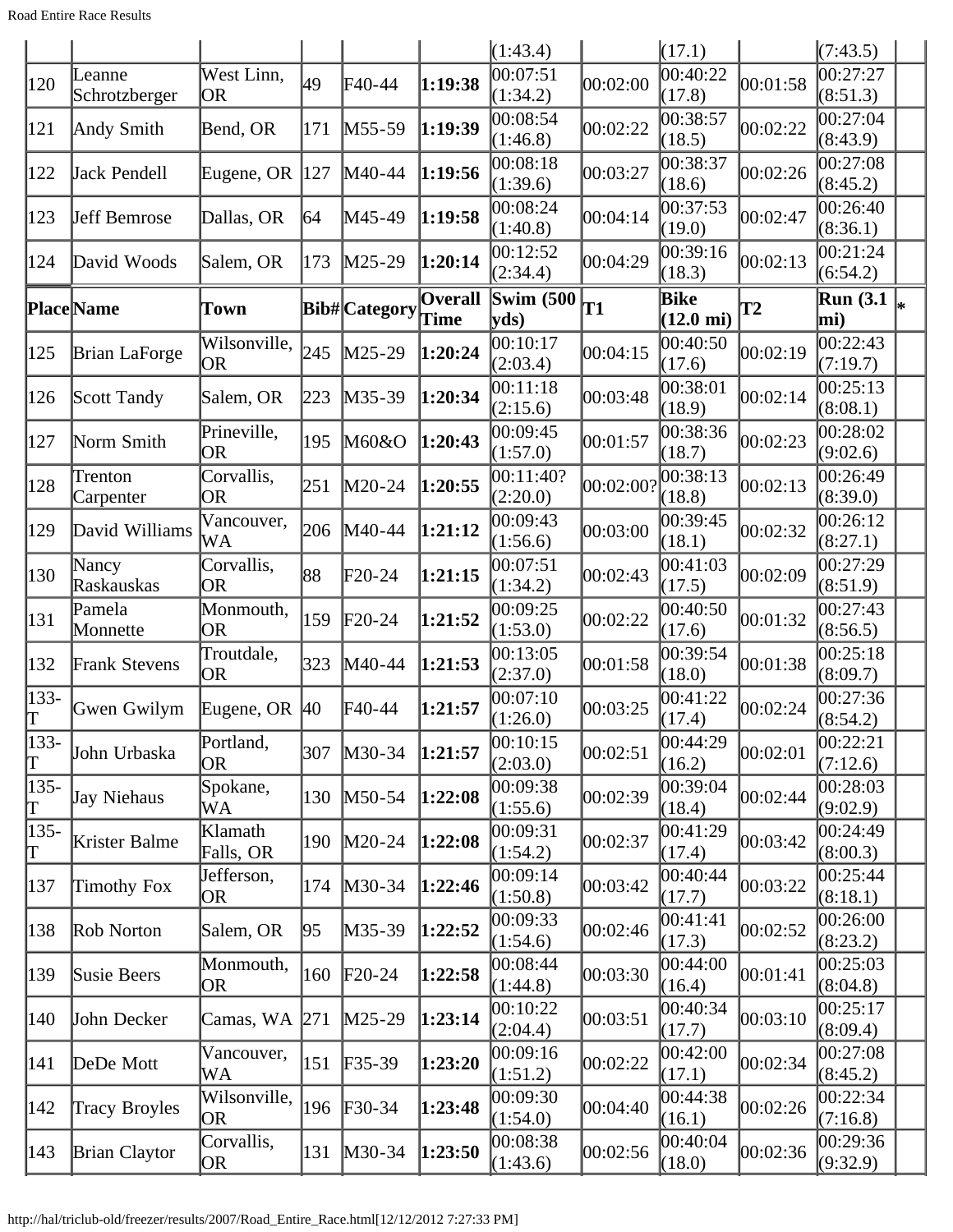Road Entire Race Results

| 144 | Gerald Balaban Dallas, OR       |                         | 226           | $M55-59$             | 1:23:51         | 00:11:26<br>(2:17.2)      | 00:03:15 | 00:40:11<br>(17.9)          | 00:02:39  | 00:26:20<br>(8:29.7)                          |  |
|-----|---------------------------------|-------------------------|---------------|----------------------|-----------------|---------------------------|----------|-----------------------------|-----------|-----------------------------------------------|--|
| 145 | Elizabeth Hoops Camas, WA       |                         | $ 148\rangle$ | $\textsf{F}50-54$    | 1:23:57         | 00:09:38<br>(1:55.6)      | 00:03:11 | 00:38:50<br>(18.5)          | 00:02:22  | 00:29:56<br>(9:39.4)                          |  |
| 146 | Carey Schulte                   | Portland,<br><b>OR</b>  | 50            | F45-49               | 1:23:58         | 00:07:51<br>(1:34.2)      | 00:03:16 | 00:43:19<br>(16.6)          | 00:01:47  | 00:27:45<br>(8:57.1)                          |  |
| 147 | Marcia Humes                    | Corvallis,<br>OR        | 179           | $\textsf{F}40-44$    | 1:24:06         | 00:10:12<br>(2:02.4)      | 00:03:23 | 00:42:29<br>(16.9)          | 00:01:48  | 00:26:14<br>(8:27.7)                          |  |
| 148 | Judd Feldman                    | Eugene, OR              | $ 260\rangle$ | M35-39               | 1:24:14         | 00:10:26<br>(2:05.2)      | 00:02:34 | 00:42:36<br>(16.9)          | 00:02:28  | 00:26:10<br>(8:26.5)                          |  |
| 149 | Jennifer<br>Thompson            | Beaverton,<br>OR        | 210           | $F30-34$             | 1:24:26         | 00:09:48<br>(1:57.6)      | 00:02:10 | 00:41:02<br>(17.5)          | 00:02:19  | 00:29:07<br>(9:23.5)                          |  |
|     | <b>Place</b> Name               | Town                    |               | <b>Bib#</b> Category | Overall<br>Time | <b>Swim (500)</b><br>vds) | T1       | Bike<br>$(12.0 \text{ mi})$ | <b>T2</b> | $\overline{\text{Run}}$ (3.1 $\vert_*$<br>mi) |  |
| 150 | Chelsea Morriss Eugene, OR  111 |                         |               | $F20-24$             | 1:24:28         | 00:08:23<br>(1:40.6)      | 00:02:56 | 00:45:59<br>(15.7)          | 00:01:37  | 00:25:33<br>(8:14.5)                          |  |
| 151 | Erica Presley                   | Salem, OR               | 87            | $F25-29$             | 1:24:37         | 00:08:29<br>(1:41.8)      | 00:03:19 | 00:40:01<br>(18.0)          | 00:02:09  | 00:30:39<br>(9:53.2)                          |  |
| 152 | Jennifer<br>Lettenmaier         | Redmond,<br><b>OR</b>   | 246           | $F30-34$             | 1:24:45         | 00:09:54<br>(1:58.8)      | 00:02:03 | 00:39:15<br>(18.3)          | 00:02:21  | 00:31:12<br>(10:03.9)                         |  |
| 153 | Robert Peattie                  | Corvallis,<br>OR        | 177           | M50-54               | 1:24:46         | 00:08:34<br>(1:42.8)      | 00:02:57 | 00:52:43<br>(13.7)          | 00:01:25  | 00:19:07<br>(6:10.0)                          |  |
| 154 | Becky Willhite                  | Salem, OR               | 115           | F35-39               | 1:25:07         | 00:08:54<br>(1:46.8)      | 00:03:11 | 00:41:59<br>(17.1)          | 00:02:20  | 00:28:43<br>(9:15.8)                          |  |
| 155 | Margaret<br>Wittenauer-Lee      | Portland,<br> OR        | 208           | $F55-59$             | 1:25:12         | 00:09:30<br>(1:54.0)      | 00:03:20 | 00:43:46<br>(16.5)          | 00:02:28  | 00:26:08<br>(8:25.8)                          |  |
| 156 | Maryanne<br>Reiter              | Eugene, OR $ 114 $      |               | $F45-49$             | 1:25:26         | 00:08:52<br>(1:46.4)      | 00:03:54 | 00:45:46<br>(15.7)          | 00:01:43  | 00:25:11<br>(8:07.4)                          |  |
| 157 | Tom Wortman                     | Camas, WA               | 267           | M40-44               | 1:25:31         | 00:10:51<br>(2:10.2)      | 00:06:54 | 00:38:32<br>(18.7)          | 00:03:49  | 00:25:25<br>(8:11.9)                          |  |
|     | $158$ Elise Hickson             | Lebanon,<br>OR          | 69            | $F20-24$             | 1:25:46         | 00:08:05<br>(1:37.0)      | 00:02:50 | 00:45:42<br>(15.8)          | 00:02:01  | 00:27:08<br>(8:45.2)                          |  |
| 159 | Tacia Miller                    | Portland,<br>OR         | 324           | $F35-39$             | 1:25:47         | 00:12:30<br>(2:30.0)      | 00:02:35 | 00:41:33<br>(17.3)          | 00:02:25  | 00:26:44<br>(8:37.4)                          |  |
| 160 | David Vogt                      | Bend, OR                | 236           | $M35-39$             | 1:25:51         | 00:10:52<br>(2:10.4)      | 00:03:53 | 00:38:55<br>(18.5)          | 00:02:04  | 00:30:07<br>(9:42.9)                          |  |
| 161 | Steve Mott                      | Portland,<br>OR         | 165           | $M45-49$             | 1:25:52         | 00:08:34<br>(1:42.8)      | 00:04:20 | 00:39:30<br>(18.2)          | 00:02:27  | 00:31:01<br>(10:00.3)                         |  |
| 162 | Cheryl Conrad                   | Tigard, OR              | $ 133\rangle$ | $F45-49$             | 1:26:13         | 00:09:56<br>(1:59.2)      | 00:03:11 | 00:43:22<br>(16.6)          | 00:03:03  | 00:26:41<br>(8:36.5)                          |  |
| 163 | Jason Gatlin                    | Eugene, OR $ 80\rangle$ |               | M30-34               | 1:26:31         | 00:07:48<br>(1:33.6)      | 00:02:43 | 00:40:52<br>(17.6)          | 00:02:16  | 00:32:52<br>(10:36.1)                         |  |
| 164 | William Alden                   | Albany, OR $ 124 $      |               | $M55-59$             | 1:26:32         | 00:09:50<br>(1:58.0)      | 00:03:10 | 00:39:15<br>(18.3)          | 00:02:28  | 00:31:49<br>(10:15.8)                         |  |
| 165 | Michele McCall                  | Springfield,<br>OR      | 295           | $F40-44$             | 1:26:33         | 00:11:26<br>(2:17.2)      | 00:04:04 | 00:45:16<br>(15.9)          | 00:01:51  | 00:23:56<br>(7:43.2)                          |  |
| 166 | Marianne Reich Salem, OR        |                         | $ 249\rangle$ | $F40-44$             | 1:26:35         | 00:10:24<br>(2:04.8)      | 00:04:04 | 00:40:52<br>(17.6)          | 00:03:35  | 00:27:40<br>(8:55.5)                          |  |
| 167 | Liz Harbert                     | Albany, OR $ 322 $      |               | $F45-49$             | 1:26:36         | 00:12:35<br>(2:31.0)      | 00:03:25 | 00:44:46<br>(16.1)          | 00:02:09  | 00:23:41<br>(7:38.4)                          |  |
|     | Christina                       | Corvallis,              |               |                      |                 | 00:08:58                  |          | 00:41:58                    |           | 00:29:20                                      |  |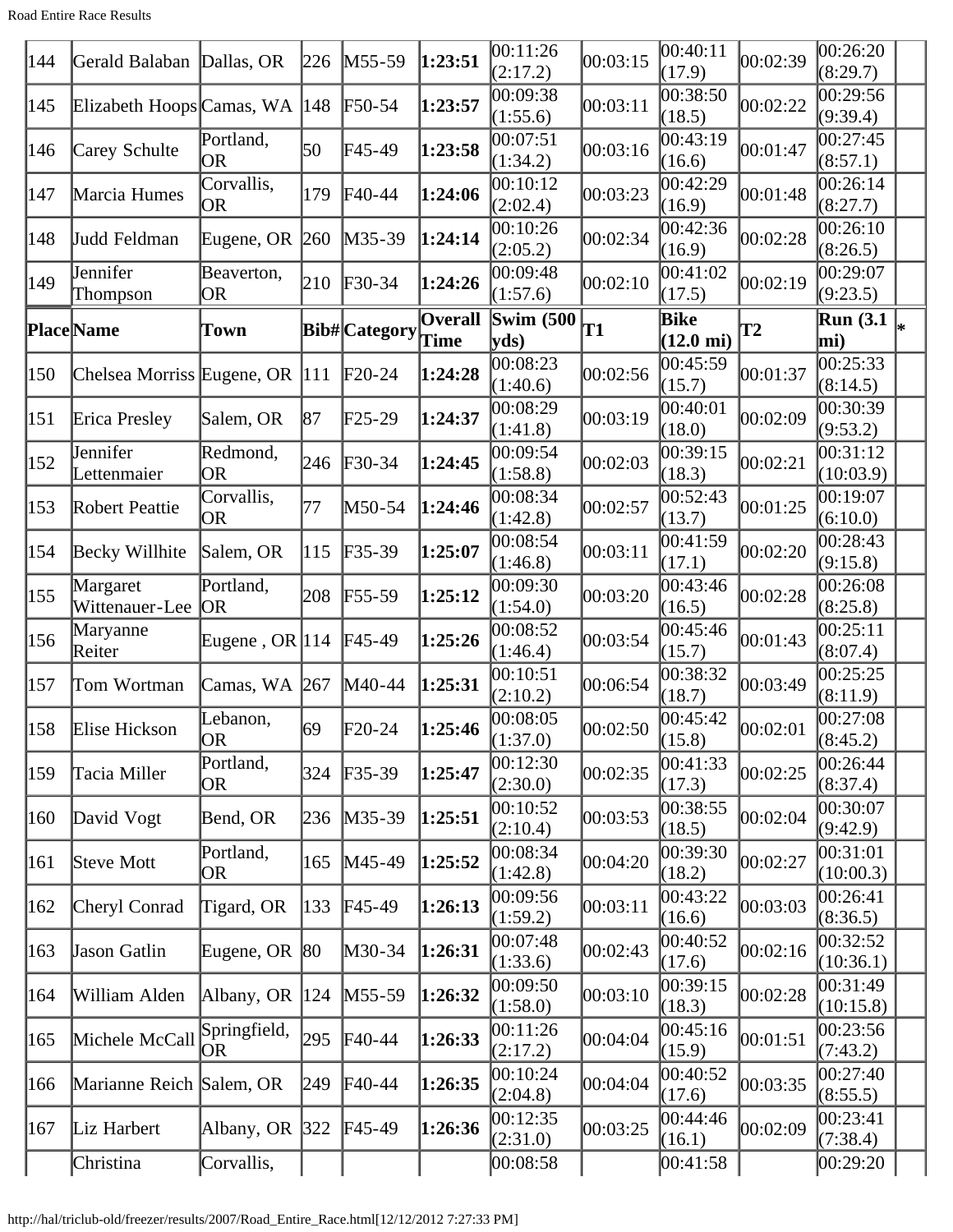Road Entire Race Results

| $ 168\rangle$                    | Andrade               | <b>OR</b>               | 216 | $F25-29$                   | 1:26:46                       | (1:47.6)                 | 00:03:50 | (17.2)                             | 00:02:40  | (9:27.7)                |    |
|----------------------------------|-----------------------|-------------------------|-----|----------------------------|-------------------------------|--------------------------|----------|------------------------------------|-----------|-------------------------|----|
| 169                              | Pamela Rakoski        | Corvallis,<br>OR        | 53  | F30-34                     | 1:26:47                       | 00:07:42<br>(1:32.4)     | 00:01:53 | 00:45:42<br>(15.8)                 | 00:01:38  | 00:29:52<br>(9:38.1)    |    |
| 170                              | Mark Tinseth          | Salem, OR               | 142 | M35-39                     | 1:26:51                       | 00:08:34<br>(1:42.8)     | 00:02:21 | 00:44:12<br>(16.3)                 | 00:01:40  | 00:30:04<br>(9:41.9)    |    |
| 171                              | Robin Wheeler         | Portland,<br><b>OR</b>  | 313 | F30-34                     | 1:27:14                       | 00:09:47<br>(1:57.4)     | 00:03:25 | 00:48:15<br>(14.9)                 | 00:02:09  | 00:23:38<br>(7:37.4)    |    |
| 172                              | Erik Ranger           | Roseburg,<br>OR         | 234 | M30-34                     | 1:27:15                       | 00:10:43<br>(2:08.6)     | 00:03:00 | 00:41:58<br>(17.2)                 | 00:02:04  | 00:29:30<br>(9:31.0)    |    |
| 173                              | Erin Hauck            | Philomath,<br><b>OR</b> | 51  | F25-29                     | 1:27:18                       | 00:07:42<br>(1:32.4)     | 00:02:18 | 00:51:06<br>(14.1)                 | 00:01:28  | 00:24:44<br>(7:58.7)    |    |
| 174                              | Catalina Acuna        | Portland,<br>OR         | 201 | $F25-29$                   | 1:27:24                       | 00:08:20<br>(1:40.0)     | 00:03:48 | 00:43:33<br>(16.5)                 | 00:02:47  | 00:28:56<br>(9:20.0)    |    |
|                                  | Place Name            | Town                    |     | <b>Bib#</b> Category       | <b>Overall</b><br><b>Time</b> | <b>Swim (500</b><br>vds) | T1       | <b>Bike</b><br>$(12.0 \text{ mi})$ | T2        | <b>Run</b> (3.1)<br>mi) | I∗ |
| 175                              | Christine Lasich      | Portland,<br>OR         | 140 | $\text{F}30-34$            | 1:27:44                       | 00:08:58<br>(1:47.6)     | 00:04:03 | 00:43:13<br>(16.7)                 | 00:02:08  | 00:29:22<br>(9:28.4)    |    |
| 176-<br>T                        | Andy Boulton          | Eugene, OR 204          |     | M20-24                     | 1:27:54                       | 00:10:36<br>(2:07.2)     | 00:04:05 | 00:42:21<br>(17.0)                 | 00:01:28  | 00:29:24<br>(9:29.0)    |    |
| 176-<br>T                        | Judi Saam             | Corvallis,<br>OR        | 230 | $F45-49$                   | 1:27:54                       | 00:10:14<br>(2:02.8)     | 00:04:53 | 00:45:17<br>(15.9)                 | 00:02:41  | 00:24:49<br>(8:00.3)    |    |
| 178                              | Bryan Guerin          | Tualatin, OR 242        |     | M45-49                     | 1:28:04                       | 00:11:26<br>(2:17.2)     | 00:03:20 | 00:42:24<br>(17.0)                 | 00:02:34  | 00:28:20<br>(9:08.4)    |    |
| 179                              | Lindsay Pranger       | Hillsboro,<br>OR        | 155 | $F25-29$                   | 1:28:15                       | 00:08:35<br>(1:43.0)     | 00:03:37 | 00:45:28<br>(15.8)                 | 00:02:56  | 00:27:39<br>(8:55.2)    |    |
| 180                              | Lindsey Kiesz         | Roseburg,<br>OR         | 143 | $F25-29$                   | 1:28:58                       | 00:09:10<br>(1:50.0)     | 00:03:06 | 00:43:55<br>(16.4)                 | 00:02:18  | 00:30:29<br>(9:50.0)    |    |
| 181                              | Buzz<br>Thielemann    | Medford,<br><b>OR</b>   | 280 | M60&O                      | 1:29:05                       | 00:12:44<br>(2:32.8)     | 00:05:58 | 00:41:42<br>(17.3)                 | 00:03:54  | 00:24:47<br>(7:59.7)    |    |
| 182                              | Sally Stafford        | Corvallis,<br>OR        | 168 | F60&O                      | 1:29:24                       | 00:10:27<br>(2:05.4)     | 00:03:51 | 00:46:19<br>(15.5)                 | 00:02:28  | 00:26:19<br>(8:29.4)    |    |
| 183                              | Dana Baxter           | Eugene, OR 327          |     | $\textcolor{blue}{F30-34}$ | 1:29:35                       | 00:12:21<br>(2:28.2)     | 00:03:13 | 00:45:05<br>(16.0)                 | 00:02:00? | 00:26:56? <br>(8:41.3)  |    |
| 184                              | Gary Gustafson        | Corvallis,<br>OR        | 222 | M50-54                     | 1:29:49                       | 00:10:09<br>(2:01.8)     | 00:04:35 | 00:42:46<br>(16.8)                 | 00:03:20  | 00:28:59<br>(9:21.0)    |    |
| 185                              | Christina Gross       | Newberg,<br>OR          | 235 | $\text{F}40-44$            | 1:29:53                       | 00:10:03<br>(2:00.6)     | 00:03:19 | 00:45:20<br>(15.9)                 | 00:01:59  | 00:29:12<br>(9:25.2)    |    |
| 186-<br>Τ                        | Renee Crowson         | Camas, WA               | 141 | $F35-39$                   | 1:30:00                       | 00:09:18<br>(1:51.6)     | 00:02:21 | 00:43:31<br>(16.5)                 | 00:02:14  | 00:32:36<br>(10:31.0)   |    |
| 186-<br>$\mathord{\text{\rm T}}$ | Bettina Schempf       | Corvallis,<br>OR        | 258 | $F40-44$                   | 1:30:00                       | 00:12:36<br>(2:31.2)     | 00:03:28 | 00:42:56<br>(16.8)                 | 00:03:15  | 00:27:45<br>(8:57.1)    |    |
| 188                              | Tonya Aitkin          | Hood River,<br>OR       | 281 | $F35-39$                   | 1:30:03                       | 00:11:58<br>(2:23.6)     | 00:03:22 | 00:41:44<br>(17.3)                 | 00:02:32  | 00:30:27<br>(9:49.4)    |    |
| 189                              | Victoria Ann<br>Howry | Corvallis,<br>0R        | 172 | $\text{F}50-54$            | 1:30:17                       | 00:09:23<br>(1:52.6)     | 00:03:25 | 00:42:05<br>(17.1)                 | 00:01:50  | 00:33:34<br>(10:49.7)   |    |
| 190                              | Doreen Lane           | Vancouver,<br>WA        | 132 | $F45-49$                   | 1:30:33                       | 00:09:16<br>(1:51.2)     | 00:03:22 | 00:44:12<br>(16.3)                 | 00:02:31  | 00:31:12<br>(10:03.9)   |    |
| 191                              | Chad<br>Schermerhorn  | Portland,<br>OR         | 293 | M35-39                     | 1:30:34                       | 00:10:18<br>(2:03.6)     | 00:03:54 | 00:41:38<br>(17.3)                 | 00:03:29  | 00:31:15<br>(10:04.8)   |    |
| $ 192\rangle$                    | Beth Brown            | Corvallis,              | 257 | F50-54                     | 1:30:54                       | 00:11:40                 | 00:03:13 | 00:42:51                           | 00:02:52  | 00:30:18                |    |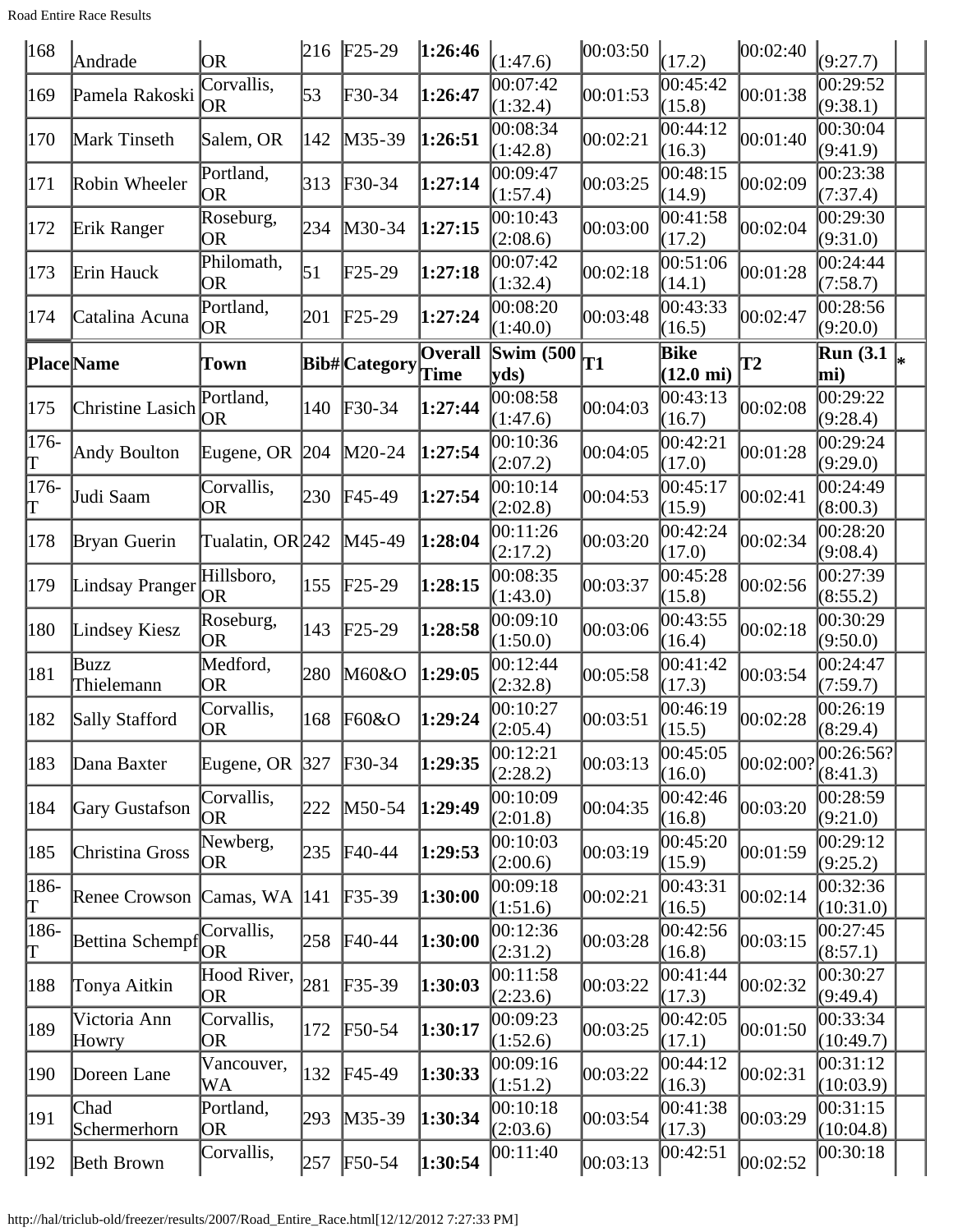Road Entire Race Results

|     |                                 | OR                      |     |                            |                  | (2:20.0)             |           | (16.8)                      |                    | (9:46.5)                |  |
|-----|---------------------------------|-------------------------|-----|----------------------------|------------------|----------------------|-----------|-----------------------------|--------------------|-------------------------|--|
| 193 | Irene Brown                     | Camas, WA               | 286 | $F35-39$                   | 1:31:47          | 00:12:43<br>(2:32.6) | 00:03:39  | 00:42:36<br>(16.9)          | 00:03:19           | 00:29:30<br>(9:31.0)    |  |
| 194 | Richard Cuenca                  | Corvallis,<br>OR        | 170 | $M55-59$                   | 1:31:52          | 00:09:52<br>(1:58.4) | 00:03:29  | 00:46:28<br>(15.5)          | 00:02:19           | 00:29:44<br>(9:35.5)    |  |
| 195 | Tracey Teixeira                 | Corvalis,<br><b>OR</b>  | 310 | $\text{F25-29}$            | 1:32:01          | 00:11:29<br>(2:17.8) | 00:02:58  | 00:45:52<br>(15.7)          | 00:04:00           | 0.27:42<br>(8:56.1)     |  |
| 196 | Donna Pellinger Eugene, OR  186 |                         |     | $\textcolor{blue}{F30-34}$ | 1:32:24          | 00:10:28<br>(2:05.6) | 00:03:07  | 00:45:51<br>(15.7)          | 00:02:40           | 00:30:18<br>(9:46.5)    |  |
| 197 | Keely Phillips                  | Portland,<br><b>OR</b>  | 309 | $\text{F25-29}$            | 1:32:35          | 00:10:28<br>(2:05.6) | 00:04:18  | 00:43:35<br>(16.5)          | 00:02:48           | 00:31:26<br>(10:08.4)   |  |
| 198 | Cassie Field                    | Dallas, OR              | 157 | $F30-34$                   | 1:33:01          | 00:10:13<br>(2:02.6) | 00:04:10  | 00:45:43<br>(15.7)          | 00:04:20           | 00:28:35<br>(9:13.2)    |  |
| 199 | Christy Quinn                   | Camas, WA $\vert$ 213   |     | $F45-49$                   | 1:33:19          | 00:11:15<br>(2:15.0) | 00:04:07  | 00:44:38<br>(16.1)          | 00:02:34           | 00:30:45<br>(9:55.2)    |  |
|     | <b>Place</b> Name               | <b>Town</b>             |     | Bib# Category              | Overall<br> Time | Swim $(500)$<br>yds) | <b>T1</b> | Bike<br>$(12.0 \text{ mi})$ | $\mathbf{T2}$      | <b>Run</b> (3.1)<br>mi) |  |
| 200 | Graham Frank                    | West Linn,<br>OR        | 262 | $M15-19$                   | 1:33:28          | 00:11:13<br>(2:14.6) | 00:05:43  | 00:47:01<br>(15.3)          | 00:02:56           | 00:26:35<br>(8:34.5)    |  |
| 201 | Matthew<br>Murphy               | Salem, OR               | 247 | M35-39                     | 1:33:29          | 00:11:55<br>(2:23.0) | 00:05:15  | 00:42:35<br>(16.9)          | 00:03:54           | 00:29:50<br>(9:37.4)    |  |
| 202 | Brenda Edwards                  | Central<br>Point, OR    | 82  | F40-44                     | 1:33:41          | 00:09:08<br>(1:49.6) | 00:02:49  | 00:45:53<br>(15.7)          | 00:02:26           | 00:33:25<br>(10:46.8)   |  |
| 203 | Molly Clark                     | Portland,<br>OR         | 29  | $F25-29$                   | 1:33:48          | 00:07:05<br>(1:25.0) | 00:02:06  | 00:51:59<br>(13.9)          | $ 00:02:00\rangle$ | 00:30:38?<br>(9:52.9)   |  |
| 204 | Carrie Phillips                 | Corvallis,<br><b>OR</b> | 194 | $\textcolor{blue}{F30-34}$ | 1:33:52          | 00:11:02<br>(2:12.4) | 00:04:33  | 00:45:07<br>(16.0)          | 00:02:56           | 00:30:14<br>(9:45.2)    |  |
| 205 | Leslie Stevens                  | Keizer, OR              | 176 | $F35-39$                   | 1:33:57          | 00:09:17<br>(1:51.4) | 00:03:37  | 00:46:29<br>(15.5)          | 00:03:26           | 00:31:08<br>(10:02.6)   |  |
| 206 | April Anderson                  | Eugene, OR $ 181$       |     | $F45-49$                   | 1:34:06          | 00:08:56<br>(1:47.2) | 00:07:14  | 00:44:44<br>(16.1)          | 00:03:37           | 00:29:35<br>(9:32.6)    |  |
| 207 | Deborah Carver Eugene, OR 268   |                         |     | $F55-59$                   | 1:34:23          | 00:11:40<br>(2:20.0) | 00:04:32  | 00:44:59<br>(16.0)          | 00:03:02           | 00:30:10<br>(9:43.9)    |  |
| 208 | Mark Daeschel                   | Philomath,<br>OR        | 276 | $M55-59$                   | 1:34:36          | 00:13:12<br>(2:38.4) | 00:05:23  | 00:37:46<br>(19.1)          | 00:03:46           | 00:34:29<br>(11:07.4)   |  |
| 209 | Angie Sauer                     | Beaverton,<br>OR        | 306 | $F35-39$                   | 1:34:38          | 00:12:03<br>(2:24.6) | 00:04:06  | 00:45:46<br>(15.7)          | 00:01:44           | 00:30:59<br>(9:59.7)    |  |
| 210 | David Dewey                     | Vancouver,<br>WA        | 270 | $M30-34$                   | 1:34:39          | 00:09:35<br>(1:55.0) | 00:05:22  | 00:44:39<br>(16.1)          | 00:03:33           | 00:31:30<br>(10:09.7)   |  |
| 211 | Carrie Smith                    | Corvallis,<br>OR        | 163 | $F25-29$                   | 1:35:03          | 00:09:18<br>(1:51.6) | 00:02:46  | 00:45:02<br>(16.0)          | 00:02:49           | 00:35:08<br>(11:20.0)   |  |
| 212 | Donna Smith                     | Bend, OR                | 209 | $\textsf{F}50-54$          | 1:35:36          | 00:10:12<br>(2:02.4) | 00:03:38  | 00:44:46<br>(16.1)          | 00:02:54           | 00:34:06<br>(11:00.0)   |  |
| 213 | Catherine Alden Albany, OR 232  |                         |     | $F55-59$                   | 1:35:46          | 00:10:07<br>(2:01.4) | 00:03:25  | 00:43:44<br>(16.5)          | 00:02:22           | 00:36:08<br>(11:39.4)   |  |
| 214 | Karen Emery                     | Corvallis,<br><b>OR</b> | 243 | $F45-49$                   | 1:36:13          | 00:11:24<br>(2:16.8) | 00:03:03  | 00:44:00<br>(16.4)          | 00:02:44           | 00:35:02<br>(11:18.1)   |  |
| 215 | Tracy Chosa                     | Camas, WA               | 192 | $\text{F}40-44$            | 1:36:16          | 00:09:08<br>(1:49.6) | 00:05:08  | 00:45:19<br>(15.9)          | 00:03:33           | 00:33:08<br>(10:41.3)   |  |
| 216 | Stephanie<br>Anderson           | Fairview,<br>OR         | 180 | $F30-34$                   | 1:36:54          | 00:11:58<br>(2:23.6) | 00:04:01  | 00:44:36<br>(16.1)          | 00:03:38           | 00:32:41<br>(10:32.6)   |  |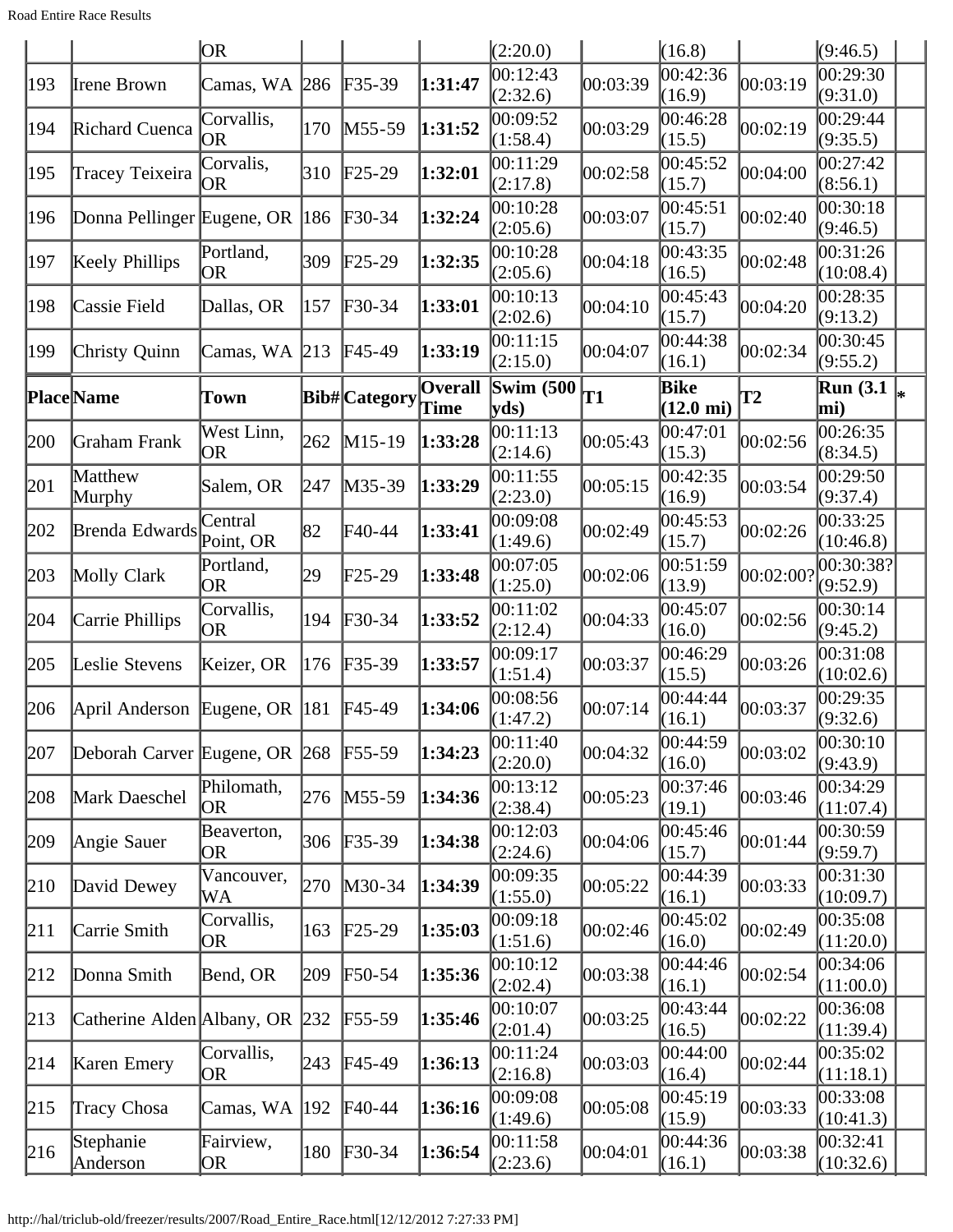Road Entire Race Results

| 217 | Rob McBee                      | Camas, WA 182                |               | $M35-39$                   | 1:36:58                       | 00:08:45<br>(1:45.0)  | 00:04:16  | 00:45:04<br>(16.0)          | 00:02:00? | 00:36:53? <br>(11:53.9) |  |
|-----|--------------------------------|------------------------------|---------------|----------------------------|-------------------------------|-----------------------|-----------|-----------------------------|-----------|-------------------------|--|
| 218 | Nicholas Brooks Eugene, OR 207 |                              |               | $M15-19$                   | 1:37:16                       | 00:09:29<br>(1:53.8)  | 00:02:39  | 01:01:02<br>(11.8)          | 00:01:14  | 00:22:52<br>(7:22.6)    |  |
| 219 | Paula Hunt                     | Corvallis,<br><b>OR</b>      | 233           | $FA0-44$                   | 1:37:31                       | 00:11:12<br>(2:14.4)  | 00:04:17  | 00:50:42<br>(14.2)          | 00:02:53  | 00:28:27<br>(9:10.6)    |  |
| 220 | <b>Candis Giles</b>            | Corvallis,<br><b>OR</b>      | 261           | $F55-59$                   | 1:37:55                       | 00:12:47<br>(2:33.4)  | 00:03:12  | 00:46:30<br>(15.5)          | 00:03:24  | 00:32:02<br>(10:20.0)   |  |
| 221 | Gail Achterman                 | Corvallis,<br>OR             | 212           | $F55-59$                   | 1:39:00                       | 00:09:51<br>(1:58.2)  | 00:05:03  | 00:49:25<br>(14.6)          | 00:04:09  | 00:30:32<br>(9:51.0)    |  |
| 222 | Michael Clegg                  | Camas, WA 312                |               | M45-49                     | 1:39:51                       | 00:13:51<br>(2:46.2)  | 00:04:50  | 00:48:26<br>(14.9)          | 00:02:01  | 00:30:43<br>(9:54.5)    |  |
| 223 | John Pegg                      | Eugene, OR $ 311$            |               | $M55-59$                   | 1:40:07                       | 00:13:37<br>(2:43.4)  | 00:07:08  | 00:45:07<br>(16.0)          | 00:04:07  | 00:30:08<br>(9:43.2)    |  |
| 224 | Jo Garcia                      | Corvallis,<br> OR            | 321           | $FA0-44$                   | 1:40:57                       | 00:13:23<br>(2:40.6)  | 00:02:35  | 00:47:50<br>(15.1)          | 00:02:57  | 00:34:12<br>(11:01.9)   |  |
|     | Place Name                     | Town                         |               | Bib#Category               | <b>Overall</b><br><b>Time</b> | Swim $(500)$<br>vds)  | T1        | Bike<br>$(12.0 \text{ mi})$ | <b>T2</b> | Run $(3.1)$<br>mi)      |  |
| 225 | Melinda<br>Ullakko             | Castle Rock, $ _{296}$<br>WA |               | $\textcolor{blue}{F30-34}$ | 1:41:35                       | 00:10:42<br>(2:08.4)  | 00:03:47  | 00:52:14<br>(13.8)          | 00:02:36  | 00:32:16<br>(10:24.5)   |  |
| 226 | Judith Gibson                  | Corvallis,<br> OR            | 183           | $F55-59$                   | 1:41:43                       | 00:11:20<br>(2:16.0)  | 00:05:01  | 00:47:47<br>(15.1)          | 00:01:46  | 00:35:49<br>(11:33.2)   |  |
| 227 | Ana Flores                     | Eugene, OR $ 275 $           |               | $F20-24$                   | 1:43:57                       | 00:13:10<br>(2:38.0)  | 00:05:24  | 00:52:27<br>(13.7)          | 00:03:19  | 00:29:37<br>(9:33.2)    |  |
| 228 | Karen<br>Magnuson              | Sunriver,<br> OR             | 315           | $\textsf{F}50-54$          | 1:43:59                       | 00:16:49<br>(3:21.8)  | 00:03:38  | 00:46:35<br>(15.5)          | 00:03:09  | 00:33:48<br>(10:54.2)   |  |
| 229 | <b>Shelley Starkey</b>         | Corvallis,<br>OR             | 248           | $FA5-49$                   | 1:44:01                       | 00:16:07?<br>(3:13.4) | 00:02:00? | 00:50:44<br>(14.2)          | 00:03:21  | 00:31:49<br>(10:15.8)   |  |
| 230 | Tanna Erickson Tigard, OR      |                              | 264           | $\text{F}20-24$            | 1:44:15                       | 00:10:50<br>(2:10.0)  | 00:05:00  | 00:52:28<br>(13.7)          | 00:02:55  | 00:33:02<br>(10:39.4)   |  |
| 231 | Melissa<br>Peterson            | Eugene, OR 265 F25-29        |               |                            | 1:45:01                       | 00:11:26<br>(2:17.2)  | 00:04:45  | 00:52:22<br>(13.7)          | 00:01:27  | 00:35:01<br>(11:17.7)   |  |
| 232 | Amy Knorr                      | Albany, OR $ 325 $           |               | $F20-24$                   | 1:45:13                       | 00:13:34<br>(2:42.8)  | 00:03:14  | 00:50:29<br>(14.3)          | 00:01:53  | 00:36:03<br>(11:37.7)   |  |
| 233 | Kirsten<br>Crumpacker          | Washougal,<br>WA             | 301           | $F30-34$                   | 1:47:01                       | 00:11:59<br>(2:23.8)  | 00:04:17  | 00:52:32<br>(13.7)          | 00:02:17  | 00:35:56<br>(11:35.5)   |  |
| 234 | Juliet McGraw                  | Vancouver,<br>WA             | 238           | $F30-34$                   | 1:49:12                       | 00:13:39?<br>(2:43.8) | 00:02:00? | 00:53:48<br>(13.4)          | 00:02:58  | 00:36:47<br>(11:51.9)   |  |
| 235 | Denise Clegg                   | Camas, WA                    | 285           | $F45-49$                   | 1:49:40                       | 00:12:37<br>(2:31.4)  | 00:04:49  | 00:51:32<br>(14.0)          | 00:03:07  | 00:37:35<br>(12:07.4)   |  |
| 236 | Amy<br>Abercrombie             | Monmouth,<br> OR             | $ 113\rangle$ | $F20-24$                   | 1:50:28                       | 00:09:00<br>(1:48.0)  | 00:03:20  | 00:55:42<br>(12.9)          | 00:01:32  | 00:40:54<br>(13:11.6)   |  |
| 237 | Eileen Nittler                 | Eugene, OR $ 219 $           |               | $F35-39$                   | 1:52:59                       | 00:12:06<br>(2:25.2)  | 00:05:59  | 01:01:10<br>(11.8)          | 00:02:00? | 00:31:44? <br>(10:14.2) |  |
| 238 | Beth<br>Marszewski             | Corvallis,<br> OR            | 283           | $F30-34$                   | 2:03:32                       | 00:12:03<br>(2:24.6)  | 00:06:42  | 01:00:09<br>(12.0)          | 00:04:25  | 00:40:13<br>(12:58.4)   |  |
| 239 | Douglas Cross                  | Salem, OR                    | 167           | $M55-59$                   | 2:05:38                       | 00:12:21<br>(2:28.2)  | 00:06:27  | 00:53:24<br>(13.5)          | 00:04:04  | 00:49:22<br>(15:55.5)   |  |
| 240 | Robin Yorde                    | Wilsonville,<br> OR          | 277           | $F50-54$                   | 2:09:55                       | 00:12:21<br>(2:28.2)  | 00:06:04  | 01:02:06<br>(11.6)          | 00:02:54  | 00:46:30<br>(15:00.0)   |  |
|     |                                |                              |               |                            |                               | 00:12:26              |           | [01:00:38]                  |           | 00:46:40                |  |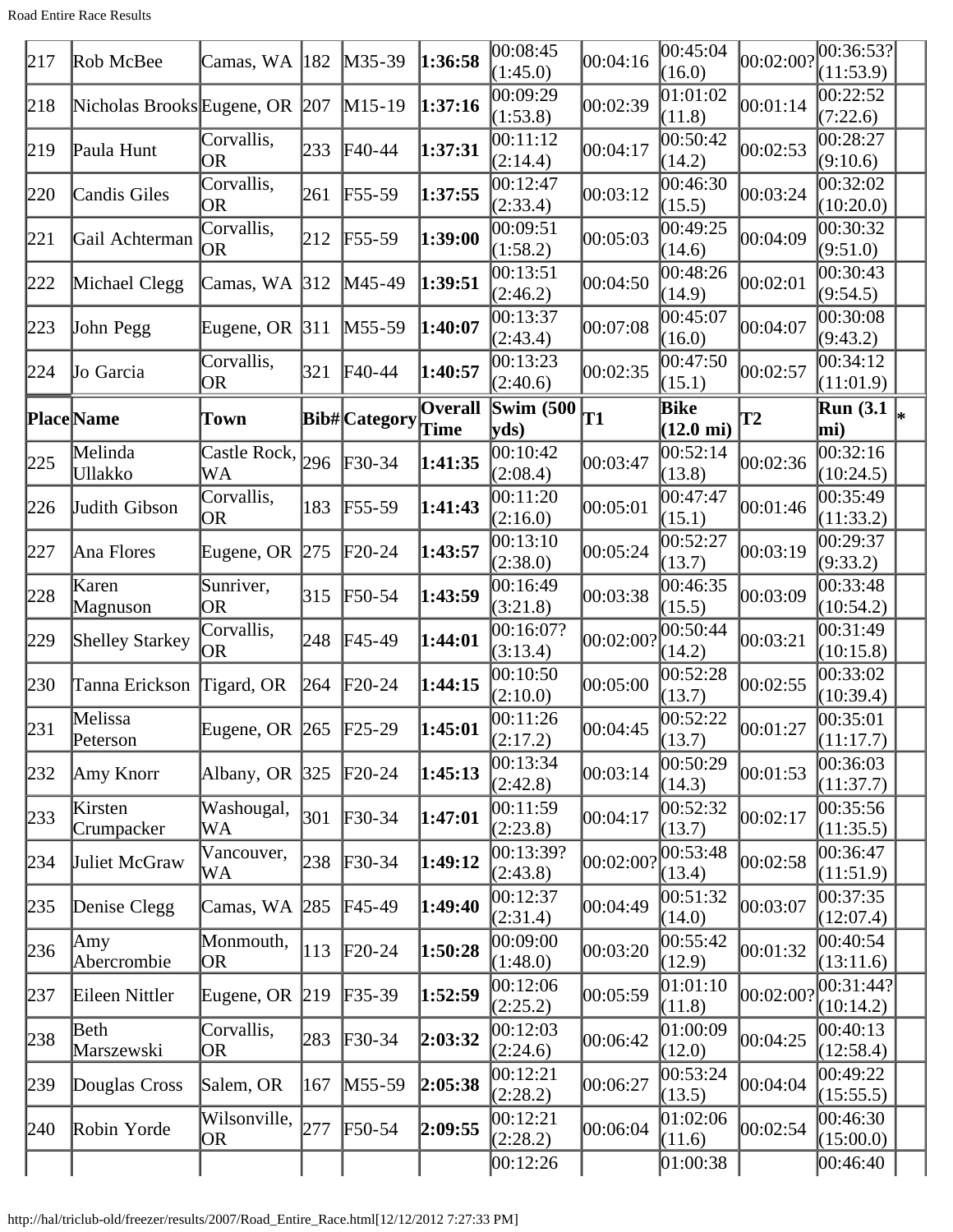Road Entire Race Results

| 241 | Suzie Torre                  | Salem, OR               |             | $\vert$ 239 F45-49 | 2:18:14        | (2:29.2)                      | 00:09:29  | (11.9)                             | 00:09:01 | (15:03.2)       |                          |
|-----|------------------------------|-------------------------|-------------|--------------------|----------------|-------------------------------|-----------|------------------------------------|----------|-----------------|--------------------------|
|     | <b>Josh Trenkel</b>          | Monmouth,<br><b>OR</b>  | 10          | $M15-19$           |                |                               |           |                                    |          |                 | dnp                      |
|     | Alix Gitelman                | Corvallis,<br><b>OR</b> | 20          | $\text{F}40-44$    |                |                               |           |                                    |          |                 | dnp                      |
|     | Darren Smith                 | Camas, $W\overline{A}$  | $\sqrt{62}$ | M40-44             |                |                               |           |                                    |          |                 | dnp                      |
|     | Christopher<br><b>Babler</b> | Portland,<br>lor        | 73          | $M40-44$           |                |                               |           |                                    |          |                 | dnp                      |
|     | Jon Deming                   | Salem, OR               | 83          | M45-49             |                |                               |           |                                    |          |                 | dnp                      |
|     | Jesse<br><b>Raskauskas</b>   | Portland,<br><b>OR</b>  | 85          | M30-34             |                |                               |           |                                    |          |                 | $\vert$ dnp $\vert$      |
|     | Jesse Anderson-<br>White     | Springfield,<br>OR.     | 94          | $M25-29$           |                |                               |           |                                    |          |                 | dnp                      |
|     | Kama Siegel                  | Portland,               | 109         | $F35-39$           |                |                               |           |                                    |          |                 | $\vert \text{dnp} \vert$ |
|     |                              | OR.                     |             |                    |                |                               |           |                                    |          |                 |                          |
|     | <b>PlaceName</b>             | Town                    |             | Bib#Category       | <b>Overall</b> | Swim $(500)$<br>$ {\rm yds})$ | <b>T1</b> | <b>Bike</b><br>$(12.0 \text{ mi})$ | T2       | Run(3.1)<br>mi) | l∗                       |
|     | Niki Larson                  | Portland,<br><b>OR</b>  | 221         | $\text{F}40-44$    |                |                               |           |                                    |          |                 | dnp                      |
|     | Michelle Portera             | Corvallis,              | 266         | $F35-39$           |                |                               |           |                                    |          |                 | $\vert \text{dnp} \vert$ |
|     | Desi Miller                  | Portland,<br><b>OR</b>  | 282         | $F25-29$           |                |                               |           |                                    |          |                 | $\vert \text{dnp} \vert$ |
|     | Cari Gaynor                  | Portland,<br>lor        | 319         | $F35-39$           |                |                               |           |                                    |          |                 | dnp                      |
|     | Mahria Zook                  | Corvallis,<br>lor       | 326         | $F20-24$           |                |                               |           |                                    |          |                 | dnp                      |

**NOTE:** If your race number was not recorded at one of the timing checkpoints, your transition time is estimated at 00:02:00. This also causes your bike, swim, or run time to be an estimation. When this occurs, a question mark (?) follows the estimated times.

adj: Swim times were adjusted (prorated) due to an early exit signal at the end of lap 9 for swimmers in heat 1, lane 2.

Category Abbreviations:

"F60&O" means "Female 60 and Over"

"M60&O" means "Male 60 and Over"

- "F15-19" means "Female 15-19"
- "F20-24" means "Female 20-24"
- "F25-29" means "Female 25-29"
- "F30-34" means "Female 30-34"
- "F35-39" means "Female 35-39"
- "F40-44" means "Female 40-44"
- "F45-49" means "Female 45-49"
- "F50-54" means "Female 50-54" "F55-59" means "Female 55-59"
- "M15-19" means "Male 15-19"
- "M20-24" means "Male 20-24"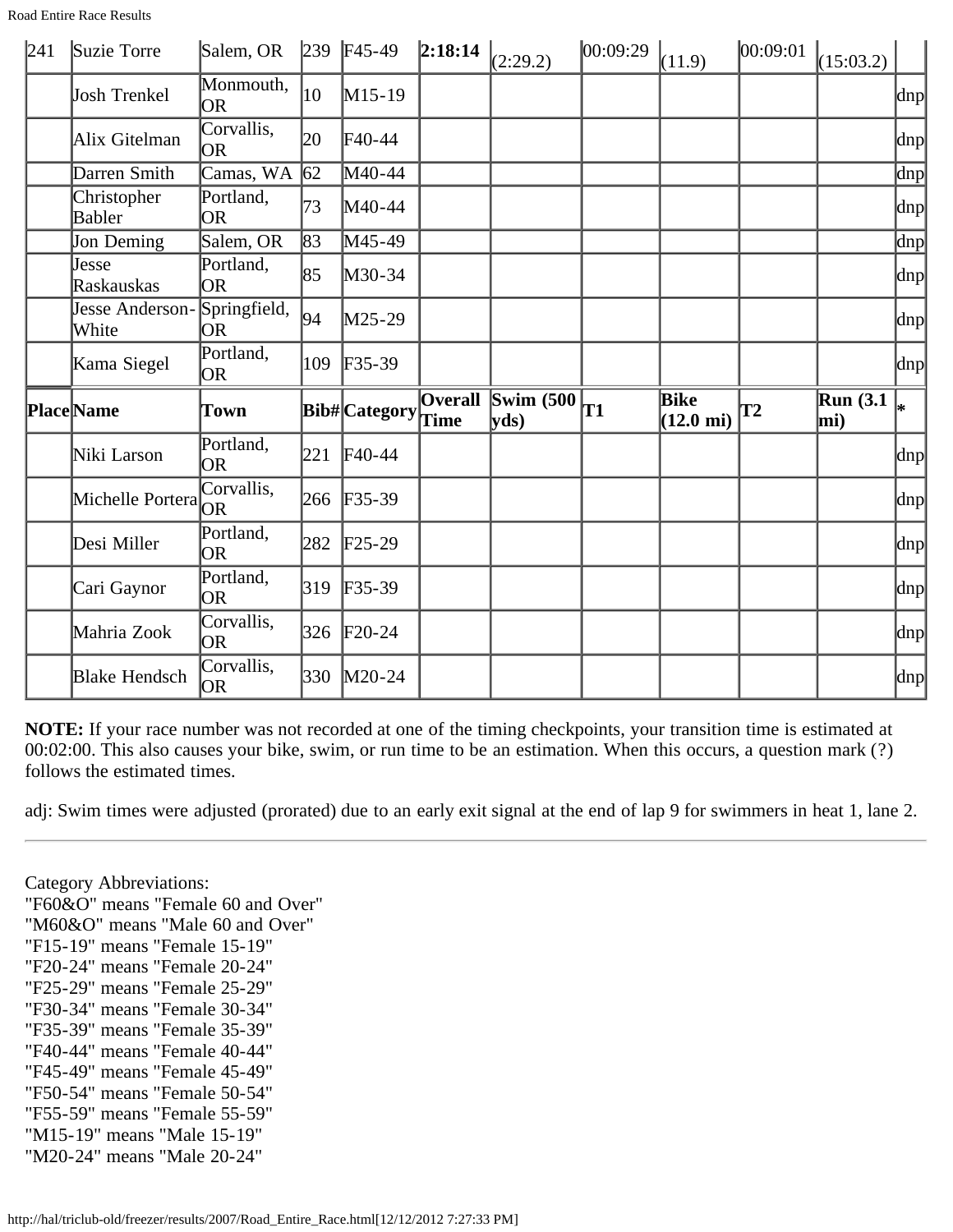Road Entire Race Results

"M25-29" means "Male 25-29" "M30-34" means "Male 30-34" "M35-39" means "Male 35-39" "M40-44" means "Male 40-44" "M45-49" means "Male 45-49" "M50-54" means "Male 50-54" "M55-59" means "Male 55-59"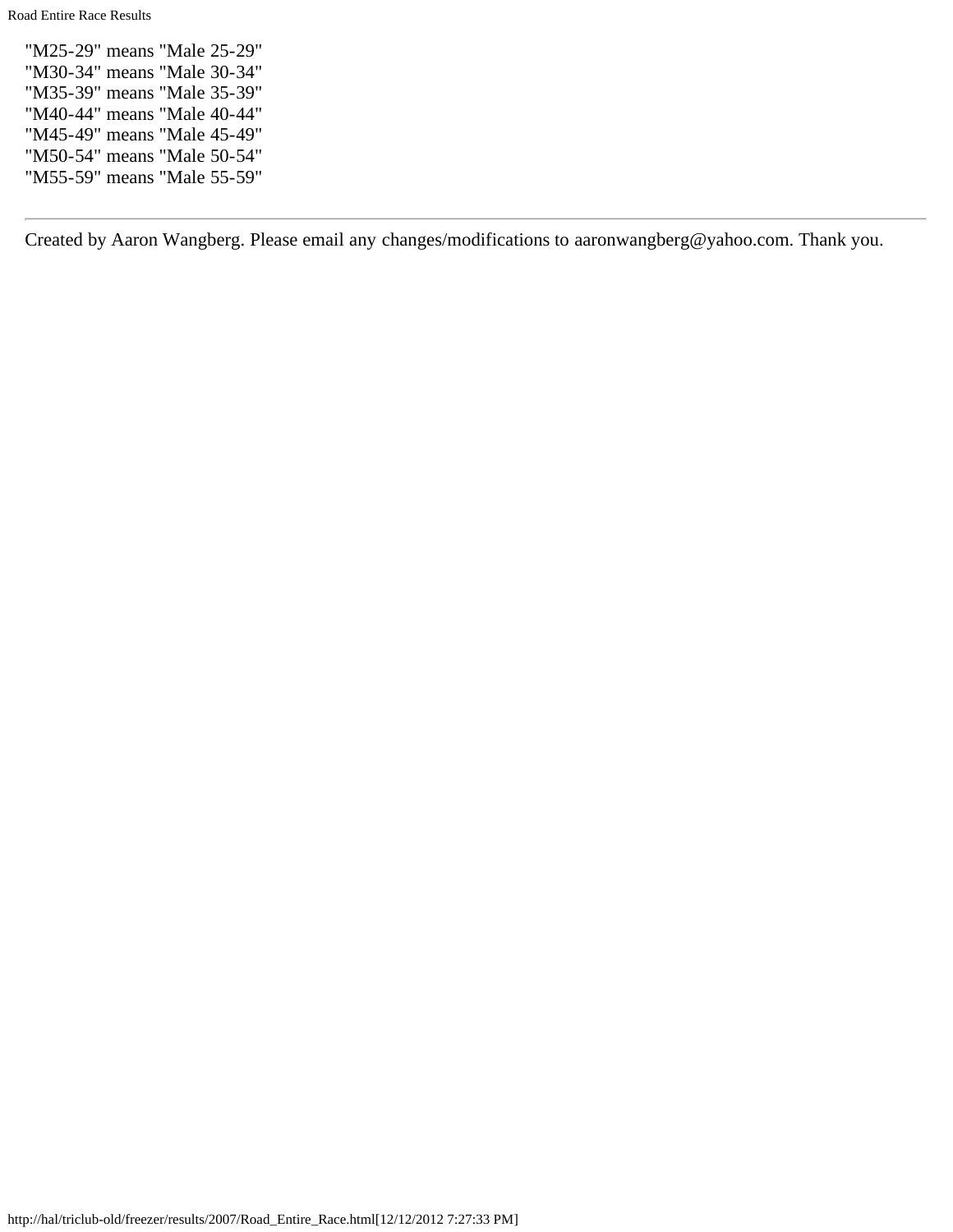# **Road Results for Entire Men's Race April 7, 2007**

<span id="page-13-0"></span>

|                  | Place Name                              | Town                                 |     | Bib# Category | <b>Overall</b><br>Time | <b>Swim (500)</b><br>$ {\bf v} {\bf d} s)$ | T1       | <b>Bike</b><br>$(12.0 \text{ mi})$ | <b>T2</b> | <b>Run</b> (3.1)<br>mi) |     |
|------------------|-----------------------------------------|--------------------------------------|-----|---------------|------------------------|--------------------------------------------|----------|------------------------------------|-----------|-------------------------|-----|
| 1                | Garren Watkins Portland, OR 7           |                                      |     | M30-34        | 56:26                  | 00:06:22<br>(1:16.4)                       | 00:01:11 | 00:29:10<br>(24.7)                 | 00:01:24  | 00:18:19<br>(5:54.5)    | adj |
| 2                | Nathan Smith                            | Corvallis,<br>OR                     | 5   | M30-34        | 57:10                  | 00:06:25<br>(1:17.0)                       | 00:01:10 | 00:31:44<br>(22.7)                 | 00:00:59  | 00:16:52<br>(5:26.5)    | adj |
| 3                | Rob Williams                            | Beaverton,<br>OR                     | 4   | M35-39        | 58:35                  | 00:06:08<br>(1:13.6)                       | 00:01:16 | 00:30:33<br>(23.6)                 | 00:01:10  | 00:19:28<br>(6:16.8)    |     |
| 4                | Dan Schmitt                             | Eugene, OR                           |     | M30-34        | 58:50                  | 00:05:48<br>(1:09.6)                       | 00:01:16 | 00:30:40<br>(23.5)                 | 00:01:07  | 00:19:59<br>(6:26.8)    |     |
| 5                | <b>Trevor Davies</b>                    | Portland, OR $ 47 $                  |     | $M30-34$      | 59:26                  | 00:07:22<br>(1:28.4)                       | 00:00:56 | 00:30:27<br>(23.6)                 | 00:01:00  | 00:19:41<br>(6:21.0)    |     |
| 6                | David Embree                            | Portland, OR 23                      |     | $M25-29$      | 59:52                  | 00:07:04<br>(1:24.8)                       | 00:01:00 | 00:32:08<br>(22.4)                 | 00:01:15  | 00:18:25<br>(5:56.5)    |     |
| 17               | <b>Bill Thompson</b>                    | Beaverton,<br> OR                    | 42  | $M30-34$      | 1:00:25                | 00:07:17<br>(1:27.4)                       | 00:01:34 | 00:30:58<br>(23.3)                 | 00:01:24  | 00:19:12<br>(6:11.6)    |     |
| 8                | Christian<br>Isakson                    | Vernonia,<br><b>OR</b>               | 38  | $M30-34$      | 1:00:35                | 00:06:49<br>(1:21.8)                       | 00:01:10 | 00:31:48<br>(22.6)                 | 00:01:13  | 00:19:35<br>(6:19.0)    |     |
| þ.               | Tom St.Clair                            | Tumwater,<br>WA                      | 13  | M40-44        | 1:01:13                | 00:06:46<br>(1:21.2)                       | 00:01:41 | 00:33:53<br>(21.2)                 | 00:01:40  | 00:17:13<br>(5:33.2)    |     |
| $ 10\rangle$     | Tom Cordier                             | Corvallis,<br>OR                     | 102 | M40-44        | 1:01:15                | 00:08:15<br>(1:39.0)                       | 00:01:11 | 00:31:20<br>(23.0)                 | 00:01:04  | 00:19:25<br>(6:15.8)    |     |
| $ 11\rangle$     | Thomas Lyttle                           | Hillsboro,<br> OR                    |     | M25-29        | 1:01:24                | 00:05:46<br>(1:09.2)                       | 00:01:09 | 00:31:40<br>(22.7)                 | 00:01:12  | 00:21:37<br>(6:58.4)    |     |
| $ 12\rangle$     | Ben Mackey                              | Eugene, OR                           | 17  | $M25-29$      | 1:01:31                | 00:06:55<br>(1:23.0)                       | 00:01:22 | 00:33:03<br>(21.8)                 | 00:01:10  | 00:19:01<br>(6:08.1)    |     |
| $ 13\rangle$     | Michael<br>Tasman                       | Corvallis,<br>OR                     | 6   | M50-54        | 1:01:34                | 00:06:21<br>(1:16.2)                       | 00:01:42 | 00:33:00<br>(21.8)                 | 00:01:27  | 00:19:04<br>(6:09.0)    | adj |
| $ 14\rangle$     | Nick Alden                              | Klamath<br>Falls, OR                 |     | M20-24        | 1:02:45                | 00:05:50<br>(1:10.0)                       | 00:01:27 | 00:33:54<br>(21.2)                 | 00:01:28  | 00:20:06<br>(6:29.0)    |     |
| $\vert 15 \vert$ | Michael<br>Fletcher                     | Junction<br>$\text{City}, \text{OR}$ | 22  | $M35-39$      | 1:03:04                | 00:06:44<br>(1:20.8)                       | 00:01:06 | 00:33:24 <br>(21.6)                | 00:01:11  | 00:20:39<br>(6:39.7)    |     |
| 16               | Richard Earle                           | Salem, OR                            | 52  | $M50-54$      | 1:03:31                | 00:07:36<br>(1:31.2)                       | 00:01:21 | 00:31:50<br>(22.6)                 | 00:02:20  | 00:20:24<br>(6:34.8)    |     |
| 17               | Robert<br>Croucher                      | Brush<br>Prairie, WA                 | 57  | M40-44        | 1:05:22                | 00:08:20<br>(1:40.0)                       | 00:01:11 | 00:35:31<br>(20.3)                 | 00:01:09  | 00:19:11<br>(6:11.3)    |     |
| 18               | Charles Warner Portland, OR 12          |                                      |     | $M30-34$      | 1:05:55                | 00:07:05<br>(1:25.0)                       | 00:01:37 | 00:30:44<br>(23.4)                 | 00:02:07  | 00:24:22<br>(7:51.6)    |     |
| 19               | Michael Gilbert                         | Vancouver,<br>WA                     | 156 | $M40-44$      | 1:06:00                | 00:09:12<br>(1:50.4)                       | 00:01:24 | 00:34:35<br>(20.8)                 | 00:01:08  | 00:19:41<br>(6:21.0)    |     |
| 20               | Noah Megowan <sup>Lune</sup> Oswego, OR | Lake                                 | 56  | $M30-34$      | 1:06:01                | 00:07:54<br>(1:34.8)                       | 00:01:51 | 00:35:15<br>(20.4)                 | 00:02:05  | 00:18:56<br>(6:06.5)    |     |
| 21               | Ryan Voge                               | Portland, OR 81                      |     | $M20-24$      | 1:06:22                | 00:07:57<br>(1:35.4)                       | 00:02:24 | 00:34:23<br>(20.9)                 | 00:02:21  | 00:19:17<br>(6:13.2)    |     |
|                  |                                         |                                      |     |               |                        | 00:07:01                                   |          | 00:36:26                           |           | 00:20:54                |     |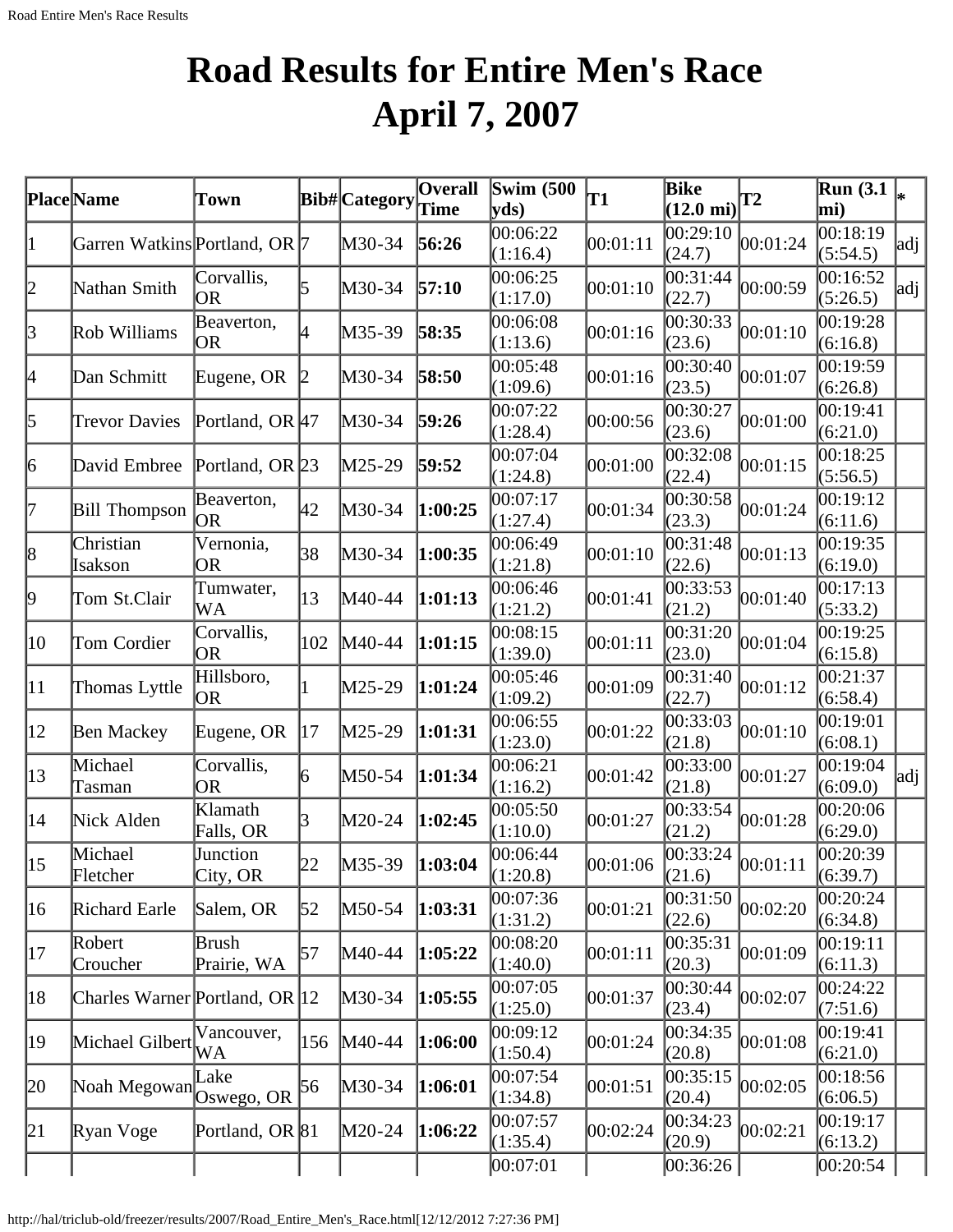Road Entire Men's Race Results

| 22           | Robert Huthart Eugene, OR    |                               | $\sqrt{26}$   | $M15-19$             | 1:07:12                | (1:24.2)                 | 00:01:28  | (19.8)                          | 00:01:23  | (6:44.5)                          |   |
|--------------|------------------------------|-------------------------------|---------------|----------------------|------------------------|--------------------------|-----------|---------------------------------|-----------|-----------------------------------|---|
| 23           | Erich<br>Wegscheider         | Eugene, OR                    | 86            | $M20-24$             | 1:07:24                | 00:07:20<br>(1:28.0)     | 00:02:05  | $\overline{0}0:35:32$<br>(20.3) | 00:02:10  | 00:20:17<br>(6:32.6)              |   |
| 24           | Phil Anderson                | Portland, OR 92               |               | M50-54               | 1:07:50                | 00:08:26<br>(1:41.2)     | 00:01:37  | 00:34:30<br>(20.9)              | 00:01:58  | 00:21:19<br>(6:52.6)              |   |
|              | <b>Place</b> Name            | Town                          |               | <b>Bib#</b> Category | <b>Overall</b><br>Time | <b>Swim (500)</b><br>yds | <b>T1</b> | Bike<br>$(12.0 \text{ mi})$     | <b>T2</b> | <b>Run</b> (3.1)<br>mi)           | ╠ |
| 25           | Sam Schonstal                | Aloha, OR                     | 46            | M40-44               | 1:07:51                | 00:07:25<br>(1:29.0)     | 00:01:10  | 00:35:06<br>(20.5)              | 00:01:41  | 00:22:29<br>(7:15.2)              |   |
| 26           | Benjamin<br>Farver           | Corvallis,<br>OR              | 193           | M20-24               | 1:08:27                | 00:08:25<br>(1:41.0)     | 00:02:41  | 00:33:47<br>(21.3)              | 00:01:43  | $\overline{00:}21:51$<br>(7:02.9) |   |
| 27           | Jonathan<br>Peterson         | Camas, WA                     | 105           | $M30-34$             | 1:08:34                | 00:08:32<br>(1:42.4)     | 00:02:43  | 00:34:39<br>(20.8)              | 00:02:09  | 00:20:31<br>(6:37.1)              |   |
| 28           | Dave Reed                    | Creswell, OR 44               |               | M50-54               | 1:08:49                | 00:07:31<br>(1:30.2)     | 00:02:02  | 00:35:21<br>(20.4)              | 00:01:54  | 00:22:01<br>(7:06.1)              |   |
| 29           | Gary Wallesen                | Beaverton,<br> OR             | 117           | M45-49               | 1:09:30                | 00:07:45<br>(1:33.0)     | 00:01:54  | 00:34:43<br>(20.7)              | 00:02:05  | 00:23:03<br>(7:26.1)              |   |
| 30           | Jeff Bentley                 | Klamath<br>Falls, OR          | 61            | M25-29               | 1:09:31                | 00:07:49<br>(1:33.8)     | 00:01:39  | 00:36:41<br>(19.6)              | 00:01:16  | 00:22:06<br>(7:07.7)              |   |
| 31           | Uwe Hermes                   | Portland, OR 32               |               | M30-34               | 1:09:38                | 00:07:14<br>(1:26.8)     | 00:02:13  | 00:36:00<br>(20.0)              | 00:01:35  | 00:22:36<br>(7:17.4)              |   |
| 32           | <b>Justin Fay</b>            | Corvallis,<br><b>OR</b>       | 43            | $M20-24$             | 1:09:48                | 00:07:08<br>(1:25.6)     | 00:02:05  | 00:38:06<br>(18.9)              | 00:01:09  | 00:21:20<br>(6:52.9)              |   |
| 33           | Jake Adams                   | Pleasant Hill, $_{67}$<br>OR. |               | M25-29               | 1:09:52                | 00:07:22<br>(1:28.4)     | 00:02:31  | 00:38:01<br>(18.9)              | 00:00:57  | 00:21:01<br>(6:46.8)              |   |
| 34           | Peter Stiffler               | Eugene, OR                    | 123           | M30-34               | 1:10:12                | 00:09:04<br>(1:48.8)     | 00:02:08  | 00:35:29<br>(20.3)              | 00:02:13  | 00:21:18<br>(6:52.3)              |   |
| 35           | Jeremy Zook                  | Bend, OR                      | 250           | M25-29               | 1:10:36                | 00:09:13<br>(1:50.6)     | 00:02:22  | 00:35:44<br>(20.1)              | 00:00:52  | 00:22:25<br>(7:13.9)              |   |
| 36           | Mel Long                     | Oregon City,<br>OR)           | 27            | M40-44               | 1:10:38                | 00:07:33<br>(1:30.6)     | 00:02:36  | 00:36:21<br>(19.8)              | 00:02:01  | 00:22:07<br>(7:08.1)              |   |
| 37           | Roger Nyquist   Albany, OR   |                               | 71            | M45-49               | 1:10:58                | 00:08:00<br>(1:36.0)     | 00:01:29  | 00:37:43<br>(19.1)              | 00:01:21  | 00:22:25<br>(7:13.9)              |   |
| 38           | <b>Brian Roddy</b>           | Eugene, OR                    | 154           | $M30-34$             | 1:11:07                | 00:09:07<br>(1:49.4)     | 00:02:58  | 00:35:12<br>(20.5)              | 00:01:59  | 00:21:51<br>(7:02.9)              |   |
| 39           | Thomas<br>Hornsby            | Eugene, OR                    | $ 320\rangle$ | $M15-19$             | 1:11:26                | 00:08:32<br>(1:42.4)     | 00:02:56  | 00:37:15<br>(19.3)              | 00:02:14  | 00:20:29<br>(6:36.5)              |   |
| $ 40\rangle$ | Jon Booth                    | Albany, OR                    | 136           | $M25-29$             | 1:11:34                | 00:08:12<br>(1:38.4)     | 00:03:19  | 00:35:15<br>(20.4)              | 00:01:55  | 00:22:53<br>(7:22.9)              |   |
|              | $ 41-T $ Alex Polvi          | Corvallis,<br>OR              | 19            | M20-24               | 1:11:37                | 00:07:12<br>(1:26.4)     | 00:02:26  | 00:37:24<br>(19.3)              | 00:01:19  | 00:23:16<br>(7:30.3)              |   |
| $ 41-T$      | David<br>Chapman             | Spanaway,<br>WA               | 152           | $M25-29$             | 1:11:37                | 00:08:55<br>(1:47.0)     | 00:02:33  | 00:35:52<br>(20.1)              | 00:01:44  | 00:22:33<br>(7:16.5)              |   |
| $ 43\rangle$ | Andrew Smith                 | Portland, OR $ 110$           |               | $M25-29$             | 1:11:59                | 00:08:25<br>(1:41.0)     | 00:02:25  | 00:37:53 <br>(19.0)             | 00:02:20  | 00:20:56<br>(6:45.2)              |   |
| 44           | Kevin McCabe Portland, OR 66 |                               |               | $M25-29$             | 1:12:04                | 00:08:02<br>(1:36.4)     | 00:02:05  | 00:36:46<br>(19.6)              | 00:01:39  | 00:23:32<br>(7:35.5)              |   |
| 45           | Fritz Forgy                  | Portland, OR 28               |               | M40-44               | 1:12:14                | 00:06:53<br>(1:22.6)     | 00:02:30  | 00:37:36<br>(19.1)              | 00:01:13  | 00:24:02<br>(7:45.2)              |   |
| 46           | Scott Kruis                  | Corvallis,                    | 211           | $M45-49$             | 1:12:22                | 00:09:59                 | 00:02:21  | 00:36:10                        | 00:01:59  | 00:21:53                          |   |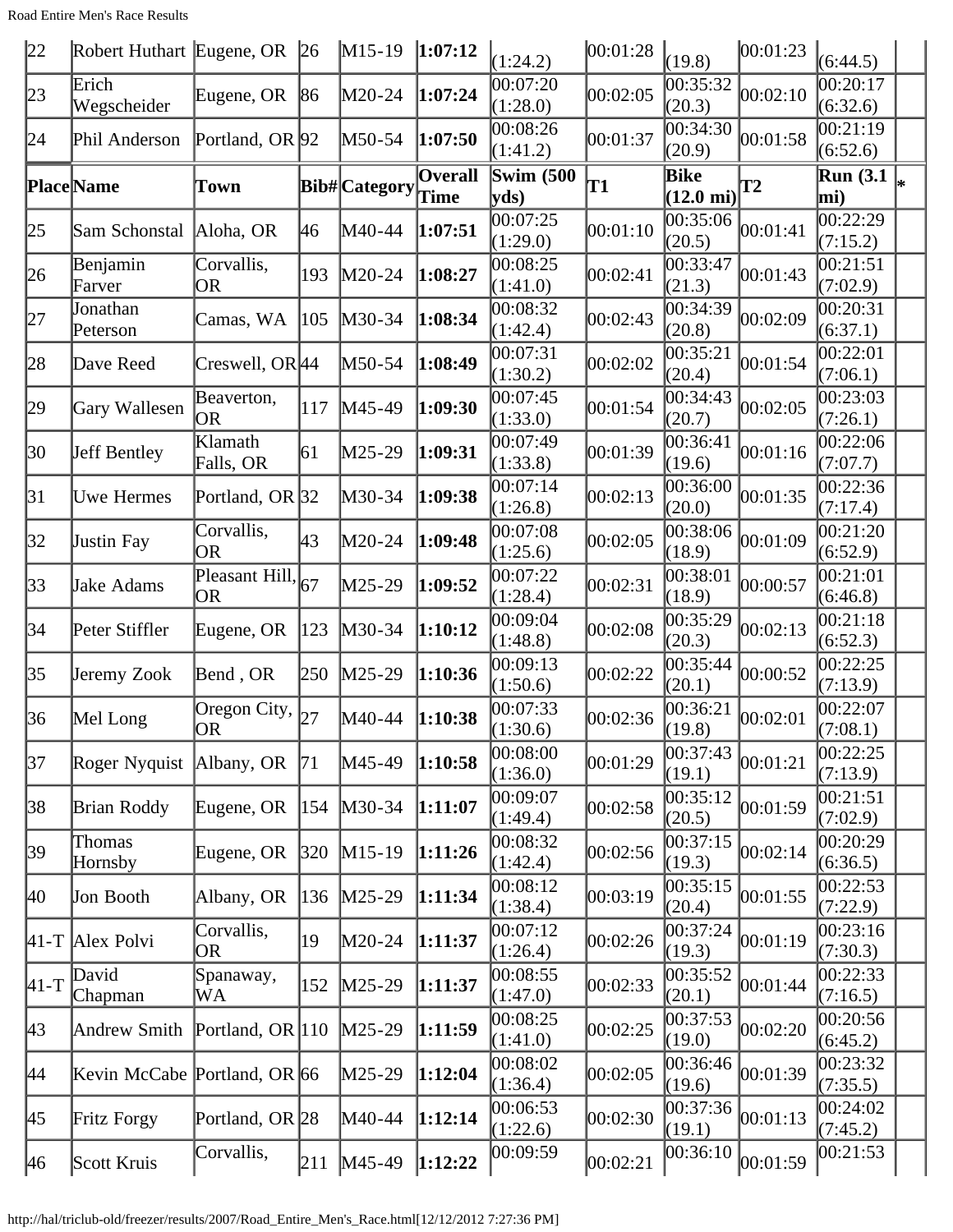|                  |                                | OR.                     |               |                      |                        | (1:59.8)                 |           | (19.9)                          |           | (7:03.5)                |    |
|------------------|--------------------------------|-------------------------|---------------|----------------------|------------------------|--------------------------|-----------|---------------------------------|-----------|-------------------------|----|
| $47-T$           | Gregory<br>Williams            | Tualatin, OR 145        |               | $M35-39$             | 1:12:30                | 00:08:53<br>(1:46.6)     | 00:02:03  | 00:35:41<br>(20.2)              | 00:01:41  | 00:24:12<br>(7:48.4)    |    |
|                  | 47-T Drew Holmes               | Bend, OR                | 178           | $M35-39$             | 1:12:30                | 00:10:19<br>(2:03.8)     | 00:01:16  | $\overline{0}0:34:36$<br>(20.8) | 00:01:35  | 00:24:44<br>(7:58.7)    |    |
| 49               | Nick Smith                     | Portland, OR 39         |               | $M20-24$             | 1:12:40                | 00:06:50<br>(1:22.0)     | 00:02:17  | 00:39:10<br>(18.4)              | 00:02:02  | 00:22:21<br>(7:12.6)    |    |
|                  | <b>Place</b> Name              | Town                    |               | <b>Bib#</b> Category | <b>Overall</b><br>Time | <b>Swim (500</b><br>yds) | T1        | Bike<br>$(12.0 \text{ mi})$     | <b>T2</b> | <b>Run</b> (3.1)<br>mi) | l* |
| 50               | Tyler Lynch                    | Milwaukie,<br>OR        | 84            | $M25-29$             | 1:12:43                | 00:08:16<br>(1:39.2)     | 00:02:35  | 00:39:31<br>(18.2)              | 00:01:15  | 00:21:06<br>(6:48.4)    |    |
| $\vert 51 \vert$ | Taylor Carr                    | Milwaukie,<br>OR        | 137           | $M25-29$             | 1:12:48                | 00:08:15<br>(1:39.0)     | 00:02:42  | 00:37:01<br>(19.5)              | 00:01:41  | 00:23:09<br>(7:28.1)    |    |
| 52               | <b>JD</b> Amos                 | Vancouver,<br>WA        | 75            | M25-29               | 1:12:53                | 00:08:48<br>(1:45.6)     | 00:02:46  | 00:36:58<br>(19.5)              | 00:02:08  | 00:22:13<br>(7:10.0)    |    |
| 53               | Brian<br>Velazquez             | Tualatin, OR 54         |               | M25-29               | 1:12:54                | 00:08:41<br>(1:44.2)     | 00:02:12  | 00:38:59<br>(18.5)              | 00:02:08  | 00:20:54<br>(6:44.5)    |    |
| 54               | Brad St. Clair                 | Philomath,<br> OR       | 31            | M45-49               | 1:12:59                | 00:07:27<br>(1:29.4)     | 00:02:27  | 00:35:06<br>(20.5)              | 00:01:39  | 00:26:20<br>(8:29.7)    |    |
| 55               | Dave McVey                     | Salem, OR               | 55            | M45-49               | 1:13:08                | 00:07:44<br>(1:32.8)     | 00:02:08  | 00:38:10<br>(18.9)              | 00:02:19  | 00:22:47<br>(7:21.0)    |    |
| 56               | Drew Puckett                   | Portland, OR 166        |               | $M35-39$             | 1:13:13                | 00:10:20<br>(2:04.0)     | 00:02:24  | 00:36:00<br>(20.0)              | 00:01:59  | 00:22:30<br>(7:15.5)    |    |
| 57               | Mackenzie<br>Thames            | Milwaukie,<br>OR        | 144           | $M30-34$             | 1:13:21                | 00:09:00<br>(1:48.0)     | 00:02:11  | 00:36:14<br>(19.9)              | 00:01:53  | 00:24:03<br>(7:45.5)    |    |
| 58               | Tony Kirgis                    | Eugene, OR              | 217           | M40-44               | 1:13:27                | 00:09:55<br>(1:59.0)     | 00:02:06  | 00:36:15<br>(19.9)              | 00:01:57  | 00:23:14<br>(7:29.7)    |    |
| 59               | Shawn Gerdes                   | Bend, OR                | 79            | M45-49               | 1:13:51                | 00:07:43<br>(1:32.6)     | 00:02:08  | 00:35:49<br>(20.1)              | 00:02:01  | 00:26:10<br>(8:26.5)    |    |
| $ 60\rangle$     | Erich McVey                    | Salem, OR               | 90            | $M20-24$             | 1:13:56                | 00:08:47<br>(1:45.4)     | 00:02:00  | 00:40:06<br>(18.0)              | 00:01:18  | 00:21:45<br>(7:01.0)    |    |
| $\vert$ 61       | <b>Brent Knapp</b>             | Sutherlin,<br><b>OR</b> | 108           | $M30-34$             | 1:13:59                | 00:07:45<br>(1:33.0)     | 00:02:07  | 00:38:46 <br>(18.6)             | 00:02:37  | 00:22:44 <br>(7:20.0)   |    |
| 62               | <b>Bruce Dougan</b>            | Welches, OR 273         |               | $M50-54$             | 1:14:01                | 00:10:24<br>(2:04.8)     | 00:03:26  | 00:38:23<br>(18.8)              | 00:02:47  | 00:19:01<br>(6:08.1)    |    |
| 63               | Josiah Faville                 | Keizer, OR              | $ 11\rangle$  | $M20-24$             | 1:14:22                | 00:06:32<br>(1:18.4)     | 00:02:16  | 00:38:22<br>(18.8)              | 00:01:33  | 00:25:39<br>(8:16.5)    |    |
| 64               | Manus (John)<br>Burns          | Eugene, OR              | $ 189\rangle$ | $M15-19$             | 1:14:34                | 00:11:22?<br>(2:16.4)    | 00:02:00? | 00:38:45<br>(18.6)              | 00:02:33  | 00:19:54<br>(6:25.2)    |    |
| 65               | <b>Jeff Macey</b>              | Portland, OR 103        |               | $M45-49$             | 1:15:01                | 00:08:32<br>(1:42.4)     | 00:02:36  | 00:36:00<br>(20.0)              | 00:02:44  | 00:25:09<br>(8:06.8)    |    |
| 66               | Neal Jacobson                  | Eugene, OR              | 139           | $M30-34$             | 1:15:06                | 00:08:41<br>(1:44.2)     | 00:04:11  | 00:38:15<br>(18.8)              | 00:02:28  | 00:21:31<br>(6:56.5)    |    |
| 67               | Jeremy Smith                   | Keizer, OR              | 134           | $M20-24$             | 1:15:46                | 00:08:38<br>(1:43.6)     | 00:02:22  | 00:40:35<br>(17.7)              | 00:01:21  | 00:22:50<br>(7:21.9)    |    |
| 68               | Jonathan Meier Bend, OR        |                         | 237           | $M30-34$             | 1:15:50                | 00:12:06?<br>(2:25.2)    | 00:02:00? | 00:37:11<br>(19.4)              | 00:02:00  | 00:22:33<br>(7:16.5)    |    |
| 69               | Henry Alaman                   | Philomath,<br><b>OR</b> | 241           | $M45-49$             | 1:15:52                | 00:11:22<br>(2:16.4)     | 00:01:57  | 00:36:53<br>(19.5)              | 00:01:51  | 00:23:49<br>(7:41.0)    |    |
| 70               | Thomas Kasten Portland, OR 120 |                         |               | $M35-39$             | 1:15:56                | 00:08:35<br>(1:43.0)     | 00:03:27  | 00:38:18<br>(18.8)              | 00:02:42  | 00:22:54<br>(7:23.2)    |    |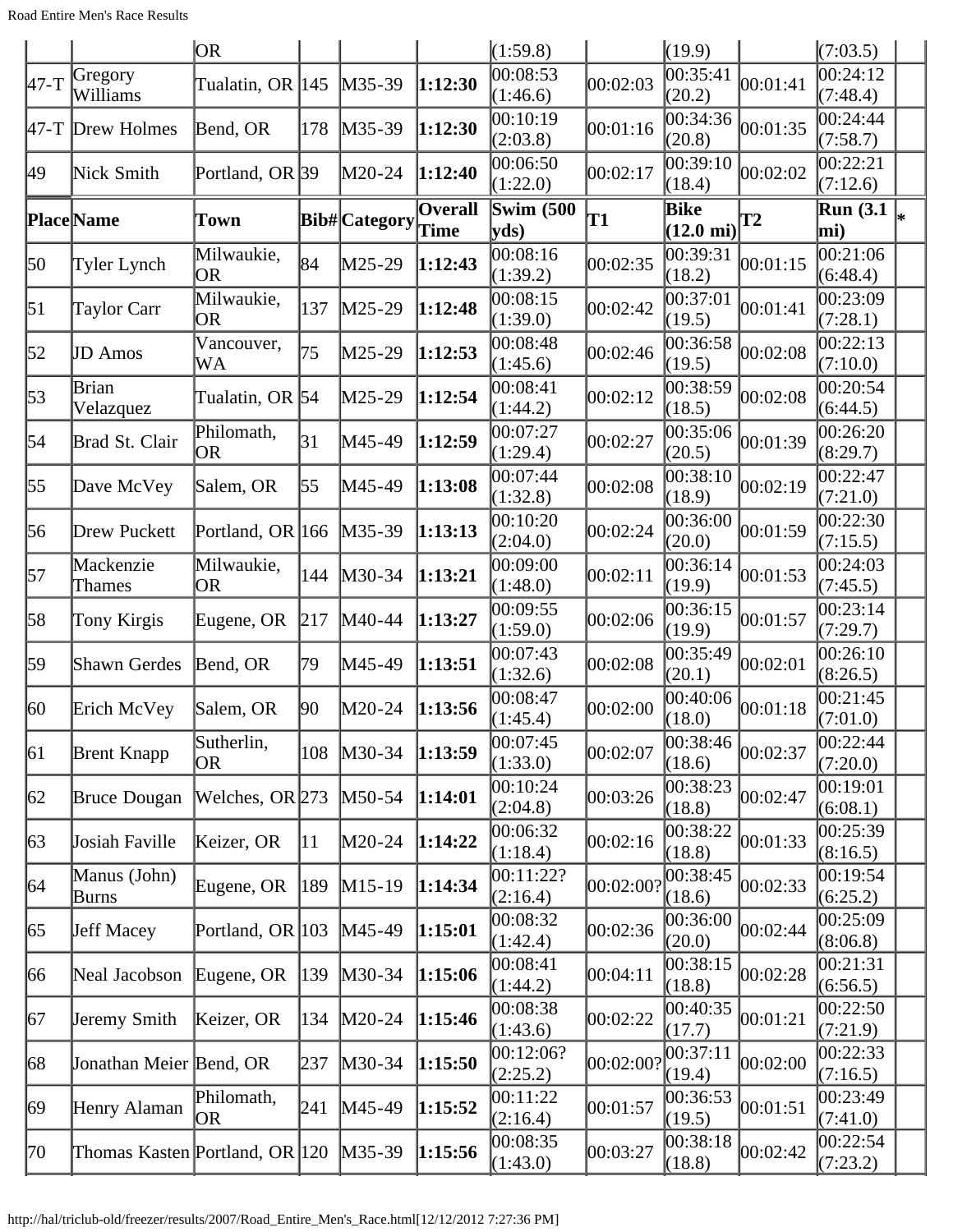| 71 | Stephen Snider                              | Corvallis,<br><b>OR</b>     | 153 | $M20-24$             | 1:16:00                | 00:09:03<br>(1:48.6)      | 00:05:23 | [00:35:50]<br>(20.1)        | 00:02:35           | 00:23:09<br>(7:28.1)                |  |
|----|---------------------------------------------|-----------------------------|-----|----------------------|------------------------|---------------------------|----------|-----------------------------|--------------------|-------------------------------------|--|
|    | 72-T Jeff Hardisty                          | Eugene, OR                  | 116 | M45-49               | 1:16:06                | 00:08:38<br>(1:43.6)      | 00:03:10 | 00:38:18<br>(18.8)          | 00:02:03           | 0.23:57<br>(7:43.5)                 |  |
|    | 72-T Dave Chapman                           | Springfield,<br>OR          | 191 | M50-54               | 1:16:06                | 00:09:17<br>(1:51.4)      | 00:03:02 | 00:37:28<br>(19.2)          | 00:01:48           | 00:24:31<br>(7:54.5)                |  |
| 74 | Mike Woods                                  | Keizer, OR                  | 24  | M20-24               | 1:16:27                | 00:07:17<br>(1:27.4)      | 00:12:41 | 00:31:17<br>(23.0)          | $ 00:02:00\rangle$ | $\overline{00}$ :23:12?<br>(7:29.0) |  |
|    | Place Name                                  | Town                        |     | <b>Bib#</b> Category | <b>Overall</b><br>Time | <b>Swim (500)</b><br>yds) | T1       | Bike<br>$(12.0 \text{ mi})$ | $\mathbf{T2}$      | <b>Run (3.1)</b><br>mi)             |  |
| 75 | Bruno Garcia                                | Portland, OR 228            |     | $M25-29$             | 1:16:44                | 00:11:07<br>(2:13.4)      | 00:02:41 | 00:41:42<br>(17.3)          | 00:02:13           | 00:19:01<br>(6:08.1)                |  |
| 76 | Eric DeFreest                               | Eugene, OR                  | 164 | M40-44               | 1:16:45                | 00:09:09<br>(1:49.8)      | 00:03:10 | 00:37:40<br>(19.1)          | 00:02:21           | 00:24:25<br>(7:52.6)                |  |
| 77 | Greg Stone                                  | Portland, OR 175            |     | M45-49               | 1:16:57                | 00:08:51<br>(1:46.2)      | 00:03:14 | 00:37:38<br>(19.1)          | 00:02:13           | 00:25:01<br>(8:04.2)                |  |
| 78 | Louis Dix                                   | Sweet Home, $ _{220}$<br>OR |     | M40-44               | 1:17:09                | 00:10:44<br>(2:08.8)      | 00:03:07 | 00:40:49<br>(17.6)          | 00:01:58           | 00:20:31<br>(6:37.1)                |  |
| 79 | Christopher<br>DAmelio                      | Florence, OR $ 14$          |     | M30-34               | 1:17:10                | 00:06:40<br>(1:20.0)      | 00:02:08 | 00:41:02<br>(17.5)          | 00:01:43           | 00:25:37<br>(8:15.8)                |  |
| 80 | <b>Brian Arbogast</b>                       | Corvallis,<br>OR            | 107 | M60&O                | 1:17:41                | 00:08:33<br>(1:42.6)      | 00:02:13 | 00:37:30<br>(19.2)          | 00:02:50           | 00:26:35<br>(8:34.5)                |  |
| 81 | Chuck Croal                                 | Bend, OR                    | 150 | M55-59               | 1:17:46                | 00:08:18<br>(1:39.6)      | 00:02:46 | 00:38:20<br>(18.8)          | 00:01:40           | 00:26:42<br>(8:36.8)                |  |
| 82 | MacDonald<br>Jackson                        | Corvallis,<br>OR            | 112 | $M35-39$             | 1:18:04                | 00:08:12<br>(1:38.4)      | 00:02:22 | 00:39:06<br>(18.4)          | 00:02:13           | 00:26:11<br>(8:26.8)                |  |
| 83 | Christopher<br>Aylett                       | Corvallis,<br><b>OR</b>     | 231 | $M20-24$             | 1:18:18                | 00:10:06<br>(2:01.2)      | 00:02:45 | 00:39:17<br>(18.3)          | 00:02:04           | 00:24:06<br>(7:46.5)                |  |
| 84 | Kyle Kruger                                 | Corvallis,<br>OR            | 169 | $M20-24$             | 1:18:19                | 00:09:11<br>(1:50.2)      | 00:03:26 | 00:37:20<br>(19.3)          | 00:02:27           | 00:25:55<br>(8:21.6)                |  |
| 85 | Scott Shepherd Camas, WA 224 M35-39 1:18:30 |                             |     |                      |                        | 00:10:20<br>(2:04.0)      | 00:03:22 | 00:39:01<br>(18.5)          | 00:02:45           | 00:23:02<br>(7:25.8)                |  |
| 86 | Carlos<br>Velazquez                         | Central<br>Point, OR        | 147 | $M30-34$             | 1:18:31                | 00:09:40<br>(1:56.0)      | 00:03:06 | 00:36:55<br>(19.5)          | 00:02:20           | 00:26:30<br>(8:32.9)                |  |
| 87 | Chris Patton                                | Corvallis,<br>OR            | 252 | $M20-24$             | 1:18:47                | 00:11:13<br>(2:14.6)      | 00:03:02 | 00:39:49<br>(18.1)          | 00:02:13           | 00:22:30<br>(7:15.5)                |  |
| 88 | Mason Hughes Eugene, OR                     |                             | 240 | $M15-19$             | 1:18:50                | 00:09:23<br>(1:52.6)      | 00:02:46 | 00:38:33<br>(18.7)          | 00:01:44           | 00:26:24<br>(8:31.0)                |  |
| 89 | Robert Joerger                              | Salem, OR                   | 162 | M55-59               | 1:18:55                | 00:09:32<br>(1:54.4)      | 00:04:27 | 00:37:53<br>(19.0)          | 00:02:24           | 00:24:39<br>(7:57.1)                |  |
| 90 | Andy Smith                                  | Bend, OR                    | 171 | $M55-59$             | 1:19:39                | 00:08:54<br>(1:46.8)      | 00:02:22 | 00:38:57<br>(18.5)          | 00:02:22           | 00:27:04<br>(8:43.9)                |  |
| 91 | Jack Pendell                                | Eugene, OR                  | 127 | M40-44               | 1:19:56                | 00:08:18<br>(1:39.6)      | 00:03:27 | 00:38:37<br>(18.6)          | 00:02:26           | 00:27:08<br>(8:45.2)                |  |
| 92 | Jeff Bemrose                                | Dallas, OR                  | 64  | M45-49               | 1:19:58                | 00:08:24<br>(1:40.8)      | 00:04:14 | 00:37:53<br>(19.0)          | 00:02:47           | 00:26:40<br>(8:36.1)                |  |
| 93 | David Woods                                 | Salem, OR                   | 173 | $M25-29$             | 1:20:14                | 00:12:52<br>(2:34.4)      | 00:04:29 | 00:39:16<br>(18.3)          | 00:02:13           | 00:21:24<br>(6:54.2)                |  |
| 94 | <b>Brian LaForge</b>                        | Wilsonville,<br> OR         | 245 | $M25-29$             | 1:20:24                | 00:10:17<br>(2:03.4)      | 00:04:15 | 00:40:50<br>(17.6)          | 00:02:19           | 00:22:43<br>(7:19.7)                |  |
|    |                                             |                             |     |                      |                        | 00:11:18                  |          | 00:38:01                    |                    | 00:25:13                            |  |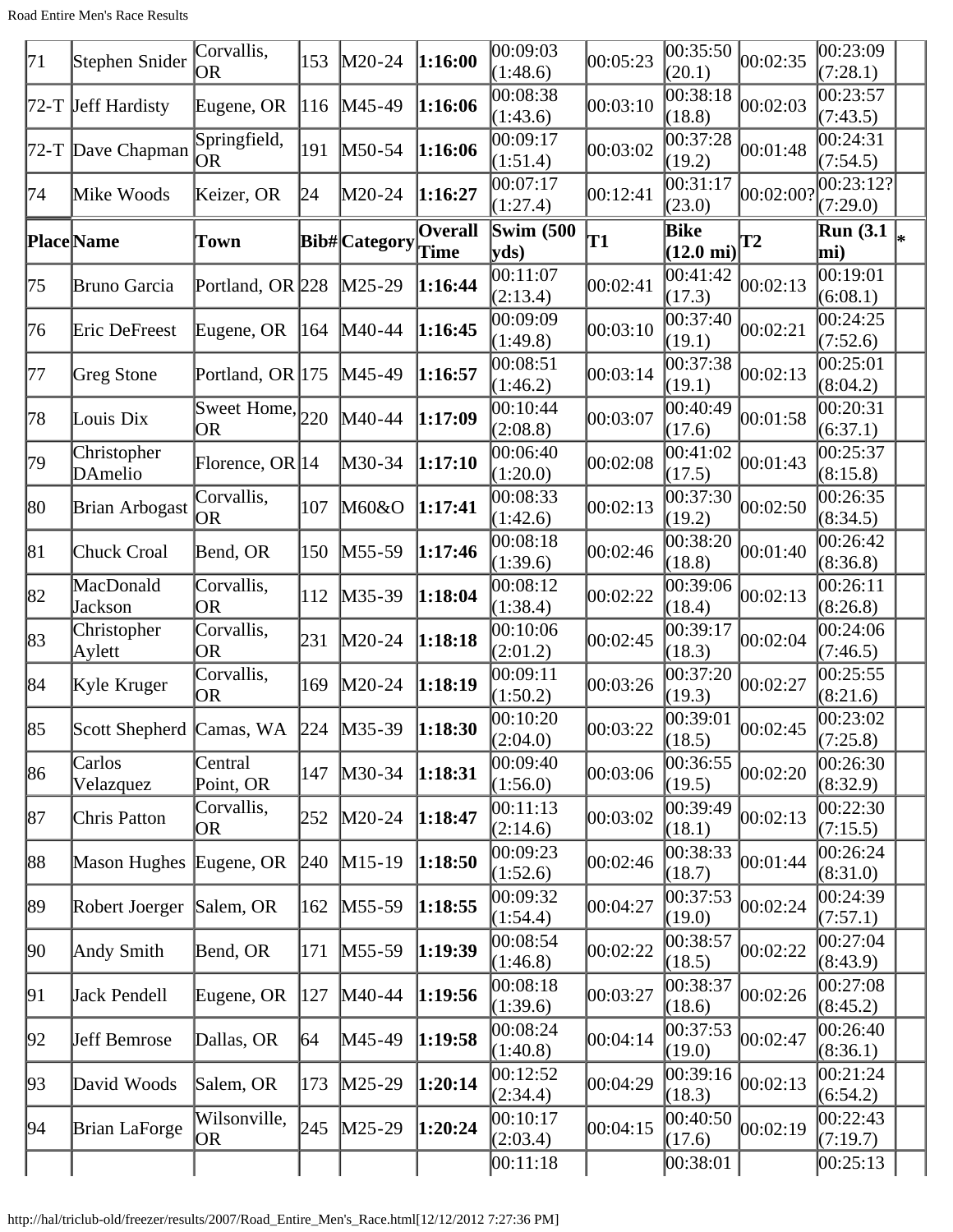| 95                                   | Scott Tandy               | Salem, OR                | 223          | $M35-39$             | 1:20:34                | (2:15.6)                 | 00:03:48  | (18.9)                       | 00:02:14  | (8:08.1)                                      |  |
|--------------------------------------|---------------------------|--------------------------|--------------|----------------------|------------------------|--------------------------|-----------|------------------------------|-----------|-----------------------------------------------|--|
| 96                                   | Norm Smith                | Prineville,<br><b>OR</b> | 195          | M60&O                | 1:20:43                | 00:09:45<br>(1:57.0)     | 00:01:57  | 00:38:36<br>(18.7)           | 00:02:23  | 00:28:02<br>(9:02.6)                          |  |
| 97                                   | Trenton<br>Carpenter      | Corvallis,<br>OR         | 251          | M20-24               | 1:20:55                | 00:11:40?<br>(2:20.0)    | 00:02:00? | 00:38:13<br>(18.8)           | 00:02:13  | 00:26:49<br>(8:39.0)                          |  |
| 98                                   | David Williams            | Vancouver,<br>WA         | 206          | M40-44               | 1:21:12                | 00:09:43<br>(1:56.6)     | 00:03:00  | 00:39:45<br>(18.1)           | 00:02:32  | 00:26:12<br>(8:27.1)                          |  |
| 99                                   | <b>Frank Stevens</b>      | Troutdale,<br>OR         | 323          | M40-44               | 1:21:53                | 00:13:05<br>(2:37.0)     | 00:01:58  | 00:39:54<br>(18.0)           | 00:01:38  | 00:25:18<br>(8:09.7)                          |  |
|                                      | <b>Place</b> Name         | Town                     |              | <b>Bib#</b> Category | <b>Overall</b><br>Time | <b>Swim (500)</b><br>yds | T1        | Bike<br>$(12.0 \text{ mi})$  | <b>T2</b> | $\overline{\text{Run}}$ (3.1 $\vert_*$<br>mi) |  |
| 100                                  | John Urbaska              | Portland, OR 307         |              | $M30-34$             | 1:21:57                | 00:10:15<br>(2:03.0)     | 00:02:51  | 00:44:29<br>(16.2)           | 00:02:01  | 00:22:21<br>(7:12.6)                          |  |
| $ 101 -$<br>Τ                        | Jay Niehaus               | Spokane,<br>WA           | 130          | M50-54               | 1:22:08                | 00:09:38<br>(1:55.6)     | 00:02:39  | 00:39:04<br>(18.4)           | 00:02:44  | 00:28:03<br>(9:02.9)                          |  |
| $ 101 -$<br>$\mathord{\text{\rm T}}$ | Krister Balme             | Klamath<br>Falls, OR     | 190          | M20-24               | 1:22:08                | 00:09:31<br>(1:54.2)     | 00:02:37  | 00:41:29<br>(17.4)           | 00:03:42  | 00:24:49<br>(8:00.3)                          |  |
| 103                                  | Timothy Fox               | Jefferson,<br>OR         | 174          | M30-34               | 1:22:46                | 00:09:14<br>(1:50.8)     | 00:03:42  | 00:40:44<br>(17.7)           | 00:03:22  | 00:25:44<br>(8:18.1)                          |  |
| 104                                  | Rob Norton                | Salem, OR                | 95           | M35-39               | 1:22:52                | 00:09:33<br>(1:54.6)     | 00:02:46  | 00:41:41<br>(17.3)           | 00:02:52  | 00:26:00<br>(8:23.2)                          |  |
| 105                                  | John Decker               | Camas, WA                | 271          | $M25-29$             | 1:23:14                | 00:10:22<br>(2:04.4)     | 00:03:51  | 00:40:34<br>(17.7)           | 00:03:10  | 00:25:17<br>(8:09.4)                          |  |
| 106                                  | <b>Brian Claytor</b>      | Corvallis,<br><b>OR</b>  | 131          | $M30-34$             | 1:23:50                | 00:08:38<br>(1:43.6)     | 00:02:56  | 00:40:04<br>(18.0)           | 00:02:36  | 00:29:36<br>(9:32.9)                          |  |
| 107                                  | Gerald Balaban Dallas, OR |                          | 226          | $M55-59$             | 1:23:51                | 00:11:26<br>(2:17.2)     | 00:03:15  | 00:40:11<br>(17.9)           | 00:02:39  | 00:26:20<br>(8:29.7)                          |  |
| 108                                  | Judd Feldman              | Eugene, OR               | 260          | M35-39               | 1:24:14                | 00:10:26<br>(2:05.2)     | 00:02:34  | 00:42:36<br>(16.9)           | 00:02:28  | 00:26:10<br>(8:26.5)                          |  |
| 109                                  | Robert Peattie            | Corvallis,<br> OR        | 77           | M50-54               | 1:24:46                | 00:08:34<br>(1:42.8)     | 00:02:57  | $ 00:52:43\rangle$<br>(13.7) | 00:01:25  | 00:19:07<br>(6:10.0)                          |  |
| 110                                  | Tom Wortman               | Camas, WA                | 267          | $M40-44$             | 1:25:31                | 00:10:51<br>(2:10.2)     | 00:06:54  | 00:38:32<br>(18.7)           | 00:03:49  | 00:25:25<br>(8:11.9)                          |  |
| 111                                  | David Vogt                | Bend, OR                 | 236          | $M35-39$             | 1:25:51                | 00:10:52<br>(2:10.4)     | 00:03:53  | 00:38:55<br>(18.5)           | 00:02:04  | 00:30:07<br>(9:42.9)                          |  |
| 112                                  | Steve Mott                | Portland, OR 165         |              | $M45-49$             | 1:25:52                | 00:08:34<br>(1:42.8)     | 00:04:20  | 00:39:30<br>(18.2)           | 00:02:27  | 00:31:01<br>(10:00.3)                         |  |
| 113                                  | <b>Jason Gatlin</b>       | Eugene, OR               | $ 80\rangle$ | M30-34               | 1:26:31                | 00:07:48<br>(1:33.6)     | 00:02:43  | 00:40:52<br>(17.6)           | 00:02:16  | 00:32:52<br>(10:36.1)                         |  |
| 114                                  | William Alden Albany, OR  |                          | 124          | $M55-59$             | 1:26:32                | 00:09:50<br>(1:58.0)     | 00:03:10  | 00:39:15<br>(18.3)           | 00:02:28  | 00:31:49<br>(10:15.8)                         |  |
| 115                                  | Mark Tinseth              | Salem, OR                | 142          | $M35-39$             | 1:26:51                | 00:08:34<br>(1:42.8)     | 00:02:21  | 00:44:12<br>(16.3)           | 00:01:40  | 00:30:04<br>(9:41.9)                          |  |
| 116                                  | Erik Ranger               | Roseburg,<br>OR          | 234          | $M30-34$             | 1:27:15                | 00:10:43<br>(2:08.6)     | 00:03:00  | 00:41:58<br>(17.2)           | 00:02:04  | 00:29:30<br>(9:31.0)                          |  |
| 117                                  | Andy Boulton              | Eugene, OR               | 204          | $M20-24$             | 1:27:54                | 00:10:36<br>(2:07.2)     | 00:04:05  | 00:42:21<br>(17.0)           | 00:01:28  | 00:29:24<br>(9:29.0)                          |  |
| 118                                  | Bryan Guerin              | Tualatin, OR 242         |              | $M45-49$             | 1:28:04                | 00:11:26<br>(2:17.2)     | 00:03:20  | 00:42:24<br>(17.0)           | 00:02:34  | 00:28:20<br>(9:08.4)                          |  |
| $ 119\rangle$                        | Buzz                      | Medford, OR $280$ M60&O  |              |                      | 1:29:05                | 00:12:44                 | 00:05:58  | [00:41:42]                   | 00:03:54  | 00:24:47                                      |  |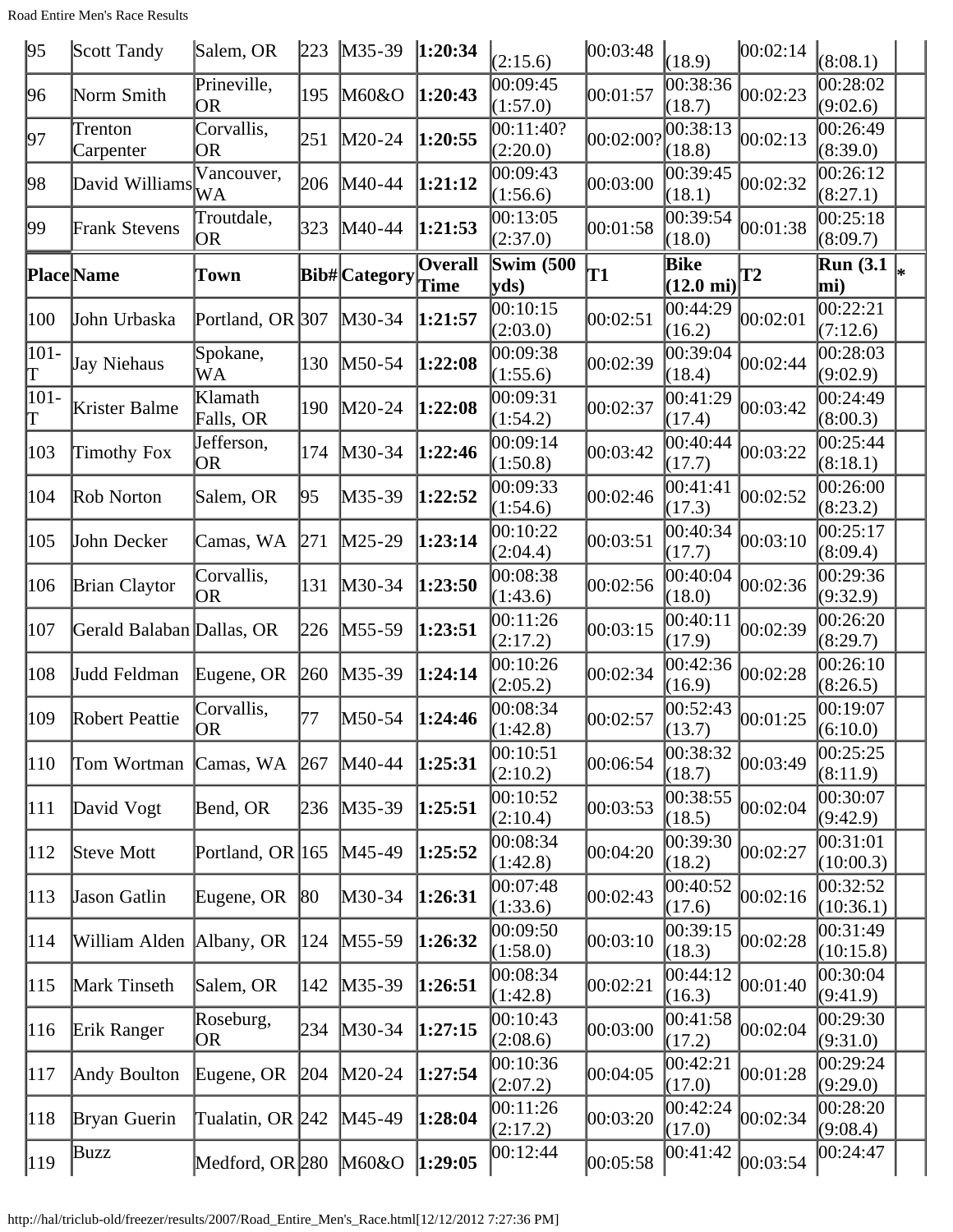|     | Thielemann                  |                    |     |                      |                        | (2:32.8)                                     |          | (17.3)                      |           | (7:59.7)                |                          |
|-----|-----------------------------|--------------------|-----|----------------------|------------------------|----------------------------------------------|----------|-----------------------------|-----------|-------------------------|--------------------------|
| 120 | Gary Gustafson              | Corvallis,<br>OR   | 222 | M50-54               | 1:29:49                | 00:10:09<br>(2:01.8)                         | 00:04:35 | 00:42:46<br>(16.8)          | 00:03:20  | 00:28:59<br>(9:21.0)    |                          |
| 121 | Chad<br>Schermerhorn        | Portland, OR 293   |     | $M35-39$             | 1:30:34                | 00:10:18<br>(2:03.6)                         | 00:03:54 | 00:41:38<br>(17.3)          | 00:03:29  | 00:31:15<br>(10:04.8)   |                          |
| 122 | Richard Cuenca              | Corvallis,<br>OR   | 170 | $M55-59$             | 1:31:52                | 00:09:52<br>(1:58.4)                         | 00:03:29 | 00:46:28<br>(15.5)          | 00:02:19  | 00:29:44<br>(9:35.5)    |                          |
| 123 | Graham Frank                | West Linn,<br>OR   | 262 | $M15-19$             | 1:33:28                | 00:11:13<br>(2:14.6)                         | 00:05:43 | 00:47:01<br>(15.3)          | 00:02:56  | 00:26:35<br>(8:34.5)    |                          |
| 124 | Matthew<br>Murphy           | Salem, OR          | 247 | M35-39               | 1:33:29                | 00:11:55<br>(2:23.0)                         | 00:05:15 | 00:42:35<br>(16.9)          | 00:03:54  | 00:29:50<br>(9:37.4)    |                          |
|     | <b>Place</b> Name           | Town               |     | <b>Bib#</b> Category | <b>Overall</b><br>Time | <b>Swim (500)</b><br>$\mathbf{v}\mathbf{ds}$ | T1       | Bike<br>$(12.0 \text{ mi})$ | Т2        | <b>Run</b> (3.1)<br>mi) | l∗                       |
| 125 | Mark Daeschel               | Philomath,<br>OR   | 276 | $M55-59$             | 1:34:36                | 00:13:12<br>(2:38.4)                         | 00:05:23 | 00:37:46<br>(19.1)          | 00:03:46  | 00:34:29<br>(11:07.4)   |                          |
| 126 | David Dewey                 | Vancouver,<br>WA   | 270 | $M30-34$             | 1:34:39                | 00:09:35<br>(1:55.0)                         | 00:05:22 | 00:44:39<br>(16.1)          | 00:03:33  | 00:31:30<br>(10:09.7)   |                          |
| 127 | Rob McBee                   | Camas, WA          | 182 | M35-39               | 1:36:58                | 00:08:45<br>(1:45.0)                         | 00:04:16 | 00:45:04<br>(16.0)          | 00:02:00? | 00:36:53?<br>(11:53.9)  |                          |
| 128 | Nicholas<br><b>Brooks</b>   | Eugene, OR         | 207 | $M15-19$             | 1:37:16                | 00:09:29<br>(1:53.8)                         | 00:02:39 | 01:01:02<br>(11.8)          | 00:01:14  | 00:22:52<br>(7:22.6)    |                          |
| 129 | Michael Clegg               | Camas, WA          | 312 | $M45-49$             | 1:39:51                | 00:13:51<br>(2:46.2)                         | 00:04:50 | 00:48:26<br>(14.9)          | 00:02:01  | 00:30:43<br>(9:54.5)    |                          |
| 130 | John Pegg                   | Eugene, OR         | 311 | $M55-59$             | 1:40:07                | 00:13:37<br>(2:43.4)                         | 00:07:08 | 00:45:07<br>(16.0)          | 00:04:07  | 00:30:08<br>(9:43.2)    |                          |
| 131 | Douglas Cross               | Salem, OR          | 167 | M55-59               | 2:05:38                | 00:12:21<br>(2:28.2)                         | 00:06:27 | 00:53:24<br>(13.5)          | 00:04:04  | 00:49:22<br>(15:55.5)   |                          |
|     | Josh Trenkel                | Monmouth,<br>OR    | 10  | M15-19               |                        |                                              |          |                             |           |                         | dnp                      |
|     | Darren Smith                | Camas, WA          | 62  | M40-44               |                        |                                              |          |                             |           |                         | dnp                      |
|     | Christopher<br>Babler       | Portland, OR 73    |     | M40-44               |                        |                                              |          |                             |           |                         | $\vert \text{dnp} \vert$ |
|     | Jon Deming                  | Salem, OR          | 83  | M45-49               |                        |                                              |          |                             |           |                         | dnp                      |
|     | Jesse<br>Raskauskas         | Portland, OR 85    |     | M30-34               |                        |                                              |          |                             |           |                         | dnp                      |
|     | Jesse<br>Anderson-<br>White | Springfield,<br>OR | 94  | $M25-29$             |                        |                                              |          |                             |           |                         | dnp                      |
|     | Blake Hendsch               | Corvallis,<br>OR   | 330 | $M20-24$             |                        |                                              |          |                             |           |                         | dnp                      |

**NOTE:** If your race number was not recorded at one of the timing checkpoints, your transition time is estimated at 00:02:00. This also causes your bike, swim, or run time to be an estimation. When this occurs, a question mark (?) follows the estimated times.

adj: Swim times were adjusted (prorated) due to an early exit signal at the end of lap 9 for swimmers in heat 1, lane 2.

Category Abbreviations: "M60&O" means "Male 60 and Over" "M15-19" means "Male 15-19"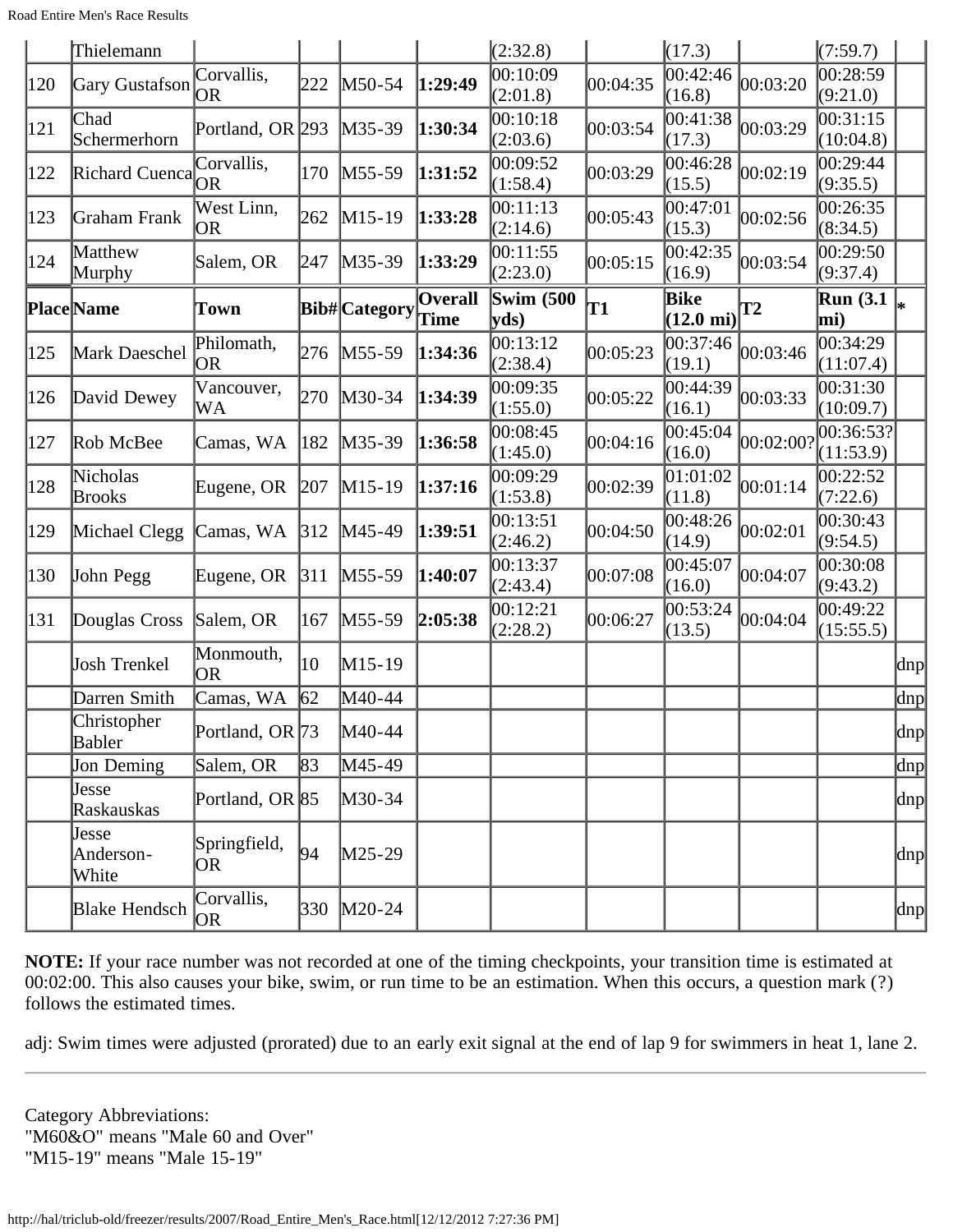Road Entire Men's Race Results

"M20-24" means "Male 20-24" "M25-29" means "Male 25-29" "M30-34" means "Male 30-34" "M35-39" means "Male 35-39" "M40-44" means "Male 40-44" "M45-49" means "Male 45-49" "M50-54" means "Male 50-54" "M55-59" means "Male 55-59"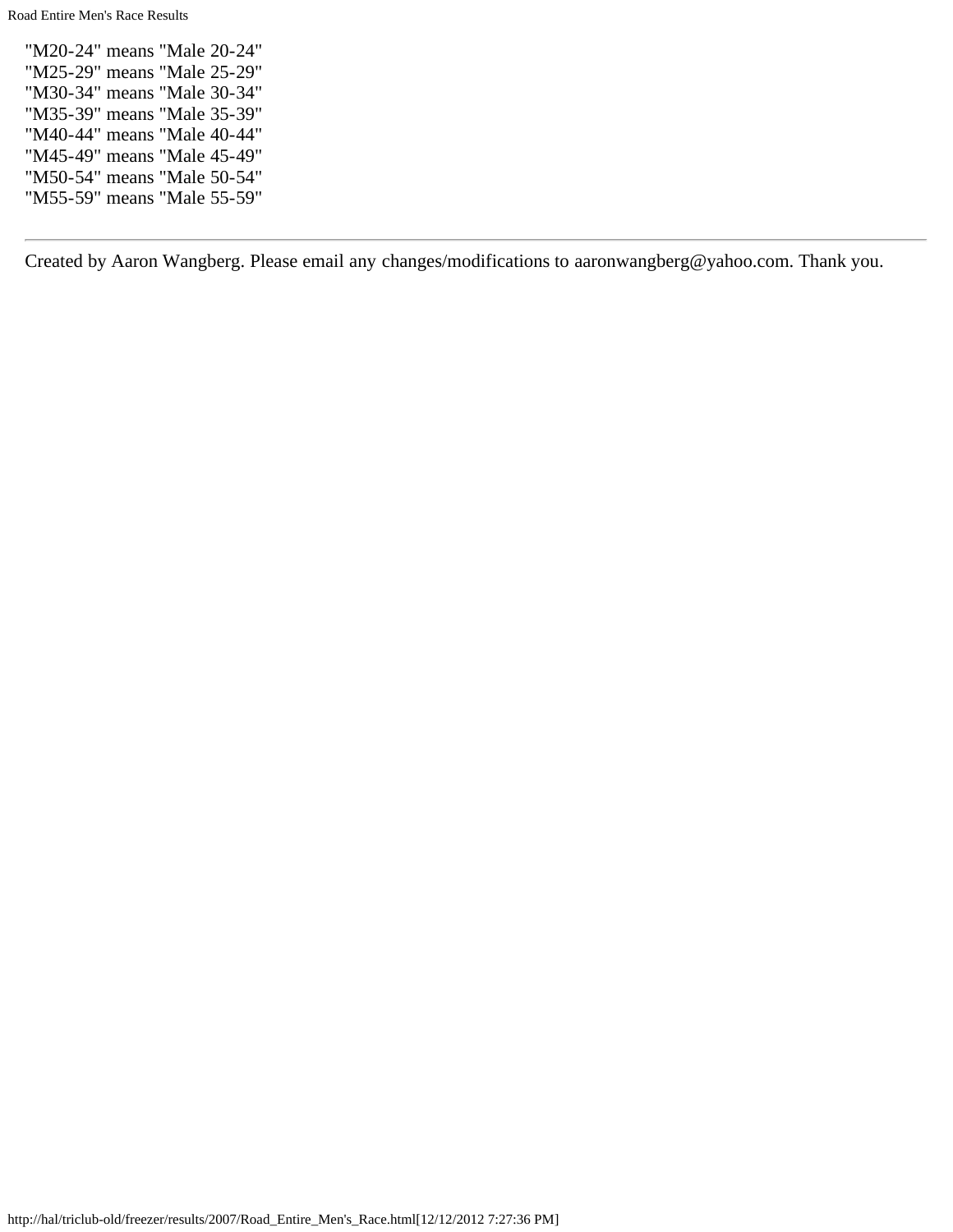# <span id="page-20-0"></span>**Road Results for Entire Women's Race April 7, 2007**

|                 | Place Name          | Town                        |              | <b>Bib#</b> Category       | <b>Overall</b> | Swim $(500)$          | <b>T1</b> | Bike                | <b>T2</b>          | <b>Run</b> (3.1)      |     |
|-----------------|---------------------|-----------------------------|--------------|----------------------------|----------------|-----------------------|-----------|---------------------|--------------------|-----------------------|-----|
|                 |                     |                             |              |                            | Time           | vds)                  |           | $(12.0 \text{ mi})$ |                    | mi)                   |     |
| $\vert 1 \vert$ | Susan Fox           | Corvallis,<br>OR            | 15           | F40-44                     | 1:04:14        | 00:06:39<br>(1:19.8)  | 00:01:23  | 00:34:32<br>(20.8)  | 00:01:29           | 00:20:11<br>(6:30.6)  |     |
| 2               | Sara Schaaf         | Wilsonville,<br>OR          | 128          | $\text{F}20-24$            | 1:07:08        | 00:08:20<br>(1:40.0)  | 00:02:45  | 00:35:33<br>(20.3)  | 00:01:03           | 00:19:27<br>(6:16.5)  |     |
| 3               | K.C. Dauble         | Eugene, OR $ 8 $            |              | $F20-24$                   | 1:08:38        | 00:06:15<br>(1:15.0)  | 00:01:54  | 00:36:19<br>(19.8)  | 00:01:43           | 00:22:27<br>(7:14.5)  | adj |
| 4               | Joanna Mensher      | Portland,<br><b>OR</b>      | 101          | $\text{F25-29}$            | 1:09:42        | 00:08:22<br>(1:40.4)  | 00:01:56  | 00:36:40<br>(19.6)  | 00:01:31           | 00:21:13<br>(6:50.6)  |     |
| $5-T$           | Sandra Uesugi       | Corvallis,<br>OR            | 16           | $\textcolor{blue}{F30-34}$ | 1:10:03        | 00:06:35<br>(1:19.0)  | 00:01:18  | 00:35:46<br>(20.1)  | 00:01:40           | 00:24:44<br>(7:58.7)  |     |
| $5-T$           | Julie Seale         | Vancouver,<br>WA            | 104          | $\text{F}30-34$            | 1:10:03        | 00:08:32<br>(1:42.4)  | 00:02:06  | 00:36:55<br>(19.5)  | 00:01:59           | 00:20:31<br>(6:37.1)  |     |
| 17              | <b>Whitney Drew</b> | Bend, OR                    | 118          | $F15-19$                   | 1:10:09        | 00:08:34?<br>(1:42.8) | 00:02:00? | 00:36:47<br>(19.6)  | 00:01:35           | 00:21:13<br>(6:50.6)  |     |
| 8               | Lara Gamelin        | Corvallis,<br><b>OR</b>     | 58           | $F35-39$                   | 1:10:26        | 00:08:00<br>(1:36.0)  | 00:02:00? | 00:36:59?<br>(19.5) | 00:01:43           | 00:21:44<br>(7:00.6)  |     |
| 9               | Denise<br>Croucher  | <b>Brush</b><br>Prairie, WA | 106          | $\text{F}40-44$            | 1:11:54        | 00:08:34<br>(1:42.8)  | 00:01:48  | 00:35:18<br>(20.4)  | 00:02:13           | 00:24:01<br>(7:44.8)  |     |
| 10              | Carly Noack         | Lake<br>Oswego, OR $ ^{21}$ |              | F25-29                     | 1:12:13        | 00:06:48<br>(1:21.6)  | 00:01:33  | 00:36:50<br>(19.5)  | 00:01:52           | 00:25:10<br>(8:07.1)  |     |
| 11              | Kara Kleeman        | Corvallis,<br>OR            | 122          | $\textcolor{blue}{F30-34}$ | 1:12:48        | 00:09:04<br>(1:48.8)  | 00:01:50  | 00:36:17<br>(19.8)  | 00:01:37           | 00:24:00<br>(7:44.5)  |     |
| $ 12\rangle$    | Pamela Johnson      | Corvallis,<br><b>OR</b>     | 19           | $F15-19$                   | 1:13:31        | 00:06:23<br>(1:16.6)  | 00:01:38  | 00:39:27<br>(18.3)  | 00:01:22           | 00:24:41<br>(7:57.7)  |     |
| $ 13\rangle$    | Emma<br>Silverman   | Eugene, OR                  | $ 30\rangle$ | $\text{F}20-24$            | 1:13:32        | 00:06:56<br>(1:23.2)  | 00:02:07  | 00:38:18<br>(18.8)  | 00:01:40           | 00:24:31<br>(7:54.5)  |     |
| 14              | Stephanie Rose      | Portland,<br><b>OR</b>      | 146          | $\text{F}20-24$            | 1:13:35        | 00:09:17<br>(1:51.4)  | 00:02:12  | 00:37:33<br>(19.2)  | 00:01:11           | 00:23:22<br>(7:32.3)  |     |
| $ 15\rangle$    | Anna Thames         | Milwaukie,<br>OR.           | 63           | $\text{F25-29}$            | 1:14:10        | 00:07:34<br>(1:30.8)  | 00:01:43  | 00:36:07<br>(19.9)  | 00:01:58           | 00:26:48<br>(8:38.7)  |     |
| 16              | Kendra Baran        | Beaverton,<br>OR            | 93           | $\textbf{F}30-34$          | 1:14:23        | 00:10:00<br>(2:00.0)  | 00:02:44  | 00:36:37<br>(19.7)  | 00:01:45           | 00:23:17<br>(7:30.6)  |     |
| 17              | Carrie Ward         | Eugene, OR                  | 121          | $F35-39$                   | 1:14:39        | 00:10:26<br>(2:05.2)  | 00:02:10  | 00:37:22<br>(19.3)  | 00:02:06           | 00:22:35<br>(7:17.1)  |     |
| 18              | Sian Loveless       | Eugene, OR                  | 18           | $\text{F}20-24$            | 1:15:16        | 00:07:21<br>(1:28.2)  | 00:01:37  | 00:42:39<br>(16.9)  | $ 00:02:00\rangle$ | 00:21:39?<br>(6:59.0) |     |
| 19              | Courtney Ries       | Portland,<br>OR             | 126          | $\text{F}20-24$            | 1:16:09        | 00:08:49<br>(1:45.8)  | 00:02:11  | 00:36:15<br>(19.9)  | 00:02:14           | 00:26:40<br>(8:36.1)  |     |
| 20              | Stephanie<br>Baenen | Vancouver,<br>WA            | 70           | $F35-39$                   | 1:16:22        | 00:07:38<br>(1:31.6)  | 00:02:15  | 00:39:43<br>(18.1)  | 00:01:59           | 00:24:47<br>(7:59.7)  |     |
| 21              | Alison Dauble       | Oregon City, $ 41 $<br>OR   |              | $\text{F}20-24$            | 1:16:46        | 00:06:44<br>(1:20.8)  | 00:03:55  | 00:38:51<br>(18.5)  | 00:01:56           | 00:25:20<br>(8:10.3)  |     |
|                 |                     | Corvallis,                  |              |                            |                | 00:05:56              |           | 00:41:22            |                    | 00:25:32              |     |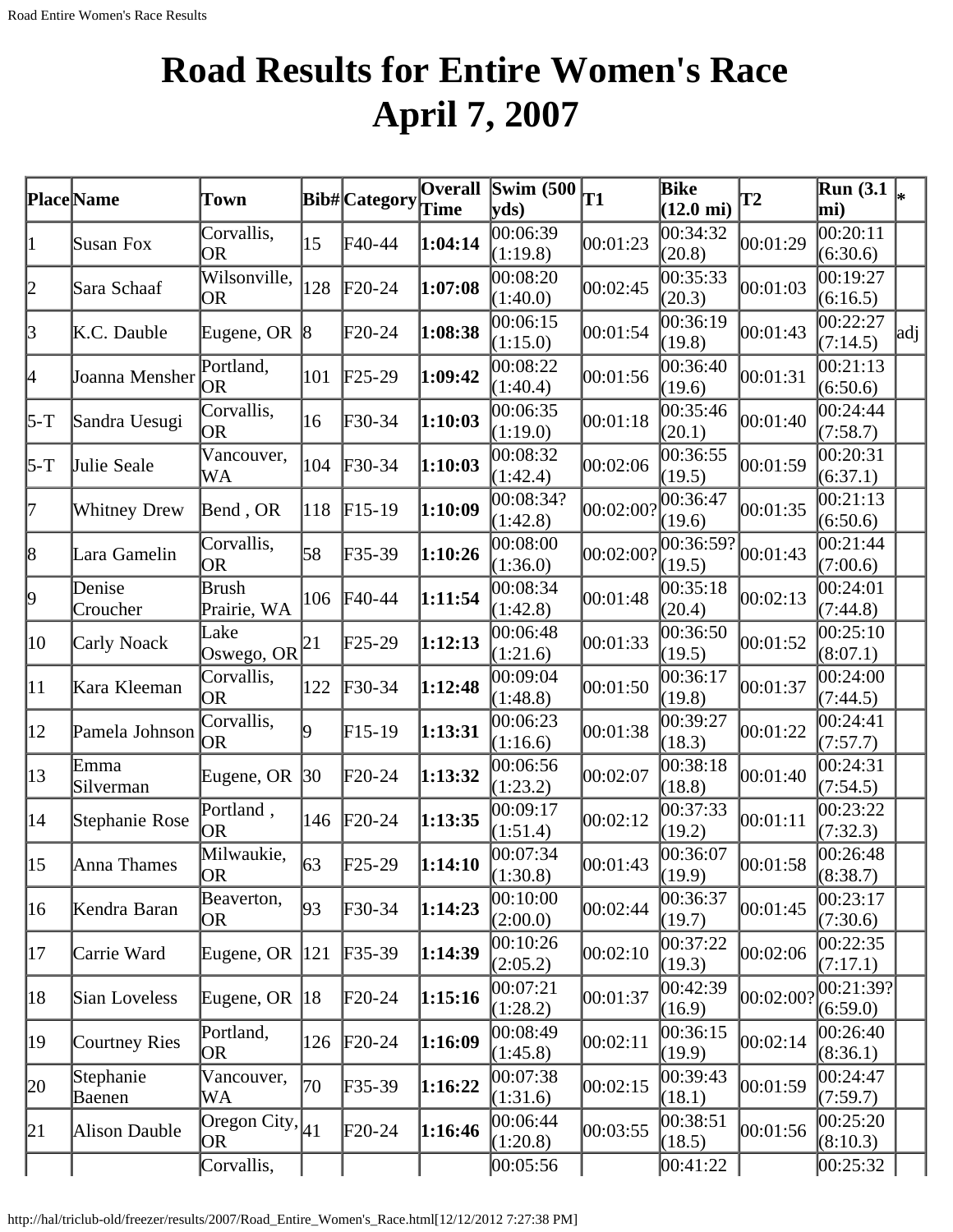Road Entire Women's Race Results

|              | $22-T$ Kristin Boock           | <b>OR</b>                 | 33  | $F35-39$             | 1:16:59         | (1:11.2)                  | 00:02:13       | (17.4)                      | 00:01:56  | (8:14.2)                          |    |
|--------------|--------------------------------|---------------------------|-----|----------------------|-----------------|---------------------------|----------------|-----------------------------|-----------|-----------------------------------|----|
|              | 22-T Renee Meils               | Salem, OR                 | 45  | F25-29               | 1:16:59         | 00:07:37<br>(1:31.4)      | 00:02:08       | 00:40:59<br>(17.6)          | 00:01:50  | $\overline{00:24:25}$<br>(7:52.6) |    |
| 24           | Heather<br>Reimann             | Beaverton,<br><b>OR</b>   | 78  | $F25-29$             | 1:17:02         | 00:08:40<br>(1:44.0)      | 00:01:43       | 00:38:18<br>(18.8)          | 00:02:02  | 00:26:19<br>(8:29.4)              |    |
|              | <b>Place</b> Name              | Town                      |     | <b>Bib#</b> Category | Overall<br>Time | <b>Swim (500)</b><br>yds) | T <sub>1</sub> | Bike<br>$(12.0 \text{ mi})$ | <b>T2</b> | <b>Run</b> (3.1)<br>mi)           | ∦∗ |
| 25           | <b>Beth Casper</b>             | Salem, OR                 | 68  | F30-34               | 1:17:17         | 00:07:23<br>(1:28.6)      | 00:02:03       | 00:40:11<br>(17.9)          | 00:01:29  | 00:26:11<br>(8:26.8)              |    |
| 26           | Karyn Woods                    | Salem, OR                 | 203 | $\text{F}20-24$      | 1:17:59         | 00:09:18<br>(1:51.6)      | 00:02:30       | 00:40:37<br>(17.7)          | 00:01:15  | 00:24:19<br>(7:50.6)              |    |
| 27           | Lisa Wourms                    | Camas, WA                 | 149 | F35-39               | 1:18:03         | 00:09:01<br>(1:48.2)      | 00:02:28       | 00:39:45<br>(18.1)          | 00:02:04  | 0.24:45<br>(7:59.0)               |    |
| 28           | Deb Lambourn                   | Portland,<br>OR           | 65  | F35-39               | 1:18:51         | 00:08:09<br>(1:37.8)      | 00:02:33       | 00:35:34<br>(20.2)          | 00:02:07  | 00:30:28<br>(9:49.7)              |    |
| 29           | Cheryl Holub                   | Portland,<br><b>OR</b>    | 89  | $F20-24$             | 1:19:17         | 00:08:32<br>(1:42.4)      | 00:02:18       | 00:38:55<br>(18.5)          | 00:02:05  | 00:27:27<br>(8:51.3)              |    |
| 30           | Cindi Feldman                  | Eugene, OR $ 60$          |     | F35-39               | 1:19:31         | 00:08:37<br>(1:43.4)      | 00:02:44       | 00:42:08<br>(17.1)          | 00:02:05  | 00:23:57<br>(7:43.5)              |    |
| 31           | Leanne<br>Schrotzberger        | West Linn,<br><b>OR</b>   | 49  | F40-44               | 1:19:38         | 00:07:51<br>(1:34.2)      | 00:02:00       | 00:40:22<br>(17.8)          | 00:01:58  | 00:27:27<br>(8:51.3)              |    |
| 32           | Nancy<br>Raskauskas            | Corvallis,<br><b>OR</b>   | 88  | $F20-24$             | 1:21:15         | 00:07:51<br>(1:34.2)      | 00:02:43       | 00:41:03<br>(17.5)          | 00:02:09  | 00:27:29<br>(8:51.9)              |    |
| 33           | Pamela<br>Monnette             | Monmouth,<br>OR           | 159 | $F20-24$             | 1:21:52         | 00:09:25<br>(1:53.0)      | 00:02:22       | 00:40:50<br>(17.6)          | 00:01:32  | 00:27:43<br>(8:56.5)              |    |
| 34           | Gwen Gwilym                    | Eugene, OR $ 40\rangle$   |     | $F40-44$             | 1:21:57         | 00:07:10<br>(1:26.0)      | 00:03:25       | 00:41:22<br>(17.4)          | 00:02:24  | 00:27:36<br>(8:54.2)              |    |
| 35           | Susie Beers                    | Monmouth,<br><b>OR</b>    | 160 | $\text{F}20-24$      | 1:22:58         | 00:08:44<br>(1:44.8)      | 00:03:30       | 00:44:00<br>(16.4)          | 00:01:41  | 00:25:03<br>(8:04.8)              |    |
| 36           | DeDe Mott                      | Vancouver,<br>WA          | 151 | $F35-39$             | 1:23:20         | 00:09:16<br>(1:51.2)      | 00:02:22       | 00:42:00<br>(17.1)          | 00:02:34  | 00:27:08<br>(8:45.2)              |    |
| 37           | <b>Tracy Broyles</b>           | Wilsonville,<br><b>OR</b> | 196 | $F30-34$             | 1:23:48         | 00:09:30<br>(1:54.0)      | 00:04:40       | 00:44:38<br>(16.1)          | 00:02:26  | 00:22:34<br>(7:16.8)              |    |
| 38           | Elizabeth Hoops Camas, WA      |                           | 148 | $\text{F}50-54$      | 1:23:57         | 00:09:38<br>(1:55.6)      | 00:03:11       | 00:38:50<br>(18.5)          | 00:02:22  | 00:29:56<br>(9:39.4)              |    |
| 39           | Carey Schulte                  | Portland,<br><b>OR</b>    | 50  | F45-49               | 1:23:58         | 00:07:51<br>(1:34.2)      | 00:03:16       | 00:43:19<br>(16.6)          | 00:01:47  | 00:27:45<br>(8:57.1)              |    |
| 40           | Marcia Humes                   | Corvallis,<br><b>OR</b>   | 179 | $\text{F}40-44$      | 1:24:06         | 00:10:12<br>(2:02.4)      | 00:03:23       | 00:42:29<br>(16.9)          | 00:01:48  | 00:26:14<br>(8:27.7)              |    |
| 41           | Jennifer<br>Thompson           | Beaverton,<br>OR          | 210 | $F30-34$             | 1:24:26         | 00:09:48<br>(1:57.6)      | 00:02:10       | 00:41:02<br>(17.5)          | 00:02:19  | 00:29:07<br>(9:23.5)              |    |
| $ 42\rangle$ | Chelsea Morriss Eugene, OR 111 |                           |     | $\text{F}20-24$      | 1:24:28         | 00:08:23<br>(1:40.6)      | 00:02:56       | 00:45:59<br>(15.7)          | 00:01:37  | 00:25:33<br>(8:14.5)              |    |
| 43           | Erica Presley                  | Salem, OR                 | 87  | $F25-29$             | 1:24:37         | 00:08:29<br>(1:41.8)      | 00:03:19       | 00:40:01<br>(18.0)          | 00:02:09  | 00:30:39<br>(9:53.2)              |    |
| 44           | <b>Jennifer</b><br>Lettenmaier | Redmond,<br><b>OR</b>     | 246 | $F30-34$             | 1:24:45         | 00:09:54<br>(1:58.8)      | 00:02:03       | 00:39:15<br>(18.3)          | 00:02:21  | 00:31:12<br>(10:03.9)             |    |
| 45           | Becky Willhite                 | Salem, OR                 | 115 | $F35-39$             | 1:25:07         | 00:08:54<br>(1:46.8)      | 00:03:11       | 00:41:59<br>(17.1)          | 00:02:20  | 00:28:43<br>(9:15.8)              |    |
| 46           | Margaret                       | Portland,                 | 208 | $F55-59$             | 1:25:12         | 00:09:30                  | 00:03:20       | 00:43:46                    | 00:02:28  | 00:26:08                          |    |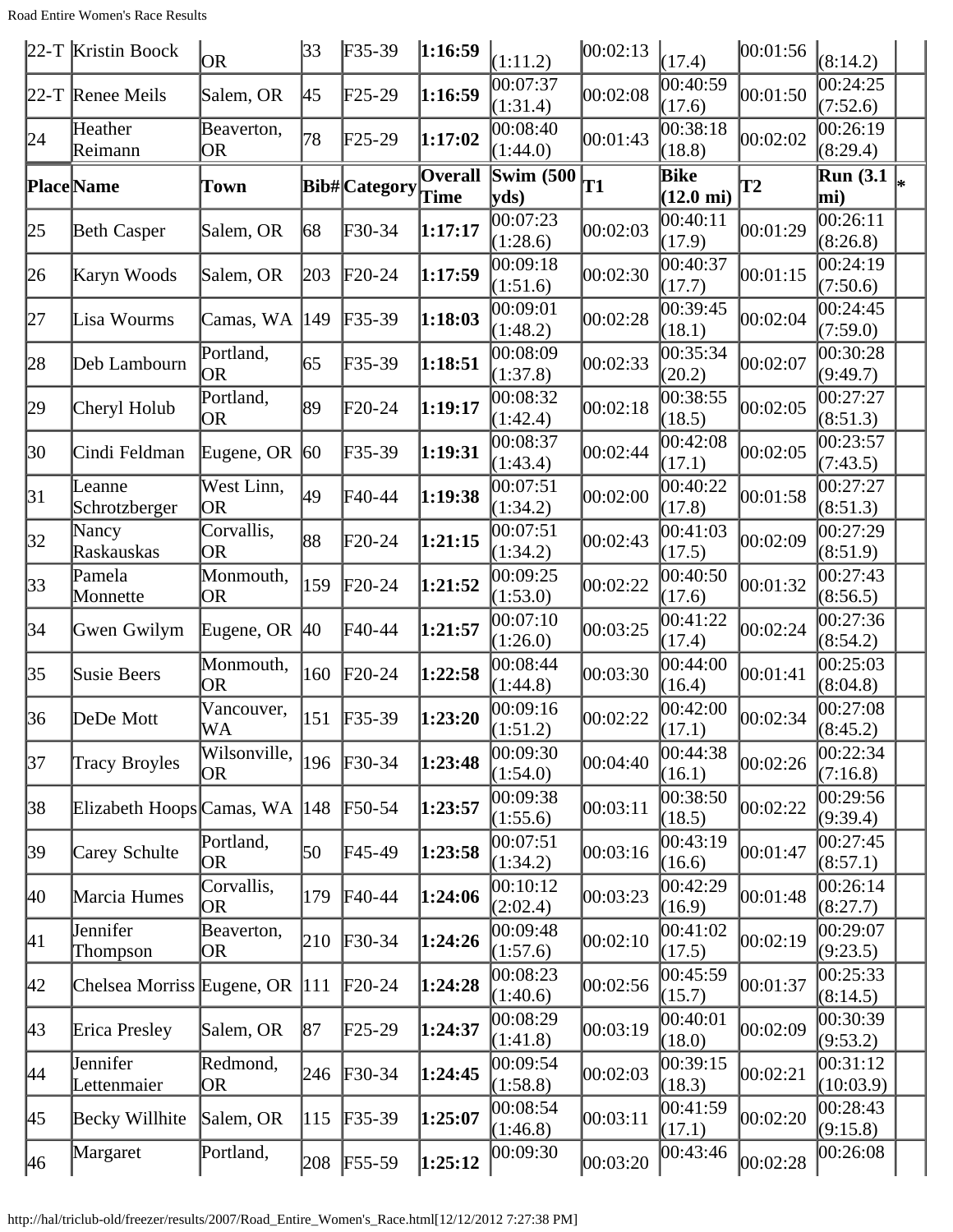|                  | Wittenauer-Lee OR        |                         |     |                            |                 | (1:54.0)                  |          | (16.5)                      |               | (8:25.8)                |  |
|------------------|--------------------------|-------------------------|-----|----------------------------|-----------------|---------------------------|----------|-----------------------------|---------------|-------------------------|--|
| 47               | Maryanne<br>Reiter       | Eugene, OR $ 114$       |     | $FA5-49$                   | 1:25:26         | 00:08:52<br>(1:46.4)      | 00:03:54 | 00:45:46<br>(15.7)          | 00:01:43      | 00:25:11<br>(8:07.4)    |  |
| 48               | Elise Hickson            | Lebanon,<br><b>OR</b>   | 69  | $F20-24$                   | 1:25:46         | 00:08:05<br>(1:37.0)      | 00:02:50 | 00:45:42<br>(15.8)          | 00:02:01      | 00:27:08<br>(8:45.2)    |  |
| 49               | Tacia Miller             | Portland,<br>OR         | 324 | $F35-39$                   | 1:25:47         | 00:12:30<br>(2:30.0)      | 00:02:35 | 00:41:33<br>(17.3)          | 00:02:25      | 0.26:44<br>(8:37.4)     |  |
|                  | <b>Place Name</b>        | Town                    |     | <b>Bib#</b> Category       | Overall<br>Time | <b>Swim (500)</b><br>yds) | T1       | Bike<br>$(12.0 \text{ mi})$ | $\mathbf{T2}$ | <b>Run</b> (3.1)<br>mi) |  |
| 50               | Cheryl Conrad            | Tigard, OR              | 133 | F45-49                     | 1:26:13         | 00:09:56<br>(1:59.2)      | 00:03:11 | 00:43:22<br>(16.6)          | 00:03:03      | 00:26:41<br>(8:36.5)    |  |
| $\vert 51 \vert$ | Michele McCall           | Springfield,<br>OR      | 295 | $\textsf{F}40-44$          | 1:26:33         | 00:11:26<br>(2:17.2)      | 00:04:04 | 00:45:16<br>(15.9)          | 00:01:51      | 00:23:56<br>(7:43.2)    |  |
| 52               | Marianne Reich Salem, OR |                         | 249 | $\textsf{F}40-44$          | 1:26:35         | 00:10:24<br>(2:04.8)      | 00:04:04 | 00:40:52<br>(17.6)          | 00:03:35      | 00:27:40<br>(8:55.5)    |  |
| 53               | Liz Harbert              | Albany, OR 322          |     | $F45-49$                   | 1:26:36         | 00:12:35<br>(2:31.0)      | 00:03:25 | 00:44:46<br>(16.1)          | 00:02:09      | 00:23:41<br>(7:38.4)    |  |
| 54               | Christina<br>Andrade     | Corvallis,<br><b>OR</b> | 216 | $F25-29$                   | 1:26:46         | 00:08:58<br>(1:47.6)      | 00:03:50 | 00:41:58<br>(17.2)          | 00:02:40      | 00:29:20<br>(9:27.7)    |  |
| 55               | Pamela Rakoski           | Corvallis,<br>OR        | 53  | $F30-34$                   | 1:26:47         | 00:07:42<br>(1:32.4)      | 00:01:53 | 00:45:42<br>(15.8)          | 00:01:38      | 00:29:52<br>(9:38.1)    |  |
| 56               | Robin Wheeler            | Portland,<br><b>OR</b>  | 313 | $F30-34$                   | 1:27:14         | 00:09:47<br>(1:57.4)      | 00:03:25 | 00:48:15<br>(14.9)          | 00:02:09      | 00:23:38<br>(7:37.4)    |  |
| 57               | Erin Hauck               | Philomath,<br>OR        | 51  | $F25-29$                   | 1:27:18         | 00:07:42<br>(1:32.4)      | 00:02:18 | 00:51:06<br>(14.1)          | 00:01:28      | 00:24:44<br>(7:58.7)    |  |
| 58               | Catalina Acuna           | Portland,<br><b>OR</b>  | 201 | $F25-29$                   | 1:27:24         | 00:08:20<br>(1:40.0)      | 00:03:48 | 00:43:33<br>(16.5)          | 00:02:47      | 00:28:56<br>(9:20.0)    |  |
| 59               | Christine Lasich         | Portland,<br><b>OR</b>  | 140 | $\textcolor{blue}{F30-34}$ | 1:27:44         | 00:08:58<br>(1:47.6)      | 00:04:03 | 00:43:13<br>(16.7)          | 00:02:08      | 00:29:22<br>(9:28.4)    |  |
| 60               | Judi Saam                | Corvallis,<br>OR        | 230 | $F45-49$                   | 1:27:54         | 00:10:14<br>(2:02.8)      | 00:04:53 | 00:45:17<br>(15.9)          | 00:02:41      | 00:24:49<br>(8:00.3)    |  |
| $\vert$ 61       | Lindsay Pranger          | Hillsboro,<br>OR        | 155 | $F25-29$                   | 1:28:15         | 00:08:35<br>(1:43.0)      | 00:03:37 | 00:45:28<br>(15.8)          | 00:02:56      | 00:27:39<br>(8:55.2)    |  |
| 62               | Lindsey Kiesz            | Roseburg,<br><b>OR</b>  | 143 | $\text{F25-29}$            | 1:28:58         | 00:09:10<br>(1:50.0)      | 00:03:06 | 00:43:55<br>(16.4)          | 00:02:18      | 00:30:29<br>(9:50.0)    |  |
| $\sqrt{63}$      | Sally Stafford           | Corvallis,<br>OR        | 168 | F60&O                      | 1:29:24         | 00:10:27<br>(2:05.4)      | 00:03:51 | 00:46:19<br>(15.5)          | 00:02:28      | 00:26:19<br>(8:29.4)    |  |
| 64               | Dana Baxter              | Eugene, OR              | 327 | $\textcolor{blue}{F}30-34$ | 1:29:35         | 00:12:21<br>(2:28.2)      | 00:03:13 | 00:45:05<br>(16.0)          | 00:02:00?     | 00:26:56?<br>(8:41.3)   |  |
| 65               | Christina Gross          | Newberg,<br>OR          | 235 | $F40-44$                   | 1:29:53         | 00:10:03<br>(2:00.6)      | 00:03:19 | 00:45:20<br>(15.9)          | 00:01:59      | 00:29:12<br>(9:25.2)    |  |
|                  | $ 66-T $ Renee Crowson   | Camas, WA               | 141 | $F35-39$                   | 1:30:00         | 00:09:18<br>(1:51.6)      | 00:02:21 | 00:43:31<br>(16.5)          | 00:02:14      | 00:32:36<br>(10:31.0)   |  |
|                  | $ 66-T $ Bettina Schempf | Corvallis,<br><b>OR</b> | 258 | $F40-44$                   | 1:30:00         | 00:12:36<br>(2:31.2)      | 00:03:28 | 00:42:56<br>(16.8)          | 00:03:15      | 00:27:45<br>(8:57.1)    |  |
| 68               | Tonya Aitkin             | Hood River,<br>OR       | 281 | $F35-39$                   | 1:30:03         | 00:11:58<br>(2:23.6)      | 00:03:22 | 00:41:44<br>(17.3)          | 00:02:32      | 00:30:27<br>(9:49.4)    |  |
| 69               | Victoria Ann<br>Howry    | Corvallis,<br>OR        | 172 | $F50-54$                   | 1:30:17         | 00:09:23<br>(1:52.6)      | 00:03:25 | 00:42:05<br>(17.1)          | 00:01:50      | 00:33:34<br>(10:49.7)   |  |
| 70               | Doreen Lane              | Vancouver,<br>WA        | 132 | $F45-49$                   | 1:30:33         | 00:09:16<br>(1:51.2)      | 00:03:22 | 00:44:12<br>(16.3)          | 00:02:31      | 00:31:12<br>(10:03.9)   |  |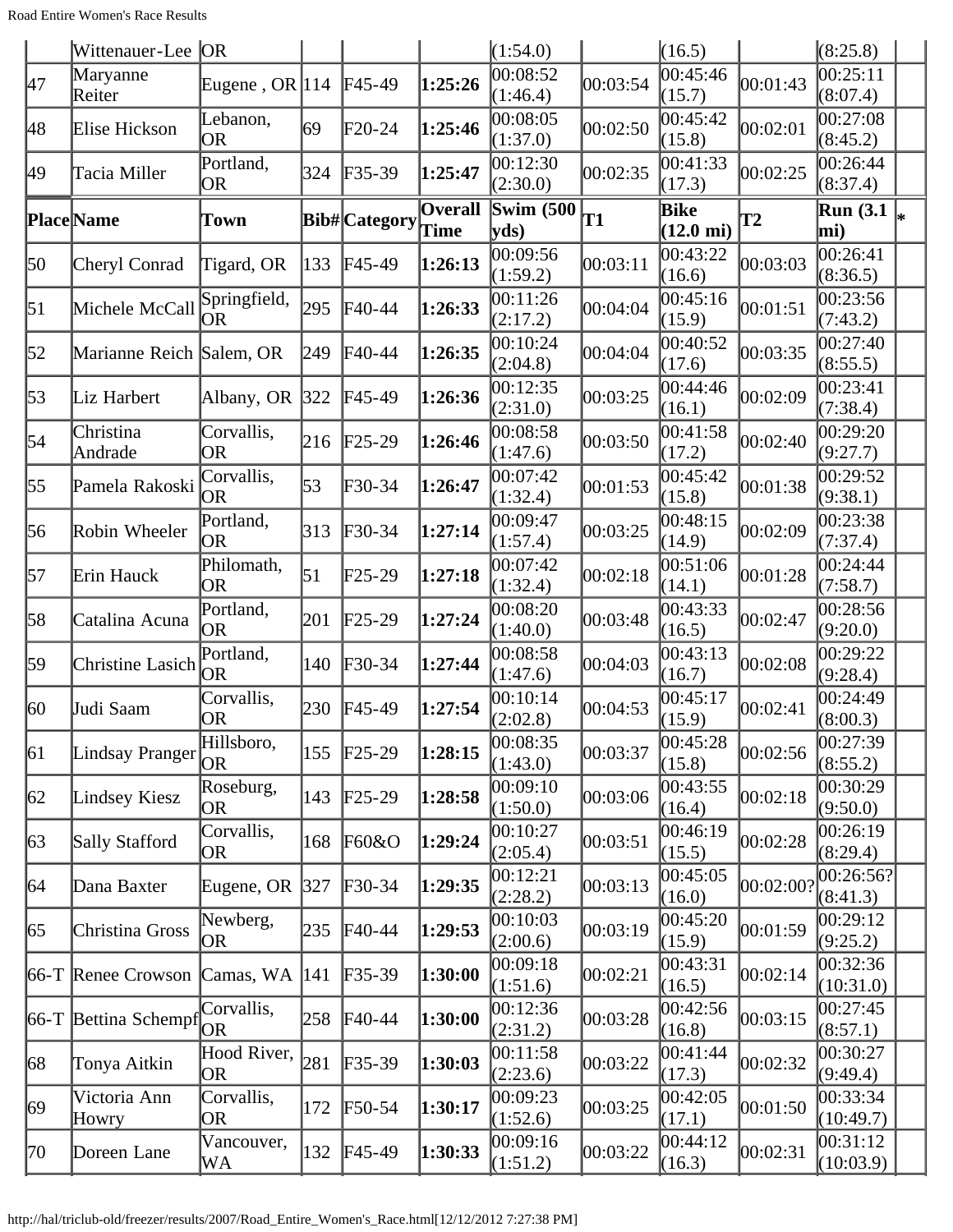| 71 | Beth Brown                      | Corvallis,<br>OR        | 257           | F50-54                     | 1:30:54         | 00:11:40<br>(2:20.0) | 00:03:13 | 00:42:51<br>(16.8)          | 00:02:52  | 00:30:18<br>(9:46.5)                          |  |
|----|---------------------------------|-------------------------|---------------|----------------------------|-----------------|----------------------|----------|-----------------------------|-----------|-----------------------------------------------|--|
| 72 | Irene Brown                     | Camas, WA               | 286           | $F35-39$                   | 1:31:47         | 00:12:43<br>(2:32.6) | 00:03:39 | 00:42:36<br>(16.9)          | 00:03:19  | 00:29:30<br>(9:31.0)                          |  |
| 73 | Tracey Teixeira                 | Corvalis,<br><b>OR</b>  | 310           | $\text{F25-29}$            | 1:32:01         | 00:11:29<br>(2:17.8) | 00:02:58 | 00:45:52<br>(15.7)          | 00:04:00  | 00:27:42<br>(8:56.1)                          |  |
| 74 | Donna Pellinger Eugene, OR  186 |                         |               | $F30-34$                   | 1:32:24         | 00:10:28<br>(2:05.6) | 00:03:07 | 00:45:51<br>(15.7)          | 00:02:40  | 00:30:18<br>(9:46.5)                          |  |
|    | Place Name                      | Town                    |               | <b>Bib#</b> Category       | Overall<br>Time | Swim $(500)$<br>yds) | T1       | Bike<br>$(12.0 \text{ mi})$ | <b>T2</b> | $\overline{\text{Run}}$ (3.1 $\vert_*$<br>mi) |  |
| 75 | Keely Phillips                  | Portland,<br><b>OR</b>  | 309           | $\text{F25-29}$            | 1:32:35         | 00:10:28<br>(2:05.6) | 00:04:18 | 00:43:35<br>(16.5)          | 00:02:48  | 00:31:26<br>(10:08.4)                         |  |
| 76 | Cassie Field                    | Dallas, OR              | 157           | $\textcolor{blue}{F}30-34$ | 1:33:01         | 00:10:13<br>(2:02.6) | 00:04:10 | 00:45:43<br>(15.7)          | 00:04:20  | 00:28:35<br>(9:13.2)                          |  |
| 77 | Christy Quinn                   | Camas, WA               | $\vert$ 213   | $F45-49$                   | 1:33:19         | 00:11:15<br>(2:15.0) | 00:04:07 | 00:44:38<br>(16.1)          | 00:02:34  | 00:30:45<br>(9:55.2)                          |  |
| 78 | Brenda Edwards                  | Central<br>Point, OR    | 82            | F40-44                     | 1:33:41         | 00:09:08<br>(1:49.6) | 00:02:49 | 00:45:53<br>(15.7)          | 00:02:26  | 00:33:25<br>(10:46.8)                         |  |
| 79 | Molly Clark                     | Portland,<br>OR         | 29            | $F25-29$                   | 1:33:48         | 00:07:05<br>(1:25.0) | 00:02:06 | 00:51:59<br>(13.9)          | 00:02:00? | 00:30:38?<br>(9:52.9)                         |  |
| 80 | Carrie Phillips                 | Corvallis,<br>OR        | 194           | $\textcolor{blue}{F}30-34$ | 1:33:52         | 00:11:02<br>(2:12.4) | 00:04:33 | 00:45:07<br>(16.0)          | 00:02:56  | 00:30:14<br>(9:45.2)                          |  |
| 81 | Leslie Stevens                  | Keizer, OR              | 176           | $F35-39$                   | 1:33:57         | 00:09:17<br>(1:51.4) | 00:03:37 | 00:46:29<br>(15.5)          | 00:03:26  | 00:31:08<br>(10:02.6)                         |  |
| 82 | April Anderson                  | Eugene, OR              | 181           | $FA5-49$                   | 1:34:06         | 00:08:56<br>(1:47.2) | 00:07:14 | 00:44:44<br>(16.1)          | 00:03:37  | 00:29:35<br>(9:32.6)                          |  |
| 83 | Deborah Carver Eugene, OR 268   |                         |               | $\text{F}55-59$            | 1:34:23         | 00:11:40<br>(2:20.0) | 00:04:32 | 00:44:59<br>(16.0)          | 00:03:02  | 00:30:10<br>(9:43.9)                          |  |
| 84 | Angie Sauer                     | Beaverton,<br>OR        | 306           | $F35-39$                   | 1:34:38         | 00:12:03<br>(2:24.6) | 00:04:06 | 00:45:46<br>(15.7)          | 00:01:44  | 00:30:59<br>(9:59.7)                          |  |
| 85 | Carrie Smith                    | Corvallis,<br> OR       |               | 163 F25-29                 | 1:35:03         | 00:09:18<br>(1:51.6) | 00:02:46 | 00:45:02<br>(16.0)          | 00:02:49  | 00:35:08<br>(11:20.0)                         |  |
| 86 | Donna Smith                     | Bend, OR                | 209           | $F50-54$                   | 1:35:36         | 00:10:12<br>(2:02.4) | 00:03:38 | 00:44:46<br>(16.1)          | 00:02:54  | 00:34:06<br>(11:00.0)                         |  |
| 87 | Catherine Alden Albany, OR 232  |                         |               | $F55-59$                   | 1:35:46         | 00:10:07<br>(2:01.4) | 00:03:25 | 00:43:44<br>(16.5)          | 00:02:22  | 00:36:08<br>(11:39.4)                         |  |
| 88 | Karen Emery                     | Corvallis,<br><b>OR</b> | 243           | $F45-49$                   | 1:36:13         | 00:11:24<br>(2:16.8) | 00:03:03 | 00:44:00<br>(16.4)          | 00:02:44  | 00:35:02<br>(11:18.1)                         |  |
| 89 | Tracy Chosa                     | Camas, WA               | $ 192\rangle$ | $\text{F}40-44$            | 1:36:16         | 00:09:08<br>(1:49.6) | 00:05:08 | 00:45:19<br>(15.9)          | 00:03:33  | 00:33:08<br>(10:41.3)                         |  |
| 90 | Stephanie<br>Anderson           | Fairview,<br>0R         | 180           | $F30-34$                   | 1:36:54         | 00:11:58<br>(2:23.6) | 00:04:01 | 00:44:36<br>(16.1)          | 00:03:38  | 00:32:41<br>(10:32.6)                         |  |
| 91 | Paula Hunt                      | Corvallis,<br>OR        | 233           | $\textsf{F}40-44$          | 1:37:31         | 00:11:12<br>(2:14.4) | 00:04:17 | 00:50:42<br>(14.2)          | 00:02:53  | 00:28:27<br>(9:10.6)                          |  |
| 92 | Candis Giles                    | Corvallis,<br>OR        | 261           | $F55-59$                   | 1:37:55         | 00:12:47<br>(2:33.4) | 00:03:12 | 00:46:30<br>(15.5)          | 00:03:24  | 00:32:02<br>(10:20.0)                         |  |
| 93 | Gail Achterman                  | Corvallis,<br><b>OR</b> | 212           | $F55-59$                   | 1:39:00         | 00:09:51<br>(1:58.2) | 00:05:03 | 00:49:25<br>(14.6)          | 00:04:09  | 00:30:32<br>(9:51.0)                          |  |
| 94 | Jo Garcia                       | Corvallis,<br>OR        | 321           | $F40-44$                   | 1:40:57         | 00:13:23<br>(2:40.6) | 00:02:35 | 00:47:50<br>(15.1)          | 00:02:57  | 00:34:12<br>(11:01.9)                         |  |
|    | Melinda                         | Castle Rock,            |               |                            |                 | 00:10:42             |          | 00:52:14                    |           | 00:32:16                                      |  |

http://hal/triclub-old/freezer/results/2007/Road\_Entire\_Women's\_Race.html[12/12/2012 7:27:38 PM]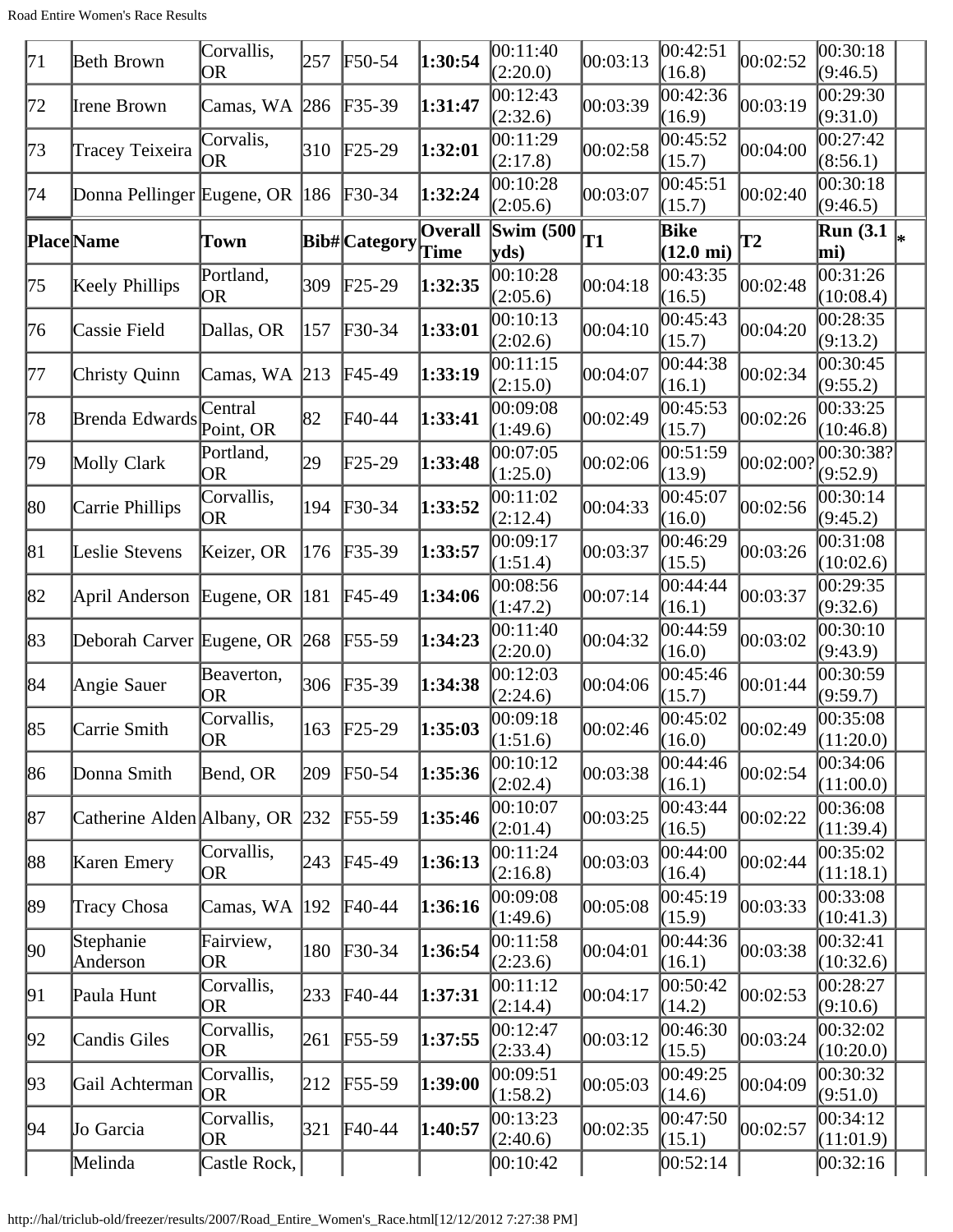| 95            | Ullakko                | WA                      | 296 | $F30-34$        | 1:41:35                | (2:08.4)              | 00:03:47           | (13.8)                             | 00:02:36  | (10:24.5)                                     |                          |
|---------------|------------------------|-------------------------|-----|-----------------|------------------------|-----------------------|--------------------|------------------------------------|-----------|-----------------------------------------------|--------------------------|
| 96            | Judith Gibson          | Corvallis,<br><b>OR</b> | 183 | $F55-59$        | 1:41:43                | 00:11:20<br>(2:16.0)  | 00:05:01           | 00:47:47<br>(15.1)                 | 00:01:46  | 00:35:49<br>(11:33.2)                         |                          |
| 197           | Ana Flores             | Eugene, OR $ 275 $      |     | $F20-24$        | 1:43:57                | 00:13:10<br>(2:38.0)  | 00:05:24           | 00:52:27<br>(13.7)                 | 00:03:19  | 00:29:37<br>(9:33.2)                          |                          |
| 98            | Karen<br>Magnuson      | Sunriver,<br><b>OR</b>  | 315 | $F50-54$        | 1:43:59                | 00:16:49<br>(3:21.8)  | 00:03:38           | 00:46:35<br>(15.5)                 | 00:03:09  | 00:33:48<br>(10:54.2)                         |                          |
| 99            | <b>Shelley Starkey</b> | Corvallis,<br>OR        | 248 | F45-49          | 1:44:01                | 00:16:07?<br>(3:13.4) | $ 00:02:00\rangle$ | 00:50:44<br>(14.2)                 | 00:03:21  | 00:31:49<br>(10:15.8)                         |                          |
|               | <b>Place</b> Name      | Town                    |     | Bib# Category   | <b>Overall</b><br>Time | Swim $(500)$<br>yds)  | T1                 | <b>Bike</b><br>$(12.0 \text{ mi})$ | <b>T2</b> | $\overline{\text{Run}}$ (3.1 $\vert_*$<br>mi) |                          |
| 100           | Tanna Erickson         | Tigard, OR              | 264 | $F20-24$        | 1:44:15                | 00:10:50<br>(2:10.0)  | 00:05:00           | 00:52:28<br>(13.7)                 | 00:02:55  | 00:33:02<br>(10:39.4)                         |                          |
| 101           | Melissa<br>Peterson    | Eugene, OR $ 265 $      |     | $\text{F25-29}$ | 1:45:01                | 00:11:26<br>(2:17.2)  | 00:04:45           | 00:52:22<br>(13.7)                 | 00:01:27  | 00:35:01<br>(11:17.7)                         |                          |
| 102           | Amy Knorr              | Albany, OR $ 325 $      |     | $F20-24$        | 1:45:13                | 00:13:34<br>(2:42.8)  | 00:03:14           | 00:50:29<br>(14.3)                 | 00:01:53  | 00:36:03<br>(11:37.7)                         |                          |
| 103           | Kirsten<br>Crumpacker  | Washougal,<br>WA        | 301 | $F30-34$        | 1:47:01                | 00:11:59<br>(2:23.8)  | 00:04:17           | 00:52:32<br>(13.7)                 | 00:02:17  | 00:35:56<br>(11:35.5)                         |                          |
| 104           | Juliet McGraw          | Vancouver,<br>WA        | 238 | $\text{F}30-34$ | 1:49:12                | 00:13:39?<br>(2:43.8) | $ 00:02:00\rangle$ | 00:53:48<br>(13.4)                 | 00:02:58  | 00:36:47<br>(11:51.9)                         |                          |
| 105           | Denise Clegg           | Camas, WA 285           |     | F45-49          | 1:49:40                | 00:12:37<br>(2:31.4)  | 00:04:49           | 00:51:32<br>(14.0)                 | 00:03:07  | 00:37:35<br>(12:07.4)                         |                          |
| 106           | Amy<br>Abercrombie     | Monmouth,<br><b>OR</b>  | 113 | $F20-24$        | 1:50:28                | 00:09:00<br>(1:48.0)  | 00:03:20           | 00:55:42<br>(12.9)                 | 00:01:32  | 00:40:54<br>(13:11.6)                         |                          |
| 107           | Eileen Nittler         | Eugene, OR $ 219 $      |     | $F35-39$        | 1:52:59                | 00:12:06<br>(2:25.2)  | 00:05:59           | [01:01:10]<br>(11.8)               | 00:02:00? | 00:31:44?<br>(10:14.2)                        |                          |
| $ 108\rangle$ | Beth<br>Marszewski     | Corvallis,<br><b>OR</b> | 283 | $F30-34$        | 2:03:32                | 00:12:03<br>(2:24.6)  | 00:06:42           | 01:00:09<br>(12.0)                 | 00:04:25  | 00:40:13<br>(12:58.4)                         |                          |
| 109           | Robin Yorde            | Wilsonville,<br>OR      | 277 | $F50-54$        | 2:09:55                | 00:12:21<br>(2:28.2)  | 00:06:04           | 01:02:06<br>(11.6)                 | 00:02:54  | 00:46:30<br>(15:00.0)                         |                          |
| 110           | Suzie Torre            | Salem, OR               | 239 | $F45-49$        | 2:18:14                | 00:12:26<br>(2:29.2)  | 00:09:29           | 01:00:38<br>(11.9)                 | 00:09:01  | 00:46:40<br>(15:03.2)                         |                          |
|               | Alix Gitelman          | Corvallis,<br>OR        | 20  | $F40-44$        |                        |                       |                    |                                    |           |                                               | dnp                      |
|               | Kama Siegel            | Portland,<br><b>OR</b>  | 109 | $F35-39$        |                        |                       |                    |                                    |           |                                               | dnp                      |
|               | Niki Larson            | Portland,<br><b>OR</b>  | 221 | $\text{F}40-44$ |                        |                       |                    |                                    |           |                                               | $\text{dnp}$             |
|               | Michelle Portera       | Corvallis,<br>OR.       | 266 | $F35-39$        |                        |                       |                    |                                    |           |                                               | $\vert \text{dnp} \vert$ |
|               | Desi Miller            | Portland,<br>OR         | 282 | $F25-29$        |                        |                       |                    |                                    |           |                                               | dnp                      |
|               | Cari Gaynor            | Portland,<br>OR         | 319 | $F35-39$        |                        |                       |                    |                                    |           |                                               | dnp                      |
|               | Mahria Zook            | Corvallis,<br>OR.       | 326 | $F20-24$        |                        |                       |                    |                                    |           |                                               | dnp                      |

**NOTE:** If your race number was not recorded at one of the timing checkpoints, your transition time is estimated at 00:02:00. This also causes your bike, swim, or run time to be an estimation. When this occurs, a question mark (?)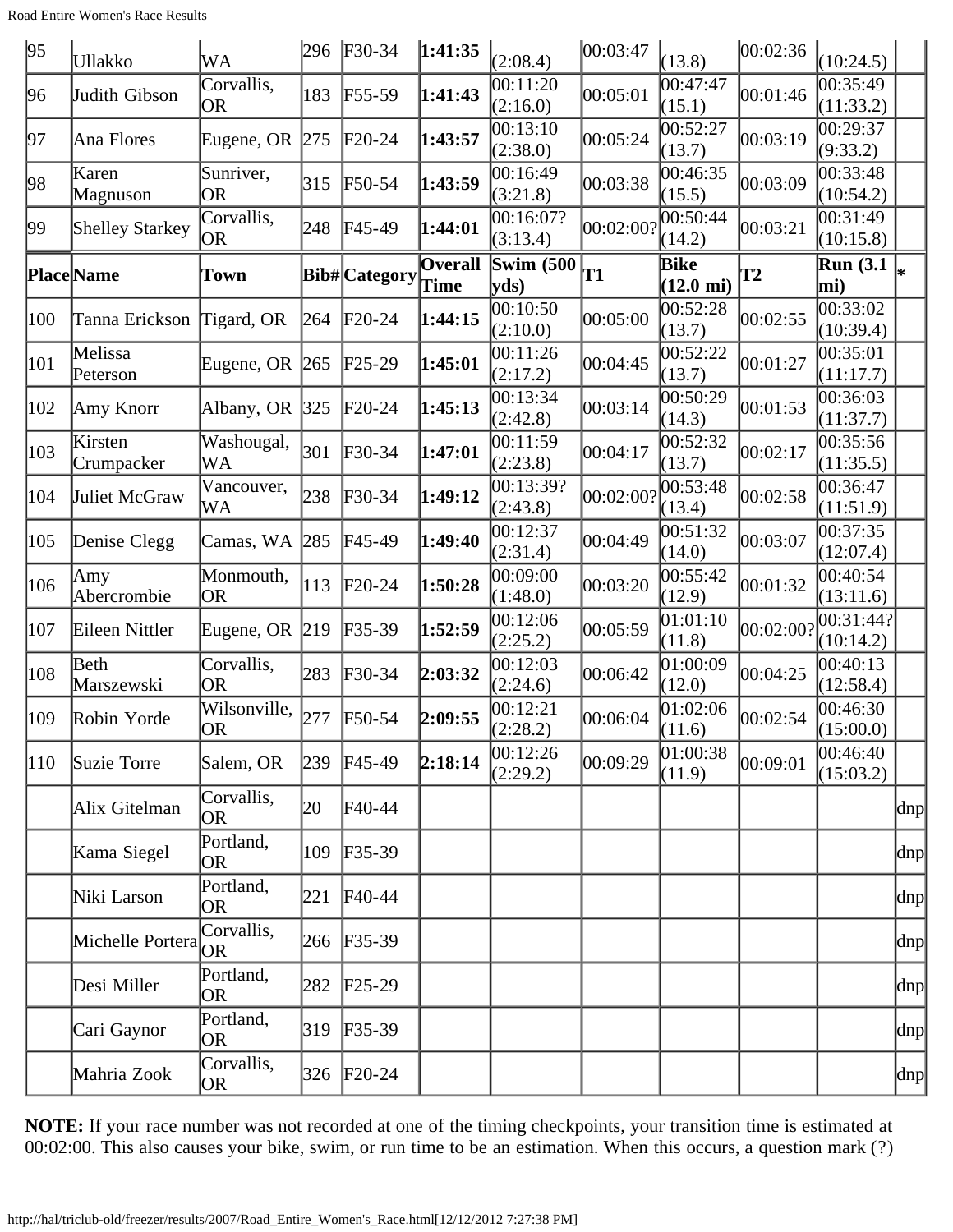follows the estimated times.

adj: Swim times were adjusted (prorated) due to an early exit signal at the end of lap 9 for swimmers in heat 1, lane 2.

Category Abbreviations: "F60&O" means "Female 60 and Over" "F15-19" means "Female 15-19" "F20-24" means "Female 20-24" "F25-29" means "Female 25-29" "F30-34" means "Female 30-34" "F35-39" means "Female 35-39" "F40-44" means "Female 40-44" "F45-49" means "Female 45-49" "F50-54" means "Female 50-54" "F55-59" means "Female 55-59"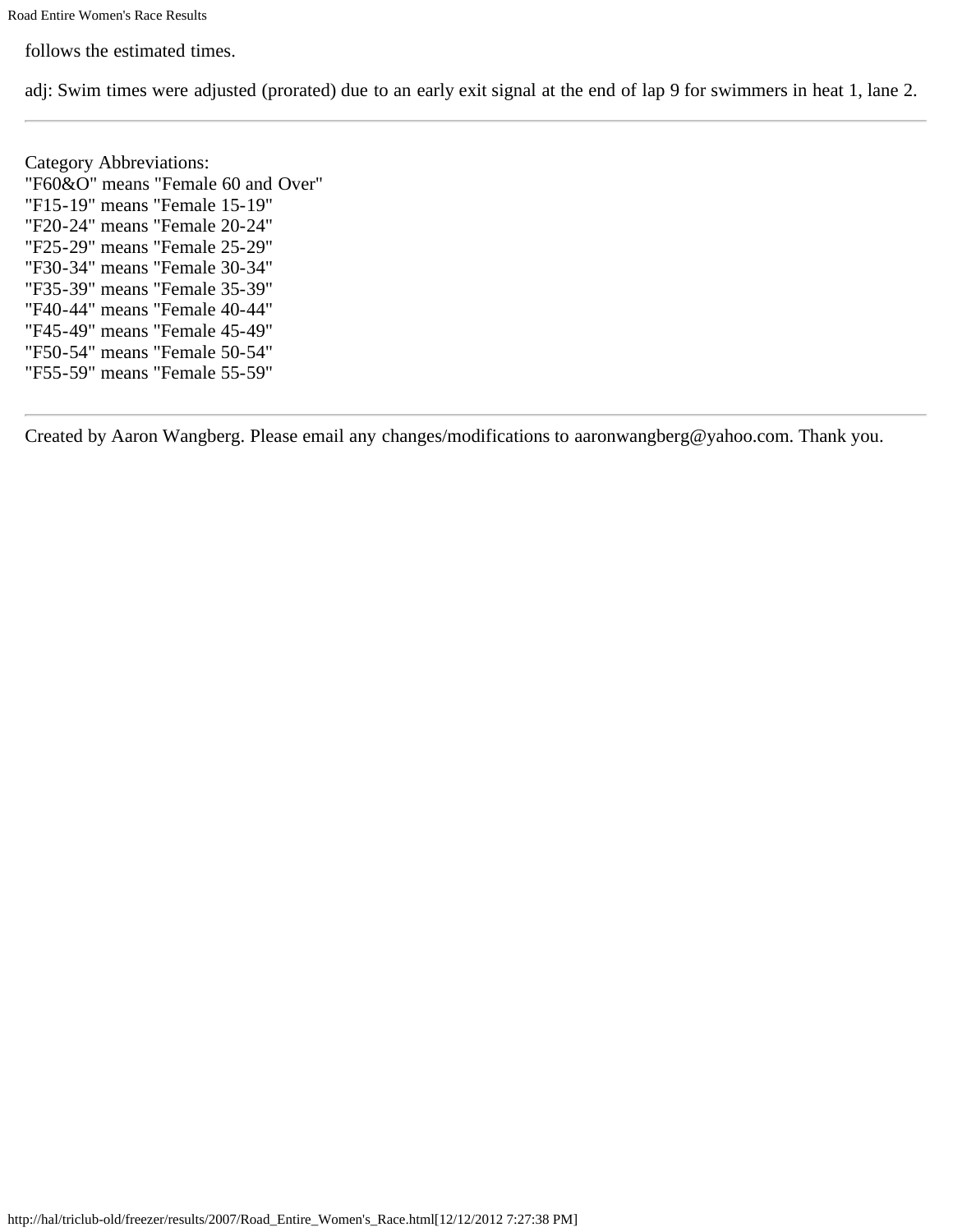### **Road Results for Female 15-19 April 7, 2007**

<span id="page-26-0"></span>

|    | <b>Place Name</b> | Town             |          | <b>Overall</b><br>Bib# Category Time | $\text{Swim}$ (500)<br>$ {\bf v} {\bf d} s\rangle$ | 'T1       | Bike $(12.0 \vert T2)$<br>lmi |          | Run(3.1)<br>[mi                     |  |
|----|-------------------|------------------|----------|--------------------------------------|----------------------------------------------------|-----------|-------------------------------|----------|-------------------------------------|--|
|    | Whitney<br>Drew   | Bend, OR $ 118$  | $F15-19$ | 1:10:09                              | 00:08:34?<br>(1:42.8)                              | 00:02:00? | 00:36:47<br>(19.6)            |          | .00:21:13<br>$100:01:35$ $(6:50.6)$ |  |
| 12 | Pamela<br>Johnson | Corvallis.<br>OR | $F15-19$ | 1:13:31                              | 00:06:23<br>(1:16.6)                               | 00:01:38  | 00:39:27<br>(18.3)            | 00:01:22 | 00:24:41<br>(7:57.7)                |  |

**NOTE:** If your race number was not recorded at one of the timing checkpoints, your transition time is estimated at 00:02:00. This also causes your bike, swim, or run time to be an estimation. When this occurs, a question mark (?) follows the estimated times.

adj: Swim times were adjusted (prorated) due to an early exit signal at the end of lap 9 for swimmers in heat 1, lane 2.

Category Abbreviations: "F15-19" means "Female 15-19"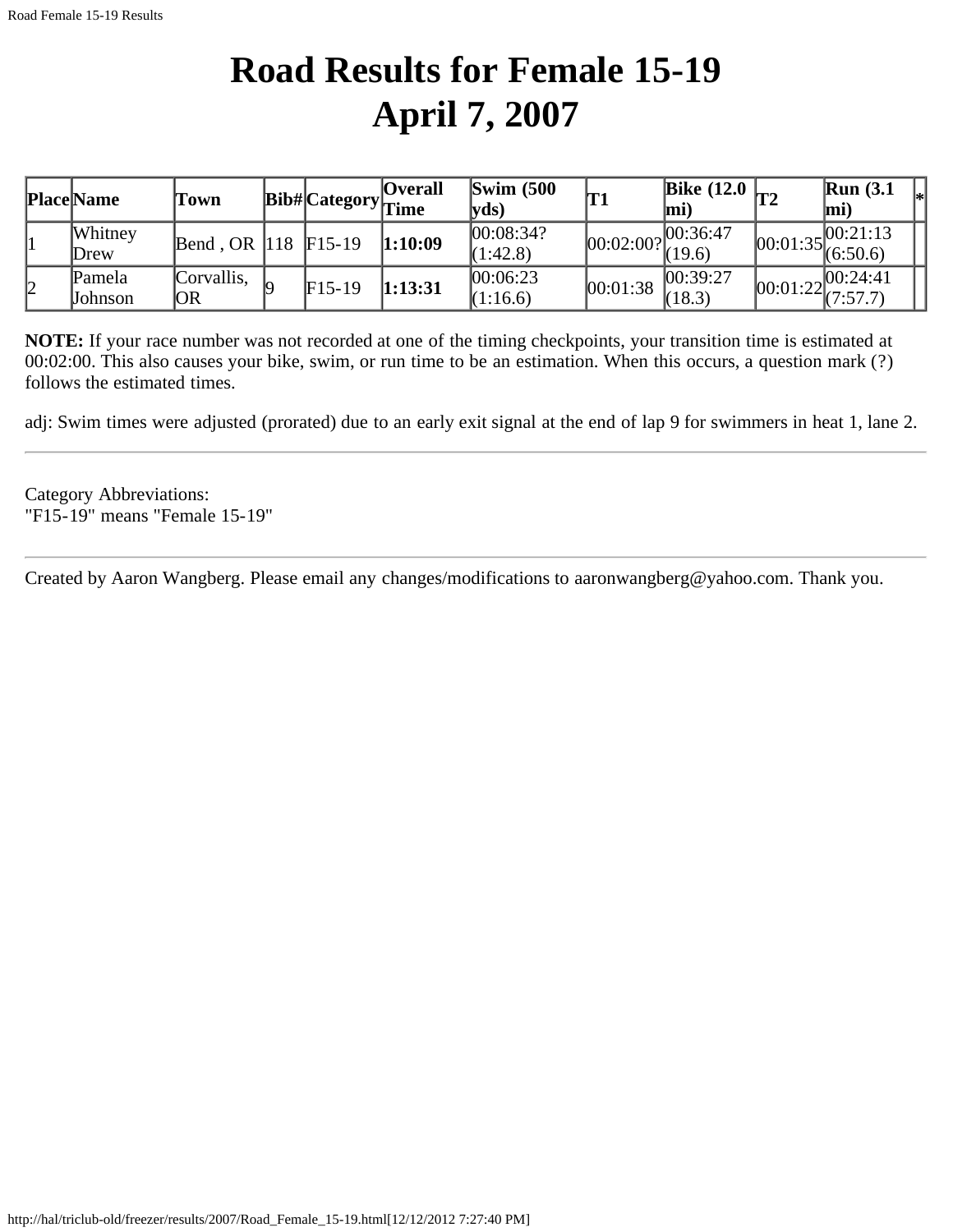### **Road Results for Female 20-24 April 7, 2007**

<span id="page-27-0"></span>

|              | Place Name                     | Town                             |                 | Bib# Category   | $\overline{O}$ verall | Swim $(500)$         | <b>T1</b> | Bike $(12.0)$ <sub>T2</sub>                                 |           | Run(3.1)              |     |
|--------------|--------------------------------|----------------------------------|-----------------|-----------------|-----------------------|----------------------|-----------|-------------------------------------------------------------|-----------|-----------------------|-----|
|              |                                |                                  |                 |                 | Time                  | $ {\bf y}$ ds)       |           | mi)                                                         |           | mi)                   |     |
| 1            | Sara Schaaf                    | Wilsonville,<br>OR               | 128             | $F20-24$        | 1:07:08               | 00:08:20<br>(1:40.0) | 00:02:45  | $\overline{00}$ :35:33<br>(20.3)                            | 00:01:03  | 00:19:27<br>(6:16.5)  |     |
| 2            | K.C. Dauble                    | Eugene, OR                       | $\vert 8 \vert$ | $F20-24$        | 1:08:38               | 00:06:15<br>(1:15.0) |           | 00:01:54 <br>(19.8)                                         | 00:01:43  | 00:22:27<br>(7:14.5)  | adj |
| $\beta$      | Emma<br>Silverman              | Eugene, OR                       | $ 30\rangle$    | $\text{F}20-24$ | 1:13:32               | 00:06:56<br>(1:23.2) | 00:02:07  | 00:38:18<br>(18.8)                                          | 00:01:40  | 00:24:31<br>(7:54.5)  |     |
| 4            | Stephanie<br>Rose              | Portland,<br><b>OR</b>           | 146             | $F20-24$        | 1:13:35               | 00:09:17<br>(1:51.4) | 00:02:12  | 00:37:33<br>(19.2)                                          | 00:01:11  | 00:23:22<br>(7:32.3)  |     |
| 5            | Sian Loveless Eugene, OR       |                                  | 18              | $F20-24$        | 1:15:16               | 00:07:21<br>(1:28.2) | 00:01:37  | 00:42:39<br>(16.9)                                          | 00:02:00? | 00:21:39?<br>(6:59.0) |     |
| 6            | Courtney Ries Portland, OR 126 |                                  |                 | $F20-24$        | 1:16:09               | 00:08:49<br>(1:45.8) | 00:02:11  | 00:36:15<br>(19.9)                                          | 00:02:14  | 00:26:40<br>(8:36.1)  |     |
| 17           | Alison<br>Dauble               | Oregon City, $ 41 $<br><b>OR</b> |                 | $\text{F}20-24$ | 1:16:46               | 00:06:44<br>(1:20.8) | 00:03:55  | 00:38:51<br>(18.5)                                          | 00:01:56  | 00:25:20<br>(8:10.3)  |     |
| 8            | Karyn Woods Salem, OR          |                                  | 203             | $F20-24$        | 1:17:59               | 00:09:18<br>(1:51.6) |           | 00:02:30 <br>(17.7)                                         | 00:01:15  | 00:24:19<br>(7:50.6)  |     |
| þ.           | Cheryl Holub Portland, OR 89   |                                  |                 | $F20-24$        | 1:19:17               | 00:08:32<br>(1:42.4) | 00:02:18  | 00:38:55<br>(18.5)                                          | 00:02:05  | 00:27:27<br>(8:51.3)  |     |
| 10           | Nancy<br>Raskauskas            | Corvallis,<br>OR                 | 88              | $\text{F}20-24$ | 1:21:15               | 00:07:51<br>(1:34.2) | 00:02:43  | 00:41:03<br>(17.5)                                          | 00:02:09  | 00:27:29<br>(8:51.9)  |     |
| $ 11\rangle$ | Pamela<br>Monnette             | Monmouth,<br><b>OR</b>           | 159             | $F20-24$        | 1:21:52               | 00:09:25<br>(1:53.0) | 00:02:22  | 00:40:50<br>(17.6)                                          | 00:01:32  | 00:27:43<br>(8:56.5)  |     |
| $ 12\rangle$ | Susie Beers                    | Monmouth,<br>OR.                 | 160             | $F20-24$        | 1:22:58               | 00:08:44<br>(1:44.8) | 00:03:30  | 00:44:00<br>(16.4)                                          | 00:01:41  | 00:25:03<br>(8:04.8)  |     |
| $ 13\rangle$ | Chelsea<br>Morriss             | Eugene, OR                       | 111             | $\text{F}20-24$ | 1:24:28               | 00:08:23<br>(1:40.6) | 00:02:56  | 00:45:59<br>(15.7)                                          | 00:01:37  | 00:25:33<br>(8:14.5)  |     |
| $ 14\rangle$ | Elise Hickson                  | Lebanon,<br>OR.                  | 69              | $\text{F}20-24$ | 1:25:46               | 00:08:05<br>(1:37.0) |           | 00:02:50 <br>(15.8)                                         | 00:02:01  | 00:27:08<br>(8:45.2)  |     |
| $ 15\rangle$ | Ana Flores                     | Eugene, OR $ 275 $               |                 | $F20-24$        | 1:43:57               | 00:13:10<br>(2:38.0) |           | $00:05:24 \begin{array}{ l} 00:52:27 \\ (13.7) \end{array}$ | 00:03:19  | 00:29:37<br>(9:33.2)  |     |
| 16           | Tanna<br>Erickson              | Tigard, OR                       | 264             | $F20-24$        | 1:44:15               | 00:10:50<br>(2:10.0) | 00:05:00  | 00:52:28<br>(13.7)                                          | 00:02:55  | 00:33:02<br>(10:39.4) |     |
| 17           | Amy Knorr                      | Albany, OR                       | 325             | $F20-24$        | 1:45:13               | 00:13:34<br>(2:42.8) | 00:03:14  | 00:50:29<br>(14.3)                                          | 00:01:53  | 00:36:03<br>(11:37.7) |     |
| 18           | Amy<br>Abercrombie             | Monmouth,<br><b>OR</b>           | 113             | $F20-24$        | 1:50:28               | 00:09:00<br>(1:48.0) |           | 00:03:20 <br>(12.9)                                         | 00:01:32  | 00:40:54<br>(13:11.6) |     |
|              | Mahria Zook                    | Corvallis,<br>OR                 | 326             | $F20-24$        |                       |                      |           |                                                             |           |                       | dnp |

**NOTE:** If your race number was not recorded at one of the timing checkpoints, your transition time is estimated at 00:02:00. This also causes your bike, swim, or run time to be an estimation. When this occurs, a question mark (?) follows the estimated times.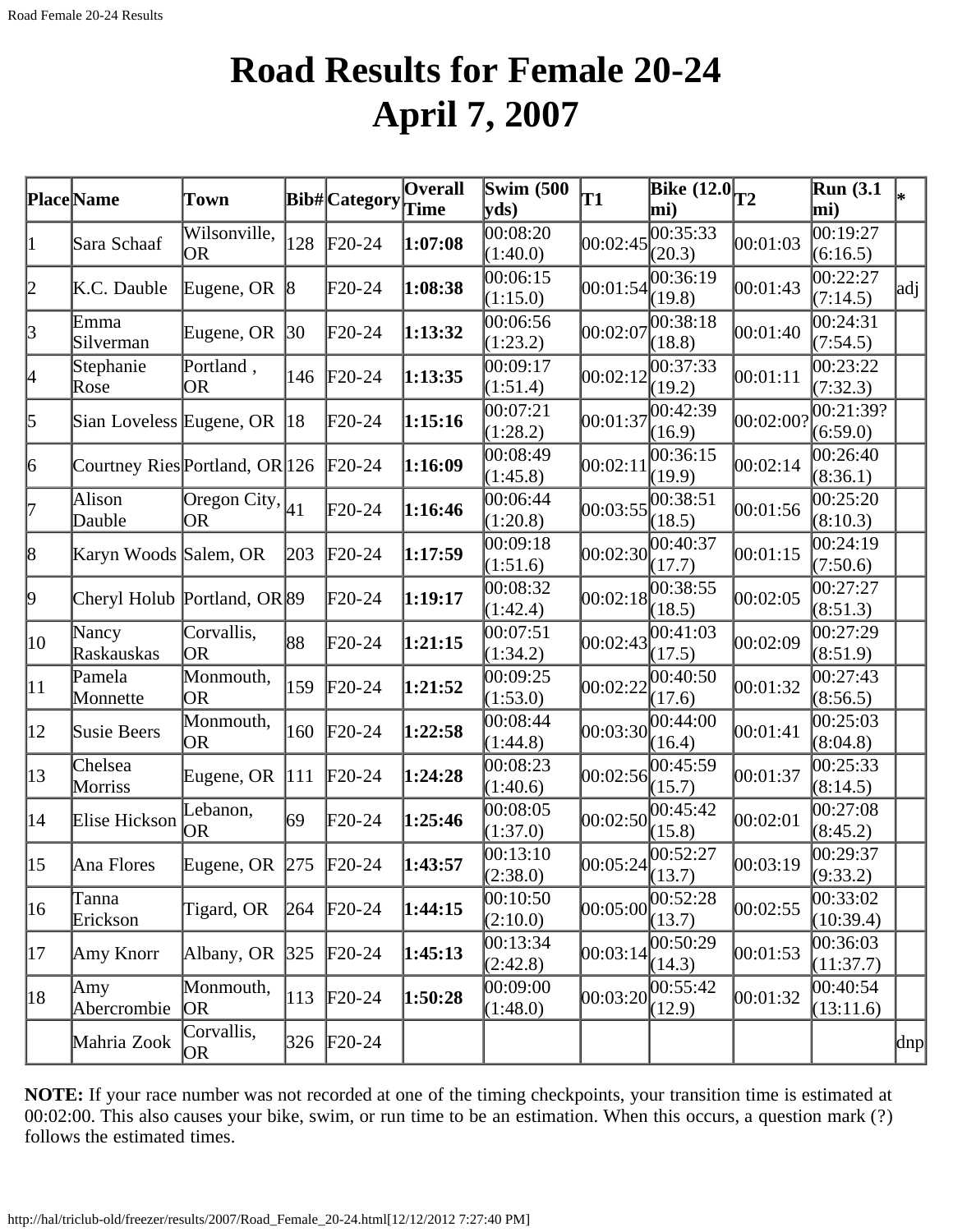adj: Swim times were adjusted (prorated) due to an early exit signal at the end of lap 9 for swimmers in heat 1, lane 2.

Category Abbreviations: "F20-24" means "Female 20-24"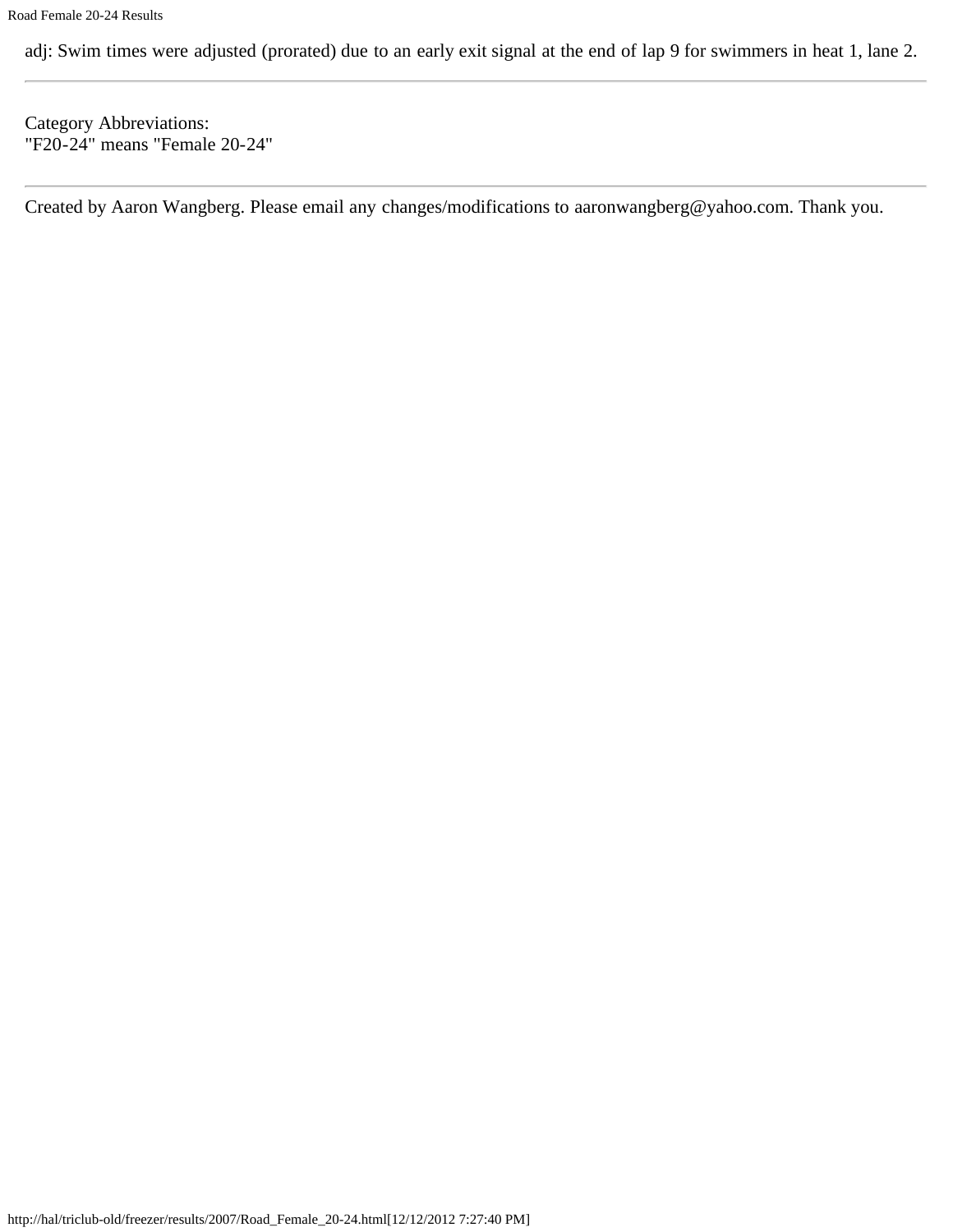#### **Road Results for Female 25-29 April 7, 2007**

<span id="page-29-0"></span>

|                 | <b>Place Name</b>       | Town                           |                         | <b>Bib#</b> Category | Overall<br>Time | <b>Swim (500)</b><br>vds) | T1         | Bike<br>$(12.0 \text{ mi})$ | $\mathbf{T2}$ | <b>Run</b> (3.1)<br>mi)           | l*  |
|-----------------|-------------------------|--------------------------------|-------------------------|----------------------|-----------------|---------------------------|------------|-----------------------------|---------------|-----------------------------------|-----|
|                 | Joanna<br>Mensher       | Portland, OR                   | 101                     | $F25-29$             | 1:09:42         | 00:08:22<br>(1:40.4)      | 00:01:56   | 00:36:40<br>(19.6)          | 00:01:31      | 00:21:13<br>(6:50.6)              |     |
| 2               | Carly Noack             | Lake<br>Oswego, OR             | 21                      | $\text{F25-29}$      | 1:12:13         | 00:06:48<br>(1:21.6)      | 00:01:33   | 00:36:50<br>(19.5)          | 00:01:52      | $\overline{00:25:10}$<br>(8:07.1) |     |
| $\beta$         | Anna<br>Thames          | Milwaukie,<br><b>OR</b>        | 63                      | $\text{F25-29}$      | 1:14:10         | 00:07:34<br>(1:30.8)      | 00:01:43   | 00:36:07<br>(19.9)          | 00:01:58      | 00:26:48<br>(8:38.7)              |     |
| 4               | Renee Meils             | Salem, OR                      | 45                      | $F25-29$             | 1:16:59         | 00:07:37<br>(1:31.4)      | 00:02:08   | (17.6)                      | 00:01:50      | 00:24:25<br>(7:52.6)              |     |
| 5               | Heather<br>Reimann      | Beaverton,<br><b>OR</b>        | 78                      | $\text{F25-29}$      | 1:17:02         | 00:08:40<br>(1:44.0)      | 00:01:43   | 00:38:18<br>(18.8)          | 00:02:02      | 00:26:19<br>(8:29.4)              |     |
| 6               | Erica Presley Salem, OR |                                | 87                      | $\text{F25-29}$      | 1:24:37         | 00:08:29<br>(1:41.8)      | 00:03:19   | 00:40:01<br>(18.0)          | 00:02:09      | 00:30:39<br>(9:53.2)              |     |
| 17              | Christina<br>Andrade    | Corvallis, OR 216              |                         | $F25-29$             | 1:26:46         | 00:08:58<br>(1:47.6)      | 00:03:50   | 00:41:58<br>(17.2)          | 00:02:40      | 00:29:20<br>(9:27.7)              |     |
| 8               | Erin Hauck              | Philomath,<br><b>OR</b>        | 51                      | $F25-29$             | 1:27:18         | 00:07:42<br>(1:32.4)      | [00:02:18] | 00:51:06<br>(14.1)          | 00:01:28      | 00:24:44<br>(7:58.7)              |     |
| $\vert 9 \vert$ | Catalina<br>Acuna       | Portland, OR                   | 201                     | $F25-29$             | 1:27:24         | 00:08:20<br>(1:40.0)      | 00:03:48   | 00:43:33<br>(16.5)          | 00:02:47      | 00:28:56<br>(9:20.0)              |     |
| $ 10\rangle$    | Lindsay<br>Pranger      | Hillsboro, OR 155              |                         | $F25-29$             | 1:28:15         | 00:08:35<br>(1:43.0)      | 00:03:37   | 00:45:28<br>(15.8)          | 00:02:56      | 00:27:39<br>(8:55.2)              |     |
| $ 11\rangle$    | Lindsey<br>Kiesz        | Roseburg,<br><b>OR</b>         | 143                     | $F25-29$             | 1:28:58         | 00:09:10<br>(1:50.0)      | 00:03:06   | 00:43:55<br>(16.4)          | 00:02:18      | 00:30:29<br>(9:50.0)              |     |
| $ 12\rangle$    | Tracey<br>Teixeira      | Corvalis, OR 310               |                         | $\text{F25-29}$      | 1:32:01         | 00:11:29<br>(2:17.8)      | 00:02:58   | (15.7)                      | 00:04:00      | 00:27:42<br>(8:56.1)              |     |
| $ 13\rangle$    | Keely<br>Phillips       | Portland, OR                   | $ 309\rangle$           | $F25-29$             | 1:32:35         | 00:10:28<br>(2:05.6)      | 00:04:18   | 00:43:35<br>(16.5)          | 00:02:48      | 00:31:26<br>(10:08.4)             |     |
| 14              |                         | Molly Clark Portland, OR       | $\left 29\right\rangle$ | $\text{F25-29}$      | 1:33:48         | 00:07:05<br>(1:25.0)      | 00:02:06   | 00:51:59<br>(13.9)          | 00:02:00?     | 00:30:38?<br>(9:52.9)             |     |
| $ 15\rangle$    |                         | Carrie Smith Corvallis, OR 163 |                         | $\text{F25-29}$      | 1:35:03         | 00:09:18<br>(1:51.6)      | 00:02:46   | 00:45:02<br>(16.0)          | 00:02:49      | 00:35:08<br>(11:20.0)             |     |
| 16              | Melissa<br>Peterson     | Eugene, OR                     | 265                     | $\text{F25-29}$      | 1:45:01         | 00:11:26<br>(2:17.2)      | 00:04:45   | 00:52:22<br>(13.7)          | 00:01:27      | 00:35:01<br>(11:17.7)             |     |
|                 | Desi Miller             | Portland, OR 282               |                         | $F25-29$             |                 |                           |            |                             |               |                                   | dnp |

**NOTE:** If your race number was not recorded at one of the timing checkpoints, your transition time is estimated at 00:02:00. This also causes your bike, swim, or run time to be an estimation. When this occurs, a question mark (?) follows the estimated times.

adj: Swim times were adjusted (prorated) due to an early exit signal at the end of lap 9 for swimmers in heat 1, lane 2.

Category Abbreviations: "F25-29" means "Female 25-29"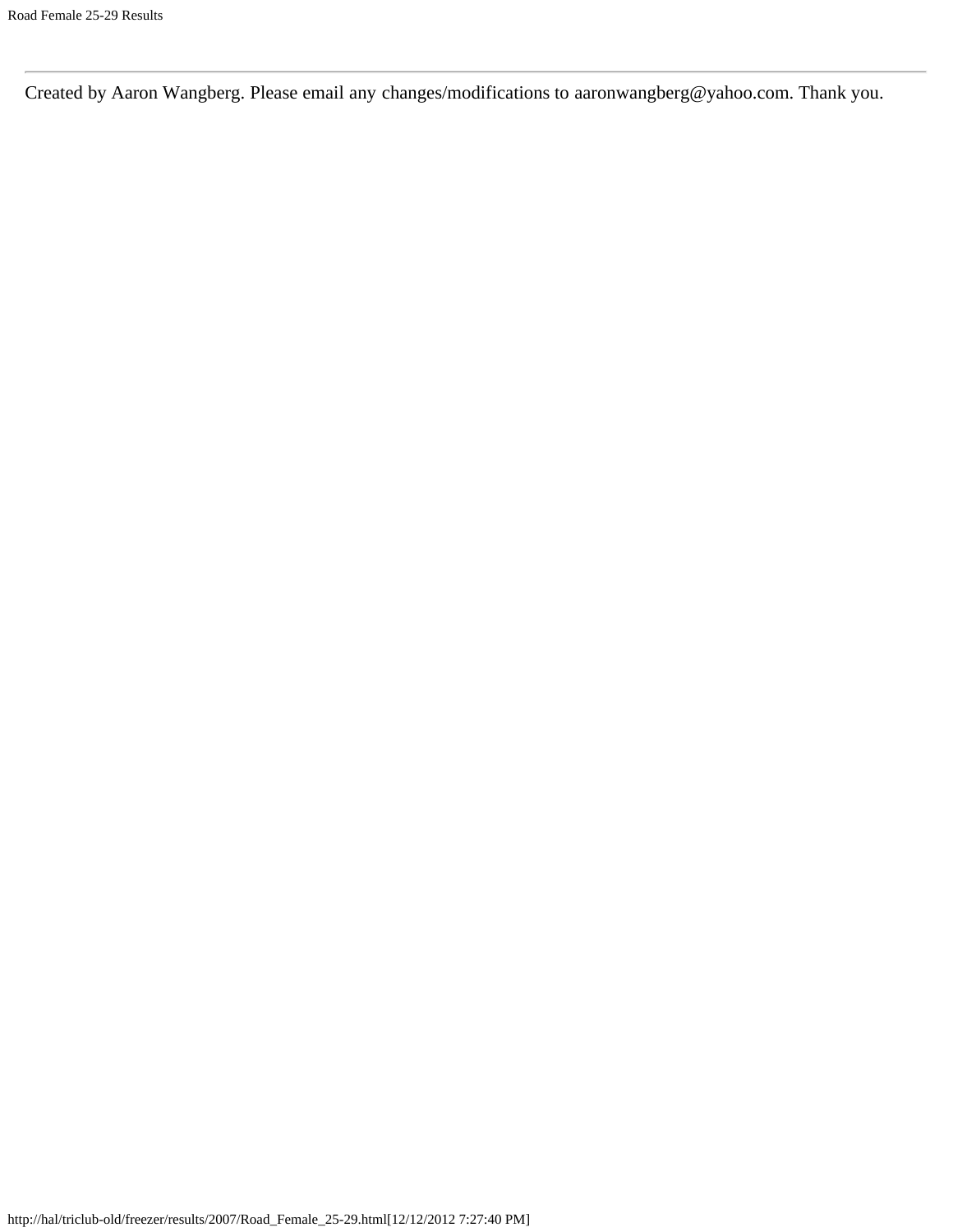## **Road Results for Female 30-34 April 7, 2007**

<span id="page-31-0"></span>

|              | Place Name                     | Town                          |     | Bib#Category    | Overall | <b>Swim (500</b><br>$ {\bf v} {\bf ds})$ | T1                 | <b>Bike</b><br>$(12.0 \text{ mi})$ | $\mathbf{T2}$ | Run (3.1 $\vert\mathbf{r}\vert$<br>mi) |  |
|--------------|--------------------------------|-------------------------------|-----|-----------------|---------|------------------------------------------|--------------------|------------------------------------|---------------|----------------------------------------|--|
| $ 1-T $      | Sandra Uesugi                  | Corvallis,<br> OR             | 16  | $F30-34$        | 1:10:03 | 00:06:35<br>(1:19.0)                     | 00:01:18           | 00:35:46<br>(20.1)                 | 00:01:40      | 00:24:44<br>(7:58.7)                   |  |
| $ 1-T $      | Julie Seale                    | Vancouver,<br>WA              | 104 | $F30-34$        | 1:10:03 | 00:08:32<br>(1:42.4)                     | 00:02:06           | 00:36:55<br>(19.5)                 | 00:01:59      | 00:20:31<br>(6:37.1)                   |  |
| $\beta$      | Kara Kleeman                   | Corvallis,<br>OR              | 122 | $\text{F}30-34$ | 1:12:48 | 00:09:04<br>(1:48.8)                     | 00:01:50           | 00:36:17<br>(19.8)                 | 00:01:37      | 00:24:00<br>(7:44.5)                   |  |
| 4            | Kendra Baran                   | Beaverton,<br>OR.             | 93  | $F30-34$        | 1:14:23 | 00:10:00<br>(2:00.0)                     | 00:02:44           | 00:36:37<br>(19.7)                 | 00:01:45      | 00:23:17<br>(7:30.6)                   |  |
| 5            | <b>Beth Casper</b>             | Salem, OR                     | 68  | $F30-34$        | 1:17:17 | 00:07:23<br>(1:28.6)                     | 00:02:03           | 00:40:11<br>(17.9)                 | 00:01:29      | 00:26:11<br>(8:26.8)                   |  |
| 6            | <b>Tracy Broyles</b>           | Wilsonville,<br>OR.           | 196 | $F30-34$        | 1:23:48 | 00:09:30<br>(1:54.0)                     | 00:04:40           | 00:44:38<br>(16.1)                 | 00:02:26      | 00:22:34<br>(7:16.8)                   |  |
| 17           | Jennifer<br>Thompson           | Beaverton,<br><b>OR</b>       | 210 | $F30-34$        | 1:24:26 | 00:09:48<br>(1:57.6)                     | 00:02:10           | 00:41:02<br>(17.5)                 | 00:02:19      | 00:29:07<br>(9:23.5)                   |  |
| 8            | Jennifer<br>Lettenmaier        | Redmond,<br>OR.               | 246 | $F30-34$        | 1:24:45 | 00:09:54<br>(1:58.8)                     | 00:02:03           | 00:39:15<br>(18.3)                 | 00:02:21      | 00:31:12<br>(10:03.9)                  |  |
| þ,           | Pamela<br>Rakoski              | Corvallis,<br>OR              | 53  | $F30-34$        | 1:26:47 | 00:07:42<br>(1:32.4)                     | 00:01:53           | 00:45:42<br>(15.8)                 | 00:01:38      | 00:29:52<br>(9:38.1)                   |  |
| 10           | Robin Wheeler Portland, OR 313 |                               |     | $F30-34$        | 1:27:14 | 00:09:47<br>(1:57.4)                     | 00:03:25           | 00:48:15<br>(14.9)                 | 00:02:09      | 00:23:38<br>(7:37.4)                   |  |
| $ 11\rangle$ | Christine<br>Lasich            | Portland, OR 140              |     | $F30-34$        | 1:27:44 | 00:08:58<br>(1:47.6)                     | 00:04:03           | 00:43:13<br>(16.7)                 | 00:02:08      | 00:29:22<br>(9:28.4)                   |  |
| $ 12\rangle$ | Dana Baxter                    | Eugene, OR                    | 327 | $F30-34$        | 1:29:35 | 00:12:21<br>(2:28.2)                     | 00:03:13           | 00:45:05<br>(16.0)                 | 00:02:00?     | 00:26:56? <br>(8:41.3)                 |  |
| $ 13\rangle$ | Donna<br>Pellinger             | Eugene, OR                    | 186 | $F30-34$        | 1:32:24 | 00:10:28<br>(2:05.6)                     | 00:03:07           | 00:45:51<br>(15.7)                 | 00:02:40      | 00:30:18<br>(9:46.5)                   |  |
| $ 14\rangle$ | Cassie Field                   | Dallas, OR                    | 157 | $F30-34$        | 1:33:01 | 00:10:13<br>(2:02.6)                     | 00:04:10           | 00:45:43<br>(15.7)                 | 00:04:20      | 00:28:35<br>(9:13.2)                   |  |
| $ 15\rangle$ | Carrie Phillips                | Corvallis,<br>OR <sub>1</sub> |     | 194 F30-34      | 1:33:52 | 00:11:02<br>(2:12.4)                     | 00:04:33           | 00:45:07<br>(16.0)                 | 00:02:56      | 00:30:14 <br>(9:45.2)                  |  |
| 16           | Stephanie<br>Anderson          | Fairview,<br>OR.              | 180 | $F30-34$        | 1:36:54 | 00:11:58<br>(2:23.6)                     | 00:04:01           | 00:44:36<br>(16.1)                 | 00:03:38      | [00:32:41]<br>(10:32.6)                |  |
| 17           | Melinda<br><b>Ullakko</b>      | Castle Rock,<br>WА            | 296 | $F30-34$        | 1:41:35 | 00:10:42<br>(2:08.4)                     | 00:03:47           | [00:52:14]<br>(13.8)               | 00:02:36      | 00:32:16<br>(10:24.5)                  |  |
| 18           | Kirsten<br>Crumpacker          | Washougal,<br>WА              | 301 | $F30-34$        | 1:47:01 | 00:11:59<br>(2:23.8)                     | [00:04:17]         | 00:52:32 <br>(13.7)                | 00:02:17      | 00:35:56 <br>(11:35.5)                 |  |
| 19           | Juliet McGraw                  | Vancouver,<br>WA              | 238 | $F30-34$        | 1:49:12 | 00:13:39?<br>(2:43.8)                    | $ 00:02:00\rangle$ | 00:53:48<br>(13.4)                 | 00:02:58      | 00:36:47<br>(11:51.9)                  |  |
| 20           | Beth<br>Marszewski             | Corvallis,<br>OR)             | 283 | $F30-34$        | 2:03:32 | 00:12:03<br>(2:24.6)                     | 00:06:42           | [01:00:09]<br>(12.0)               | 00:04:25      | $ 00:40:13\rangle$<br>(12:58.4)        |  |

**NOTE:** If your race number was not recorded at one of the timing checkpoints, your transition time is estimated at 00:02:00. This also causes your bike, swim, or run time to be an estimation. When this occurs, a question mark (?)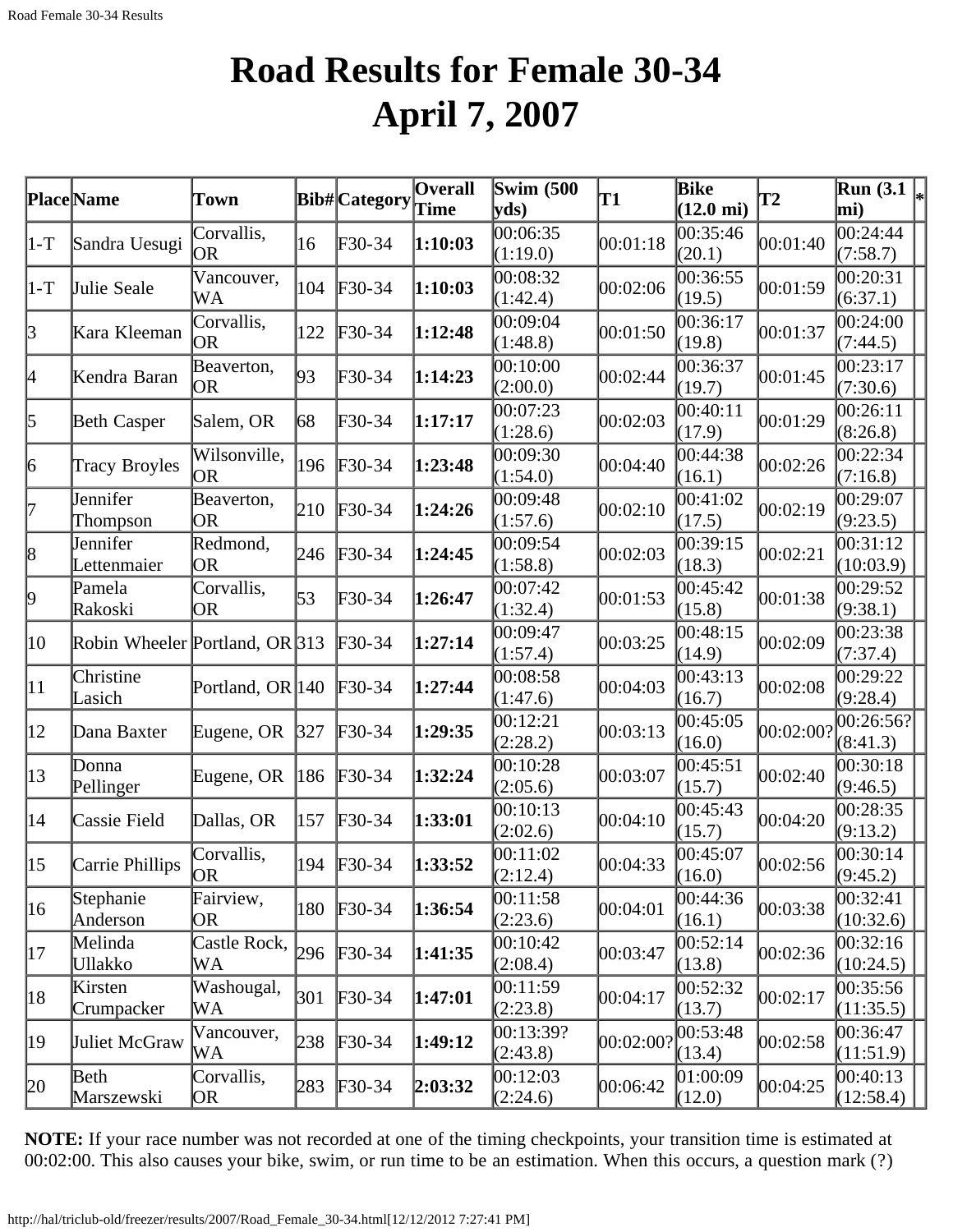follows the estimated times.

adj: Swim times were adjusted (prorated) due to an early exit signal at the end of lap 9 for swimmers in heat 1, lane 2.

Category Abbreviations: "F30-34" means "Female 30-34"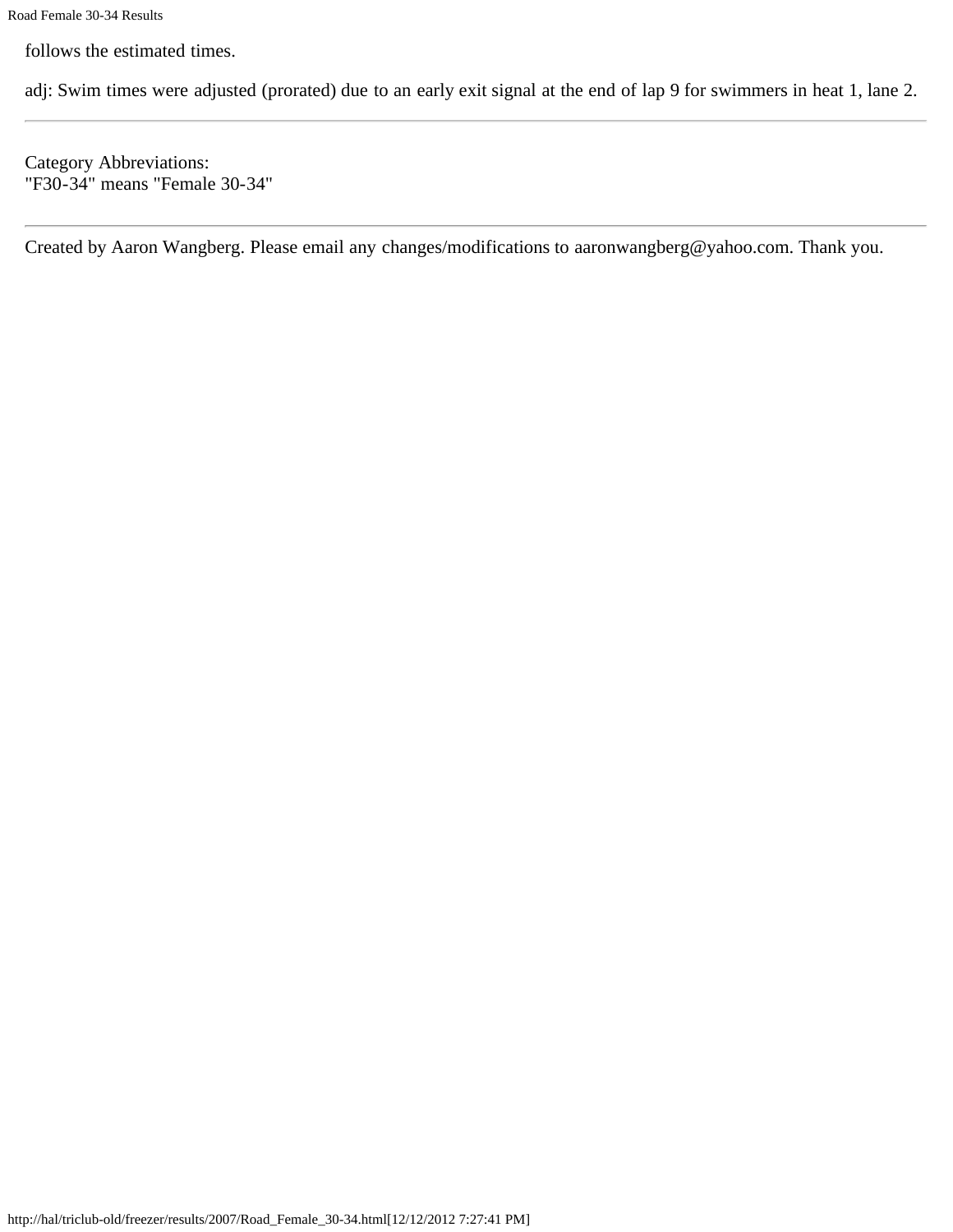# **Road Results for Female 35-39 April 7, 2007**

<span id="page-33-0"></span>

|                 | Place Name                 | Town                    |     | Bib#Category | <b>Overall</b> | Swim $(500)$         | T1        | <b>Bike (12.0</b>    | T2                 | Run(3.1)               |          |
|-----------------|----------------------------|-------------------------|-----|--------------|----------------|----------------------|-----------|----------------------|--------------------|------------------------|----------|
|                 |                            |                         |     |              |                | $ {\bf v} {\bf ds})$ |           | mi)                  |                    | mi)                    |          |
| 1               | Lara<br>Gamelin            | Corvallis,<br><b>OR</b> | 58  | $F35-39$     | 1:10:26        | 00:08:00<br>(1:36.0) | 00:02:00? | 00:36:59?<br>(19.5)  | 00:01:43           | 00:21:44<br>(7:00.6)   |          |
| 2               | Carrie Ward Eugene, OR 121 |                         |     | $F35-39$     | 1:14:39        | 00:10:26<br>(2:05.2) | 00:02:10  | 00:37:22<br>(19.3)   | 00:02:06           | 00:22:35<br>(7:17.1)   |          |
| 3               | Stephanie<br>Baenen        | Vancouver,<br>WA        | 70  | $F35-39$     | 1:16:22        | 00:07:38<br>(1:31.6) | 00:02:15  | 00:39:43<br>(18.1)   | 00:01:59           | 00:24:47<br>(7:59.7)   |          |
| 4               | Kristin<br>Boock           | Corvallis,<br><b>OR</b> | 33  | $F35-39$     | 1:16:59        | 00:05:56<br>(1:11.2) | 00:02:13  | 00:41:22<br>(17.4)   | 00:01:56           | 00:25:32<br>(8:14.2)   |          |
| 5               | Lisa<br>Wourms             | Camas, WA  149          |     | $F35-39$     | 1:18:03        | 00:09:01<br>(1:48.2) | 00:02:28  | 00:39:45<br>(18.1)   | 00:02:04           | 00:24:45<br>(7:59.0)   |          |
| $\vert 6 \vert$ | Deb<br>Lambourn            | Portland,<br>OR         | 65  | $F35-39$     | 1:18:51        | 00:08:09<br>(1:37.8) | 00:02:33  | 00:35:34<br>(20.2)   | 00:02:07           | 00:30:28<br>(9:49.7)   |          |
| 17              | Cindi<br>Feldman           | Eugene, OR $ 60\rangle$ |     | $F35-39$     | 1:19:31        | 00:08:37<br>(1:43.4) | 00:02:44  | 00:42:08<br>(17.1)   | 00:02:05           | 00:23:57<br>(7:43.5)   |          |
| 8               | DeDe Mott                  | Vancouver,<br>WA        | 151 | $F35-39$     | 1:23:20        | 00:09:16<br>(1:51.2) | 00:02:22  | 00:42:00<br>(17.1)   | 00:02:34           | 00:27:08<br>(8:45.2)   |          |
| þ.              | Becky<br>Willhite          | Salem, OR               | 115 | $F35-39$     | 1:25:07        | 00:08:54<br>(1:46.8) | 00:03:11  | 00:41:59<br>(17.1)   | 00:02:20           | 00:28:43<br>(9:15.8)   |          |
| 10              | Tacia Miller               | Portland,<br>0R         | 324 | $F35-39$     | 1:25:47        | 00:12:30<br>(2:30.0) | 00:02:35  | 00:41:33<br>(17.3)   | 00:02:25           | 00:26:44<br>(8:37.4)   |          |
| $ 11\rangle$    | Renee<br>Crowson           | Camas, WA  141          |     | $F35-39$     | 1:30:00        | 00:09:18<br>(1:51.6) | 00:02:21  | 00:43:31<br>(16.5)   | 00:02:14           | 00:32:36<br>(10:31.0)  |          |
| $ 12\rangle$    | Tonya Aitkin               | Hood River, $281$       |     | $F35-39$     | 1:30:03        | 00:11:58<br>(2:23.6) | 00:03:22  | [00:41:44]<br>(17.3) | 00:02:32           | 00:30:27<br>(9:49.4)   |          |
| $ 13\rangle$    | Irene Brown Camas, WA 286  |                         |     | $F35-39$     | 1:31:47        | 00:12:43<br>(2:32.6) | 00:03:39  | 00:42:36<br>(16.9)   | 00:03:19           | 00:29:30<br>(9:31.0)   |          |
| $ 14\rangle$    | Leslie<br>Stevens          | Keizer, OR              | 176 | $F35-39$     | 1:33:57        | 00:09:17<br>(1:51.4) | 00:03:37  | 00:46:29<br>(15.5)   | 00:03:26           | 00:31:08<br>(10:02.6)  |          |
| $ 15\rangle$    | Angie Sauer OR             | Beaverton,              |     | 306 F35-39   | 1:34:38        | 00:12:03<br>(2:24.6) | 00:04:06  | 00:45:46<br>(15.7)   | 00:01:44           | 00:30:59<br>(9:59.7)   |          |
| $ 16\rangle$    | Eileen<br>Nittler          | Eugene, OR $\vert$ 219  |     | $F35-39$     | 1:52:59        | 00:12:06<br>(2:25.2) | 00:05:59  | [01:01:10]<br>(11.8) | $ 00:02:00\rangle$ | 00:31:44?<br>(10:14.2) |          |
|                 | Kama Siegel                | Portland,<br>OR)        | 109 | $F35-39$     |                |                      |           |                      |                    |                        | $\alpha$ |
|                 | Michelle<br>Portera        | Corvallis,<br>OR        | 266 | $F35-39$     |                |                      |           |                      |                    |                        | dnp      |
|                 | Cari Gaynor                | Portland,<br>OR         | 319 | $F35-39$     |                |                      |           |                      |                    |                        | dnp      |

**NOTE:** If your race number was not recorded at one of the timing checkpoints, your transition time is estimated at 00:02:00. This also causes your bike, swim, or run time to be an estimation. When this occurs, a question mark (?) follows the estimated times.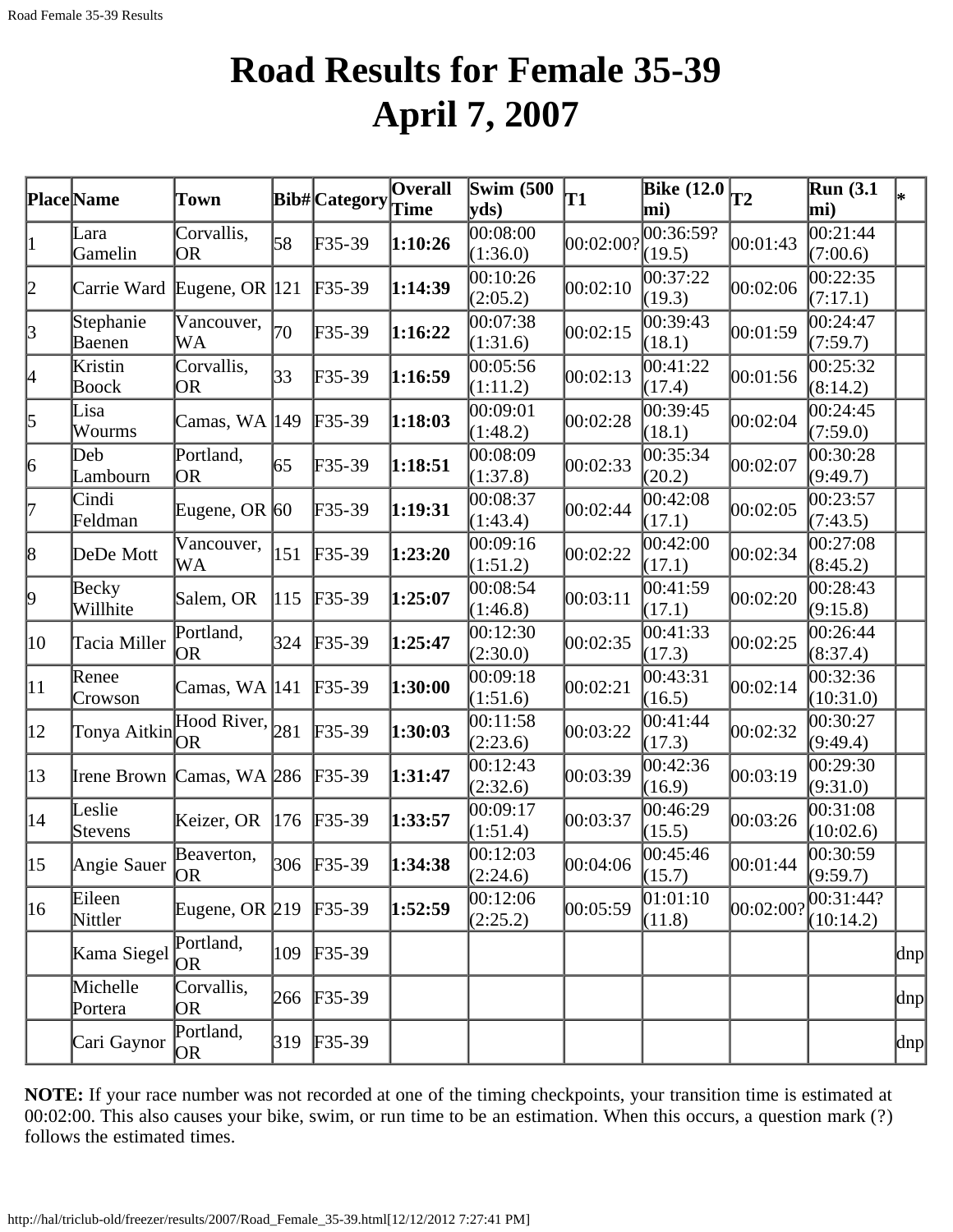adj: Swim times were adjusted (prorated) due to an early exit signal at the end of lap 9 for swimmers in heat 1, lane 2.

Category Abbreviations: "F35-39" means "Female 35-39"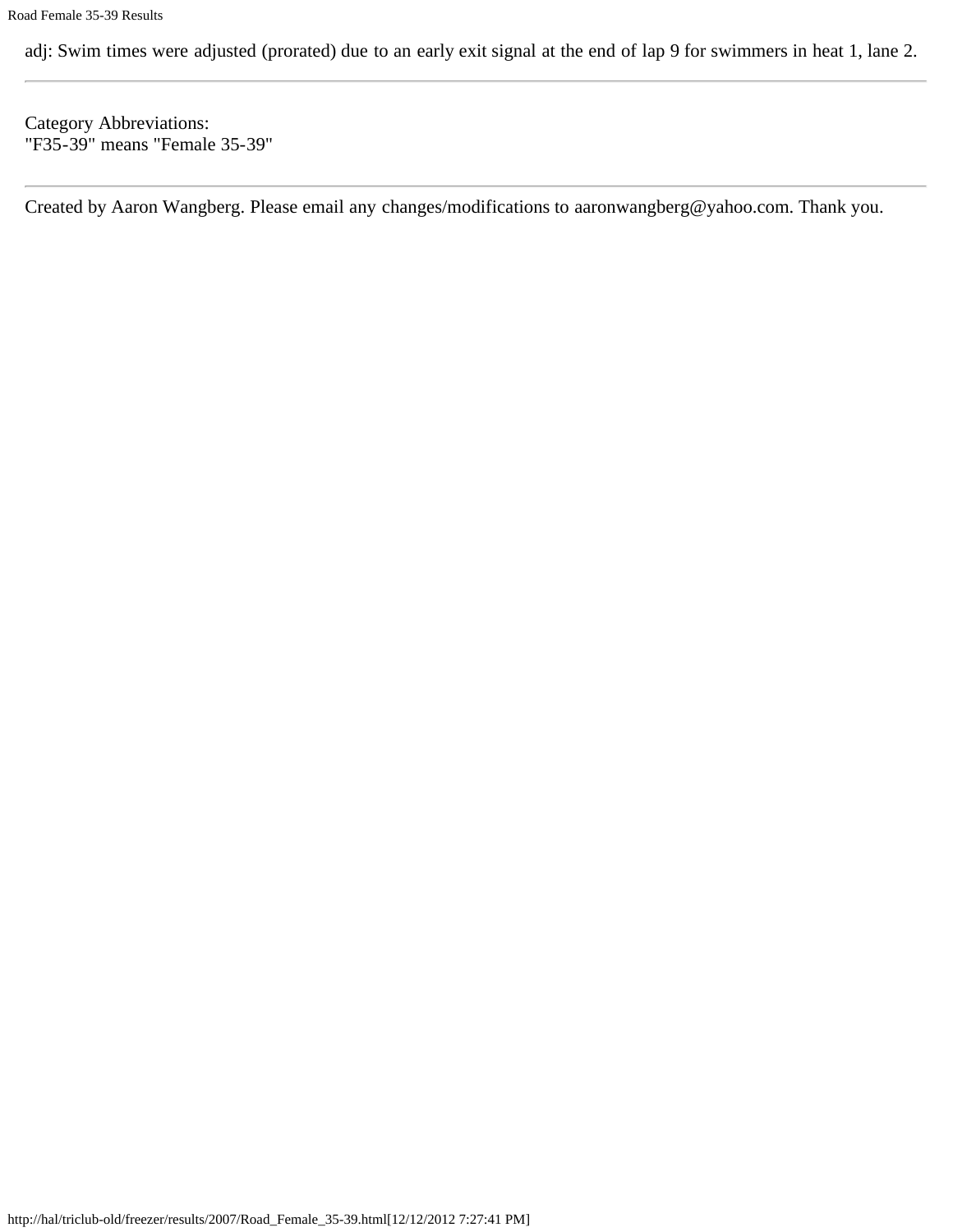#### **Road Results for Female 40-44 April 7, 2007**

<span id="page-35-0"></span>

|                 | Place Name                      | Town                        |     | Bib#Category      | Overall | Swim $(500)$<br>$ {\bf v} {\bf d} s\rangle$ | T1       | <b>Bike</b><br>$(12.0 \text{ mi})$ | T2       | <b>Run</b> (3.1)<br>mi) |              |
|-----------------|---------------------------------|-----------------------------|-----|-------------------|---------|---------------------------------------------|----------|------------------------------------|----------|-------------------------|--------------|
| *               | Susan Fox                       | Corvallis, OR $ 15 $        |     | F40-44            | 1:04:14 | 00:06:39<br>(1:19.8)                        | 00:01:23 | 00:34:32<br>(20.8)                 | 00:01:29 | 00:20:11<br>(6:30.6)    |              |
| $\vert 1 \vert$ | Denise<br>Croucher              | Brush Prairie,<br>WA        | 106 | F40-44            | 1:11:54 | 00:08:34<br>(1:42.8)                        | 00:01:48 | 00:35:18<br>(20.4)                 | 00:02:13 | 00:24:01<br>(7:44.8)    |              |
| 2               | Leanne<br>Schrotzberger         | West Linn,<br> OR           | 49  | F40-44            | 1:19:38 | 00:07:51<br>(1:34.2)                        | 00:02:00 | 0.40:22<br>(17.8)                  | 00:01:58 | 00:27:27<br>(8:51.3)    |              |
| 3               | Gwen Gwilym                     | Eugene, OR                  | 40  | F40-44            | 1:21:57 | 00:07:10<br>(1:26.0)                        | 00:03:25 | 00:41:22<br>(17.4)                 | 00:02:24 | 00:27:36<br>(8:54.2)    |              |
| 4               | Marcia Humes                    | Corvallis, OR $ 179$        |     | F40-44            | 1:24:06 | 0.10:12<br>(2:02.4)                         | 00:03:23 | 00:42:29<br>(16.9)                 | 00:01:48 | 00:26:14<br>(8:27.7)    |              |
| 5               | Michele McCall                  | Springfield,<br>lOR.        | 295 | F40-44            | 1:26:33 | 00:11:26<br>(2:17.2)                        | 00:04:04 | 00:45:16<br>(15.9)                 | 00:01:51 | 00:23:56<br>(7:43.2)    |              |
| 6               | Marianne Reich Salem, OR        |                             | 249 | F40-44            | 1:26:35 | 00:10:24<br>(2:04.8)                        | 00:04:04 | 00:40:52<br>(17.6)                 | 00:03:35 | 00:27:40<br>(8:55.5)    |              |
| 17              | Christina Gross Newberg, OR 235 |                             |     | $\text{F}40-44$   | 1:29:53 | 00:10:03<br>(2:00.6)                        | 00:03:19 | 00:45:20<br>(15.9)                 | 00:01:59 | 00:29:12<br>(9:25.2)    |              |
| 8               | Bettina<br>Schempf              | Corvallis, OR 258           |     | F40-44            | 1:30:00 | 00:12:36<br>(2:31.2)                        | 00:03:28 | 00:42:56<br>(16.8)                 | 00:03:15 | 00:27:45<br>(8:57.1)    |              |
| þ.              | Brenda<br>Edwards               | Central Point, $ 82 $<br>OR |     | F40-44            | 1:33:41 | 00:09:08<br>(1:49.6)                        | 00:02:49 | 00:45:53<br>(15.7)                 | 00:02:26 | 00:33:25<br>(10:46.8)   |              |
| 10              | Tracy Chosa                     | Camas, WA                   | 192 | F40-44            | 1:36:16 | 00:09:08<br>(1:49.6)                        | 00:05:08 | 00:45:19<br>(15.9)                 | 00:03:33 | 00:33:08<br>(10:41.3)   |              |
| 11              | Paula Hunt                      | Corvallis, OR $233$         |     | $\textsf{F}40-44$ | 1:37:31 | 00:11:12<br>(2:14.4)                        | 00:04:17 | 00:50:42<br>(14.2)                 | 00:02:53 | 00:28:27<br>(9:10.6)    |              |
| $ 12\rangle$    | Jo Garcia                       | Corvallis, OR $321$         |     | F40-44            | 1:40:57 | 00:13:23<br>(2:40.6)                        | 00:02:35 | 00:47:50<br>(15.1)                 | 00:02:57 | 00:34:12<br>(11:01.9)   |              |
|                 | Alix Gitelman                   | Corvallis, OR 20            |     | F40-44            |         |                                             |          |                                    |          |                         | $\text{dnp}$ |
|                 | Niki Larson                     | Portland, OR 221            |     | F40-44            |         |                                             |          |                                    |          |                         | $\alpha$     |

**NOTE:** If your race number was not recorded at one of the timing checkpoints, your transition time is estimated at 00:02:00. This also causes your bike, swim, or run time to be an estimation. When this occurs, a question mark (?) follows the estimated times.

adj: Swim times were adjusted (prorated) due to an early exit signal at the end of lap 9 for swimmers in heat 1, lane 2.

Category Abbreviations: "F40-44" means "Female 40-44"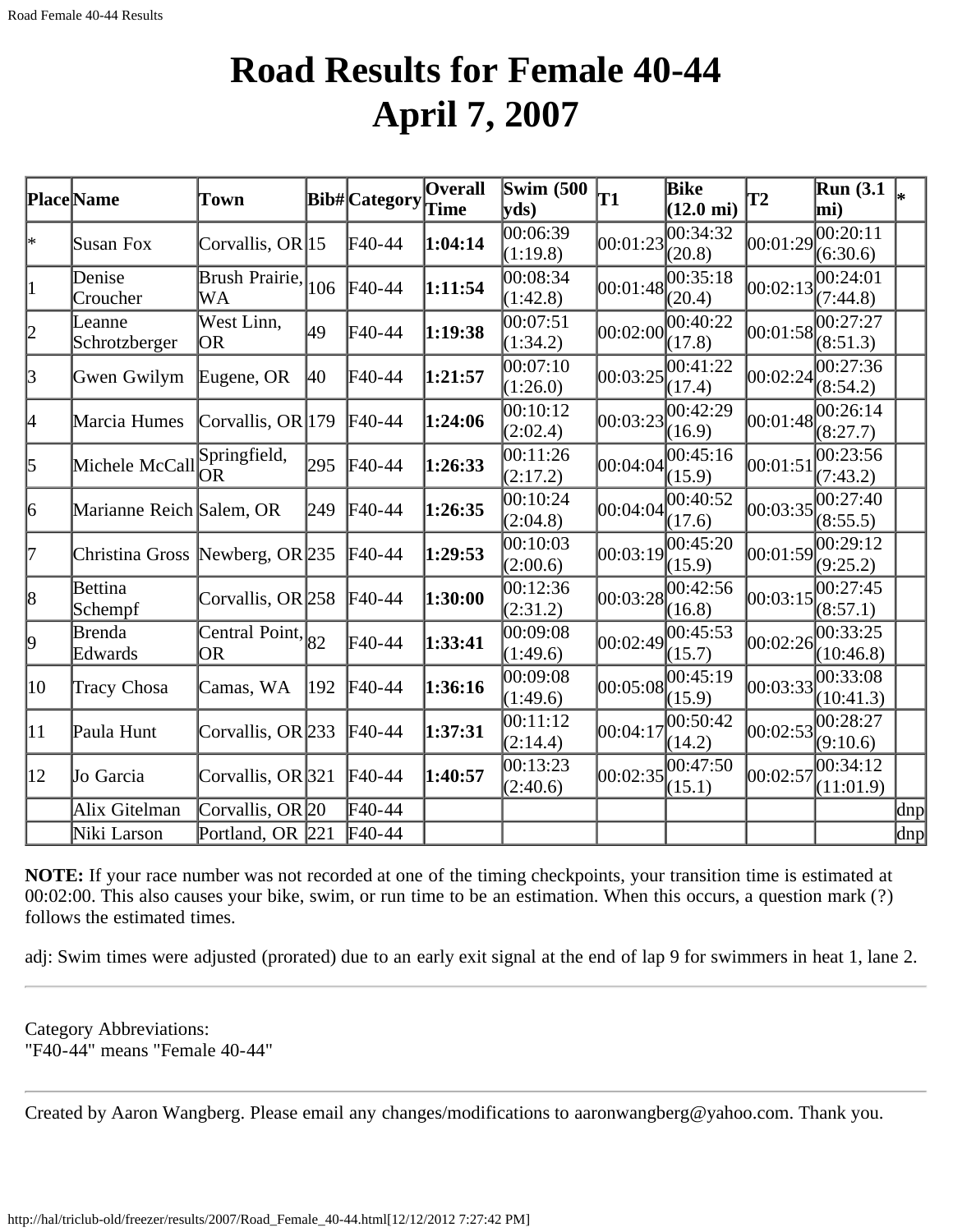### **Road Results for Female 45-49 April 7, 2007**

|              | <b>Place</b> Name  | <b>Town</b>                |     | <b>Bib#</b> Category | <b>Overall</b> | <b>Swim (500</b>      | T1        | <b>Bike</b> (12.0    | lT2      | <b>Run</b> (3.1)<br>$\left _{*}\right $ |
|--------------|--------------------|----------------------------|-----|----------------------|----------------|-----------------------|-----------|----------------------|----------|-----------------------------------------|
|              |                    |                            |     |                      | Time           | yds)                  |           | mi)                  |          | mi)                                     |
| 1            | Carey<br>Schulte   | Portland, OR <sub>50</sub> |     | $F45-49$             | 1:23:58        | 00:07:51<br>(1:34.2)  | 00:03:16  | 00:43:19<br>(16.6)   | 00:01:47 | 00:27:45<br>(8:57.1)                    |
| 2            | Maryanne<br>Reiter | Eugene, OR $ 114 $         |     | $F45-49$             | 1:25:26        | 00:08:52<br>(1:46.4)  | 00:03:54  | 00:45:46<br>(15.7)   | 00:01:43 | 00:25:11<br>(8:07.4)                    |
| 3            | Cheryl<br>Conrad   | Tigard, OR                 | 133 | $F45-49$             | 1:26:13        | 00:09:56<br>(1:59.2)  | 00:03:11  | 00:43:22<br>(16.6)   | 00:03:03 | 00:26:41<br>(8:36.5)                    |
| 4            | Liz Harbert        | Albany, OR                 | 322 | $F45-49$             | 1:26:36        | 00:12:35<br>(2:31.0)  | 00:03:25  | 00:44:46<br>(16.1)   | 00:02:09 | 00:23:41<br>(7:38.4)                    |
| $\vert$ 5    | Judi Saam          | Corvallis,<br>OR           | 230 | $F45-49$             | 1:27:54        | 00:10:14<br>(2:02.8)  | 00:04:53  | 00:45:17<br>(15.9)   | 00:02:41 | 00:24:49<br>(8:00.3)                    |
| 6            | Doreen Lane        | Vancouver,<br>WA           | 132 | $F45-49$             | 1:30:33        | 00:09:16<br>(1:51.2)  | 00:03:22  | 00:44:12<br>(16.3)   | 00:02:31 | 00:31:12<br>(10:03.9)                   |
| 17           | Christy<br>Quinn   | Camas, WA                  | 213 | $F45-49$             | 1:33:19        | 00:11:15<br>(2:15.0)  | 00:04:07  | 00:44:38<br>(16.1)   | 00:02:34 | 00:30:45<br>(9:55.2)                    |
| 8            | April<br>Anderson  | Eugene, OR                 | 181 | $F45-49$             | 1:34:06        | 00:08:56<br>(1:47.2)  | 00:07:14  | 00:44:44<br>(16.1)   | 00:03:37 | 00:29:35<br>(9:32.6)                    |
| þ.           | Karen<br>Emery     | Corvallis,<br>OR           | 243 | $F45-49$             | 1:36:13        | 00:11:24<br>(2:16.8)  | 00:03:03  | 00:44:00<br>(16.4)   | 00:02:44 | 00:35:02<br>(11:18.1)                   |
| $ 10\rangle$ | Shelley<br>Starkey | Corvallis,<br>OR.          | 248 | $F45-49$             | 1:44:01        | 00:16:07?<br>(3:13.4) | 00:02:00? | 00:50:44<br>(14.2)   | 00:03:21 | 00:31:49<br>(10:15.8)                   |
| $ 11\rangle$ | Denise<br>Clegg    | Camas, WA                  | 285 | $F45-49$             | 1:49:40        | 00:12:37<br>(2:31.4)  | 00:04:49  | 00:51:32<br>(14.0)   | 00:03:07 | 00:37:35<br>(12:07.4)                   |
| $ 12\rangle$ | Suzie Torre        | Salem, OR                  | 239 | $F45-49$             | 2:18:14        | 00:12:26<br>(2:29.2)  | 00:09:29  | [01:00:38]<br>(11.9) | 00:09:01 | 00:46:40<br>(15:03.2)                   |

**NOTE:** If your race number was not recorded at one of the timing checkpoints, your transition time is estimated at 00:02:00. This also causes your bike, swim, or run time to be an estimation. When this occurs, a question mark (?) follows the estimated times.

adj: Swim times were adjusted (prorated) due to an early exit signal at the end of lap 9 for swimmers in heat 1, lane 2.

Category Abbreviations: "F45-49" means "Female 45-49"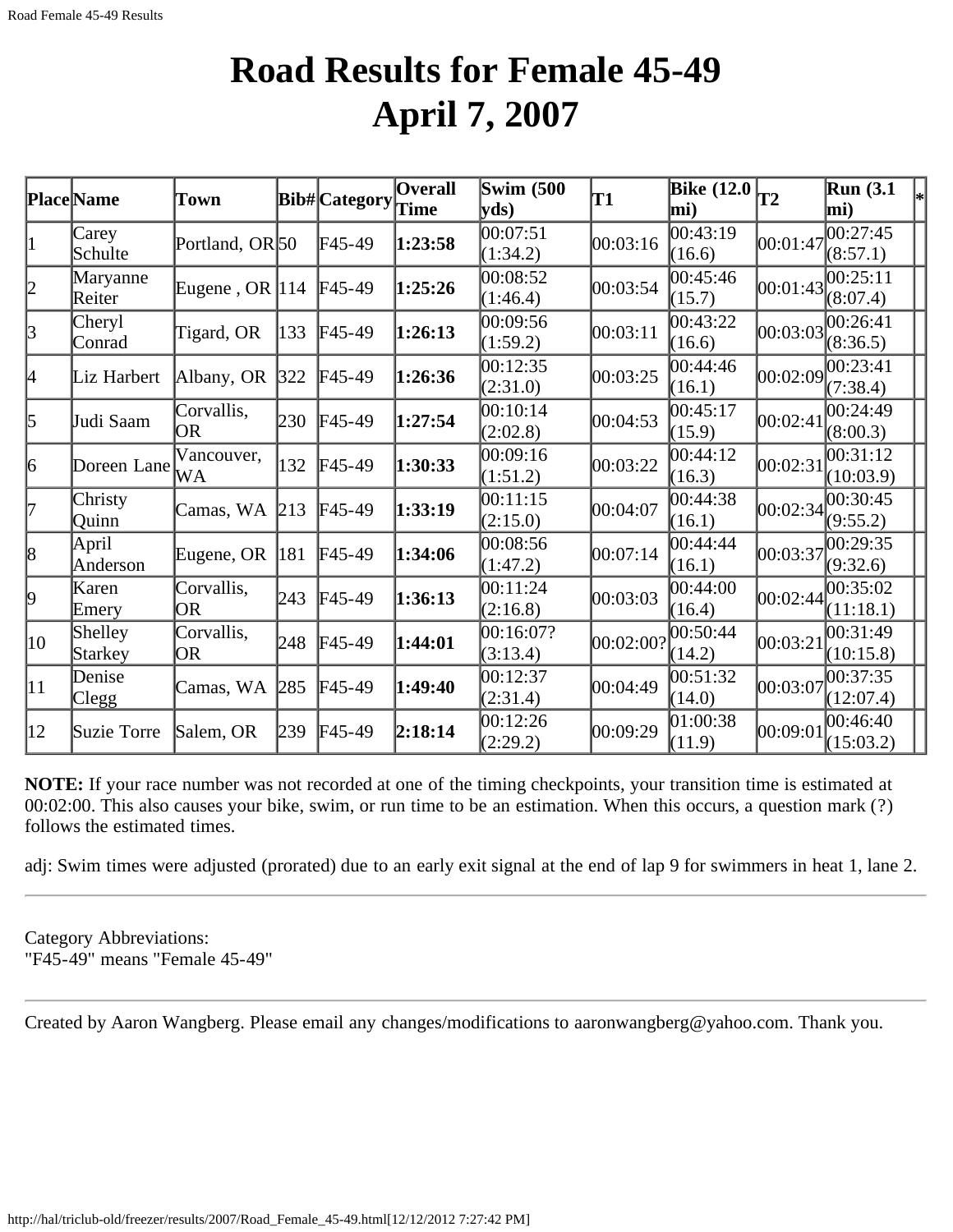## **Road Results for Female 50-54 April 7, 2007**

|           | <b>Place Name</b>     | Town               |               | Bib# Category                       | <b>Overall</b><br>Time | Swim $(500)$<br>yds  | T1         | Bike $(12.0)$ <sub>T2</sub><br>mi) |            | <b>Run</b> (3.1)<br>$\left _{*}\right $<br>mi) |
|-----------|-----------------------|--------------------|---------------|-------------------------------------|------------------------|----------------------|------------|------------------------------------|------------|------------------------------------------------|
|           | Elizabeth<br>Hoops    | Camas, WA          | 148           | F50-54                              | 1:23:57                | 00:09:38<br>(1:55.6) | 00:03:11   | 00:38:50<br>(18.5)                 | 00:02:22   | 100:29:56<br>(9:39.4)                          |
| 2         | Victoria Ann<br>Howry | Corvallis,<br>OR   | 172           | $F50-54$                            | 1:30:17                | 00:09:23<br>(1:52.6) | 00:03:25   | 00:42:05<br>(17.1)                 | [00:01:50] | 00:33:34<br>(10:49.7)                          |
| 3         | Beth Brown            | Corvallis,<br>OR   | 257           | $F50-54$                            | 1:30:54                | 00:11:40<br>(2:20.0) | [00:03:13] | 00:42:51<br>(16.8)                 | 00:02:52   | 00:30:18<br>(9:46.5)                           |
| l4        | Donna Smith           | Bend, OR           | $ 209\rangle$ | $F50-54$                            | 1:35:36                | 00:10:12<br>(2:02.4) | 00:03:38   | 00:44:46<br>(16.1)                 | 00:02:54   | 00:34:06<br>(11:00.0)                          |
| $\vert$ 5 | Karen<br>Magnuson     | Sunriver,<br> OR   | 315           | F50-54                              | 1:43:59                | 00:16:49<br>(3:21.8) | 00:03:38   | 00:46:35<br>(15.5)                 | 00:03:09   | 00:33:48<br>(10:54.2)                          |
| $\vert_6$ | Robin Yorde           | Wilsonville,<br>OR | 277           | $\textcolor{blue}{\mathbf{F}50-54}$ | 2:09:55                | 00:12:21<br>(2:28.2) | [00:06:04] | 01:02:06<br>(11.6)                 |            | $ 00:02:54 ^{00:46:30}_{0.76}$<br>(15:00.0)    |

**NOTE:** If your race number was not recorded at one of the timing checkpoints, your transition time is estimated at 00:02:00. This also causes your bike, swim, or run time to be an estimation. When this occurs, a question mark (?) follows the estimated times.

adj: Swim times were adjusted (prorated) due to an early exit signal at the end of lap 9 for swimmers in heat 1, lane 2.

Category Abbreviations: "F50-54" means "Female 50-54"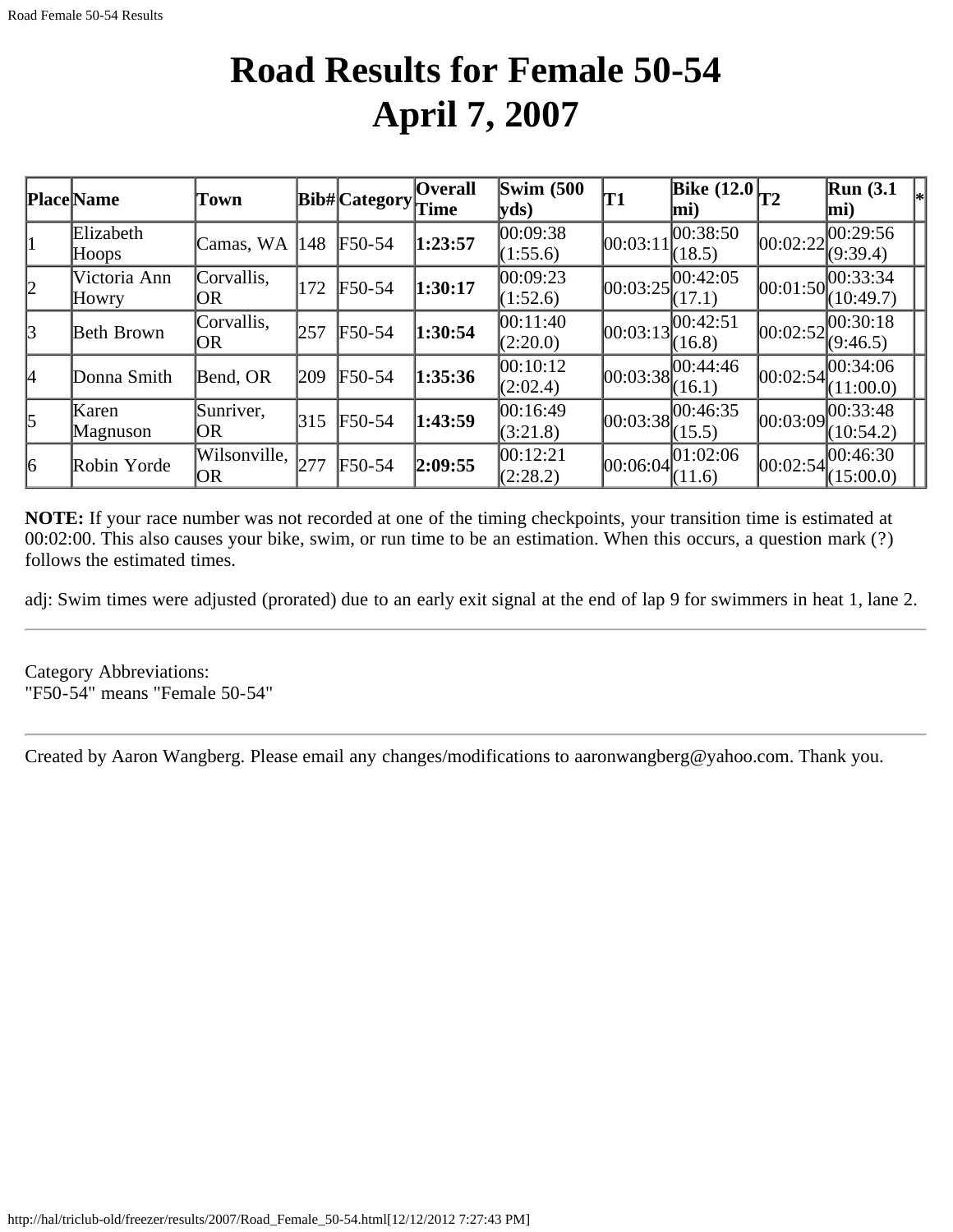## **Road Results for Female 55-59 April 7, 2007**

|           | <b>Place</b> Name          | Town               |     | Bib# Category | <b>Overall</b><br>Time | Swim $(500)$<br>yds  | 'T1      | Bike $\overline{(12.0)}$ T <sub>2</sub><br>$\bf{mi}$ |          | $\mathbb{R}$ un (3.1<br>$\vert$ mi) |
|-----------|----------------------------|--------------------|-----|---------------|------------------------|----------------------|----------|------------------------------------------------------|----------|-------------------------------------|
| 11        | Margaret<br>Wittenauer-Lee | Portland,<br>OR.   | 208 | $F55-59$      | 1:25:12                | 00:09:30<br>(1:54.0) | 00:03:20 | 00:43:46<br>(16.5)                                   |          | 00:02:28 <br>(8:25.8)               |
| 2         | Deborah Carver             | Eugene,<br> OR     | 268 | $F55-59$      | 1:34:23                | 00:11:40<br>(2:20.0) | 00:04:32 | 00:44:59<br>(16.0)                                   |          | 00:03:02 <br>(9:43.9)               |
| 3         | Catherine Alden            | Albany,<br>OR      | 232 | $F55-59$      | 1:35:46                | 00:10:07<br>(2:01.4) | 00:03:25 | 00:43:44<br>(16.5)                                   | 00:02:22 | 00:36:08<br>(11:39.4)               |
| l4        | Candis Giles               | Corvallis,<br>IOR. | 261 | $F55-59$      | 1:37:55                | 00:12:47<br>(2:33.4) | 00:03:12 | 00:46:30<br>(15.5)                                   | 00:03:24 | [00:32:02]<br>(10:20.0)             |
| $\vert$ 5 | Gail Achterman             | Corvallis,<br>IOR. | 212 | $F55-59$      | 1:39:00                | 00:09:51<br>(1:58.2) | 00:05:03 | 00:49:25<br>(14.6)                                   |          | 00:04:09 <br>(9:51.0)               |
| 6         | Judith Gibson              | Corvallis,<br>IOR. | 183 | $F55-59$      | 1:41:43                | 00:11:20<br>(2:16.0) | 00:05:01 | 00:47:47<br>(15.1)                                   |          | 00:01:46 <br>(11:33.2)              |

**NOTE:** If your race number was not recorded at one of the timing checkpoints, your transition time is estimated at 00:02:00. This also causes your bike, swim, or run time to be an estimation. When this occurs, a question mark (?) follows the estimated times.

adj: Swim times were adjusted (prorated) due to an early exit signal at the end of lap 9 for swimmers in heat 1, lane 2.

Category Abbreviations: "F55-59" means "Female 55-59"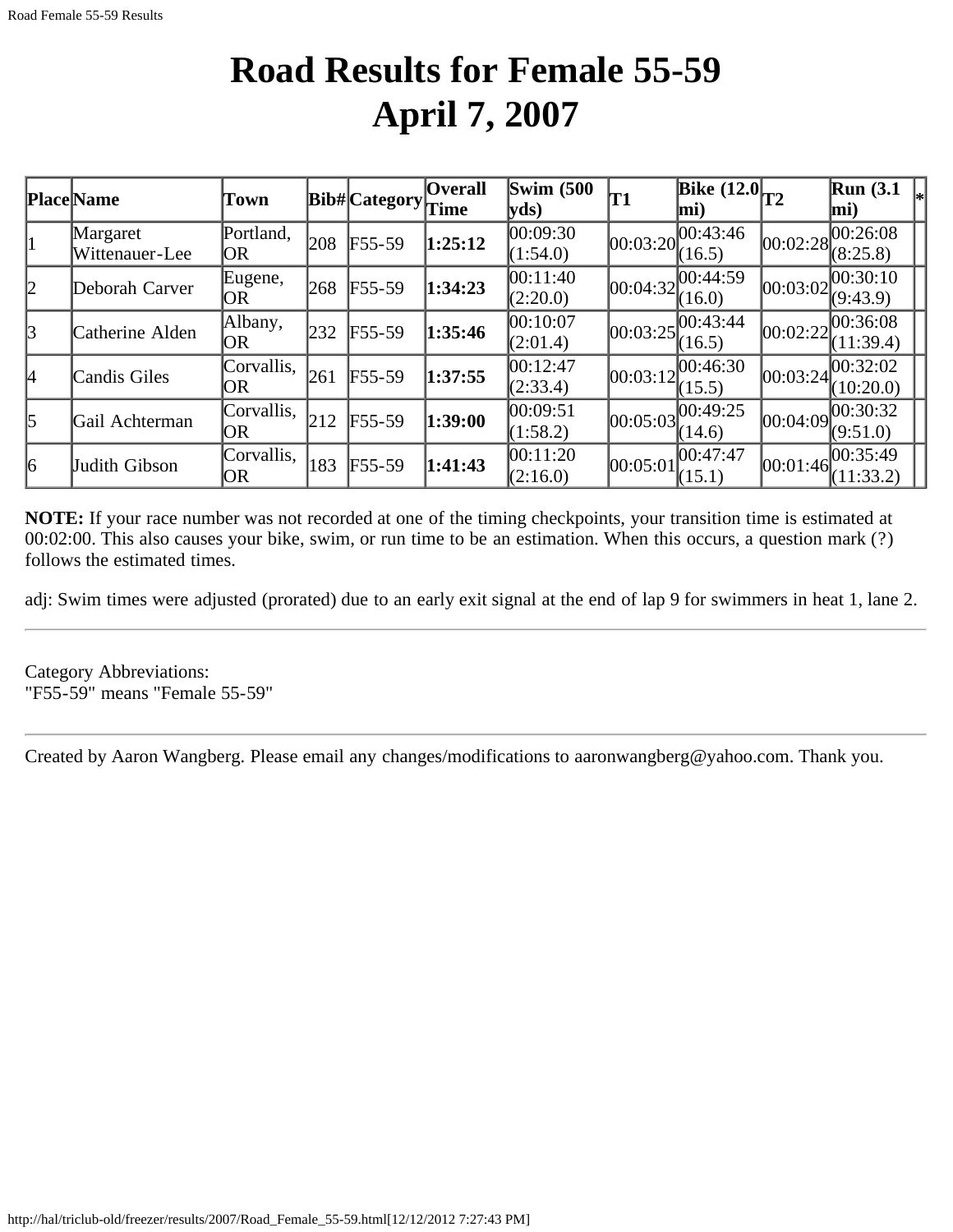## **Road Results for Female 60 and Over April 7, 2007**

| <b>Place Name</b> | Town             |     |       | Overall<br>$\cdots$ Bib# Category $\Gamma$ ime | $\text{Swim}\; (500$<br> vds | m<br>**                       | <b>Bike (12.0)</b><br>lmi' | ₩η | Run(3.1)<br> mi`                    | l*l |
|-------------------|------------------|-----|-------|------------------------------------------------|------------------------------|-------------------------------|----------------------------|----|-------------------------------------|-----|
| Sally<br>Stafford | Corvallis,<br>OR | 168 | F60&O | 1:29:24                                        | 00:10:27<br>(2:05.4)         | $[00:03:51]^{00.46}_{(15.5)}$ | 00:46:19                   |    | $ 00:02:28 ^{00:26:19}_{(8:29.4)} $ |     |

**NOTE:** If your race number was not recorded at one of the timing checkpoints, your transition time is estimated at 00:02:00. This also causes your bike, swim, or run time to be an estimation. When this occurs, a question mark (?) follows the estimated times.

adj: Swim times were adjusted (prorated) due to an early exit signal at the end of lap 9 for swimmers in heat 1, lane 2.

Category Abbreviations: "F60&O" means "Female 60 and Over"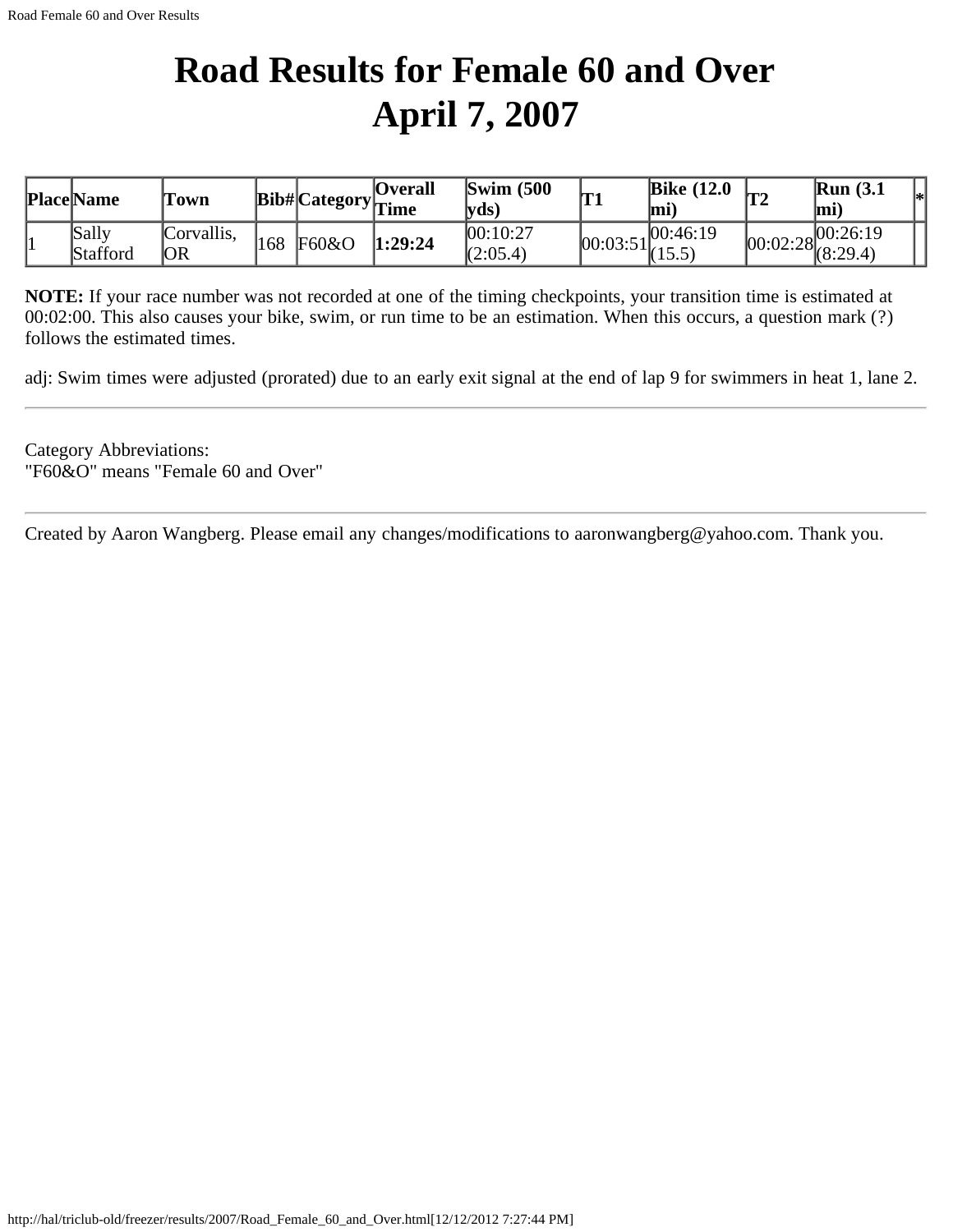## **Road Results for Male 15-19 April 7, 2007**

|           | <b>Place</b> Name            | Town               |     | Bib# Category | <b>Overall</b><br>Time | $\text{Swim}(500)$<br>$ {\bf v}$ ds) | T1                 | <b>Bike</b><br>$(12.0 \text{ mi})$ | T2         | Run(3.1)<br>$\vert$ mi)             |                     |
|-----------|------------------------------|--------------------|-----|---------------|------------------------|--------------------------------------|--------------------|------------------------------------|------------|-------------------------------------|---------------------|
| 11        | Robert Huthart Eugene, OR 26 |                    |     | $M15-19$      | 1:07:12                | 00:07:01<br>(1:24.2)                 | 00:01:28           | 00:36:26 <br>(19.8)                | 00:01:23   | 00:20:54 <br>(6:44.5)               |                     |
| 2         | Thomas<br>Hornsby            | Eugene, OR $ 320 $ |     | $M15-19$      | 1:11:26                | 00:08:32<br>(1:42.4)                 | 00:02:56           | 00:37:15<br>(19.3)                 | 00:02:14   | 00:20:29 <br>(6:36.5)               |                     |
| 3         | Manus (John)<br>Burns        | Eugene, OR $ 189 $ |     | $M15-19$      | 1:14:34                | 00:11:22?<br>(2:16.4)                | 00:02:00?          | 00:38:45<br>(18.6)                 |            | $[00:02:33]^{00:19:54}$<br>(6:25.2) |                     |
| 4         | Mason Hughes Eugene, OR 240  |                    |     | $M15-19$      | 1:18:50                | 00:09:23<br>(1:52.6)                 | 00:02:46           | 00:38:33<br>(18.7)                 | 00:01:44   | 00:26:24 <br>(8:31.0)               |                     |
| $\vert$ 5 | Graham Frank                 | West Linn,<br>OR   | 262 | $M15-19$      | 1:33:28                | 00:11:13<br>(2:14.6)                 | $ 00:05:43\rangle$ | 00:47:01<br>(15.3)                 |            | $ 00:02:56 ^{00:26:35}$<br>(8:34.5) |                     |
| 6         | Nicholas<br><b>Brooks</b>    | Eugene, OR $207$   |     | $M15-19$      | 1:37:16                | 00:09:29<br>(1:53.8)                 | 00:02:39           | 01:01:02<br>(11.8)                 | [00:01:14] | 00:22:52 <br>(7:22.6)               |                     |
|           | Josh Trenkel                 | Monmouth,<br> OR   | 10  | $M15-19$      |                        |                                      |                    |                                    |            |                                     | $\vert$ dnp $\vert$ |

**NOTE:** If your race number was not recorded at one of the timing checkpoints, your transition time is estimated at 00:02:00. This also causes your bike, swim, or run time to be an estimation. When this occurs, a question mark (?) follows the estimated times.

adj: Swim times were adjusted (prorated) due to an early exit signal at the end of lap 9 for swimmers in heat 1, lane 2.

Category Abbreviations: "M15-19" means "Male 15-19"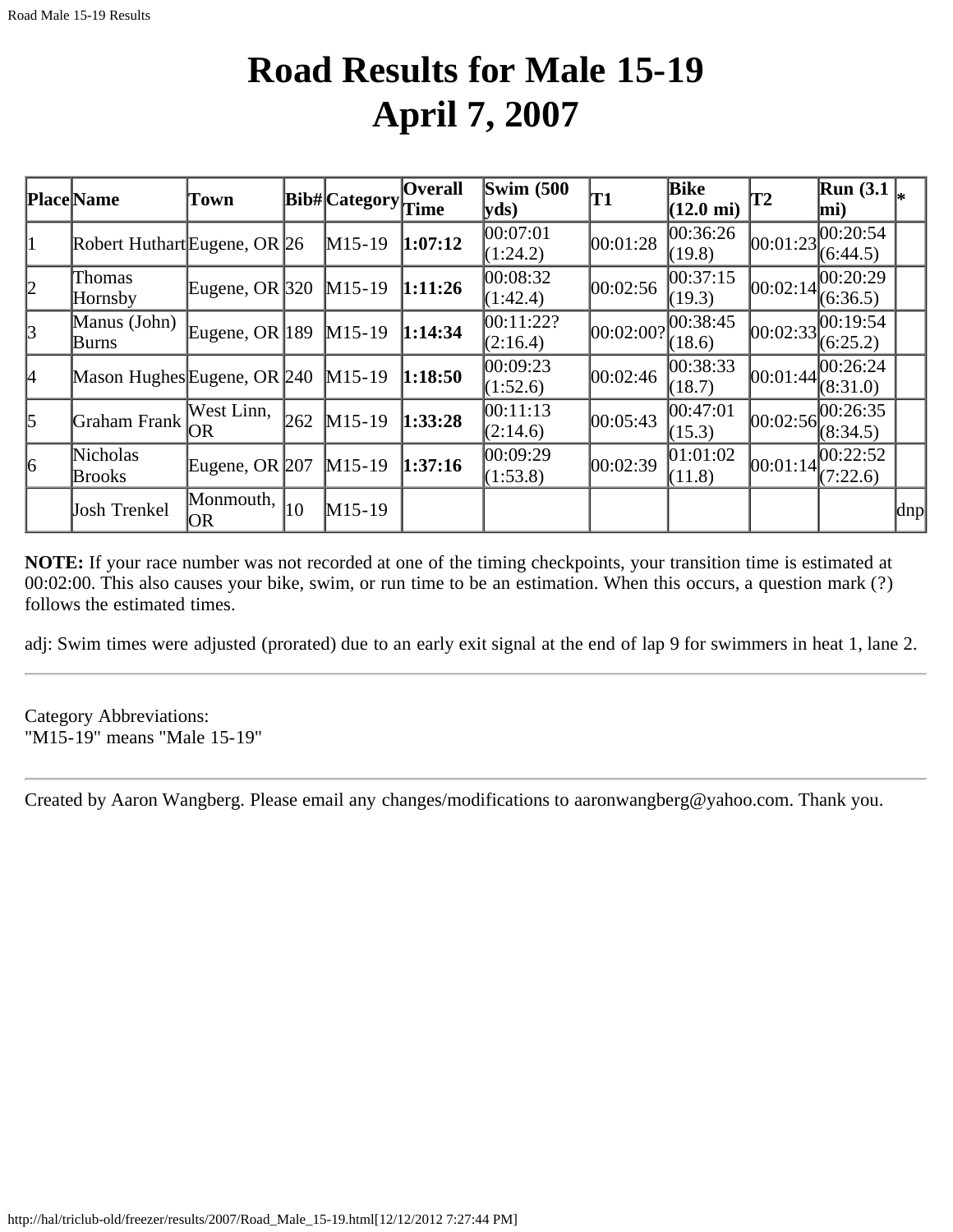## **Road Results for Male 20-24 April 7, 2007**

|              | Place Name                | Town                    |              | <b>Bib#</b> Category | $\overline{O}$ verall<br>Time | <b>Swim</b> (500<br>$ {\bf v} {\bf d} s\rangle$ | T1        | Bike<br>$(12.0 \text{ mi})$ | T2        | $\overline{\text{Run}}$ (3.1 $\vert_*$<br>mi) |     |
|--------------|---------------------------|-------------------------|--------------|----------------------|-------------------------------|-------------------------------------------------|-----------|-----------------------------|-----------|-----------------------------------------------|-----|
| $\vert$ 1    | Nick Alden                | Klamath<br>Falls, OR    | R            | M20-24               | 1:02:45                       | 00:05:50<br>(1:10.0)                            | 00:01:27  | 00:33:54<br>(21.2)          | 00:01:28  | 0.20:06<br>(6:29.0)                           |     |
| 2            | Ryan Voge                 | Portland, OR 81         |              | M20-24               | 1:06:22                       | 00:07:57<br>(1:35.4)                            | 00:02:24  | 00:34:23<br>(20.9)          | 00:02:21  | 00:19:17<br>(6:13.2)                          |     |
| $\vert$ 3    | Erich<br>Wegscheider      | Eugene, OR              | 86           | M20-24               | 1:07:24                       | 00:07:20<br>(1:28.0)                            | 00:02:05  | 00:35:32<br>(20.3)          | 00:02:10  | 00:20:17<br>(6:32.6)                          |     |
| 4            | Benjamin<br>Farver        | Corvallis,<br>OR.       | 193          | $M20-24$             | 1:08:27                       | 00:08:25<br>(1:41.0)                            | 00:02:41  | 00:33:47<br>(21.3)          | 00:01:43  | 0.21:51<br>(7:02.9)                           |     |
| 5            | Justin Fay                | Corvallis,<br><b>OR</b> | 43           | $M20-24$             | 1:09:48                       | 00:07:08<br>(1:25.6)                            | 00:02:05  | 00:38:06<br>(18.9)          | 00:01:09  | 00:21:20<br>(6:52.9)                          |     |
| 6            | Alex Polvi                | Corvallis,<br>OR.       | 19           | $M20-24$             | 1:11:37                       | 00:07:12<br>(1:26.4)                            | 00:02:26  | 00:37:24<br>(19.3)          | 00:01:19  | 00:23:16<br>(7:30.3)                          |     |
| 17           | Nick Smith                | Portland, OR 39         |              | $M20-24$             | 1:12:40                       | 00:06:50<br>(1:22.0)                            | 00:02:17  | 00:39:10<br>(18.4)          | 00:02:02  | 00:22:21<br>(7:12.6)                          |     |
| 8            | Erich McVey Salem, OR     |                         | 90           | $M20-24$             | 1:13:56                       | 00:08:47<br>(1:45.4)                            | 00:02:00  | 00:40:06<br>(18.0)          | 00:01:18  | 00:21:45<br>(7:01.0)                          |     |
| þ,           | Josiah Faville Keizer, OR |                         | $ 11\rangle$ | M20-24               | 1:14:22                       | 00:06:32<br>(1:18.4)                            | 00:02:16  | 00:38:22<br>(18.8)          | 00:01:33  | 00:25:39<br>(8:16.5)                          |     |
| 10           | Jeremy Smith Keizer, OR   |                         | 134          | $M20-24$             | 1:15:46                       | 00:08:38<br>(1:43.6)                            | 00:02:22  | 00:40:35<br>(17.7)          | 00:01:21  | 00:22:50<br>(7:21.9)                          |     |
| $ 11\rangle$ | Stephen<br>Snider         | Corvallis,<br>OR.       | 153          | $M20-24$             | 1:16:00                       | 00:09:03<br>(1:48.6)                            | 00:05:23  | 00:35:50<br>(20.1)          | 00:02:35  | 00:23:09<br>(7:28.1)                          |     |
| $ 12\rangle$ | Mike Woods                | Keizer, OR              | 24           | M20-24               | 1:16:27                       | 00:07:17<br>(1:27.4)                            | 00:12:41  | 00:31:17<br>(23.0)          | 00:02:00? | 00:23:12?<br>(7:29.0)                         |     |
| $ 13\rangle$ | Christopher<br>Aylett     | Corvallis,<br>OR.       | 231          | $M20-24$             | 1:18:18                       | 00:10:06<br>(2:01.2)                            | 00:02:45  | 00:39:17<br>(18.3)          | 00:02:04  | 00:24:06<br>(7:46.5)                          |     |
| $ 14\rangle$ | Kyle Kruger               | Corvallis,<br> OR       | 169          | $M20-24$             | 1:18:19                       | 00:09:11<br>(1:50.2)                            | 00:03:26  | 00:37:20<br>(19.3)          | 00:02:27  | 00:25:55<br>(8:21.6)                          |     |
| $ 15\rangle$ | Chris Patton              | Corvallis,<br>OR.       |              | 252 M20-24           | 1:18:47                       | 00:11:13<br>(2:14.6)                            | 00:03:02  | 00:39:49<br>(18.1)          | 00:02:13  | 00:22:30<br>(7:15.5)                          |     |
| 16           | Trenton<br>Carpenter      | Corvallis,<br>OR)       | 251          | $M20-24$             | 1:20:55                       | 00:11:40?<br>(2:20.0)                           | 00:02:00? | 00:38:13<br>(18.8)          | 00:02:13  | 00:26:49<br>(8:39.0)                          |     |
| 17           | Krister Balme Falls, OR   | Klamath                 | 190          | $M20-24$             | 1:22:08                       | 00:09:31<br>(1:54.2)                            | 00:02:37  | 00:41:29<br>(17.4)          | 00:03:42  | 00:24:49<br>(8:00.3)                          |     |
| 18           | Andy Boulton Eugene, OR   |                         | 204          | $M20-24$             | 1:27:54                       | 00:10:36<br>(2:07.2)                            | 00:04:05  | 00:42:21<br>(17.0)          | 00:01:28  | 00:29:24<br>(9:29.0)                          |     |
|              | Blake<br>Hendsch          | Corvallis,<br>OR)       | 330          | $M20-24$             |                               |                                                 |           |                             |           |                                               | dnp |

**NOTE:** If your race number was not recorded at one of the timing checkpoints, your transition time is estimated at 00:02:00. This also causes your bike, swim, or run time to be an estimation. When this occurs, a question mark (?) follows the estimated times.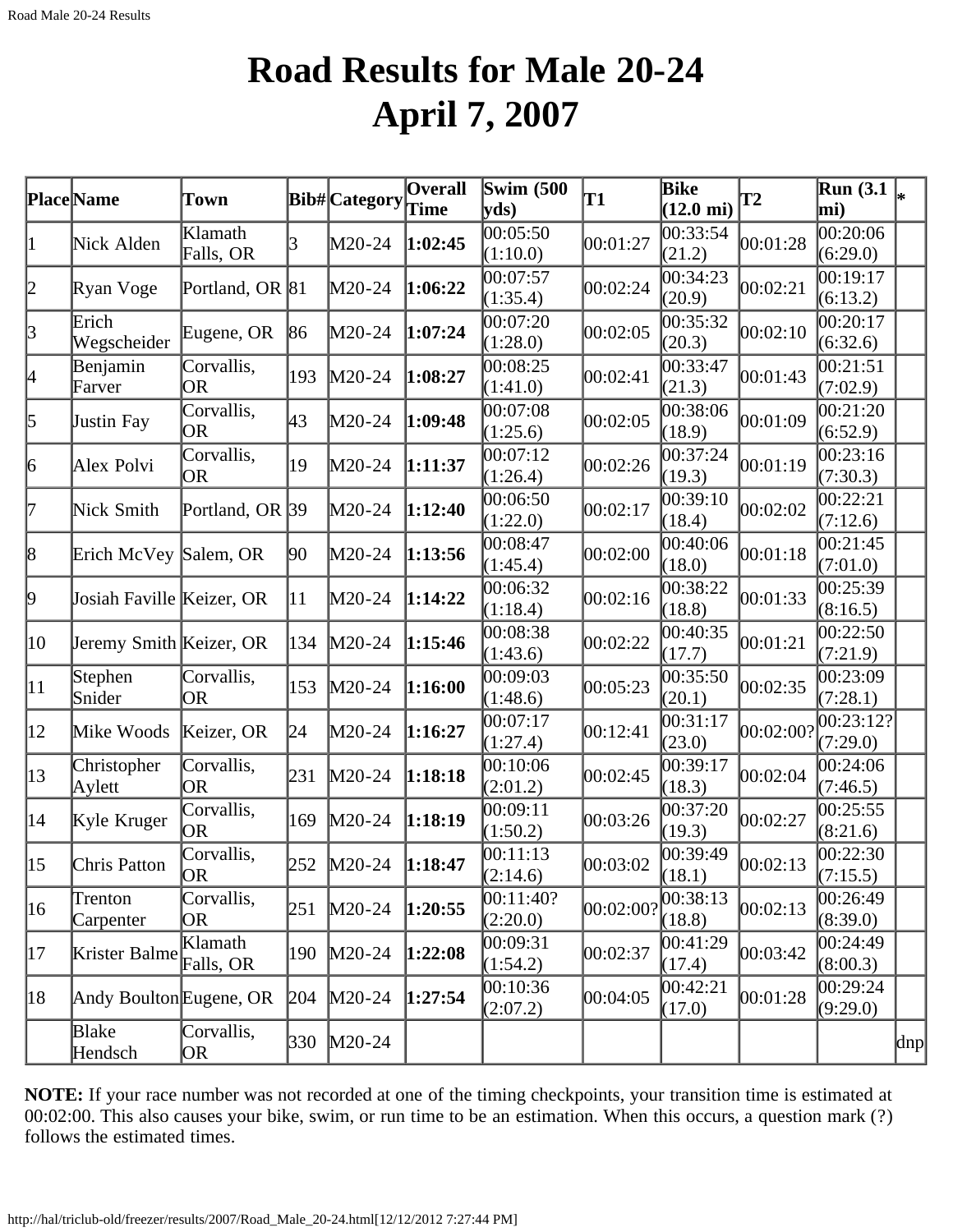adj: Swim times were adjusted (prorated) due to an early exit signal at the end of lap 9 for swimmers in heat 1, lane 2.

Category Abbreviations: "M20-24" means "Male 20-24"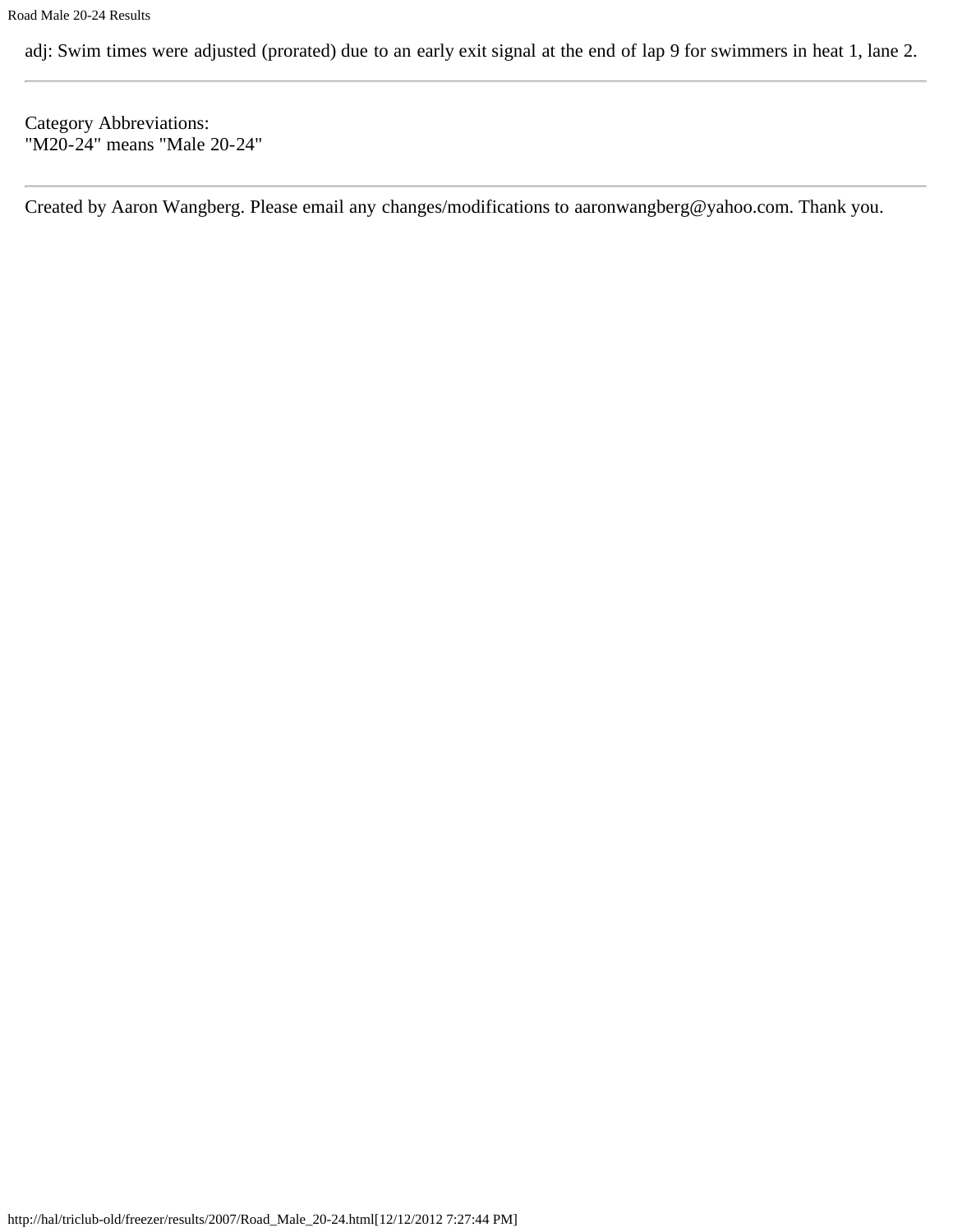## **Road Results for Male 25-29 April 7, 2007**

|              | <b>Place</b> Name                    | Town                        |     | Bib# Category | $\overline{\mathbf{O}}$ verall<br><b>Time</b> | <b>Swim</b> (500)<br>yds | T1       | <b>Bike</b><br>$(12.0 \text{ mi})$ | <b>T2</b> | $\overline{\text{Run }(3.1)}_{*}$<br>mi) |     |
|--------------|--------------------------------------|-----------------------------|-----|---------------|-----------------------------------------------|--------------------------|----------|------------------------------------|-----------|------------------------------------------|-----|
| 1            | David Embree                         | Portland, OR                | 23  | $M25-29$      | 59:52                                         | 00:07:04<br>(1:24.8)     | 00:01:00 | 00:32:08<br>(22.4)                 | 00:01:15  | 00:18:25<br>(5:56.5)                     |     |
| 2            | Thomas Lyttle                        | Hillsboro, OR 1             |     | M25-29        | 1:01:24                                       | 00:05:46<br>(1:09.2)     | 00:01:09 | 00:31:40<br>(22.7)                 | 00:01:12  | 00:21:37<br>(6:58.4)                     |     |
| $\beta$      | <b>Ben Mackey</b>                    | Eugene, OR                  | 17  | $M25-29$      | 1:01:31                                       | 00:06:55<br>(1:23.0)     | 00:01:22 | 00:33:03<br>(21.8)                 | 00:01:10  | 00:19:01<br>(6:08.1)                     |     |
| 4            | Jeff Bentley                         | Klamath<br>Falls, OR        | 61  | $M25-29$      | 1:09:31                                       | 00:07:49<br>(1:33.8)     | 00:01:39 | 00:36:41<br>(19.6)                 | 00:01:16  | 00:22:06<br>(7:07.7)                     |     |
| 5            | Jake Adams                           | Pleasant Hill,<br><b>OR</b> | 67  | $M25-29$      | 1:09:52                                       | 00:07:22<br>(1:28.4)     | 00:02:31 | 00:38:01<br>(18.9)                 | 00:00:57  | 00:21:01<br>(6:46.8)                     |     |
| 6            | Jeremy Zook                          | Bend, OR                    | 250 | $M25-29$      | 1:10:36                                       | 00:09:13<br>(1:50.6)     | 00:02:22 | 00:35:44<br>(20.1)                 | 00:00:52  | 00:22:25<br>(7:13.9)                     |     |
| 7            | Jon Booth                            | Albany, OR                  | 136 | $M25-29$      | 1:11:34                                       | 00:08:12<br>(1:38.4)     | 00:03:19 | 00:35:15<br>(20.4)                 | 00:01:55  | 00:22:53<br>(7:22.9)                     |     |
| 8            | David Chapman                        | Spanaway,<br>WA             | 152 | $M25-29$      | 1:11:37                                       | 00:08:55<br>(1:47.0)     | 00:02:33 | 00:35:52<br>(20.1)                 | 00:01:44  | 00:22:33<br>(7:16.5)                     |     |
| 9            | Andrew Smith                         | Portland, OR                | 110 | $M25-29$      | 1:11:59                                       | 00:08:25<br>(1:41.0)     | 00:02:25 | 00:37:53<br>(19.0)                 | 00:02:20  | 00:20:56<br>(6:45.2)                     |     |
| 10           | Kevin McCabe                         | Portland, OR                | 66  | M25-29        | 1:12:04                                       | 00:08:02<br>(1:36.4)     | 00:02:05 | 00:36:46<br>(19.6)                 | 00:01:39  | 00:23:32<br>(7:35.5)                     |     |
| 11           | Tyler Lynch                          | Milwaukie,<br><b>OR</b>     | 84  | $M25-29$      | 1:12:43                                       | 00:08:16<br>(1:39.2)     | 00:02:35 | 00:39:31<br>(18.2)                 | 00:01:15  | 00:21:06<br>(6:48.4)                     |     |
| $ 12\rangle$ | <b>Taylor Carr</b>                   | Milwaukie,<br><b>OR</b>     | 137 | $M25-29$      | 1:12:48                                       | 00:08:15<br>(1:39.0)     | 00:02:42 | 00:37:01<br>(19.5)                 | 00:01:41  | 00:23:09<br>(7:28.1)                     |     |
| $ 13\rangle$ | <b>JD</b> Amos                       | Vancouver,<br>WA            | 75  | $M25-29$      | 1:12:53                                       | 00:08:48<br>(1:45.6)     | 00:02:46 | 00:36:58<br>(19.5)                 | 00:02:08  | 00:22:13<br>(7:10.0)                     |     |
| $ 14\rangle$ | Brian<br>Velazquez                   | Tualatin, OR                | 54  | M25-29        | 1:12:54                                       | 00:08:41<br>(1:44.2)     | 00:02:12 | 00:38:59<br>(18.5)                 | 00:02:08  | 00:20:54<br>(6:44.5)                     |     |
| $ 15\rangle$ | Bruno Garcia                         | Portland, OR 228            |     | $ M25-29 $    | 1:16:44                                       | 00:11:07<br>(2:13.4)     | 00:02:41 | [00:41:42]<br>(17.3)               |           | $ 00:02:13 ^{00:19:01}_{(6:08.1)}$       |     |
| 16           | David Woods                          | Salem, OR                   | 173 | $M25-29$      | 1:20:14                                       | 00:12:52<br>(2:34.4)     | 00:04:29 | 00:39:16<br>(18.3)                 | 00:02:13  | 00:21:24<br>(6:54.2)                     |     |
| 17           | Brian LaForge                        | Wilsonville,<br>OR)         | 245 | $M25-29$      | 1:20:24                                       | 00:10:17<br>(2:03.4)     | 00:04:15 | 00:40:50<br>(17.6)                 |           | $ 00:02:19 ^{00:22:43}_{-}$<br>(7:19.7)  |     |
| 18           | John Decker                          | Camas, WA                   | 271 | $M25-29$      | 1:23:14                                       | 00:10:22<br>(2:04.4)     | 00:03:5  | 00:40:34<br>(17.7)                 | 00:03:10  | 00:25:17<br>(8:09.4)                     |     |
|              | Jesse Anderson-Springfield,<br>White | OR                          | 94  | $M25-29$      |                                               |                          |          |                                    |           |                                          | dnp |

**NOTE:** If your race number was not recorded at one of the timing checkpoints, your transition time is estimated at 00:02:00. This also causes your bike, swim, or run time to be an estimation. When this occurs, a question mark (?) follows the estimated times.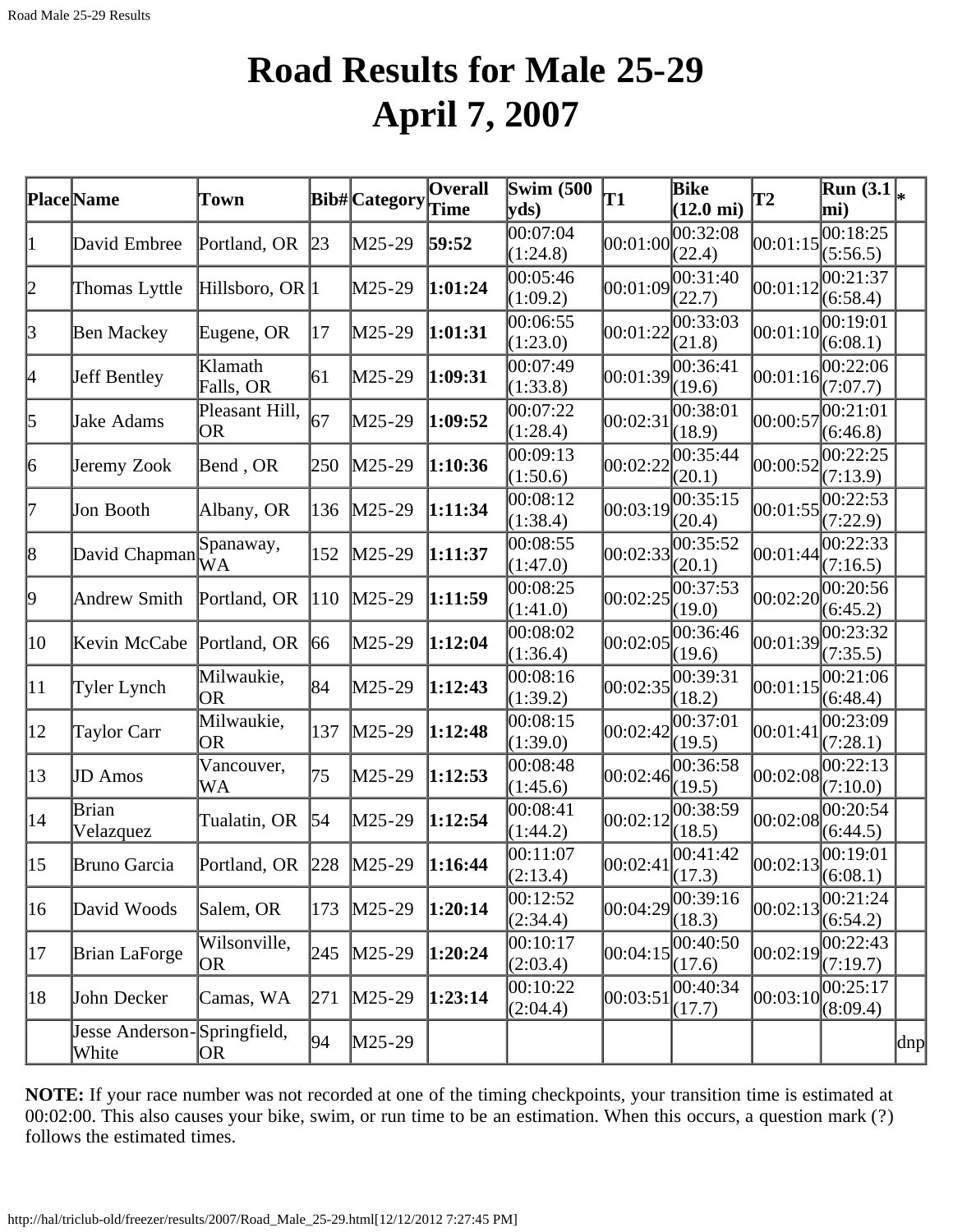adj: Swim times were adjusted (prorated) due to an early exit signal at the end of lap 9 for swimmers in heat 1, lane 2.

Category Abbreviations: "M25-29" means "Male 25-29"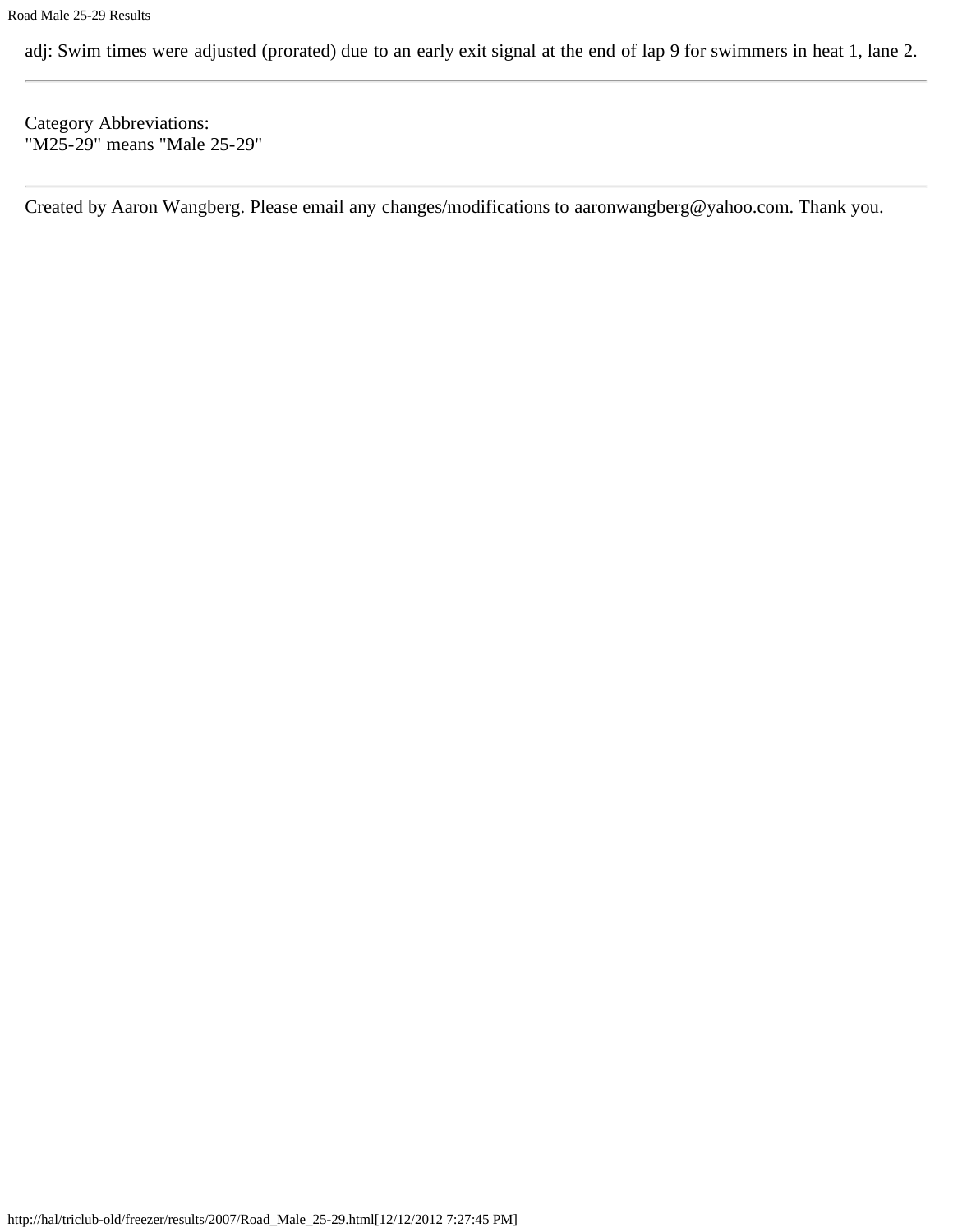# **Road Results for Male 30-34 April 7, 2007**

|              | <b>Place</b> Name                     | Town                 |              | <b>Bib#</b> Category | <b>Overall</b><br>Time | <b>Swim</b> (500<br>$ {\rm vds})$ | T1        | <b>Bike</b><br>$(12.0 \text{ mi})$ | T2       | <b>Run</b> (3.1)<br>mi)            |     |
|--------------|---------------------------------------|----------------------|--------------|----------------------|------------------------|-----------------------------------|-----------|------------------------------------|----------|------------------------------------|-----|
| l∗           | Garren<br>Watkins                     | Portland, OR 7       |              | $M30-34$             | 56:26                  | 00:06:22<br>(1:16.4)              | 00:01:11  | 00:29:10<br>(24.7)                 | 00:01:24 | 00:18:19<br>(5:54.5)               | adj |
| 1            | Nathan Smith                          | Corvallis,<br>OR.    | 5            | $M30-34$             | 57:10                  | 00:06:25<br>(1:17.0)              | 00:01:10  | 00:31:44<br>(22.7)                 | 00:00:59 | 00:16:52<br>(5:26.5)               | adj |
| 2            | Dan Schmitt                           | Eugene, OR           | $\mathbb{2}$ | $M30-34$             | 58:50                  | 00:05:48<br>(1:09.6)              | 00:01:16  | 00:30:40<br>(23.5)                 | 00:01:07 | 00:19:59<br>(6:26.8)               |     |
| $\beta$      | <b>Trevor Davies</b>                  | Portland, OR $ 47 $  |              | $M30-34$             | 59:26                  | 00:07:22<br>(1:28.4)              | 00:00:56  | 00:30:27<br>(23.6)                 | 00:01:00 | 00:19:41<br>(6:21.0)               |     |
| 4            | <b>Bill Thompson</b>                  | Beaverton,<br>OR.    | 42           | $M30-34$             | 1:00:25                | 00:07:17<br>(1:27.4)              | 00:01:34  | 00:30:58<br>(23.3)                 | 00:01:24 | 00:19:12<br>(6:11.6)               |     |
| 5            | Christian<br>Isakson                  | Vernonia,<br>OR      | 38           | $M30-34$             | 1:00:35                | 00:06:49<br>(1:21.8)              | 00:01:10  | 00:31:48<br>(22.6)                 | 00:01:13 | 00:19:35<br>(6:19.0)               |     |
| 6            | Charles Warner Portland, OR 12        |                      |              | $M30-34$             | 1:05:55                | 00:07:05<br>(1:25.0)              | 00:01:37  | 00:30:44<br>(23.4)                 | 00:02:07 | 00:24:22<br>(7:51.6)               |     |
| 17           | Noah<br>Megowan                       | Lake<br>Oswego, OR   | 56           | $M30-34$             | 1:06:01                | 00:07:54<br>(1:34.8)              | 00:01:51  | 00:35:15<br>(20.4)                 | 00:02:05 | 00:18:56<br>(6:06.5)               |     |
| 8            | Jonathan<br>Peterson                  | Camas, WA            | 105          | $M30-34$             | 1:08:34                | 00:08:32<br>(1:42.4)              | 00:02:43  | 00:34:39<br>(20.8)                 | 00:02:09 | 00:20:31<br>(6:37.1)               |     |
| þ.           | <b>Uwe Hermes</b>                     | Portland, OR 32      |              | $M30-34$             | 1:09:38                | 00:07:14<br>(1:26.8)              | 00:02:13  | 00:36:00<br>(20.0)                 | 00:01:35 | 00:22:36<br>(7:17.4)               |     |
| 10           | Peter Stiffler                        | Eugene, OR           | 123          | $M30-34$             | 1:10:12                | 00:09:04<br>(1:48.8)              | 00:02:08  | 00:35:29<br>(20.3)                 | 00:02:13 | 00:21:18<br>(6:52.3)               |     |
| $ 11\rangle$ | Brian Roddy                           | Eugene, OR           | 154          | $M30-34$             | 1:11:07                | 00:09:07<br>(1:49.4)              | 00:02:58  | 00:35:12<br>(20.5)                 | 00:01:59 | 00:21:51<br>(7:02.9)               |     |
| $ 12\rangle$ | Mackenzie<br>Thames                   | Milwaukie,<br>OR.    | 144          | $M30-34$             | 1:13:21                | 00:09:00<br>(1:48.0)              | 00:02:11  | 00:36:14<br>(19.9)                 | 00:01:53 | 00:24:03<br>(7:45.5)               |     |
| $ 13\rangle$ | <b>Brent Knapp</b>                    | Sutherlin,<br>OR.    | 108          | $M30-34$             | 1:13:59                | 00:07:45<br>(1:33.0)              | 00:02:07  | 00:38:46<br>(18.6)                 | 00:02:37 | 00:22:44<br>(7:20.0)               |     |
| $ 14\rangle$ | Neal Jacobson Eugene, OR  139  M30-34 |                      |              |                      | 1:15:06                | 00:08:41<br>(1:44.2)              | 00:04:11  | 00:38:15<br>(18.8)                 |          | $ 00:02:28 ^{00:21:31}_{(6:56.5)}$ |     |
| $ 15\rangle$ | Jonathan Meier Bend, OR               |                      | 237          | $M30-34$             | 1:15:50                | 00:12:06?<br>(2:25.2)             | 00:02:001 | 00:37:11<br>(19.4)                 | 00:02:00 | 00:22:33 <br>(7:16.5)              |     |
| 16           | Christopher<br>DAmelio                | Florence, OR $ 14$   |              | $M30-34$             | 1:17:10                | 00:06:40<br>(1:20.0)              | 00:02:08  | 00:41:02<br>(17.5)                 | 00:01:43 | 00:25:37<br>(8:15.8)               |     |
| 17           | Carlos<br>Velazquez                   | Central<br>Point, OR | 147          | $M30-34$             | 1:18:31                | 00:09:40<br>(1:56.0)              | 00:03:06  | 00:36:55<br>(19.5)                 | 00:02:20 | 00:26:30<br>(8:32.9)               |     |
| 18           | John Urbaska                          | Portland, OR 307     |              | $M30-34$             | 1:21:57                | 00:10:15<br>(2:03.0)              | 00:02:51  | 00:44:29<br>(16.2)                 | 00:02:01 | 00:22:21<br>(7:12.6)               |     |
| 19           | Timothy Fox                           | Jefferson,<br>OR     | 174          | $M30-34$             | 1:22:46                | 00:09:14<br>(1:50.8)              | 00:03:42  | 00:40:44<br>(17.7)                 | 00:03:22 | 00:25:44<br>(8:18.1)               |     |
| 20           | <b>Brian Claytor</b>                  | Corvallis,<br>OR     | 131          | $M30-34$             | 1:23:50                | 00:08:38<br>(1:43.6)              | 00:02:56  | 00:40:04<br>(18.0)                 | 00:02:36 | 00:29:36<br>(9:32.9)               |     |
|              |                                       |                      |              |                      |                        | 00:07:48                          |           | 00:40:52                           |          | 00:32:52                           |     |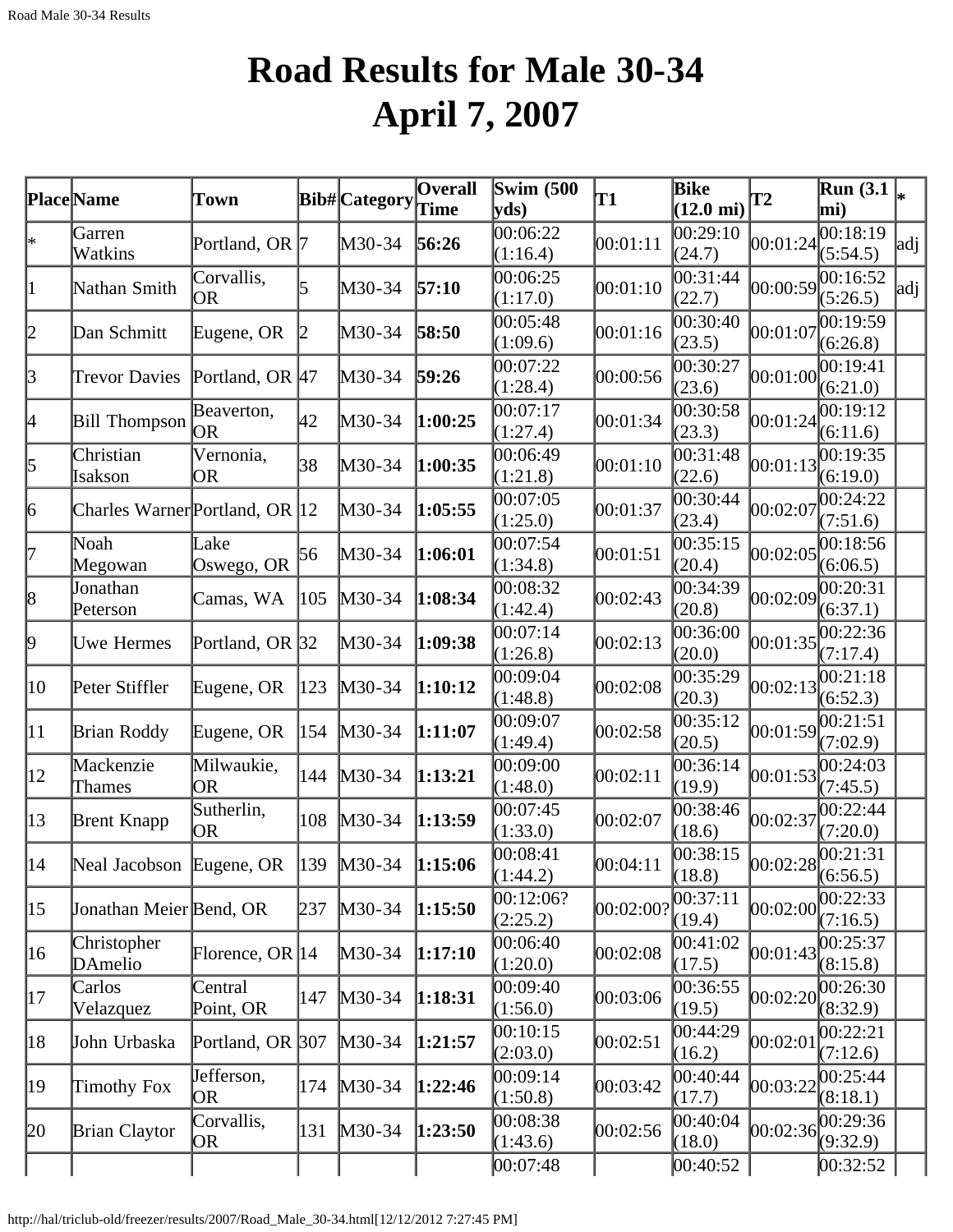Road Male 30-34 Results

| 21 | Jason Gatlin        | Eugene, OR       | 80         | $M30-34$   1:26:31 |                        | (1:33.6)                      | $\left  \begin{matrix} 00:02:43 & 17.6 \end{matrix} \right $ |                                    |    | $ 00:02:16 $ $(10:36.1)$            |     |
|----|---------------------|------------------|------------|--------------------|------------------------|-------------------------------|--------------------------------------------------------------|------------------------------------|----|-------------------------------------|-----|
| 22 | Erik Ranger         | Roseburg,<br> OR | 234        | $M30-34$           | 1:27:15                | 00:10:43<br>(2:08.6)          | 00:03:00                                                     | 00:41:58 <br>(17.2)                |    | $ 00:02:04 ^{00:29:30}_{(9:31.0)} $ |     |
| 23 | David Dewey         | Vancouver,<br>WA | <b>270</b> | $M30-34$           | 1:34:39                | 00:09:35<br>(1:55.0)          | 00:05:22                                                     | 00:44:39 <br>(16.1)                |    | $ 00:03:33 ^{00:31:30}_{(10:09.7)}$ |     |
|    | <b>Place Name</b>   | Town             |            | Bib#Category       | <b>Overall</b><br>Time | $\mathbf{Swim}\;$ (500<br>yds | T1                                                           | <b>Bike</b><br>$(12.0 \text{ mi})$ | T2 | <b>Run</b> $(3.1)$<br>$\vert$ mi)   |     |
|    | Jesse<br>Raskauskas | Portland, OR 85  |            | $M30-34$           |                        |                               |                                                              |                                    |    |                                     | dnp |

**NOTE:** If your race number was not recorded at one of the timing checkpoints, your transition time is estimated at 00:02:00. This also causes your bike, swim, or run time to be an estimation. When this occurs, a question mark (?) follows the estimated times.

adj: Swim times were adjusted (prorated) due to an early exit signal at the end of lap 9 for swimmers in heat 1, lane 2.

Category Abbreviations: "M30-34" means "Male 30-34"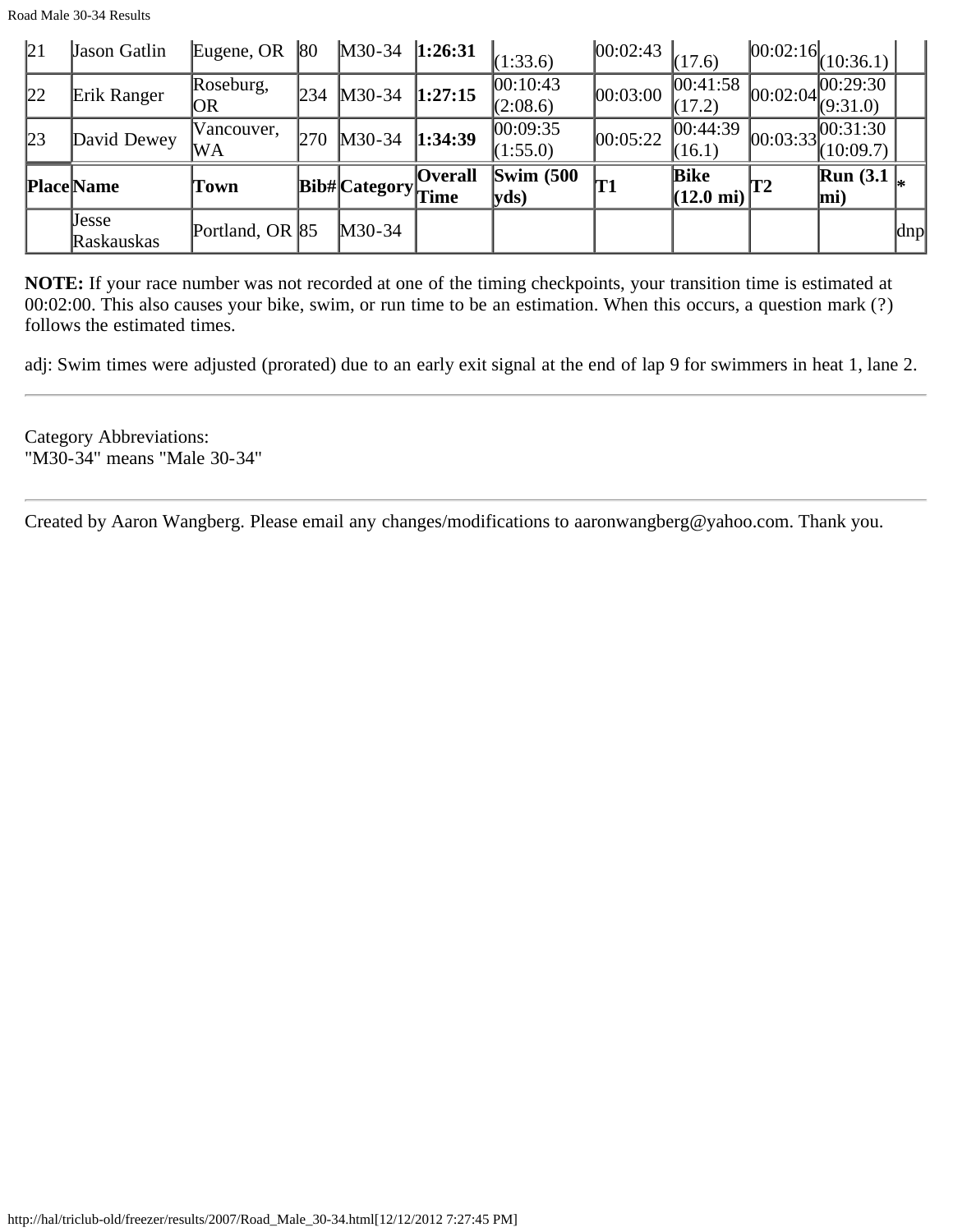### **Road Results for Male 35-39 April 7, 2007**

|                  | <b>Place</b> Name              | Town                 |     | <b>Bib#</b> Category | <b>Overall</b><br>Time | <b>Swim (500)</b><br>$ {\rm vds})$ | T1                  | <b>Bike</b><br>$(12.0 \text{ mi})$ | <b>T2</b> | <b>Run</b> (3.1)<br>mi) | $\left _{*}\right $ |
|------------------|--------------------------------|----------------------|-----|----------------------|------------------------|------------------------------------|---------------------|------------------------------------|-----------|-------------------------|---------------------|
| 1                | Rob Williams                   | Beaverton,<br>OR.    | 4   | $M35-39$             | 58:35                  | 00:06:08<br>(1:13.6)               | $ 00:01:16 $ (23.6) | 00:30:33                           | 00:01:10  | 00:19:28<br>(6:16.8)    |                     |
| $ 2\>$           | Michael<br>Fletcher            | Junction<br>City, OR | 22  | $M35-39$             | 1:03:04                | 00:06:44<br>(1:20.8)               | 00:01:06            | 00:33:24<br>(21.6)                 | 00:01:11  | 00:20:39<br>(6:39.7)    |                     |
| $3-T$            | Gregory<br>Williams            | Tualatin, OR         | 145 | $M35-39$             | 1:12:30                | 00:08:53<br>(1:46.6)               | 00:02:03            | 00:35:41<br>(20.2)                 | 00:01:41  | 00:24:12<br>(7:48.4)    |                     |
| $3-T$            | Drew Holmes                    | Bend, OR             | 178 | $M35-39$             | 1:12:30                | 00:10:19<br>(2:03.8)               | 00:01:16            | 00:34:36<br>(20.8)                 | 00:01:35  | 00:24:44<br>(7:58.7)    |                     |
| 5                | Drew Puckett                   | Portland, OR 166     |     | $M35-39$             | 1:13:13                | 00:10:20<br>(2:04.0)               | 00:02:24            | 00:36:00<br>(20.0)                 | 00:01:59  | 00:22:30<br>(7:15.5)    |                     |
| 6                | Thomas Kasten Portland, OR 120 |                      |     | $M35-39$             | 1:15:56                | 00:08:35<br>(1:43.0)               | 00:03:27            | $\overline{0}0:38:18$<br>(18.8)    | 00:02:42  | 00:22:54<br>(7:23.2)    |                     |
| l7               | MacDonald<br>Jackson           | Corvallis, OR 112    |     | $M35-39$             | 1:18:04                | 00:08:12<br>(1:38.4)               | 00:02:22            | 00:39:06<br>(18.4)                 | 00:02:13  | 00:26:11<br>(8:26.8)    |                     |
| 8                | Scott Shepherd Camas, WA       |                      | 224 | $M35-39$             | 1:18:30                | 00:10:20<br>(2:04.0)               | 00:03:22            | 00:39:01<br>(18.5)                 | 00:02:45  | 00:23:02<br>(7:25.8)    |                     |
| þ.               | Scott Tandy                    | Salem, OR            | 223 | $M35-39$             | 1:20:34                | 00:11:18<br>(2:15.6)               | 00:03:48            | 00:38:01<br>(18.9)                 | 00:02:14  | 00:25:13<br>(8:08.1)    |                     |
| $ 10\rangle$     | Rob Norton                     | Salem, OR            | 95  | $M35-39$             | 1:22:52                | 00:09:33<br>(1:54.6)               | 00:02:46            | 00:41:41<br>(17.3)                 | 00:02:52  | 00:26:00<br>(8:23.2)    |                     |
| $ 11\rangle$     | Judd Feldman                   | Eugene, OR           | 260 | $M35-39$             | 1:24:14                | 00:10:26<br>(2:05.2)               | 00:02:34            | 00:42:36<br>(16.9)                 | 00:02:28  | 00:26:10<br>(8:26.5)    |                     |
| $ 12\rangle$     | David Vogt                     | Bend, OR             | 236 | $M35-39$             | 1:25:51                | 00:10:52<br>(2:10.4)               | 00:03:53            | 00:38:55<br>(18.5)                 | 00:02:04  | 00:30:07<br>(9:42.9)    |                     |
| $\vert 13 \vert$ | Mark Tinseth                   | Salem, OR            | 142 | $M35-39$             | 1:26:51                | 00:08:34<br>(1:42.8)               | 00:02:21            | 00:44:12<br>(16.3)                 | 00:01:40  | 00:30:04<br>(9:41.9)    |                     |
| $ 14\rangle$     | Chad<br>Schermerhorn           | Portland, OR 293     |     | $M35-39$             | 1:30:34                | 00:10:18<br>(2:03.6)               | 00:03:54            | 00:41:38<br>(17.3)                 | 00:03:29  | 00:31:15<br>(10:04.8)   |                     |
| $ 15\rangle$     | Matthew<br>Murphy              | Salem, OR            | 247 | $M35-39$             | 1:33:29                | 00:11:55<br>(2:23.0)               | 00:05:15            | 00:42:35<br>(16.9)                 | 00:03:54  | 00:29:50<br>(9:37.4)    |                     |
| 16               | Rob McBee                      | Camas, WA            | 182 | $M35-39$             | 1:36:58                | 00:08:45<br>(1:45.0)               | 00:04:16            | 00:45:04<br>(16.0)                 | 00:02:00? | 00:36:53?<br>(11:53.9)  |                     |

**NOTE:** If your race number was not recorded at one of the timing checkpoints, your transition time is estimated at 00:02:00. This also causes your bike, swim, or run time to be an estimation. When this occurs, a question mark (?) follows the estimated times.

adj: Swim times were adjusted (prorated) due to an early exit signal at the end of lap 9 for swimmers in heat 1, lane 2.

Category Abbreviations: "M35-39" means "Male 35-39"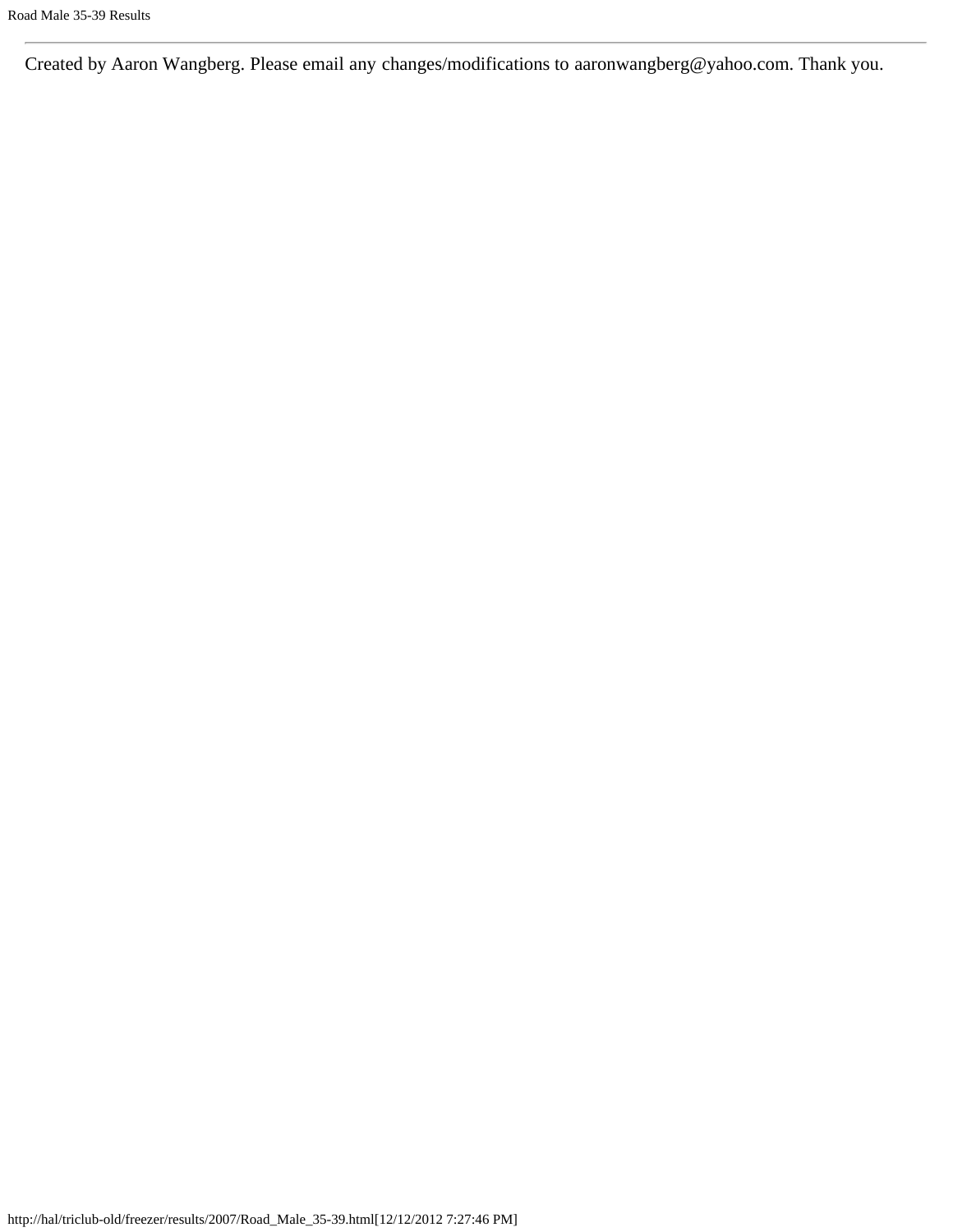### **Road Results for Male 40-44 April 7, 2007**

|              | <b>Place</b> Name        | Town                            |     | <b>Bib#</b> Category | Overall<br>Time | Swim $(500)$<br>$ {\bf v} {\bf ds})$ | T1       | Bike $\overline{(12.0)}$ <sub>T2</sub><br>mi) |          | <b>Run</b> (3.1)<br>mi) |         |
|--------------|--------------------------|---------------------------------|-----|----------------------|-----------------|--------------------------------------|----------|-----------------------------------------------|----------|-------------------------|---------|
| 1            | Tom St.Clair             | Tumwater,<br>WA                 | 13  | M40-44               | 1:01:13         | 00:06:46<br>(1:21.2)                 | 00:01:41 | 00:33:53<br>(21.2)                            | 00:01:40 | 00:17:13<br>(5:33.2)    |         |
| 2            | Tom Cordier              | Corvallis, OR 102               |     | M40-44               | 1:01:15         | 00:08:15<br>(1:39.0)                 | 00:01:11 | 00:31:20<br>(23.0)                            | 00:01:04 | 00:19:25<br>(6:15.8)    |         |
| 3            | Robert<br>Croucher       | Brush Prairie,<br>WA            | 57  | M40-44               | 1:05:22         | 00:08:20<br>(1:40.0)                 | 00:01:11 | 00:35:31<br>(20.3)                            | 00:01:09 | 00:19:11<br>(6:11.3)    |         |
| 4            | Michael<br>Gilbert       | Vancouver,<br><b>WA</b>         | 156 | M40-44               | 1:06:00         | 00:09:12<br>(1:50.4)                 | 00:01:24 | 00:34:35<br>(20.8)                            | 00:01:08 | 0.19:41<br>(6:21.0)     |         |
| 5            | Sam<br>Schonstal         | Aloha, OR                       | 46  | M40-44               | 1:07:51         | 00:07:25<br>(1:29.0)                 | 00:01:10 | 00:35:06<br>(20.5)                            | 00:01:41 | 00:22:29<br>(7:15.2)    |         |
| 6            | Mel Long                 | Oregon City,<br><b>OR</b>       | 27  | M40-44               | 1:10:38         | 00:07:33<br>(1:30.6)                 | 00:02:36 | 00:36:21<br>(19.8)                            | 00:02:01 | 00:22:07<br>(7:08.1)    |         |
| 17           | Fritz Forgy              | Portland, OR                    | 28  | M40-44               | 1:12:14         | 00:06:53<br>(1:22.6)                 | 00:02:30 | 00:37:36<br>(19.1)                            | 00:01:13 | 00:24:02<br>(7:45.2)    |         |
| 8            | Tony Kirgis              | Eugene, OR                      | 217 | M40-44               | 1:13:27         | 00:09:55<br>(1:59.0)                 | 00:02:06 | 00:36:15<br>(19.9)                            | 00:01:57 | 00:23:14<br>(7:29.7)    |         |
| þ.           | Eric DeFreest Eugene, OR |                                 | 164 | M40-44               | 1:16:45         | 00:09:09<br>(1:49.8)                 | 00:03:10 | 00:37:40<br>(19.1)                            | 00:02:21 | 00:24:25<br>(7:52.6)    |         |
| 10           | Louis Dix                | Sweet Home,<br>OR.              | 220 | M40-44               | 1:17:09         | 00:10:44<br>(2:08.8)                 | 00:03:07 | 00:40:49<br>(17.6)                            | 00:01:58 | 00:20:31<br>(6:37.1)    |         |
| 11           | Jack Pendell             | Eugene, OR                      | 127 | M40-44               | 1:19:56         | 00:08:18<br>(1:39.6)                 | 00:03:27 | 00:38:37<br>(18.6)                            | 00:02:26 | 00:27:08<br>(8:45.2)    |         |
| $ 12\rangle$ | David<br>Williams        | Vancouver,<br>WA                | 206 | M40-44               | 1:21:12         | 00:09:43<br>(1:56.6)                 | 00:03:00 | 00:39:45<br>(18.1)                            | 00:02:32 | 00:26:12<br>(8:27.1)    |         |
| $ 13\rangle$ |                          | Frank Stevens Troutdale, OR 323 |     | M40-44               | 1:21:53         | 00:13:05<br>(2:37.0)                 | 00:01:58 | 00:39:54<br>(18.0)                            | 00:01:38 | 00:25:18<br>(8:09.7)    |         |
| $ 14\rangle$ | Tom<br>Wortman           | Camas, WA                       | 267 | M40-44               | 1:25:31         | 00:10:51<br>(2:10.2)                 | 00:06:54 | 00:38:32<br>(18.7)                            | 00:03:49 | 00:25:25<br>(8:11.9)    |         |
|              | Darren Smith             | Camas, WA                       | 62  | M40-44               |                 |                                      |          |                                               |          |                         | $\ln p$ |
|              | Christopher<br>Babler    | Portland, OR                    | 73  | M40-44               |                 |                                      |          |                                               |          |                         | dnp     |

**NOTE:** If your race number was not recorded at one of the timing checkpoints, your transition time is estimated at 00:02:00. This also causes your bike, swim, or run time to be an estimation. When this occurs, a question mark (?) follows the estimated times.

adj: Swim times were adjusted (prorated) due to an early exit signal at the end of lap 9 for swimmers in heat 1, lane 2.

Category Abbreviations: "M40-44" means "Male 40-44"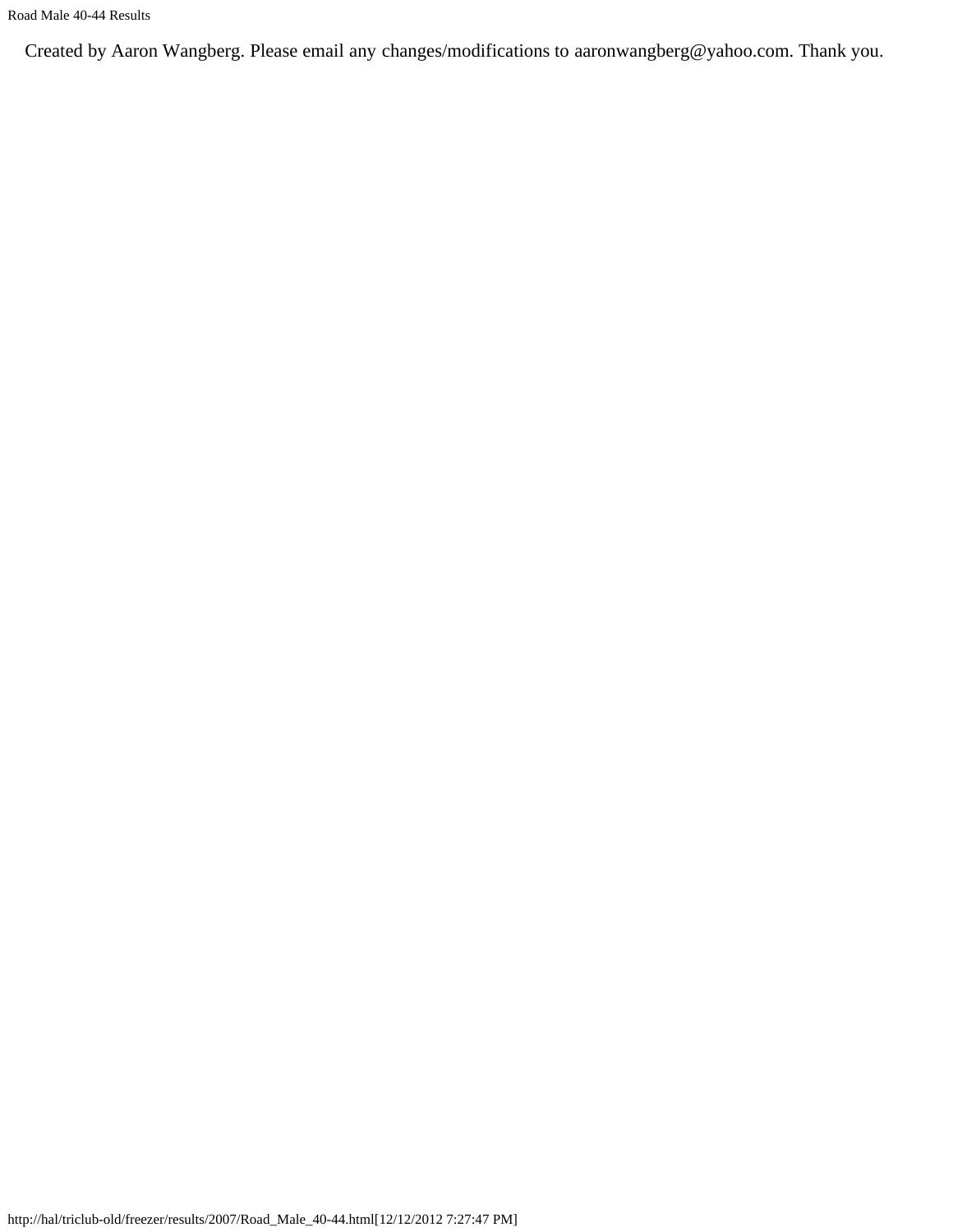### **Road Results for Male 45-49 April 7, 2007**

|                 | Place Name              | Town                     |             | <b>Bib#</b> Category | <b>Overall</b><br>Time | <b>Swim (500)</b><br>$ {\bf v} {\bf d} s\rangle$ | T1         | <b>Bike</b> (12.0<br>mi) | $\overline{12}$ | <b>Run</b> (3.1)<br>mi) | lж                  |
|-----------------|-------------------------|--------------------------|-------------|----------------------|------------------------|--------------------------------------------------|------------|--------------------------|-----------------|-------------------------|---------------------|
| 1               | Gary<br>Wallesen        | Beaverton,<br> OR        | 117         | $M45-49$             | 1:09:30                | 00:07:45<br>(1:33.0)                             | 00:01:54   | 00:34:43<br>(20.7)       | 00:02:05        | 00:23:03<br>(7:26.1)    |                     |
| 12              | Roger<br>Nyquist        | Albany, OR <sub>71</sub> |             | M45-49               | 1:10:58                | 00:08:00<br>(1:36.0)                             |            | 00:01:29 <br>(19.1)      | 00:01:21        | 00:22:25<br>(7:13.9)    |                     |
| $\vert$ 3       | Scott Kruis             | Corvallis,<br>OR         | 211         | $M45-49$             | 1:12:22                | 00:09:59<br>(1:59.8)                             | 00:02:21   | 00:36:10<br>(19.9)       | 00:01:59        | 00:21:53<br>(7:03.5)    |                     |
| 4               | Brad St.<br>Clair       | Philomath,<br><b>OR</b>  | 31          | M45-49               | 1:12:59                | 00:07:27<br>(1:29.4)                             | 00:02:27   | 00:35:06<br>(20.5)       | 00:01:39        | 00:26:20<br>(8:29.7)    |                     |
| 5               | Dave<br>McVey           | Salem, OR                | 55          | $M45-49$             | 1:13:08                | 00:07:44<br>(1:32.8)                             | 00:02:08   | 00:38:10<br>(18.9)       | 00:02:19        | 00:22:47<br>(7:21.0)    |                     |
| 6               | Shawn<br>Gerdes         | Bend, OR                 | 79          | $M45-49$             | 1:13:51                | 00:07:43<br>(1:32.6)                             | 00:02:08   | 00:35:49<br>(20.1)       | 00:02:01        | 00:26:10<br>(8:26.5)    |                     |
| l7              | Jeff Macey              | Portland,<br><b>OR</b>   | 103         | $M45-49$             | 1:15:01                | 00:08:32<br>(1:42.4)                             | [00:02:36] | 00:36:00<br>(20.0)       | 00:02:44        | 00:25:09<br>(8:06.8)    |                     |
| $\vert 8 \vert$ | Henry<br>Alaman         | Philomath,<br><b>OR</b>  | 241         | M45-49               | 1:15:52                | 00:11:22<br>(2:16.4)                             | 00:01:57   | 00:36:53<br>(19.5)       | 00:01:51        | 00:23:49<br>(7:41.0)    |                     |
| $ 9\rangle$     | Jeff<br>Hardisty        | Eugene, OR  $116$        |             | $M45-49$             | 1:16:06                | 00:08:38<br>(1:43.6)                             | 00:03:10   | 00:38:18<br>(18.8)       | 00:02:03        | 00:23:57<br>(7:43.5)    |                     |
| 10              | Greg Stone              | Portland,<br>10R         | 175         | $M45-49$             | 1:16:57                | 00:08:51<br>(1:46.2)                             | 00:03:14   | 00:37:38<br>(19.1)       | 00:02:13        | 00:25:01<br>(8:04.2)    |                     |
| $ 11\rangle$    | <b>J</b> eff<br>Bemrose | Dallas, OR               | $\sqrt{64}$ | M45-49               | 1:19:58                | 00:08:24<br>(1:40.8)                             | 00:04:14   | 00:37:53<br>(19.0)       | 00:02:47        | 00:26:40<br>(8:36.1)    |                     |
| $ 12\rangle$    | Steve Mott              | Portland,<br>OR          | 165         | $M45-49$             | 1:25:52                | 00:08:34<br>(1:42.8)                             | [00:04:20] | 00:39:30<br>(18.2)       | 00:02:27        | 00:31:01<br>(10:00.3)   |                     |
| $ 13\rangle$    | Bryan<br>Guerin         | Tualatin,<br><b>OR</b>   | 242         | $M45-49$             | 1:28:04                | 00:11:26<br>(2:17.2)                             | 00:03:20   | 00:42:24<br>(17.0)       | 00:02:34        | 00:28:20<br>(9:08.4)    |                     |
| $ 14\rangle$    | Michael<br>Clegg        | Camas, WA312             |             | $M45-49$             | 1:39:51                | 00:13:51<br>(2:46.2)                             | 00:04:50   | 00:48:26<br>(14.9)       | 00:02:01        | 00:30:43<br>(9:54.5)    |                     |
|                 | Jon<br>Deming           | Salem, OR                | 83          | $M45-49$             |                        |                                                  |            |                          |                 |                         | $\vert$ dnp $\vert$ |

**NOTE:** If your race number was not recorded at one of the timing checkpoints, your transition time is estimated at 00:02:00. This also causes your bike, swim, or run time to be an estimation. When this occurs, a question mark (?) follows the estimated times.

adj: Swim times were adjusted (prorated) due to an early exit signal at the end of lap 9 for swimmers in heat 1, lane 2.

Category Abbreviations: "M45-49" means "Male 45-49"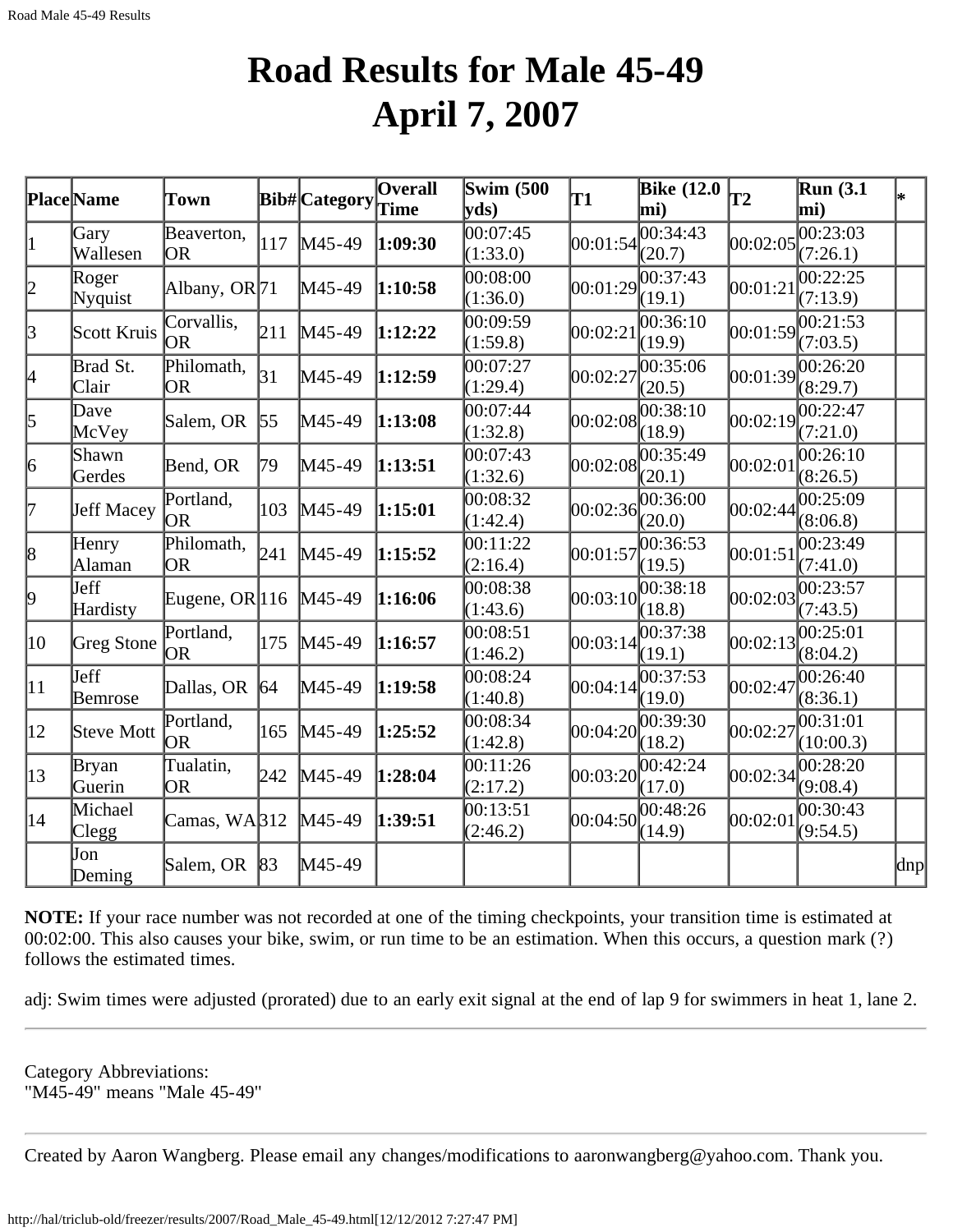### **Road Results for Male 50-54 April 7, 2007**

|              | <b>Place</b> Name | Town                    |     | Bib# Category | Overall<br>Time | <b>Swim (500</b><br>yds | T1       | Bike $(12.0)$<br>mi)              |          | Run(3.1)<br>mi)      |     |
|--------------|-------------------|-------------------------|-----|---------------|-----------------|-------------------------|----------|-----------------------------------|----------|----------------------|-----|
|              | Michael<br>Tasman | Corvallis,<br><b>OR</b> |     | M50-54        | 1:01:34         | 00:06:21<br>(1:16.2)    | 00:01:42 | 00:33:00<br>(21.8)                | 00:01:27 | 00:19:04<br>(6:09.0) | adj |
| 2            | Richard<br>Earle  | Salem, OR               | 52  | M50-54        | 1:03:31         | 00:07:36<br>(1:31.2)    | 00:01:21 | 00:31:50<br>(22.6)                | 00:02:20 | 00:20:24<br>(6:34.8) |     |
| $\mathbf{3}$ | Phil<br>Anderson  | Portland,<br>OR         | 92  | $M50-54$      | 1:07:50         | 00:08:26<br>(1:41.2)    | 00:01:37 | 00:34:30<br>(20.9)                | 00:01:58 | 00:21:19<br>(6:52.6) |     |
| 4            | Dave Reed         | Creswell,<br> OR        | 44  | M50-54        | 1:08:49         | 00:07:31<br>(1:30.2)    | 00:02:02 | 00:35:21<br>(20.4)                | 00:01:54 | 00:22:01<br>(7:06.1) |     |
| $\mathsf{S}$ | Bruce<br>Dougan   | Welches,<br>OR          | 273 | $M50-54$      | 1:14:01         | 00:10:24<br>(2:04.8)    | 00:03:26 | 00:38:23<br>(18.8)                | 00:02:47 | 00:19:01<br>(6:08.1) |     |
| 6            | Dave<br>Chapman   | Springfield,<br>OR      | 191 | $M50-54$      | 1:16:06         | 00:09:17<br>(1:51.4)    | 00:03:02 | 00:37:28<br>(19.2)                | 00:01:48 | 00:24:31<br>(7:54.5) |     |
| l7           | Jay Niehaus       | Spokane,<br>WA          | 130 | $M50-54$      | 1:22:08         | 00:09:38<br>(1:55.6)    |          | $[00:02:39]^{00:39:04}$<br>(18.4) | 00:02:44 | 00:28:03<br>(9:02.9) |     |
| 8            | Robert<br>Peattie | Corvallis,<br>OR        | 177 | $M50-54$      | 1:24:46         | 00:08:34<br>(1:42.8)    | 00:02:57 | 00:52:43<br>(13.7)                | 00:01:25 | 00:19:07<br>(6:10.0) |     |
| l9           | Gary<br>Gustafson | Corvallis,<br>OR        | 222 | M50-54        | 1:29:49         | 00:10:09<br>(2:01.8)    |          | $ 00:04:35 ^{00:42:46}$<br>(16.8) | 00:03:20 | 00:28:59<br>(9:21.0) |     |

**NOTE:** If your race number was not recorded at one of the timing checkpoints, your transition time is estimated at 00:02:00. This also causes your bike, swim, or run time to be an estimation. When this occurs, a question mark (?) follows the estimated times.

adj: Swim times were adjusted (prorated) due to an early exit signal at the end of lap 9 for swimmers in heat 1, lane 2.

Category Abbreviations: "M50-54" means "Male 50-54"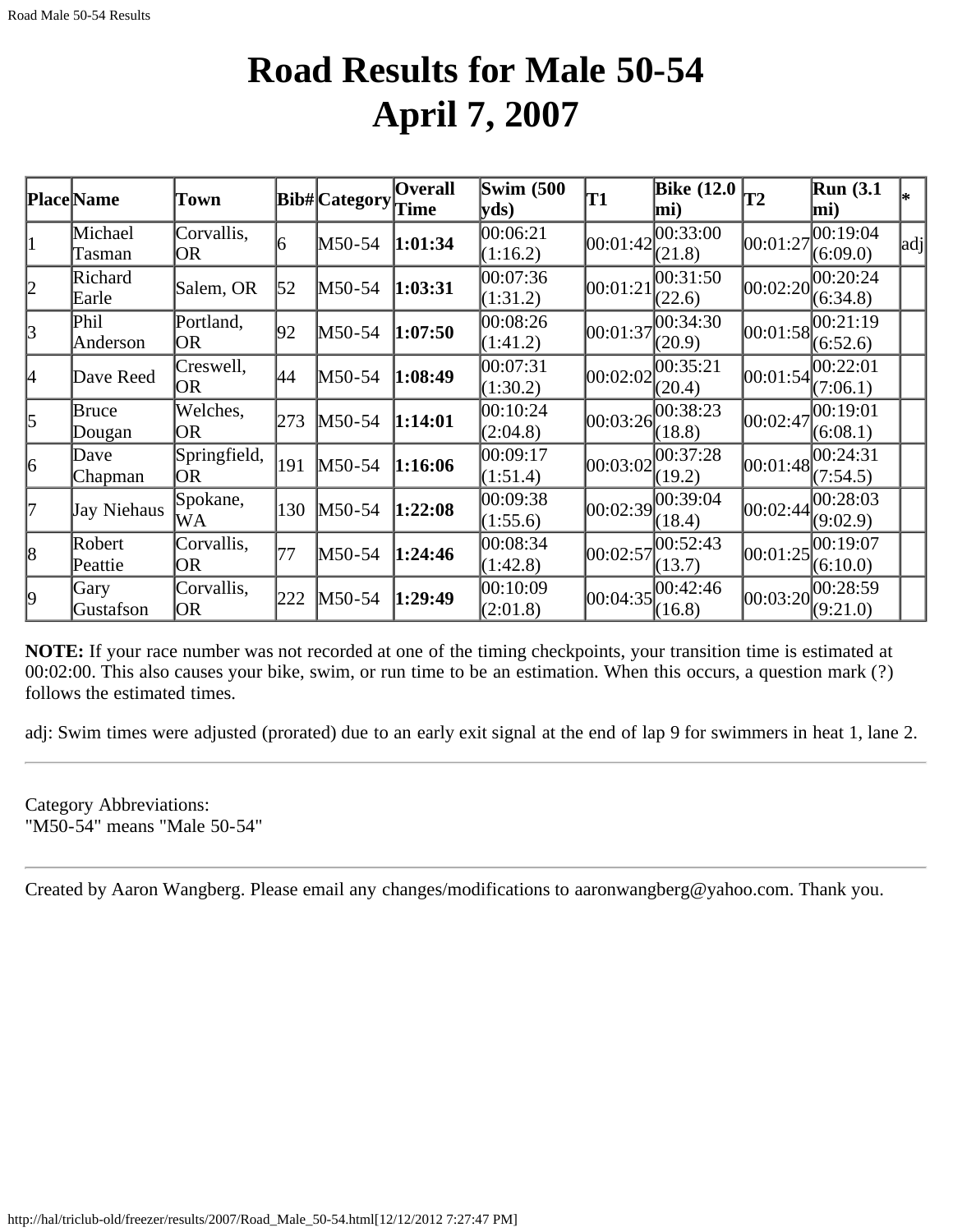### **Road Results for Male 55-59 April 7, 2007**

|                 | Place Name           | Town               |     | Bib# Category | <b>Overall</b><br>Time | <b>Swim (500)</b><br>yds) | T1       | <b>Bike</b> (12.0<br>mi)          | T2       | <b>Run (3.1</b><br>lmi) |  |
|-----------------|----------------------|--------------------|-----|---------------|------------------------|---------------------------|----------|-----------------------------------|----------|-------------------------|--|
| 1               | Chuck Croal Bend, OR |                    | 150 | $M55-59$      | 1:17:46                | 00:08:18<br>(1:39.6)      | 00:02:46 | 00:38:20<br>(18.8)                | 00:01:40 | 00:26:42<br>(8:36.8)    |  |
| 2               | Robert<br>Joerger    | Salem, OR          | 162 | $M55-59$      | 1:18:55                | 00:09:32<br>(1:54.4)      | 00:04:27 | 00:37:53<br>(19.0)                | 00:02:24 | 00:24:39<br>(7:57.1)    |  |
| 3               | Andy Smith Bend, OR  |                    | 171 | M55-59        | 1:19:39                | 00:08:54<br>(1:46.8)      | 00:02:22 | 00:38:57<br>(18.5)                | 00:02:22 | 00:27:04<br>(8:43.9)    |  |
| 4               | Gerald<br>Balaban    | Dallas, OR         | 226 | $M55-59$      | 1:23:51                | 00:11:26<br>(2:17.2)      | 00:03:15 | 00:40:11<br>(17.9)                | 00:02:39 | 00:26:20<br>(8:29.7)    |  |
| $\vert$ 5       | William<br>Alden     | Albany, OR $ 124 $ |     | $M55-59$      | 1:26:32                | 00:09:50<br>(1:58.0)      | 00:03:10 | 00:39:15<br>(18.3)                | 00:02:28 | 00:31:49<br>(10:15.8)   |  |
| $\vert 6 \vert$ | Richard<br>Cuenca    | Corvallis,<br>OR.  | 170 | $M55-59$      | 1:31:52                | 00:09:52<br>(1:58.4)      | 00:03:29 | 00:46:28<br>(15.5)                | 00:02:19 | 00:29:44<br>(9:35.5)    |  |
| l7              | Mark<br>Daeschel     | Philomath,<br>OR.  | 276 | $M55-59$      | 1:34:36                | 00:13:12<br>(2:38.4)      | 00:05:23 | 00:37:46<br>(19.1)                | 00:03:46 | 00:34:29<br>(11:07.4)   |  |
| 8               | John Pegg            | Eugene, OR $ 311 $ |     | $M55-59$      | 1:40:07                | 00:13:37<br>(2:43.4)      | 00:07:08 | 00:45:07<br>(16.0)                | 00:04:07 | 00:30:08<br>(9:43.2)    |  |
| 9               | Douglas<br>Cross     | Salem, OR          | 167 | $M55-59$      | 2:05:38                | 00:12:21<br>(2:28.2)      |          | $ 00:06:27 ^{00:53:24}$<br>(13.5) | 00:04:04 | 00:49:22<br>(15:55.5)   |  |

**NOTE:** If your race number was not recorded at one of the timing checkpoints, your transition time is estimated at 00:02:00. This also causes your bike, swim, or run time to be an estimation. When this occurs, a question mark (?) follows the estimated times.

adj: Swim times were adjusted (prorated) due to an early exit signal at the end of lap 9 for swimmers in heat 1, lane 2.

Category Abbreviations: "M55-59" means "Male 55-59"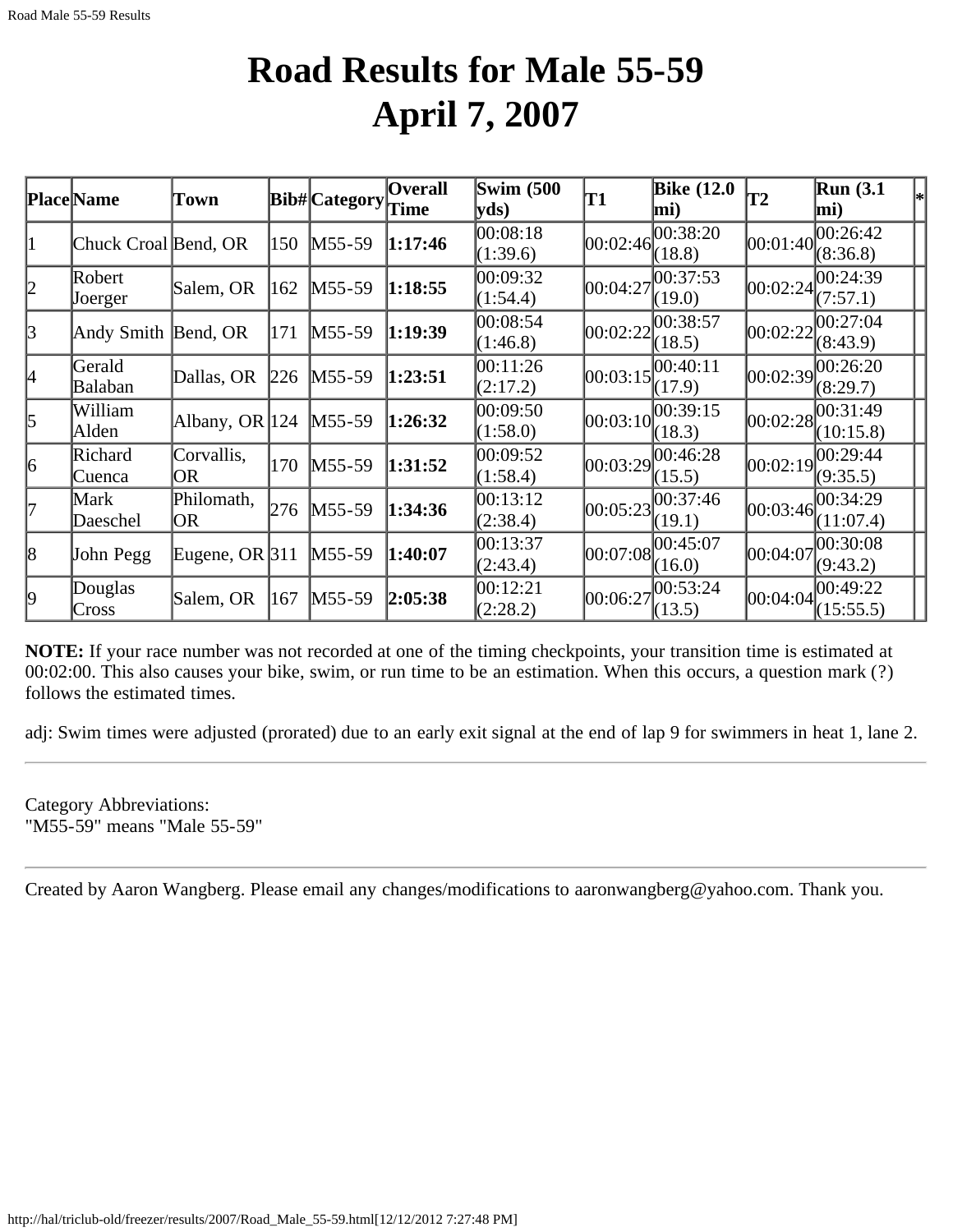## **Road Results for Male 60 and Over April 7, 2007**

|                       | <b>Place Name</b> | Town        |     | Bib#Category | <b>Overall</b><br>Time | $\text{Swim}\ (500$<br>$ {\bf v}$ ds) | T1         | Bike $(12.0 \vert T2)$<br>mi)    |          | <b>Run</b> (3.1)<br>lmi)                                              | ∗∣ |
|-----------------------|-------------------|-------------|-----|--------------|------------------------|---------------------------------------|------------|----------------------------------|----------|-----------------------------------------------------------------------|----|
|                       | <b>Brian</b>      | Corvallis,  | 107 | M60&O        | 1:17:41                | 00:08:33                              | [00:02:13] | , 00:37:30                       |          | $\sqrt{00:02:50}$ $\begin{array}{l} 00:26:35 \\ (8:34.5) \end{array}$ |    |
|                       | Arbogast          | ЮR          |     |              |                        | (1:42.6)                              |            | (19.2)                           |          |                                                                       |    |
| 12                    | Norm Smith        | Prineville, | 195 | M60&O        | 1:20:43                | 00:09:45                              |            | 00:01:57                         | 00:02:23 | 00:28:02                                                              |    |
|                       |                   | OR          |     |              |                        | (1:57.0)                              |            | (18.7)                           |          | (9:02.6)                                                              |    |
| $\mathbf{\mathbf{3}}$ | Buzz              | Medford,    | 280 | M60&O        | 1:29:05                | [00:12:44]                            |            | $ 00:05:58 ^{00:41:42}_{(17.3)}$ |          | $\boxed{00:}03:54\begin{bmatrix} 00:24:47 \\ (7:59.7) \end{bmatrix}$  |    |
|                       | Thielemann        | OR          |     |              |                        | (2:32.8)                              |            |                                  |          |                                                                       |    |

**NOTE:** If your race number was not recorded at one of the timing checkpoints, your transition time is estimated at 00:02:00. This also causes your bike, swim, or run time to be an estimation. When this occurs, a question mark (?) follows the estimated times.

adj: Swim times were adjusted (prorated) due to an early exit signal at the end of lap 9 for swimmers in heat 1, lane 2.

Category Abbreviations: "M60&O" means "Male 60 and Over"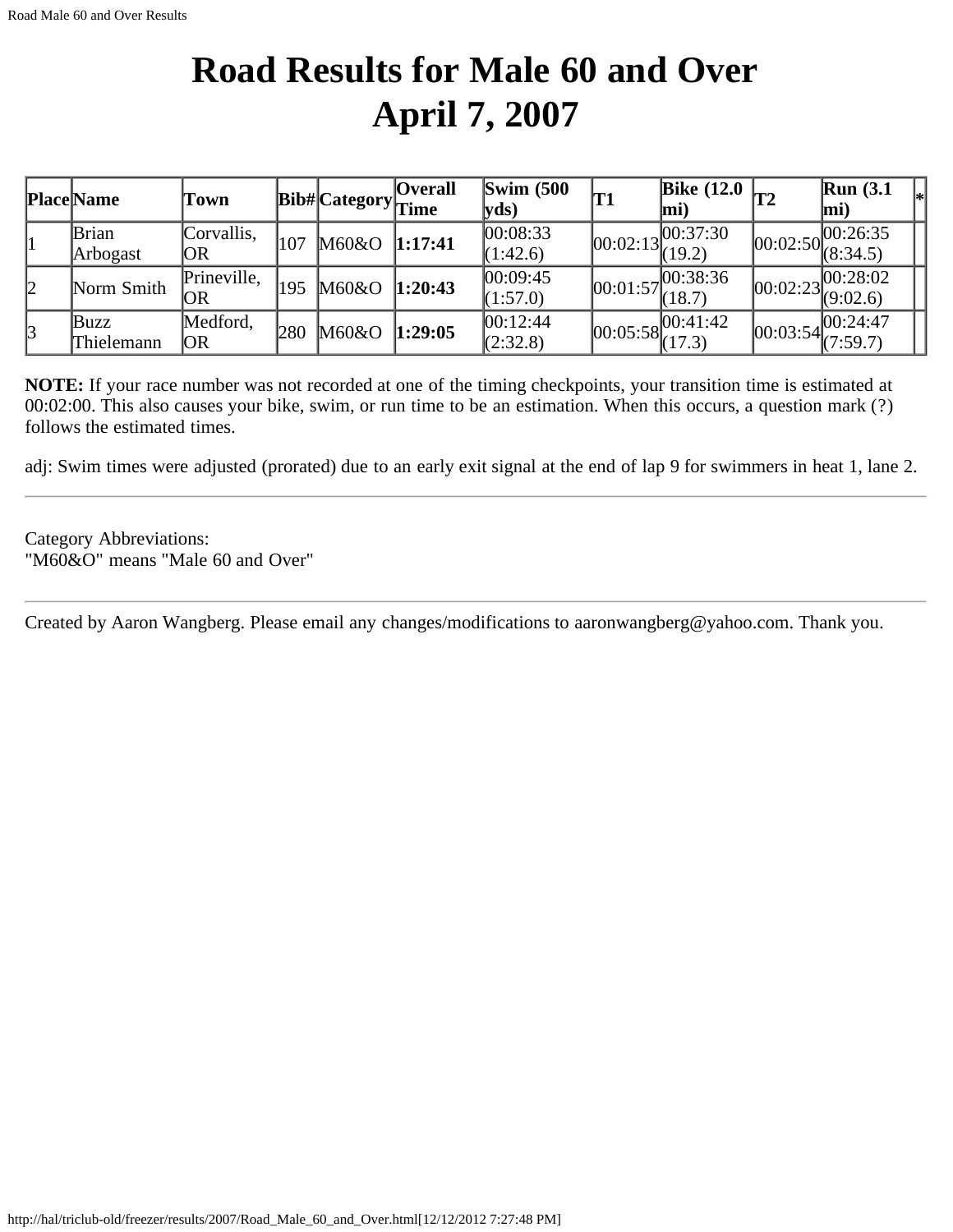# **MB Results for Entire Race April 7, 2007**

|              | <b>Place</b> Name               | Town                 |            | <b>Bib# Category</b> | <b>Overall</b><br>Time | <b>Swim</b> (500<br>$ {\bf v} {\bf ds})$ | T1        | <b>Bike</b><br>$(12.0 \text{ mi})$ | <b>T2</b> | <b>Run</b> (3.1)<br>mi) | I∗ |
|--------------|---------------------------------|----------------------|------------|----------------------|------------------------|------------------------------------------|-----------|------------------------------------|-----------|-------------------------|----|
| 1            | Austin Bell                     | Corvallis,<br>OR     | 138        | $M20-29$             | 1:11:51                | 00:07:21<br>(1:28.2)                     | 00:02:21  | 00:39:06<br>(18.4)                 | 00:01:11  | 00:21:52<br>(7:03.2)    |    |
| 2            | <b>Vince Gonor</b>              | Portland, OR 48      |            | $M30-39$             | 1:14:27                | 00:08:33<br>(1:42.6)                     | 00:02:29  | 00:39:34<br>(18.2)                 | 00:01:52  | 00:21:59<br>(7:05.5)    |    |
| $\beta$      | <b>Bart Dickson</b>             | Tualatin, OR 218     |            | $M30-39$             | 1:17:08                | 00:09:37<br>(1:55.4)                     | 00:02:44  | 00:40:54<br>(17.6)                 | 00:01:16  | 00:22:37<br>(7:17.7)    |    |
| 4            | Richard<br>Collins              | Salem, OR            | 135        | $M40-49$             | 1:17:18                | 00:08:31<br>(1:42.2)                     | 00:04:04  | 00:39:01<br>(18.5)                 | 00:02:25  | 00:23:17<br>(7:30.6)    |    |
| 5            | Chris Reynolds                  | Corvallis,<br>OR.    | 129        | $M20-29$             | 1:17:46                | 00:09:50<br>(1:58.0)                     | 00:02:41  | 00:41:22<br>(17.4)                 | 00:01:10  | 00:22:43<br>(7:19.7)    |    |
| 6            | Kathryn<br>Gwilym               | Seattle, WA          | 37         | $\text{F}30-39$      | 1:20:36                | 00:06:49<br>(1:21.8)                     | 00:02:44  | 00:42:48<br>(16.8)                 | 00:01:48  | 00:26:27<br>(8:31.9)    |    |
| 17           | Haley Carlson                   | Klamath<br>Falls, OR | 119        | $F20-29$             | 1:23:02                | 00:07:28<br>(1:29.6)                     | 00:03:48  | 00:44:04<br>(16.3)                 | 00:01:26  | 00:26:16<br>(8:28.4)    |    |
| 8            | Ted Williams                    | Corvallis,<br>OR.    | 254        | M30-39               | 1:23:37                | 00:09:50<br>(1:58.0)                     | 00:02:58  | 00:45:06<br>(16.0)                 | 00:02:01  | 00:23:42<br>(7:38.7)    |    |
| þ.           | James Laird                     | Portland, OR 272     |            | $M20-29$             | 1:24:27                | 00:12:08?<br>(2:25.6)                    | 00:02:00? | 00:44:31<br>(16.2)                 | 00:00:33  | 00:25:15<br>(8:08.7)    |    |
| 10           | Megan<br>Robertson              | Eugene, OR           | $\vert$ 59 | $F20-29$             | 1:24:33                | 00:07:10<br>(1:26.0)                     | 00:02:33  | 00:44:16<br>(16.3)                 | 00:01:19  | 00:29:15<br>(9:26.1)    |    |
| $ 11\rangle$ | Sam Gibson                      | Corvallis,<br>OR     | 184        | $M20-29$             | 1:24:55                | 00:08:05<br>(1:37.0)                     | 00:03:35  | 00:47:04<br>(15.3)                 | 00:01:34  | 00:24:37<br>(7:56.5)    |    |
| $ 12\rangle$ | Jeff Wiltsey                    | Sublimity,<br>OR     | 317        | $M30-39$             | 1:25:08                | 00:11:55<br>(2:23.0)                     | 00:02:37  | 00:46:00<br>(15.7)                 | 00:02:13  | 00:22:23<br>(7:13.2)    |    |
| $ 13\rangle$ | Scott Reed                      | Corvallis,<br>OR     | 215        | $M50-59$             | 1:25:27                | 00:10:28<br>(2:05.6)                     | 00:03:23  | 00:43:42<br>(16.5)                 | 00:02:53  | 00:25:01<br>(8:04.2)    |    |
| 14           | Casey<br>Tamblyn                | Beaverton,<br>OR     | 158        | $M20-29$             | 1:25:46                | 00:08:50<br>(1:46.0)                     | 00:02:56  | 00:46:30<br>(15.5)                 | 00:01:19  | 00:26:11<br>(8:26.8)    |    |
| $ 15\rangle$ | Erin Estep                      | Portland, OR 35      |            | $F20-29$             | 1:25:47                | 00:06:47<br>(1:21.4)                     | 00:02:58  | 00:45:28<br>(15.8)                 | 00:01:39  | 00:28:55<br>(9:19.7)    |    |
| 16           | Belinda Liau                    | Corvallis,<br>OR     | 177        | $F15-19$             | 1:26:03                | 00:10:17<br>(2:03.4)                     | 00:02:00  | 00:48:39<br>(14.8)                 | 00:01:21  | 00:23:46<br>(7:40.0)    |    |
| 17           | Linda Bruslind Lebanon, OR $72$ |                      |            | $F30-39$             | 1:27:24                | 00:07:58<br>(1:35.6)                     | 00:02:40  | 00:48:43<br>(14.8)                 | 00:01:21  | 00:26:42<br>(8:36.8)    |    |
| 18           | Aaron Amoth                     | Corvallis,<br>OR.    | 316        | $M30-39$             | 1:28:32                | 00:13:04<br>(2:36.8)                     | 00:02:10  | 00:46:47<br>(15.4)                 | 00:01:38  | 00:24:53<br>(8:01.6)    |    |
| 19           | Matt Robertson Eugene, OR       |                      | 91         | $M20-29$             | 1:28:35                | 00:09:59<br>(1:59.8)                     | 00:02:38  | 00:46:26<br>(15.5)                 | 00:01:16  | 00:28:16<br>(9:07.1)    |    |
| 20           | Brian Zacher                    | Corvallis,<br>OR.    | 289        | $M30-39$             | 1:28:45                | 00:11:27<br>(2:17.4)                     | 00:03:53  | 00:46:02<br>(15.6)                 | 00:01:30  | 00:25:53<br>(8:21.0)    |    |
| 21           | Tim McCall                      | Springfield,<br>OR.  | 304        | $M40-49$             | 1:28:54                | 00:10:16<br>(2:03.2)                     | 00:03:13  | 00:47:29<br>(15.2)                 | 00:03:05  | 00:24:51<br>(8:01.0)    |    |
|              | Michelle                        | Corvallis,           |            |                      |                        | 00:08:28                                 |           | [00:49:23]                         |           | 00:26:21                |    |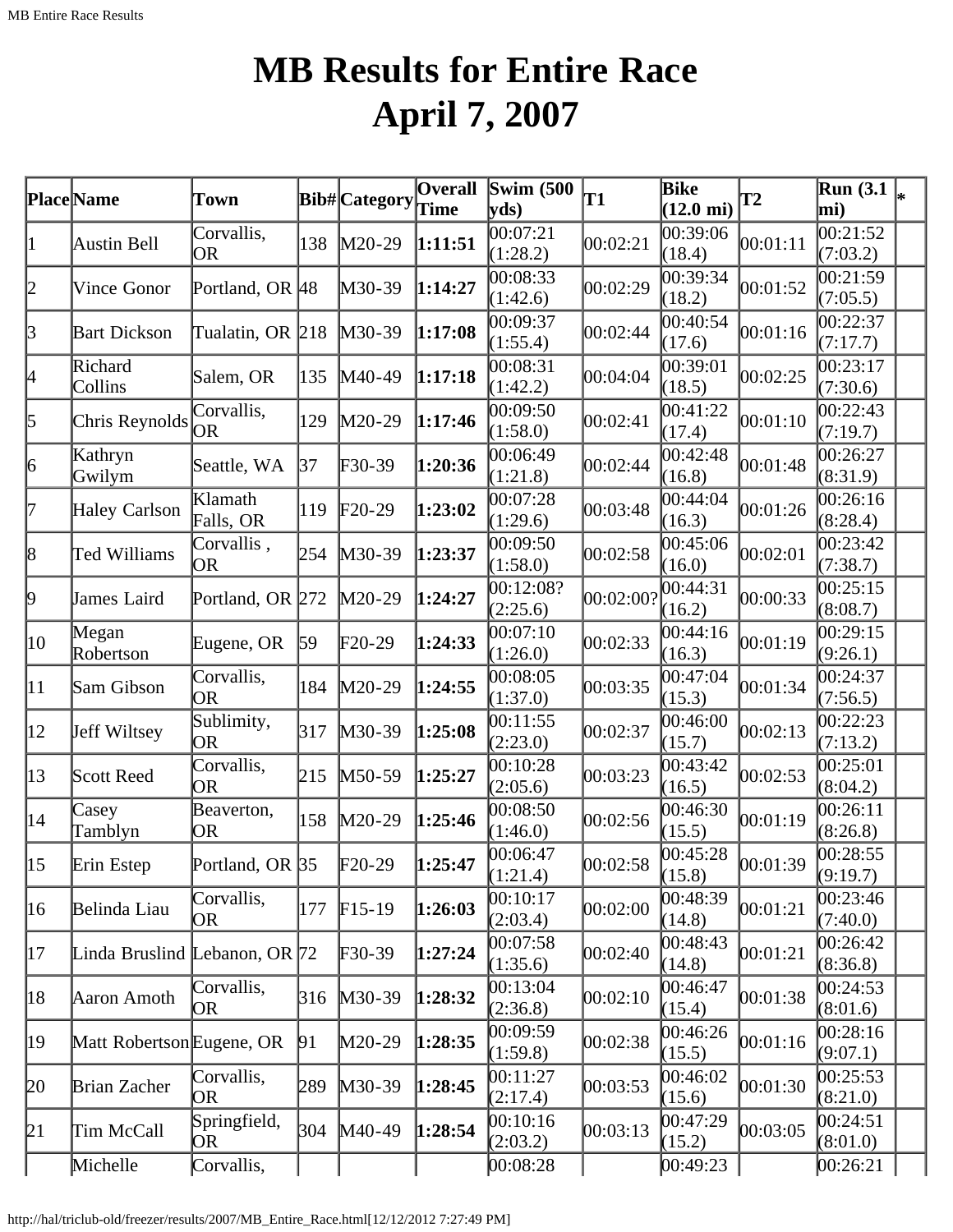| 22        | Buonopane                             | OR.                     | 96  | $F30-39$             | 1:29:00                | (1:41.6)                  | 00:03:03 | (14.6)                      | 00:01:45   | (8:30.0)                                     |  |
|-----------|---------------------------------------|-------------------------|-----|----------------------|------------------------|---------------------------|----------|-----------------------------|------------|----------------------------------------------|--|
| 23        | Ryan Bays                             | Corvallis,<br><b>OR</b> | 331 | $M20-29$             | 1:30:38                | 00:13:03<br>(2:36.6)      | 00:03:29 | 00:44:36<br>(16.1)          | 00:02:22   | 00:27:08<br>(8:45.2)                         |  |
| 24        | Mercy<br>Chipman                      | Corvallis,<br> OR       | 274 | $F30-39$             | 1:34:04                | 00:13:05<br>(2:37.0)      | 00:02:32 | 00:48:34<br>(14.8)          | 00:01:49   | 00:28:04<br>(9:03.2)                         |  |
|           | <b>Place</b> Name                     | Town                    |     | <b>Bib# Category</b> | <b>Overall</b><br>Time | <b>Swim (500)</b><br>yds) | T1       | Bike<br>$(12.0 \text{ mi})$ | T2         | $\overline{\text{Run}}(3.1\vert_{*})$<br>mi) |  |
| 25        | Carol Bennett                         | Corvallis,<br>OR.       | 227 | $F20-29$             | 1:35:04                | 00:11:07<br>(2:13.4)      | 00:03:34 | 00:52:52<br>(13.6)          | 00:01:39   | 00:25:52<br>(8:20.6)                         |  |
| 26        | Jessica Dean                          | Philomath,<br>OR.       | 288 | $F20-29$             | 1:36:07                | 00:12:47<br>(2:33.4)      | 00:05:12 | 00:48:18<br>(14.9)          | 00:02:08   | 00:27:42<br>(8:56.1)                         |  |
| 27        | Dorthe<br>Wildenschild                | Covallis, OR 284        |     | $F40-49$             | 1:36:21                | 00:11:49<br>(2:21.8)      | 00:04:27 | 00:49:33<br>(14.5)          | 00:02:00?  | 00:28:32?<br>(9:12.3)                        |  |
| 28        | Jaime Hustace                         | Corvallis,<br>OR.       | 305 | $F20-29$             | 1:36:38                | 00:14:23<br>(2:52.6)      | 00:04:12 | 00:50:39<br>(14.2)          | 00:02:00?  | 00:25:24?<br>(8:11.6)                        |  |
| 29        | Joie Matteo                           | Vancouver,<br>WA        | 244 | $F30-39$             | 1:36:47                | 00:10:11<br>(2:02.2)      | 00:03:37 | 00:51:00<br>(14.1)          | 00:03:03   | 00:28:56<br>(9:20.0)                         |  |
| 30        | Kathryn<br>Carlson                    | Corvallis,<br> OR       | 202 | $F40-49$             | 1:38:42                | 00:10:58<br>(2:11.6)      | 00:05:08 | 00:51:16<br>(14.0)          | 00:02:16   | 00:29:04<br>(9:22.6)                         |  |
| 31        | Christopher<br>Brown                  | Portland, OR 302        |     | $M20-29$             | 1:39:24                | 00:13:40<br>(2:44.0)      | 00:03:38 | 00:51:54<br>(13.9)          | 00:02:00?  | 00:28:12?<br>(9:05.8)                        |  |
| 32        | Laura<br>Schwendiman                  | Corvallis,<br><b>OR</b> | 294 | $F20-29$             | 1:40:38                | 00:11:04<br>(2:12.8)      | 00:03:29 | 00:54:45<br>(13.2)          | 00:00:37   | 00:30:43<br>(9:54.5)                         |  |
| 33        | Kirsten Wright Portland, OR 253       |                         |     | $F30-39$             | 1:42:37                | 00:10:53<br>(2:10.6)      | 00:03:41 | 00:51:51<br>(13.9)          | 00:04:03   | 00:32:09<br>(10:22.3)                        |  |
| 34        | Terra Stark                           | Camas, WA               | 187 | $F20-29$             | 1:43:35                | 00:10:49<br>(2:09.8)      | 00:06:05 | 00:51:27<br>(14.0)          | 00:02:32   | 00:32:42<br>(10:32.9)                        |  |
| 35        | Heidi DeHaan                          | Tualatin, OR 256        |     | $F20-29$             | 1:44:15                | 00:10:41<br>(2:08.2)      | 00:05:00 | 00:52:37<br>(13.7)          | 00:02:50   | 00:33:07<br>(10:41.0)                        |  |
| 36        | Jill Sims                             | Tigard, OR              | 255 | $F40-49$             | 1:44:20                | 00:11:48<br>(2:21.6)      | 00:04:04 | 00:52:31<br>(13.7)          | 00:02:53   | 00:33:04<br>(10:40.0)                        |  |
| 37        | Melissa Dolbec <sup><i>rman</i></sup> | Hillsboro,              | 185 | $F30-39$             | 1:47:23                | 00:10:08<br>(2:01.6)      | 00:04:35 | 00:58:14<br>(12.4)          | 00:02:12   | 00:32:14<br>(10:23.9)                        |  |
| 38        | Kate<br>Brumbaugh                     | Corvallis,<br>OR        | 74  | $\text{F}20-29$      | 1:49:58                | 00:07:24<br>(1:28.8)      | 00:03:55 | 00:58:26<br>(12.3)          | 00:02:22   | 00:37:51<br>(12:12.6)                        |  |
| 39        | Sasitorn<br>Srisomburana              | Corvallis,<br>OR)       | 287 | $F40-49$             | 1:51:42                | 00:12:39<br>(2:31.8)      | 00:05:25 | 00:59:14<br>(12.2)          | 00:02:50   | 00:31:34<br>(10:11.0)                        |  |
| 40        | Lauren Ling                           | Eugene, OR              | 290 | $F15-19$             | 1:52:59                | 00:11:34<br>(2:18.8)      | 00:06:44 | 00:56:28<br>(12.8)          | 00:02:08   | 00:36:05<br>(11:38.4)                        |  |
| 41        | Cole<br>Hackbarth                     | Corvallis,<br>OR        | 328 | $M20-29$             | 1:53:04                | 00:25:11<br>(5:02.2)      | 00:02:55 | 00:52:25<br>(13.7)          | 00:01:32   | 00:31:01<br>(10:00.3)                        |  |
| 42        | Nathaniel<br>Holder                   | Portland, OR 278        |     | $M15-19$             | 1:54:22                | 00:09:35<br>(1:55.0)      | 00:08:14 | 01:02:42<br>(11.5)          | 00:03:34   | 00:30:17<br>(9:46.1)                         |  |
| 43        | Susan Dininni                         | Portland, OR 279        |     | $F40-49$             | 1:54:33                | 00:12:32<br>(2:30.4)      | 00:05:10 | 01:02:51<br>(11.5)          | 00:03:30   | 00:30:30<br>(9:50.3)                         |  |
| <b>44</b> | <b>Shelby Piersol</b>                 | Washougal,<br>WА        | 314 | $F40-49$             | 1:56:13                | 00:10:42<br>(2:08.4)      | 00:04:08 | 01:01:58<br>(11.6)          | 00:02:00?  | 00:37:25?<br>(12:04.2)                       |  |
| 45        | Stephen Tandy Salem, OR               |                         | 269 | M60&O                | 1:57:05                | 00:13:49<br>(2:45.8)      | 00:05:44 | 00:53:36<br>(13.4)          | [00:02:51] | 00:41:05<br>(13:15.2)                        |  |
| 46        | Nate Perry                            | Corvallis,              |     | 332 M20-29           | 1:57:09                | 00:19:16                  | 00:07:27 | 00:59:13                    | 00:02:54   | 00:28:19                                     |  |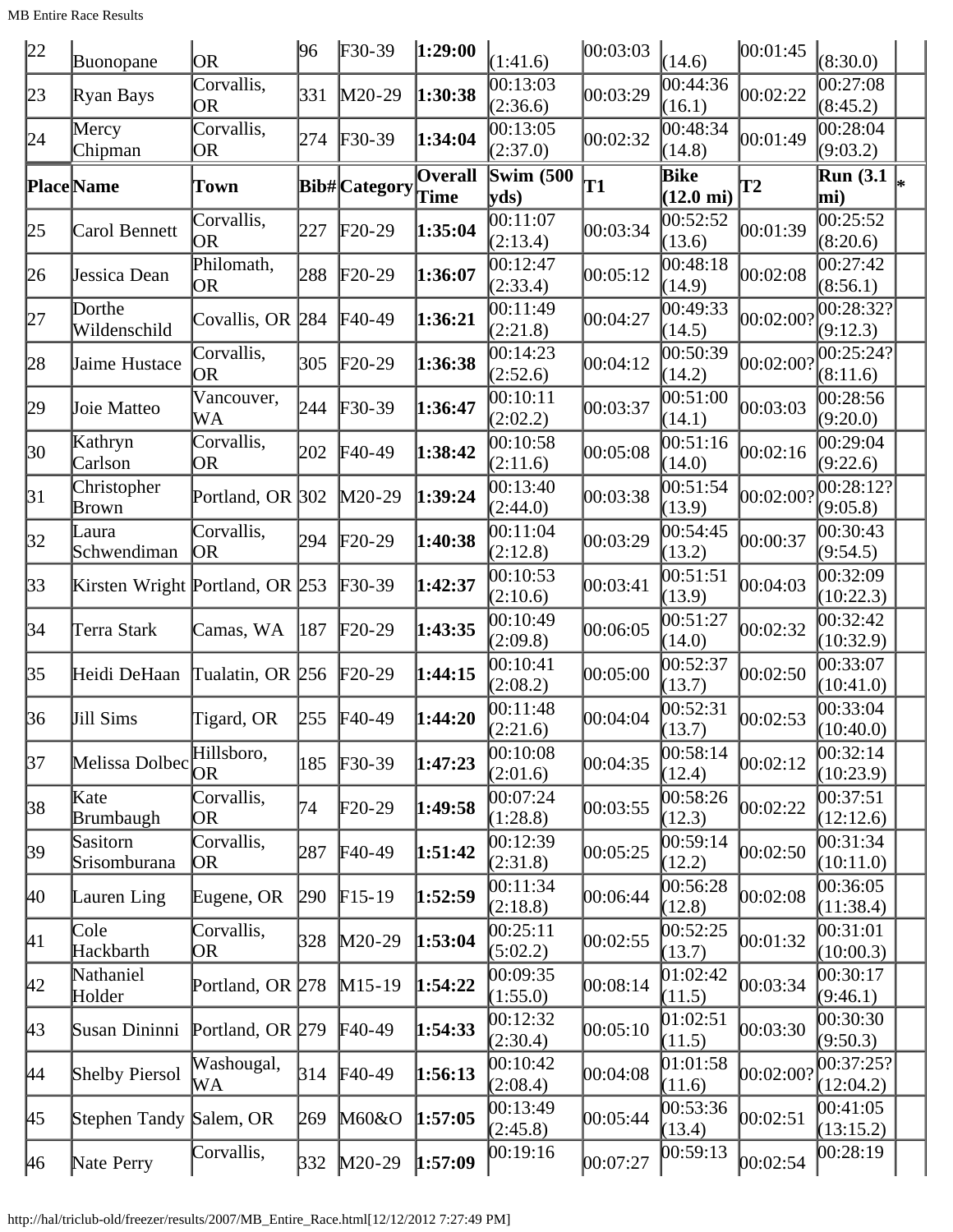|               |                            | OR                   |     |               |                        | (3:51.2)                 |          | (12.2)                             |                 | (9:08.1)                |         |
|---------------|----------------------------|----------------------|-----|---------------|------------------------|--------------------------|----------|------------------------------------|-----------------|-------------------------|---------|
| <sup>47</sup> | Mark McBride               | Battle<br>Ground, WA | 225 | $M30-39$      | 1:57:42                | 00:09:10<br>(1:50.0)     | 00:06:47 | 00:53:09<br>(13.5)                 | 00:04:22        | 00:44:14<br>(14:16.1)   |         |
| 48            | Robert Miller              | Corvallis,<br> OR    | 318 | $M50-59$      | 1:58:33                | 00:14:44<br>(2:56.8)     | 00:04:58 | 00:59:32<br>(12.1)                 | 00:01:25        | 00:37:54 <br>(12:13.5)  |         |
| 49            | Johanna<br>Wright          | Portland, OR 303     |     | $F30-39$      | 2:06:52                | 00:11:54<br>(2:22.8)     | 00:04:16 | 01:07:22 <br>(10.7)                | 00:02:00?       | 00:41:20? <br>(13:20.0) |         |
|               | <b>Place Name</b>          | Town                 |     | Bib# Category | <b>Overall</b><br>Time | <b>Swim (500)</b><br>yds | T1       | <b>Bike</b><br>$(12.0 \text{ mi})$ | T2              | <b>Run</b> (3.1)<br>mi) |         |
|               |                            |                      |     |               |                        |                          |          |                                    |                 |                         |         |
| 50            | Micah Peterson             | Corvallis,<br>OR     | 329 | $M20-29$      | 2:09:37                | 00:14:01<br>(2:48.2)     | 00:12:59 | 01:08:42<br>(10.5)                 | 00:03:35        | 00:30:20<br>(9:47.1)    |         |
| $\vert$ 51    | Kristin<br><b>Clausing</b> | Corvallis,<br>OR.    | 308 | $F20-29$      | 2:15:11                | 00:15:18<br>(3:03.6)     | 00:05:22 | [01:03:13]<br>(11.4)               | 00:02:00?       | 00:49:18?<br>(15:54.2)  |         |
|               | Emilie Miller              | Portland, OR $214$   |     | $F30-39$      |                        | 00:11:02<br>(2:12.4)     | 00:03:02 | NO<br>TIME#?<br>(0)                | 00:02:00?∏IME#? | NΟ<br>(0)               | $\ln f$ |

**NOTE:** If your race number was not recorded at one of the timing checkpoints, your transition time is estimated at 00:02:00. This also causes your bike, swim, or run time to be an estimation. When this occurs, a question mark (?) follows the estimated times.

adj: Swim times were adjusted (prorated) due to an early exit signal at the end of lap 9 for swimmers in heat 1, lane 2.

Category Abbreviations: "M60&O" means "Male 60 and Over" "F15-19" means "Female 15-19" "F20-29" means "Female 20-29" "F30-39" means "Female 30-39" "F40-49" means "Female 40-49" "M15-19" means "Male 15-19" "M20-29" means "Male 20-29" "M30-39" means "Male 30-39" "M40-49" means "Male 40-49" "M50-59" means "Male 50-59"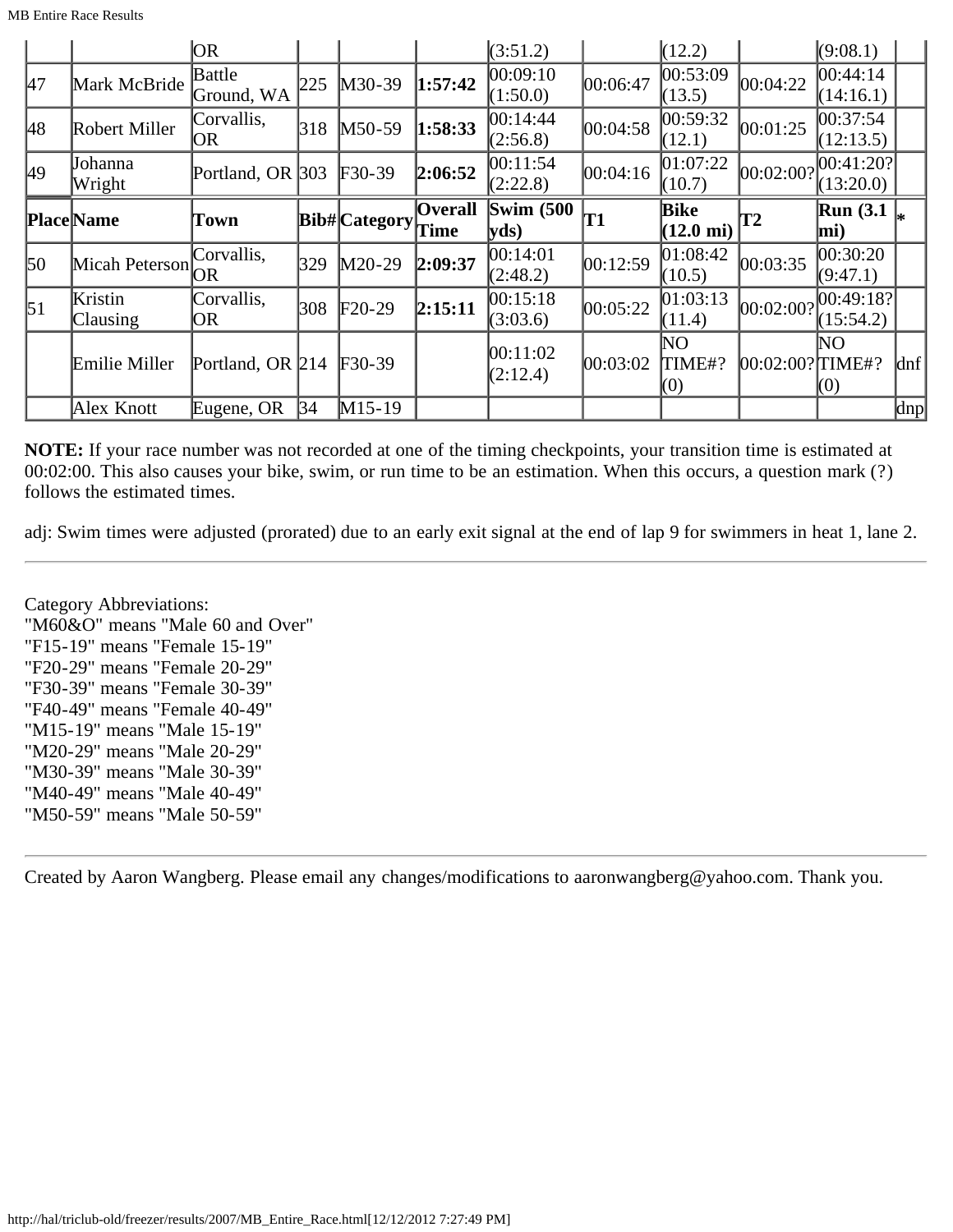# **MB Results for Entire Men's Race April 7, 2007**

|                 | Place Name                | Town                           |               | <b>Bib#</b> Category | <b>Overall</b><br>Time | Swim $(500)$<br>yds   | T1        | Bike<br>$(12.0 \text{ mi})$ | <b>T2</b>          | $\overline{\text{Run}}$ (3.1 $\vert_*$<br>mi) |  |
|-----------------|---------------------------|--------------------------------|---------------|----------------------|------------------------|-----------------------|-----------|-----------------------------|--------------------|-----------------------------------------------|--|
| 1               | Austin Bell               | Corvallis, OR 138              |               | $M20-29$             | 1:11:51                | 00:07:21<br>(1:28.2)  | 00:02:21  | 00:39:06<br>(18.4)          | 00:01:11           | 00:21:52<br>(7:03.2)                          |  |
| 2               |                           | Vince Gonor Portland, OR       | <sup>48</sup> | M30-39               | 1:14:27                | 00:08:33<br>(1:42.6)  | 00:02:29  | 00:39:34<br>(18.2)          | 00:01:52           | 00:21:59<br>(7:05.5)                          |  |
| 3               | Bart Dickson Tualatin, OR |                                | 218           | $M30-39$             | 1:17:08                | 00:09:37<br>(1:55.4)  | 00:02:44  | 00:40:54<br>(17.6)          | 00:01:16           | 0.22:37<br>(7:17.7)                           |  |
| 4               | Richard<br>Collins        | Salem, OR                      | 135           | M40-49               | 1:17:18                | 00:08:31<br>(1:42.2)  | 00:04:04  | 0.39:01<br>(18.5)           | 00:02:25           | 00:23:17<br>(7:30.6)                          |  |
| $\vert$ 5       | Chris<br>Reynolds         | Corvallis, OR 129              |               | $M20-29$             | 1:17:46                | 00:09:50<br>(1:58.0)  | 00:02:41  | 00:41:22<br>(17.4)          | 00:01:10           | 00:22:43<br>(7:19.7)                          |  |
| $\vert 6 \vert$ | Ted Williams              | Corvallis,<br>OR               | 254           | $M30-39$             | 1:23:37                | 00:09:50<br>(1:58.0)  | 00:02:58  | 00:45:06<br>(16.0)          | 00:02:01           | 00:23:42<br>(7:38.7)                          |  |
| 7               | James Laird               | Portland, OR 272               |               | $M20-29$             | 1:24:27                | 00:12:08?<br>(2:25.6) | 00:02:00? | 00:44:31<br>(16.2)          | 00:00:33           | 00:25:15<br>(8:08.7)                          |  |
| $\vert 8 \vert$ | Sam Gibson                | Corvallis, OR 184              |               | $M20-29$             | 1:24:55                | 00:08:05<br>(1:37.0)  | 00:03:35  | 00:47:04<br>(15.3)          | 00:01:34           | 00:24:37<br>(7:56.5)                          |  |
| þ.              | Jeff Wiltsey              | Sublimity,<br><b>OR</b>        | 317           | $M30-39$             | 1:25:08                | 00:11:55<br>(2:23.0)  | 00:02:37  | 00:46:00<br>(15.7)          | 00:02:13           | 00:22:23<br>(7:13.2)                          |  |
| 10              | Scott Reed                | Corvallis, OR 215              |               | $M50-59$             | 1:25:27                | 00:10:28<br>(2:05.6)  | 00:03:23  | 00:43:42<br>(16.5)          | 00:02:53           | 00:25:01<br>(8:04.2)                          |  |
| $ 11\rangle$    | Casey<br>Tamblyn          | Beaverton,<br>OR               | 158           | $M20-29$             | 1:25:46                | 00:08:50<br>(1:46.0)  | 00:02:56  | 00:46:30<br>(15.5)          | 00:01:19           | 00:26:11<br>(8:26.8)                          |  |
| $ 12\rangle$    |                           | Aaron Amoth Corvallis, OR 316  |               | $M30-39$             | 1:28:32                | 00:13:04<br>(2:36.8)  | 00:02:10  | 00:46:47<br>(15.4)          | 00:01:38           | 00:24:53<br>(8:01.6)                          |  |
| $ 13\rangle$    | Matt<br>Robertson         | Eugene, OR                     | 91            | $M20-29$             | 1:28:35                | 00:09:59<br>(1:59.8)  | 00:02:38  | 00:46:26<br>(15.5)          | 00:01:16           | 00:28:16<br>(9:07.1)                          |  |
| $ 14\rangle$    |                           | Brian Zacher Corvallis, OR 289 |               | $M30-39$             | 1:28:45                | 00:11:27<br>(2:17.4)  | 00:03:53  | 00:46:02<br>(15.6)          | 00:01:30           | 00:25:53<br>(8:21.0)                          |  |
| $ 15\rangle$    | Tim McCall                | Springfield,<br> OR            |               | 304 M40-49           | 1:28:54                | 00:10:16<br>(2:03.2)  | 00:03:13  | 00:47:29<br>(15.2)          | 00:03:05           | 00:24:51<br>(8:01.0)                          |  |
| 16              | Ryan Bays                 | Corvallis, OR 331              |               | $M20-29$             | 1:30:38                | 00:13:03<br>(2:36.6)  | 00:03:29  | 00:44:36<br>(16.1)          | 00:02:22           | 00:27:08<br>(8:45.2)                          |  |
| 17              | Christopher<br>Brown      | Portland, OR 302               |               | $M20-29$             | 1:39:24                | 00:13:40<br>(2:44.0)  | 00:03:38  | 00:51:54<br>(13.9)          | $ 00:02:00\rangle$ | 00:28:12?<br>(9:05.8)                         |  |
| 18              | Cole<br>Hackbarth         | Corvallis, OR 328              |               | $M20-29$             | 1:53:04                | 00:25:11<br>(5:02.2)  | 00:02:55  | 00:52:25<br>(13.7)          | 00:01:32           | 00:31:01<br>(10:00.3)                         |  |
| 19              | Nathaniel<br>Holder       | Portland, OR 278               |               | $M15-19$             | 1:54:22                | 00:09:35<br>(1:55.0)  | 00:08:14  | 01:02:42<br>(11.5)          | 00:03:34           | 00:30:17<br>(9:46.1)                          |  |
| 20              | Stephen<br>Tandy          | Salem, OR                      | 269           | M60&O                | 1:57:05                | 00:13:49<br>(2:45.8)  | 00:05:44  | 00:53:36<br>(13.4)          | 00:02:51           | 00:41:05<br>(13:15.2)                         |  |
| 21              | Nate Perry                | Corvallis, OR 332              |               | $M20-29$             | 1:57:09                | 00:19:16<br>(3:51.2)  | 00:07:27  | 00:59:13<br>(12.2)          | 00:02:54           | 00:28:19<br>(9:08.1)                          |  |
|                 | Mark                      | Battle                         |               |                      |                        | [00:09:10]            |           | 00:53:09                    |                    | 00:44:14                                      |  |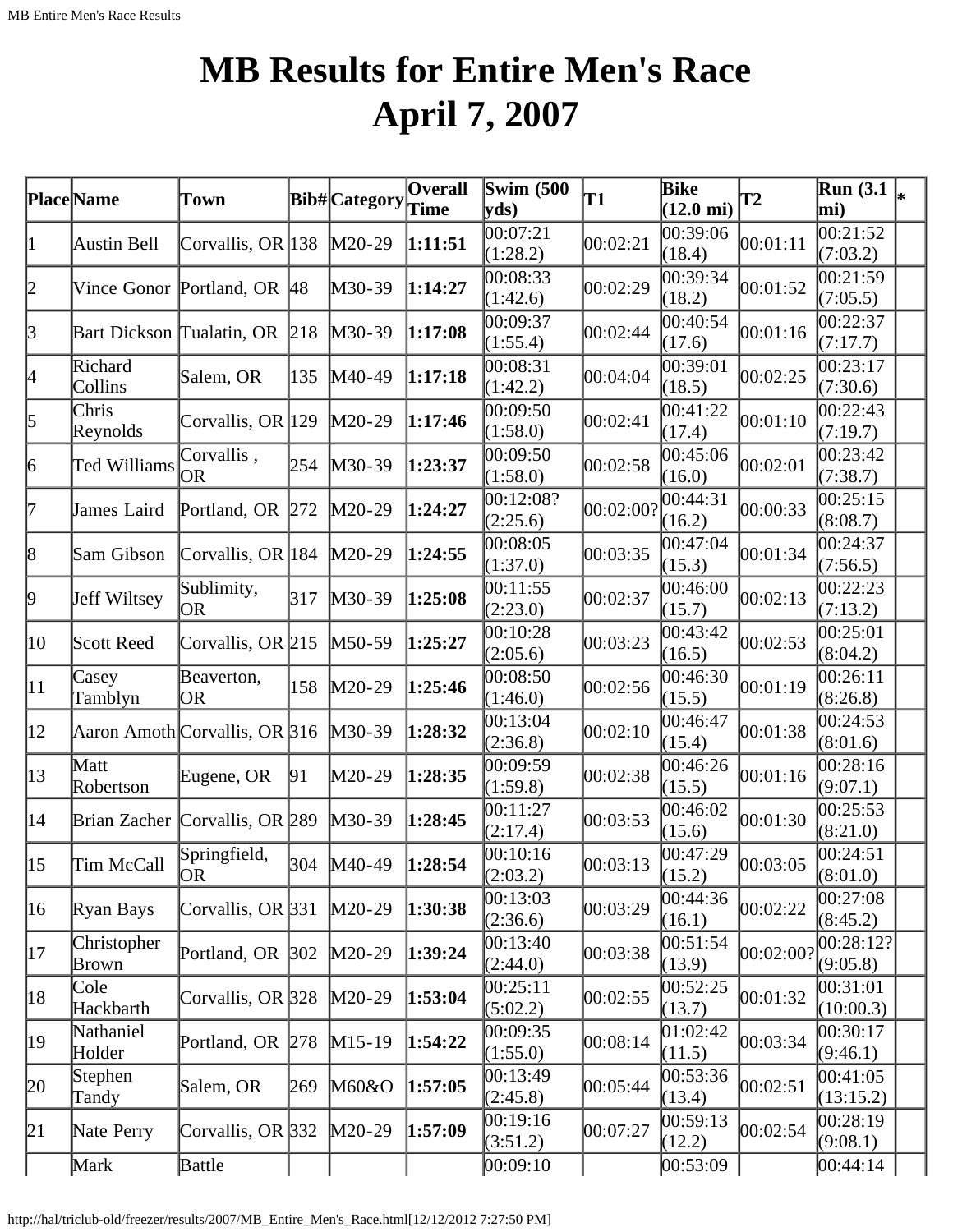MB Entire Men's Race Results

| 22 | McBride           | Ground, WA                               |    | $225$ M30-39 1:57:42                       |                | (1:50.0)                     | 00:06:47 | (13.5)                                           | $ 00:04:22 _{(14:16.1)} $ |                         |     |
|----|-------------------|------------------------------------------|----|--------------------------------------------|----------------|------------------------------|----------|--------------------------------------------------|---------------------------|-------------------------|-----|
| 23 |                   | Robert Miller Corvallis, OR $318$ M50-59 |    |                                            | 1:58:33        | 00:14:44<br>(2:56.8)         | 00:04:58 | 00:59:32 <br>(12.1)                              | 00:01:25                  | 00:37:54 <br>(12:13.5)  |     |
| 24 | Micah<br>Peterson | Corvallis, OR 329 $\vert M20-29 \vert$   |    |                                            | 2:09:37        | 00:14:01<br>(2:48.2)         | 00:12:59 | 01:08:42<br>(10.5)                               | 00:03:35                  | 00:30:20 <br>(9:47.1)   |     |
|    | <b>Place Name</b> | Town                                     |    | $ {\rm \textbf{Bib}\#} $ Category $ $ Time | <b>Overall</b> | $\text{Swim}\ (500$<br> yds) |          | <b>Bike</b><br>$(12.0 \text{ mi})$ <sup>T2</sup> |                           | Run(3.1)<br>$\vert$ mi) |     |
|    | Alex Knott        | Eugene, OR                               | 34 | $M15-19$                                   |                |                              |          |                                                  |                           |                         | dnp |

**NOTE:** If your race number was not recorded at one of the timing checkpoints, your transition time is estimated at 00:02:00. This also causes your bike, swim, or run time to be an estimation. When this occurs, a question mark (?) follows the estimated times.

adj: Swim times were adjusted (prorated) due to an early exit signal at the end of lap 9 for swimmers in heat 1, lane 2.

Category Abbreviations: "M60&O" means "Male 60 and Over" "M15-19" means "Male 15-19" "M20-29" means "Male 20-29" "M30-39" means "Male 30-39" "M40-49" means "Male 40-49" "M50-59" means "Male 50-59"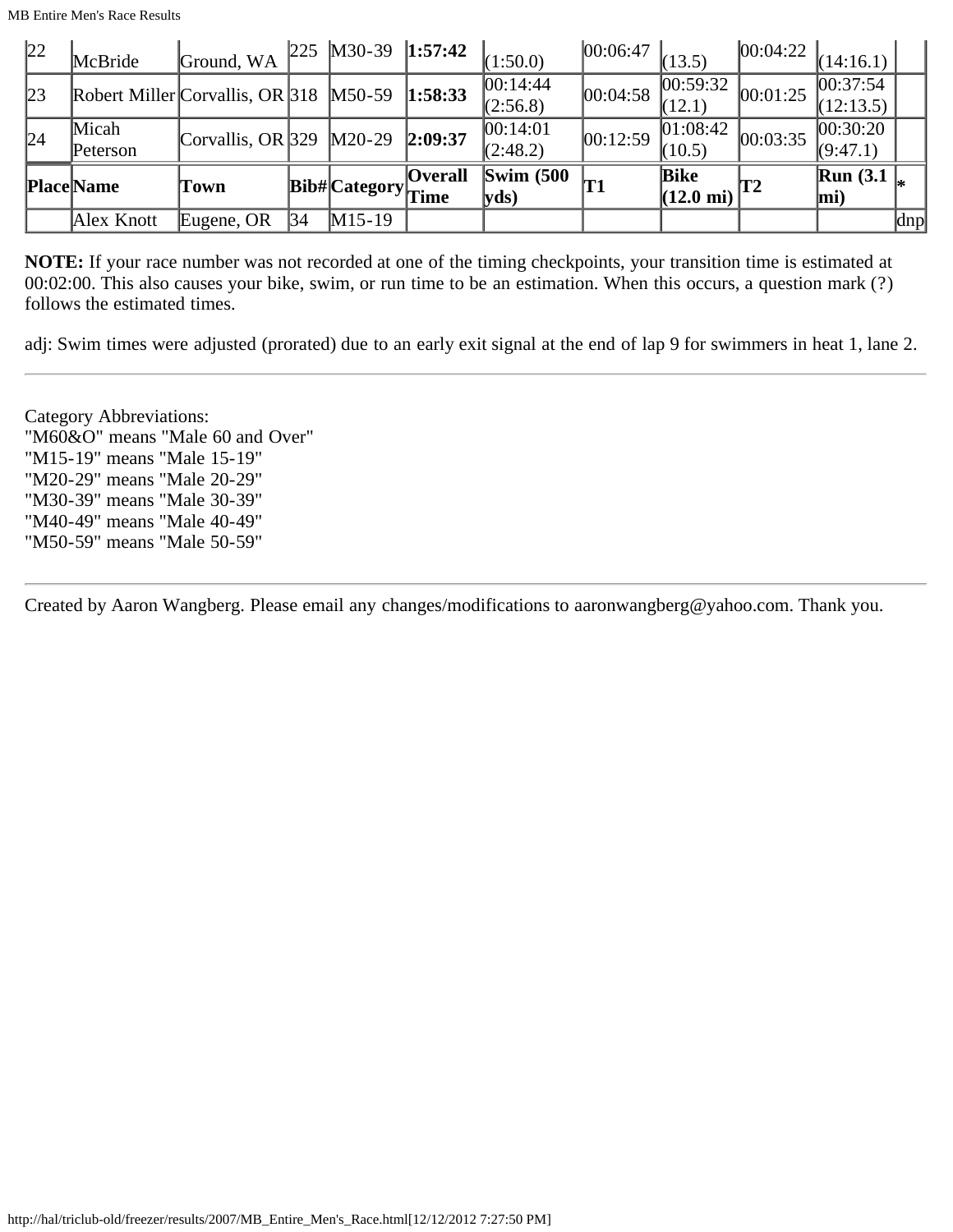# **MB Results for Entire Women's Race April 7, 2007**

|                  | <b>Place</b> Name               | Town                       |            | <b>Bib#</b> Category | $\overline{\mathbf{O}}$ verall<br>Time | Swim $(500)$<br>yds) | T1                | Bike<br>$(12.0 \text{ mi})$ | $\mathbf{T2}$ | <b>Run</b> (3.1<br>mi) |  |
|------------------|---------------------------------|----------------------------|------------|----------------------|----------------------------------------|----------------------|-------------------|-----------------------------|---------------|------------------------|--|
| $\vert 1 \vert$  | Kathryn<br>Gwilym               | Seattle, WA                | 37         | $F30-39$             | 1:20:36                                | 00:06:49<br>(1:21.8) | 00:02:44          | 00:42:48<br>(16.8)          | 00:01:48      | 00:26:27<br>(8:31.9)   |  |
| $ 2\>$           | Haley Carlson                   | Klamath<br>Falls, OR       | 119        | $F20-29$             | 1:23:02                                | 00:07:28<br>(1:29.6) | 00:03:48          | 00:44:04<br>(16.3)          | 00:01:26      | 00:26:16<br>(8:28.4)   |  |
| $\beta$          | Megan<br>Robertson              | Eugene, OR                 | $\vert$ 59 | $F20-29$             | 1:24:33                                | 00:07:10<br>(1:26.0) | 00:02:33          | 00:44:16<br>(16.3)          | 00:01:19      | 00:29:15<br>(9:26.1)   |  |
| 4                | Erin Estep                      | Portland, OR $ 35 $        |            | $F20-29$             | 1:25:47                                | 00:06:47<br>(1:21.4) | 00:02:58          | 00:45:28<br>(15.8)          | 00:01:39      | 00:28:55<br>(9:19.7)   |  |
| 5                | Belinda Liau                    | Corvallis, OR 177          |            | $F15-19$             | 1:26:03                                | 00:10:17<br>(2:03.4) | 00:02:00          | 00:48:39<br>(14.8)          | 00:01:21      | 00:23:46<br>(7:40.0)   |  |
| 6                | Linda Bruslind                  | Lebanon, OR $ 72$          |            | $F30-39$             | 1:27:24                                | 00:07:58<br>(1:35.6) | 00:02:40          | 00:48:43<br>(14.8)          | 00:01:21      | 00:26:42<br>(8:36.8)   |  |
| 7                | Michelle<br>Buonopane           | Corvallis, OR 96           |            | $F30-39$             | 1:29:00                                | 00:08:28<br>(1:41.6) | 00:03:03          | 00:49:23<br>(14.6)          | 00:01:45      | 00:26:21<br>(8:30.0)   |  |
| $\vert 8$        | Mercy Chipman Corvallis, OR 274 |                            |            | $F30-39$             | 1:34:04                                | 00:13:05<br>(2:37.0) | 00:02:32          | 00:48:34<br>(14.8)          | 00:01:49      | 00:28:04<br>(9:03.2)   |  |
| þ.               | Carol Bennett                   | Corvallis, OR 227          |            | $F20-29$             | 1:35:04                                | 00:11:07<br>(2:13.4) | 00:03:34          | 00:52:52<br>(13.6)          | 00:01:39      | 00:25:52<br>(8:20.6)   |  |
| 10               | Jessica Dean                    | Philomath,<br>OR.          | 288        | $F20-29$             | 1:36:07                                | 00:12:47<br>(2:33.4) | 00:05:12          | 00:48:18<br>(14.9)          | 00:02:08      | 00:27:42<br>(8:56.1)   |  |
| $ 11\rangle$     | Dorthe<br>Wildenschild          | Covallis, OR 284           |            | $F40-49$             | 1:36:21                                | 00:11:49<br>(2:21.8) | 00:04:27          | 00:49:33<br>(14.5)          | 00:02:00?     | 00:28:32?<br>(9:12.3)  |  |
| $ 12\rangle$     | Jaime Hustace                   | Corvallis, OR $305$        |            | $F20-29$             | 1:36:38                                | 00:14:23<br>(2:52.6) | 00:04:12          | 00:50:39<br>(14.2)          | 00:02:00?     | 00:25:24?<br>(8:11.6)  |  |
| $ 13\rangle$     | Joie Matteo                     | Vancouver,<br>WA           | 244        | $F30-39$             | 1:36:47                                | 00:10:11<br>(2:02.2) | 00:03:37          | 00:51:00<br>(14.1)          | 00:03:03      | 00:28:56<br>(9:20.0)   |  |
| $ 14\rangle$     | Kathryn<br>Carlson              | Corvallis, OR 202          |            | F40-49               | 1:38:42                                | 00:10:58<br>(2:11.6) | 00:05:08          | 00:51:16<br>(14.0)          | 00:02:16      | 00:29:04<br>(9:22.6)   |  |
| $\vert 15 \vert$ | Laura<br>Schwendiman            | Corvallis, OR 294 $F20-29$ |            |                      | 1:40:38                                | 00:11:04<br>(2:12.8) | 00:03:29 00:54:45 | (13.2)                      | 00:00:37      | 00:30:43<br>(9:54.5)   |  |
| 16               | Kirsten Wright Portland, OR 253 |                            |            | $F30-39$             | 1:42:37                                | 00:10:53<br>(2:10.6) | 00:03:41          | 00:51:51<br>(13.9)          | 00:04:03      | 00:32:09<br>(10:22.3)  |  |
| 17               | Terra Stark                     | Camas, WA                  | 187        | $F20-29$             | 1:43:35                                | 00:10:49<br>(2:09.8) | 00:06:05          | 00:51:27<br>(14.0)          | 00:02:32      | 00:32:42<br>(10:32.9)  |  |
| 18               | Heidi DeHaan                    | Tualatin, OR 256           |            | $F20-29$             | 1:44:15                                | 00:10:41<br>(2:08.2) | 00:05:00          | 00:52:37<br>(13.7)          | 00:02:50      | 00:33:07<br>(10:41.0)  |  |
| 19               | Jill Sims                       | Tigard, OR                 | 255        | $F40-49$             | 1:44:20                                | 00:11:48<br>(2:21.6) | 00:04:04          | 00:52:31<br>(13.7)          | 00:02:53      | 00:33:04<br>(10:40.0)  |  |
| 20               | Melissa Dolbec                  | Hillsboro,<br>OR)          | 185        | $F30-39$             | 1:47:23                                | 00:10:08<br>(2:01.6) | 00:04:35          | 00:58:14<br>(12.4)          | 00:02:12      | 00:32:14<br>(10:23.9)  |  |
| 21               | Kate<br>Brumbaugh               | Corvallis, OR 74           |            | $F20-29$             | 1:49:58                                | 00:07:24<br>(1:28.8) | 00:03:55          | 00:58:26<br>(12.3)          | 00:02:22      | 00:37:51<br>(12:12.6)  |  |
|                  | Sasitorn                        |                            |            |                      |                                        | 00:12:39             |                   | [00:59:14]                  |               | 00:31:34               |  |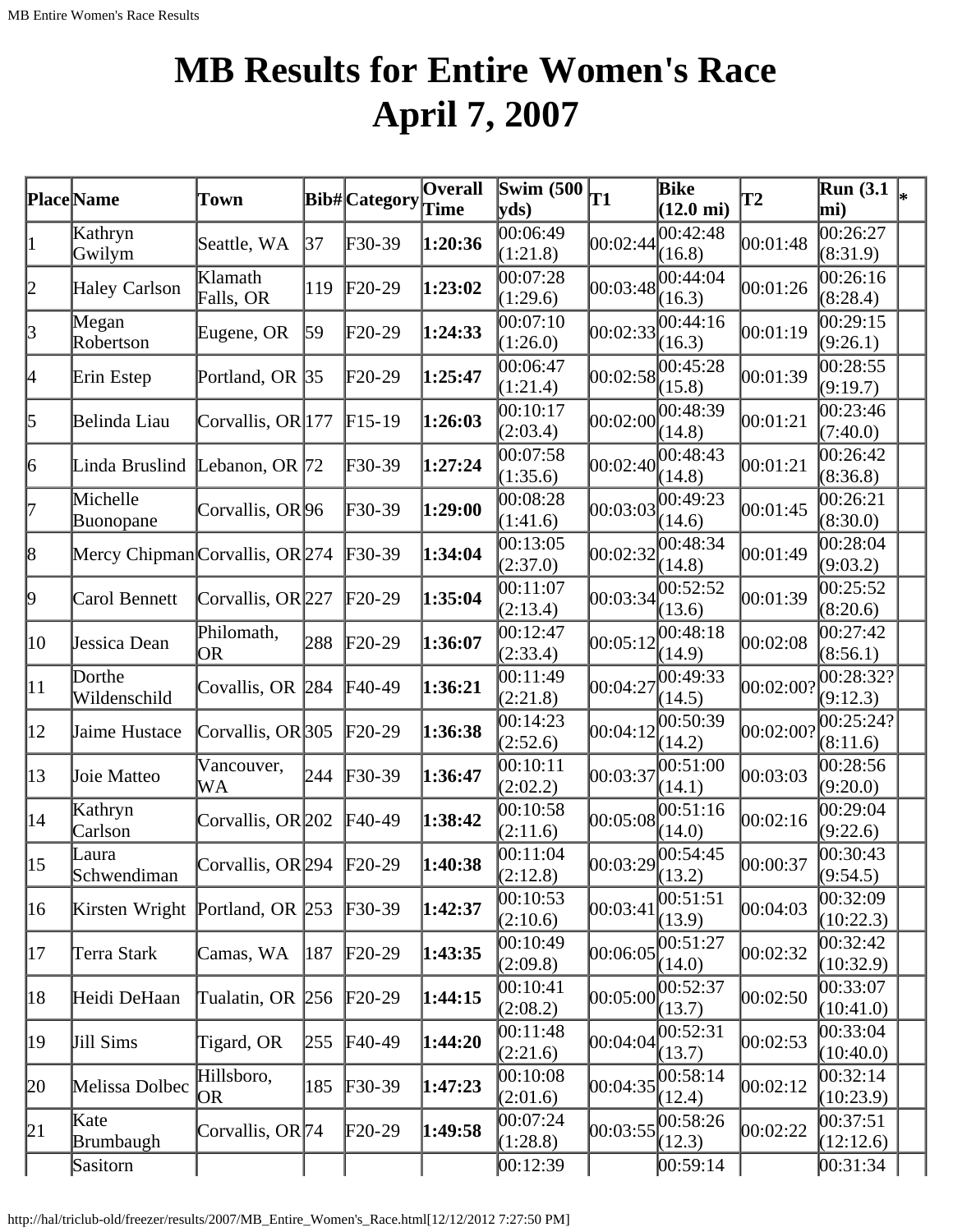| 22          | Srisomburana                    | Corvallis, OR 287 |     | $F40-49$        | 1:51:42                | (2:31.8)                                                | $ 00:05:25 $ $(12.2)$ |                                    | 00:02:50            | (10:11.0)               |                     |
|-------------|---------------------------------|-------------------|-----|-----------------|------------------------|---------------------------------------------------------|-----------------------|------------------------------------|---------------------|-------------------------|---------------------|
| 23          | Lauren Ling                     | Eugene, OR        | 290 | $F15-19$        | 1:52:59                | 00:11:34<br>(2:18.8)                                    | 00:06:44              | 00:56:28<br>(12.8)                 | 00:02:08            | 00:36:05 <br>(11:38.4)  |                     |
| 24          | Susan Dininni                   | Portland, OR 279  |     | $\text{F}40-49$ | 1:54:33                | 00:12:32<br>(2:30.4)                                    | [00:05:10]            | [01:02:51]<br>(11.5)               | 00:03:30            | 00:30:30 <br>(9:50.3)   |                     |
|             | <b>Place</b> Name               | Town              |     | Bib# Category   | <b>Overall</b><br>Time | $\left \overline{\text{Swim }(500)}\right $ T1<br> yds) |                       | <b>Bike</b><br>$(12.0 \text{ mi})$ | T2                  | Run(3.1)<br>$\vert$ mi) |                     |
| 25          | Shelby Piersol                  | Washougal,<br>WA  | 314 | $F40-49$        | 1:56:13                | [00:10:42]<br>(2:08.4)                                  | 00:04:08              | [01:01:58]<br>(11.6)               | 00:02:00?           | 00:37:25?<br>(12:04.2)  |                     |
| $\sqrt{26}$ | Johanna Wright Portland, OR 303 |                   |     | $F30-39$        | 2:06:52                | 00:11:54<br>(2:22.8)                                    | [00:04:16]            | 01:07:22<br>(10.7)                 | 00:02:00?           | 00:41:20?<br>(13:20.0)  |                     |
| 27          | Kristin<br><b>Clausing</b>      | Corvallis, OR 308 |     | $F20-29$        | 2:15:11                | 00:15:18<br>(3:03.6)                                    | 00:05:22              | [01:03:13]<br>(11.4)               | 00:02:00?           | [00:49:18?<br>(15:54.2) |                     |
|             | Emilie Miller                   | Portland, OR 214  |     | $F30-39$        |                        | 00:11:02<br>(2:12.4)                                    | $ 00:03:02 $ TIME#?   | NΟ<br>(0)                          | $ 00:02:00?$ TIME#? | NO.<br>(0)              | $\vert$ dnf $\vert$ |

**NOTE:** If your race number was not recorded at one of the timing checkpoints, your transition time is estimated at 00:02:00. This also causes your bike, swim, or run time to be an estimation. When this occurs, a question mark (?) follows the estimated times.

adj: Swim times were adjusted (prorated) due to an early exit signal at the end of lap 9 for swimmers in heat 1, lane 2.

Category Abbreviations: "F15-19" means "Female 15-19" "F20-29" means "Female 20-29" "F30-39" means "Female 30-39" "F40-49" means "Female 40-49"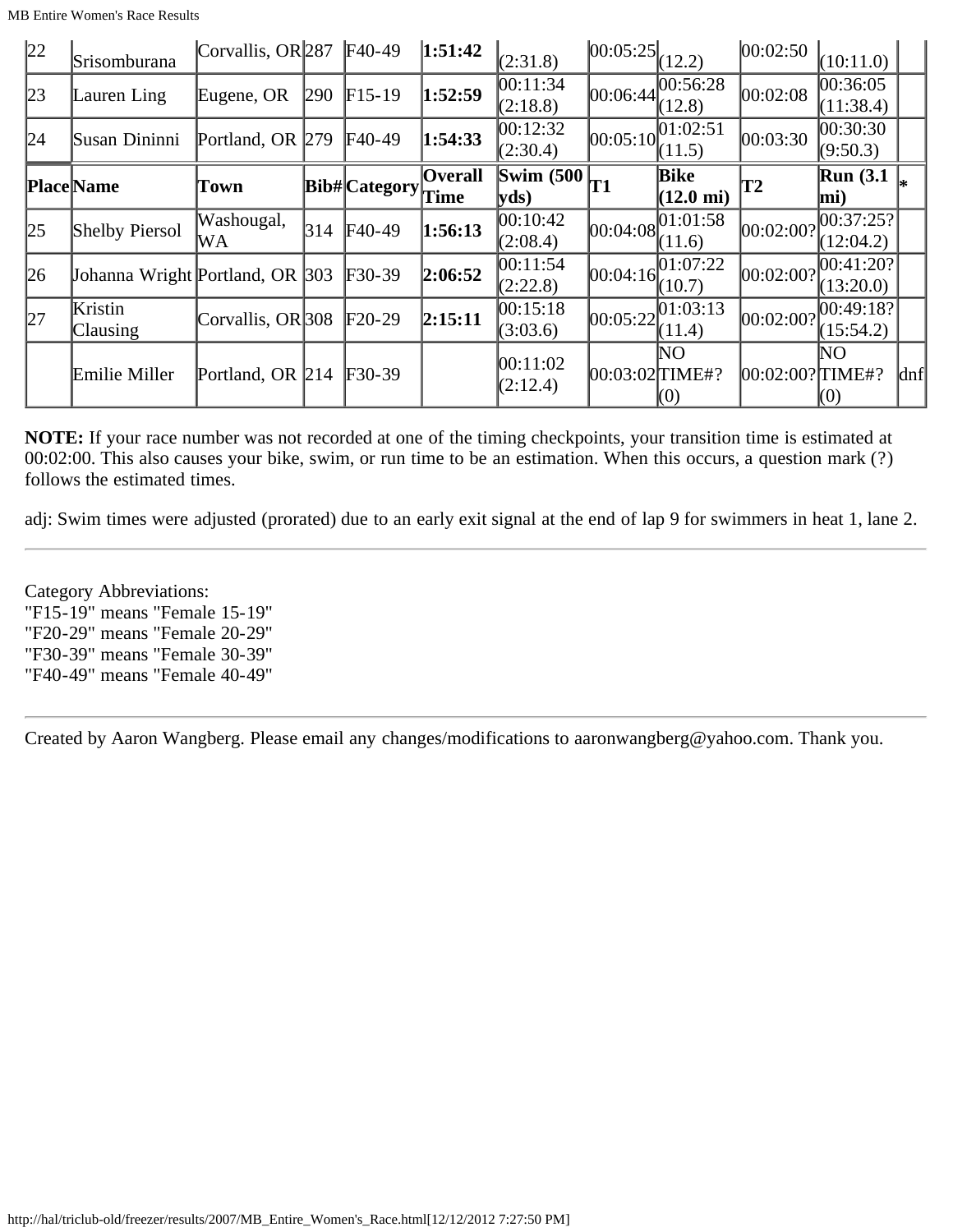## **MB Results for Female 15-19 April 7, 2007**

|    | <b>Place Name</b> | Town             |     |          | <b>Overall</b><br>$\vert$ Bib# $\vert$ Category $\vert$ Time | $\mathbf{Swim}\;$ (500)<br>$\mathbf{v}\mathbf{ds}$ | 'T1 | <b>Bike (12.0</b><br>$\mathbf{m}$ i)         | T2 | <b>Run</b> $(3.1 \text{ mi})$ <sup>*</sup>                 |
|----|-------------------|------------------|-----|----------|--------------------------------------------------------------|----------------------------------------------------|-----|----------------------------------------------|----|------------------------------------------------------------|
|    | Belinda<br>Liau   | Corvallis,<br>ЮR | 177 | $F15-19$ | 1:26:03                                                      | 00:10:17<br>(2:03.4)                               |     | $[00:02:00]$ $\overline{00:48:}39$<br>(14.8) |    | 00:23:46 <br>$[00:01:21]_{(7:40.0)}$                       |
| 12 | Lauren<br>Ling    | Eugene,<br> OR   | 290 | $F15-19$ | 1:52:59                                                      | 00:11:34<br>$\sqrt{(2:18.8)}$                      |     | $\boxed{00:06:44}^{00:56:28}_{(12.8)}$       |    | $ 00:02:08 ^{00:36:05}_{(11,28,4)} $<br>$\sqrt{(11:38.4)}$ |

**NOTE:** If your race number was not recorded at one of the timing checkpoints, your transition time is estimated at 00:02:00. This also causes your bike, swim, or run time to be an estimation. When this occurs, a question mark (?) follows the estimated times.

adj: Swim times were adjusted (prorated) due to an early exit signal at the end of lap 9 for swimmers in heat 1, lane 2.

Category Abbreviations: "F15-19" means "Female 15-19"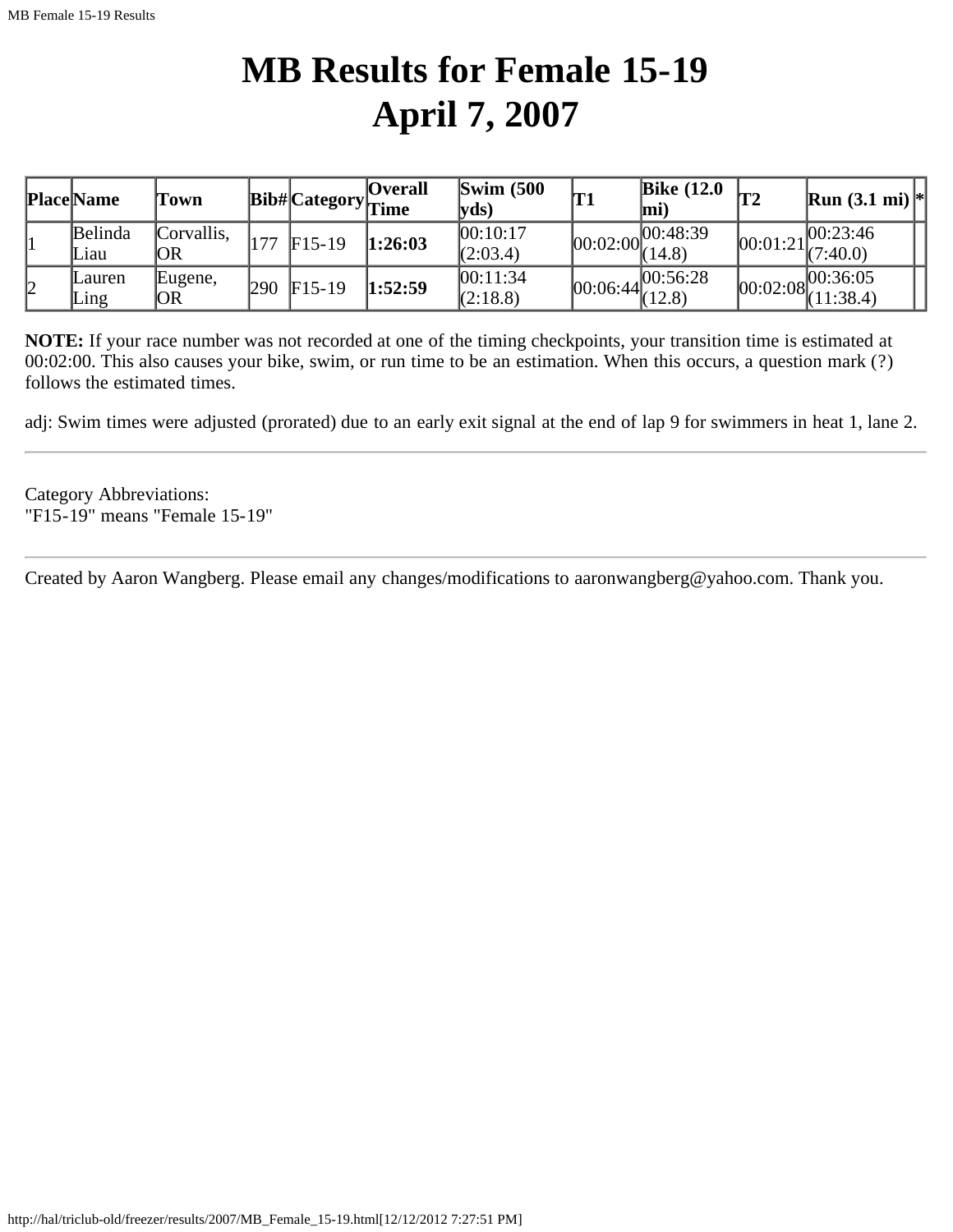### **MB Results for Female 20-29 April 7, 2007**

|              | <b>Place</b> Name          | Town                  |     | Bib# Category   | <b>Overall</b><br>Time | <b>Swim (500)</b><br>$\mathbf{v}\mathbf{ds}$ | T1       | Bike<br>$(12.0 \text{ mi})$ | T2        | Run(3.1)<br>$\left _{*}\right $<br>mi) |  |
|--------------|----------------------------|-----------------------|-----|-----------------|------------------------|----------------------------------------------|----------|-----------------------------|-----------|----------------------------------------|--|
| 1            | Haley Carlson              | Klamath<br>Falls, OR  | 119 | $F20-29$        | 1:23:02                | 00:07:28<br>(1:29.6)                         | 00:03:48 | 00:44:04<br>(16.3)          | 00:01:26  | 00:26:16<br>(8:28.4)                   |  |
| 2            | Megan<br>Robertson         | Eugene, OR            | 59  | $\text{F}20-29$ | 1:24:33                | 00:07:10<br>(1:26.0)                         | 00:02:33 | 00:44:16<br>(16.3)          | 00:01:19  | 00:29:15<br>(9:26.1)                   |  |
| 3            | Erin Estep                 | Portland, OR 35       |     | $\text{F20-29}$ | 1:25:47                | 00:06:47<br>(1:21.4)                         | 00:02:58 | 00:45:28<br>(15.8)          | 00:01:39  | 00:28:55<br>(9:19.7)                   |  |
| 4            | Carol Bennett              | Corvallis, OR 227     |     | $F20-29$        | 1:35:04                | 00:11:07<br>(2:13.4)                         | 00:03:34 | 00:52:52 <br>(13.6)         | 00:01:39  | 00:25:52<br>(8:20.6)                   |  |
| 5            | Jessica Dean               | Philomath,<br>OR.     | 288 | $F20-29$        | 1:36:07                | 00:12:47<br>(2:33.4)                         | 00:05:12 | 00:48:18<br>(14.9)          | 00:02:08  | 00:27:42<br>(8:56.1)                   |  |
| 6            | Jaime Hustace              | Corvallis, OR $ 305 $ |     | $\text{F}20-29$ | 1:36:38                | 00:14:23<br>(2:52.6)                         | 00:04:12 | 00:50:39<br>(14.2)          | 00:02:00? | 00:25:24?<br>(8:11.6)                  |  |
| 17           | Laura<br>Schwendiman       | Corvallis, OR 294     |     | $F20-29$        | 1:40:38                | 00:11:04<br>(2:12.8)                         | 00:03:29 | 00:54:45<br>(13.2)          | 00:00:37  | 00:30:43<br>(9:54.5)                   |  |
| 8            | Terra Stark                | Camas, WA             | 187 | $F20-29$        | 1:43:35                | 00:10:49<br>(2:09.8)                         | 00:06:05 | 00:51:27<br>(14.0)          | 00:02:32  | [00:32:42]<br>(10:32.9)                |  |
| þ.           | Heidi DeHaan               | Tualatin, OR          | 256 | $F20-29$        | 1:44:15                | 00:10:41<br>(2:08.2)                         | 00:05:00 | 00:52:37<br>(13.7)          | 00:02:50  | 00:33:07<br>(10:41.0)                  |  |
| $ 10\rangle$ | Kate<br>Brumbaugh          | Corvallis, OR 74      |     | $F20-29$        | 1:49:58                | 00:07:24<br>(1:28.8)                         | 00:03:55 | 00:58:26<br>(12.3)          | 00:02:22  | 00:37:51<br>(12:12.6)                  |  |
| $ 11\rangle$ | Kristin<br><b>Clausing</b> | Corvallis, OR 308     |     | $F20-29$        | 2:15:11                | 00:15:18<br>(3:03.6)                         | 00:05:22 | [01:03:13]<br>(11.4)        | 00:02:00? | 00:49:18?<br>(15:54.2)                 |  |

**NOTE:** If your race number was not recorded at one of the timing checkpoints, your transition time is estimated at 00:02:00. This also causes your bike, swim, or run time to be an estimation. When this occurs, a question mark (?) follows the estimated times.

adj: Swim times were adjusted (prorated) due to an early exit signal at the end of lap 9 for swimmers in heat 1, lane 2.

Category Abbreviations: "F20-29" means "Female 20-29"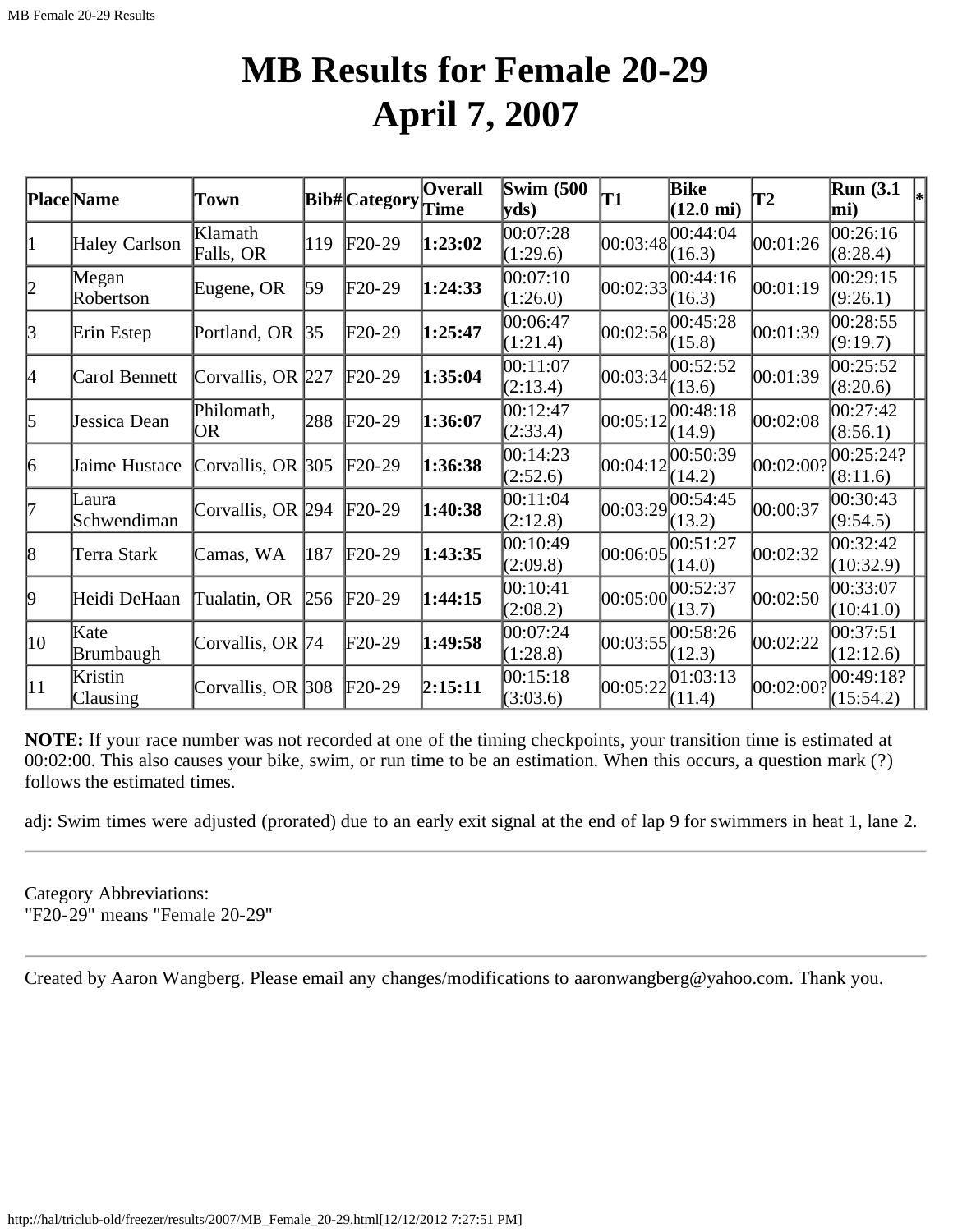### **MB Results for Female 30-39 April 7, 2007**

|           | <b>Place Name</b>     | Town                    |     | <b>Bib#</b> Category       | <b>Overall</b><br>Time | Swim $(500)$<br>yds) | T1                  | Bike $(12.0)$ <sub>T2</sub><br> mi) |                 | <b>Run</b> (3.1)<br>mi) | l∗. |
|-----------|-----------------------|-------------------------|-----|----------------------------|------------------------|----------------------|---------------------|-------------------------------------|-----------------|-------------------------|-----|
| I∗        | Kathryn<br>Gwilym     | Seattle, WA 37          |     | $F30-39$                   | 1:20:36                | 00:06:49<br>(1:21.8) | 00:02:44            | 00:42:48<br>(16.8)                  | 00:01:48        | 00:26:27<br>(8:31.9)    |     |
| 1         | Linda Bruslind        | Lebanon,<br>OR.         | 72  | $F30-39$                   | 1:27:24                | 00:07:58<br>(1:35.6) | 00:02:40            | 00:48:43<br>(14.8)                  | 00:01:21        | 00:26:42<br>(8:36.8)    |     |
| 2         | Michelle<br>Buonopane | Corvallis,<br>OR        | 96  | $F30-39$                   | 1:29:00                | 00:08:28<br>(1:41.6) | 00:03:03            | 00:49:23<br>(14.6)                  | 00:01:45        | 00:26:21<br>(8:30.0)    |     |
| 3         | Mercy<br>Chipman      | Corvallis,<br><b>OR</b> | 274 | $F30-39$                   | 1:34:04                | 00:13:05<br>(2:37.0) | 00:02:32            | 00:48:34<br>(14.8)                  | 00:01:49        | 00:28:04<br>(9:03.2)    |     |
| 4         | Joie Matteo           | Vancouver,<br>WA        | 244 | $\textcolor{blue}{F30-39}$ | 1:36:47                | 00:10:11<br>(2:02.2) | 00:03:37            | 00:51:00<br>(14.1)                  | 00:03:03        | 00:28:56<br>(9:20.0)    |     |
| $\vert$ 5 | Kirsten Wright        | Portland,               | 253 | $F30-39$                   | 1:42:37                | 00:10:53<br>(2:10.6) | 00:03:41            | 00:51:51<br>(13.9)                  | 00:04:03        | 00:32:09<br>(10:22.3)   |     |
| 6         | Melissa<br>Dolbec     | Hillsboro,<br>OR        | 185 | $F30-39$                   | 1:47:23                | 00:10:08<br>(2:01.6) | 00:04:35            | 00:58:14<br>(12.4)                  | 00:02:12        | 00:32:14<br>(10:23.9)   |     |
| 17        | Johanna<br>Wright     | Portland,<br>OR         | 303 | $\textcolor{blue}{F30-39}$ | 2:06:52                | 00:11:54<br>(2:22.8) | [00:04:16]          | 01:07:22<br>(10.7)                  | 00:02:00?       | 00:41:20?<br>(13:20.0)  |     |
|           | Emilie Miller         | Portland,<br>OR         | 214 | $F30-39$                   |                        | 00:11:02<br>(2:12.4) | $ 00:03:02 $ TIME#? | lΝO<br>(0)                          | 00:02:00?TIME#? | NΟ<br>(0)               | dnf |

**NOTE:** If your race number was not recorded at one of the timing checkpoints, your transition time is estimated at 00:02:00. This also causes your bike, swim, or run time to be an estimation. When this occurs, a question mark (?) follows the estimated times.

adj: Swim times were adjusted (prorated) due to an early exit signal at the end of lap 9 for swimmers in heat 1, lane 2.

Category Abbreviations: "F30-39" means "Female 30-39"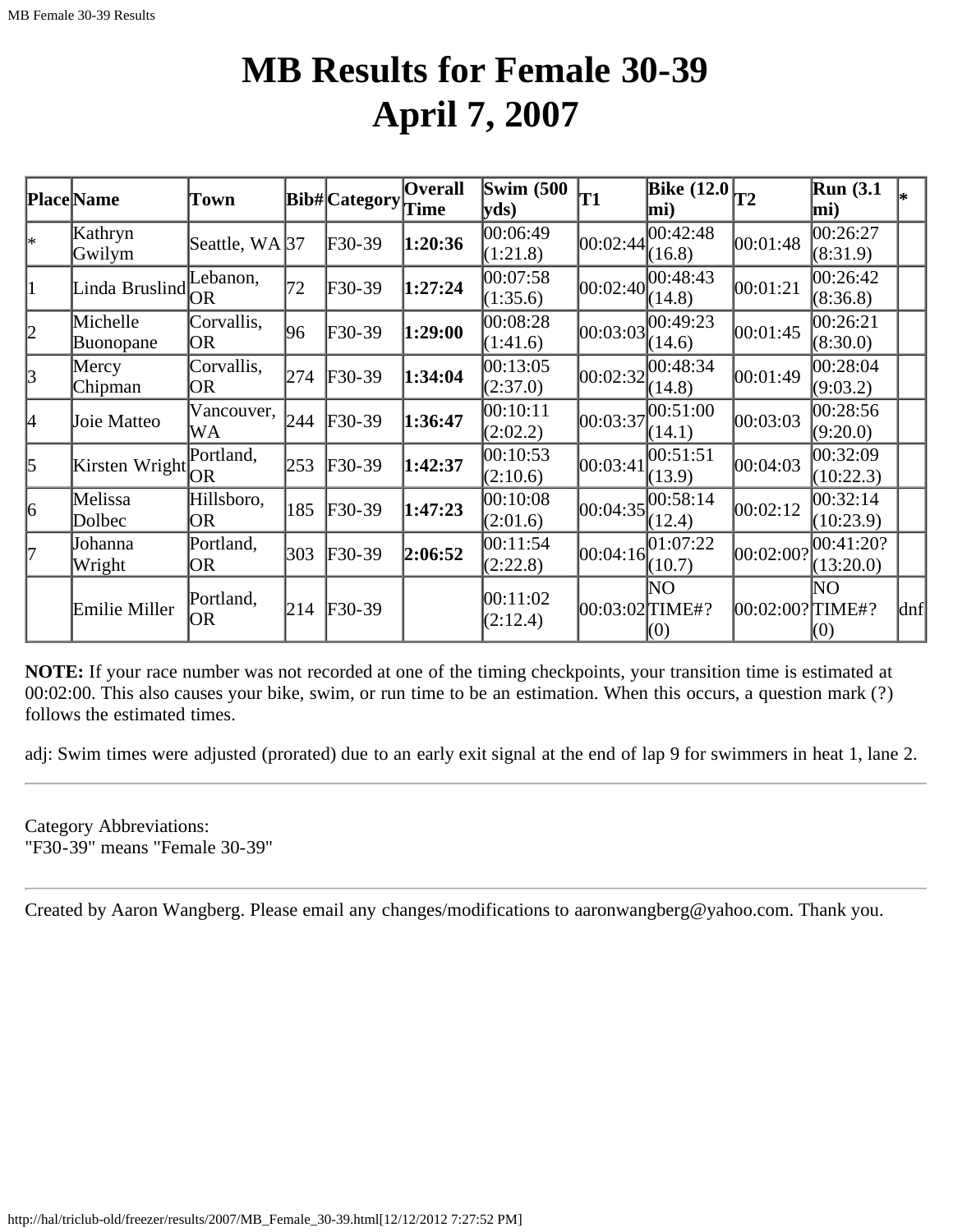## **MB Results for Female 40-49 April 7, 2007**

|                 | <b>Place Name</b>        | Town               |     | $ Bib\# $ Category $ Time$ | <b>Overall</b> | Swim $(500)$<br>yds  | <b>T1</b>  | <b>Bike</b><br>$(12.0 \text{ mi})$ | T2          | Run(3.1)<br>$\vert$ mi) |
|-----------------|--------------------------|--------------------|-----|----------------------------|----------------|----------------------|------------|------------------------------------|-------------|-------------------------|
|                 | Dorthe<br>Wildenschild   | Covallis,<br>OR.   | 284 | $F40-49$                   | 1:36:21        | 00:11:49<br>(2:21.8) | 00:04:27   | ,00:49:33<br>(14.5)                | [00:02:00?] | 00:28:32?<br>(9:12.3)   |
| $ 2\rangle$     | Kathryn Carlson          | Corvallis,<br>IOR. | 202 | $F40-49$                   | 1:38:42        | 00:10:58<br>(2:11.6) | 00:05:08   | 00:51:16<br>(14.0)                 | 00:02:16    | 00:29:04<br>(9:22.6)    |
| $\vert$ 3       | Jill Sims                | Tigard, OR         | 255 | $F40-49$                   | 1:44:20        | 00:11:48<br>(2:21.6) | [00:04:04] | 00:52:31<br>(13.7)                 | 00:02:53    | 00:33:04<br>(10:40.0)   |
| <sup>4</sup>    | Sasitorn<br>Srisomburana | Corvallis,<br>OR   | 287 | $F40-49$                   | 1:51:42        | 00:12:39<br>(2:31.8) | 00:05:25   | 00:59:14<br>(12.2)                 | 00:02:50    | 00:31:34 <br>(10:11.0)  |
| $\vert$ 5       | Susan Dininni            | Portland,<br>OR.   | 279 | $F40-49$                   | 1:54:33        | 00:12:32<br>(2:30.4) | [00:05:10] | 01:02:51<br>(11.5)                 | 00:03:30    | 00:30:30 <br>(9:50.3)   |
| $\vert 6 \vert$ | <b>Shelby Piersol</b>    | Washougal,<br>WA   | 314 | $F40-49$                   | 1:56:13        | 00:10:42<br>(2:08.4) | 00:04:08   | 01:01:58<br>(11.6)                 | [00:02:00?] | 00:37:25?<br>(12:04.2)  |

**NOTE:** If your race number was not recorded at one of the timing checkpoints, your transition time is estimated at 00:02:00. This also causes your bike, swim, or run time to be an estimation. When this occurs, a question mark (?) follows the estimated times.

adj: Swim times were adjusted (prorated) due to an early exit signal at the end of lap 9 for swimmers in heat 1, lane 2.

Category Abbreviations: "F40-49" means "Female 40-49"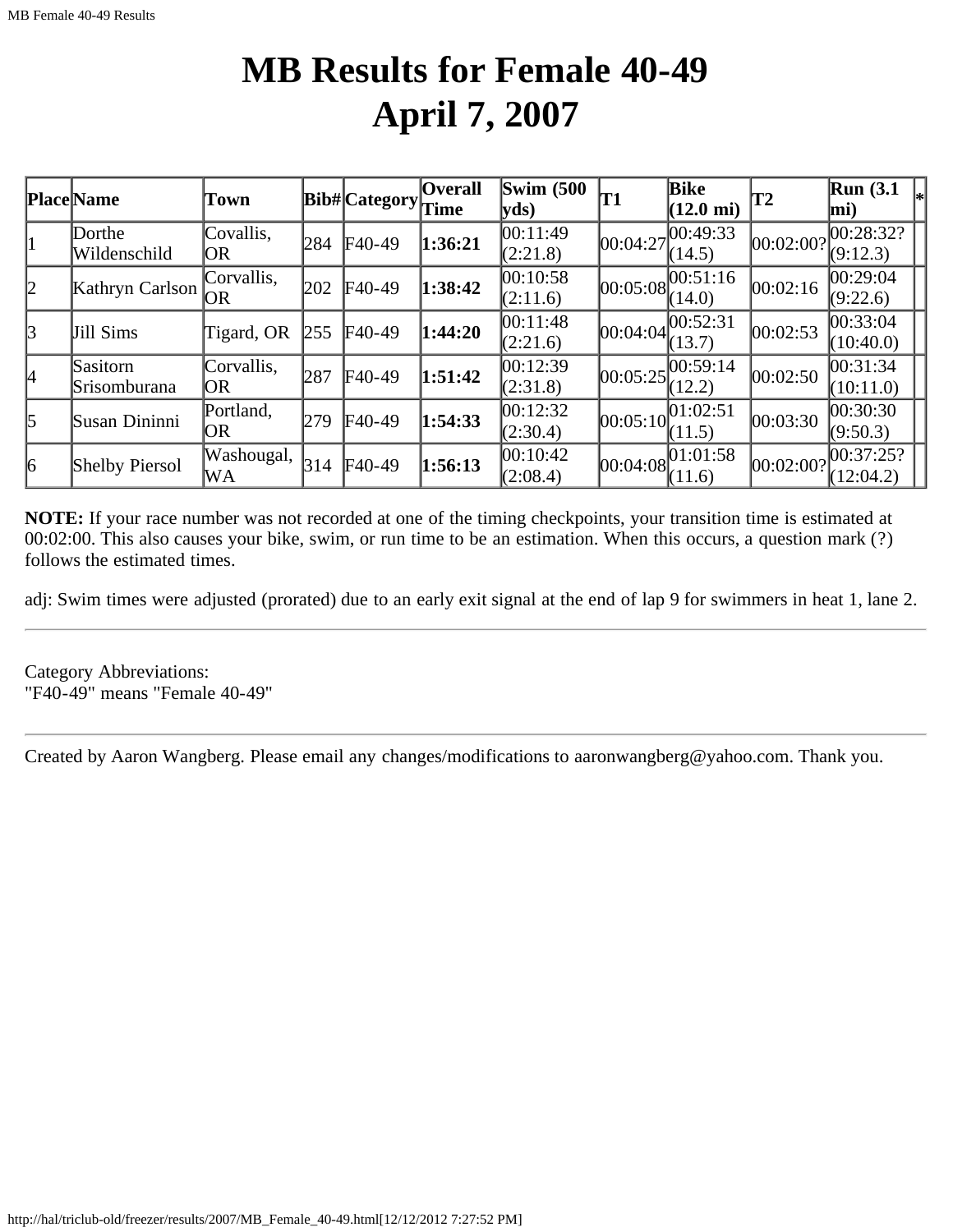# **MB Results for Male 15-19 April 7, 2007**

| <b>Place Name</b>   | Town             |     |                  | <b>Overall</b><br>$ {\rm \textbf{Bib}\#} $ Category $ _{\hbox{Time}}$ | $\mathbf{Swim}\;$ (500)<br> vds | IT.        | Bike $(12.0)$ <sub>T2</sub><br>lmi' | Run(3.1)<br>mi)                                 |     |
|---------------------|------------------|-----|------------------|-----------------------------------------------------------------------|---------------------------------|------------|-------------------------------------|-------------------------------------------------|-----|
| Nathaniel<br>Holder | Portland,<br> OR | 278 | $M15-19$ 1:54:22 |                                                                       | 00:09:35<br>(1:55.0)            | [00:08:14] | [01:02:42]<br>(11.5)                | 00:30:17<br>$\frac{1}{2}$ $ 00:03:34 $ (9:46.1) |     |
| Alex Knott          | Eugene,<br> OR   | 34  | $M15-19$         |                                                                       |                                 |            |                                     |                                                 | dnp |

**NOTE:** If your race number was not recorded at one of the timing checkpoints, your transition time is estimated at 00:02:00. This also causes your bike, swim, or run time to be an estimation. When this occurs, a question mark (?) follows the estimated times.

adj: Swim times were adjusted (prorated) due to an early exit signal at the end of lap 9 for swimmers in heat 1, lane 2.

Category Abbreviations: "M15-19" means "Male 15-19"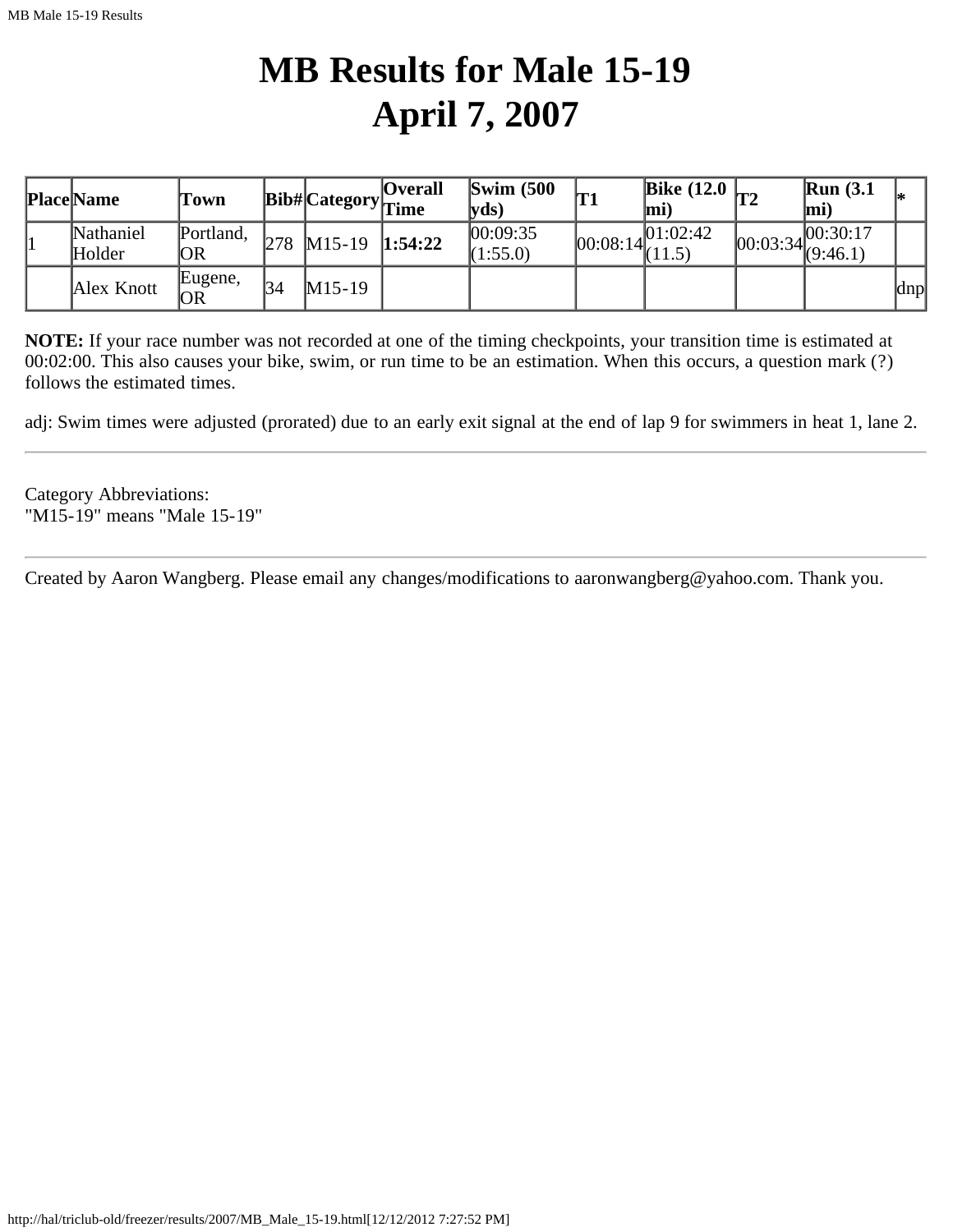### **MB Results for Male 20-29 April 7, 2007**

|         | <b>Place</b> Name    | Town              |            | Bib#Category | Overall<br>Time | <b>Swim (500</b><br>$\mathbf{v}\mathbf{ds}$ | T1        | Bike $\overline{(12.0)}_{T2}$<br>mi) |           | <b>Run</b> (3.1)<br>$\left. \right  _{*}$<br>mi) |
|---------|----------------------|-------------------|------------|--------------|-----------------|---------------------------------------------|-----------|--------------------------------------|-----------|--------------------------------------------------|
| *       | Austin Bell          | Corvallis,<br>OR  | 138        | $M20-29$     | 1:11:51         | 00:07:21<br>(1:28.2)                        | 00:02:21  | 00:39:06<br>(18.4)                   | 00:01:11  | 00:21:52<br>(7:03.2)                             |
| 1       | Chris<br>Reynolds    | Corvallis,<br>OR  | 129        | $M20-29$     | 1:17:46         | 00:09:50<br>(1:58.0)                        | 00:02:41  | 00:41:22<br>(17.4)                   | 00:01:10  | 00:22:43<br>(7:19.7)                             |
| 2       | James Laird          | Portland,<br> OR  | 272        | M20-29       | 1:24:27         | 00:12:08?<br>(2:25.6)                       | 00:02:00? | 00:44:31<br>(16.2)                   | 00:00:33  | 00:25:15<br>(8:08.7)                             |
| $\beta$ | Sam Gibson           | Corvallis,<br>OR. | 184        | M20-29       | 1:24:55         | 00:08:05<br>(1:37.0)                        | 00:03:35  | 00:47:04<br>(15.3)                   | 00:01:34  | 00:24:37<br>(7:56.5)                             |
| 4       | Casey<br>Tamblyn     | Beaverton,<br>OR. | 158        | $M20-29$     | 1:25:46         | 00:08:50<br>(1:46.0)                        | 00:02:56  | 00:46:30<br>(15.5)                   | 00:01:19  | 00:26:11<br>(8:26.8)                             |
| 5       | Matt<br>Robertson    | Eugene,<br>OR     | 91         | M20-29       | 1:28:35         | 00:09:59<br>(1:59.8)                        | 00:02:38  | 00:46:26<br>(15.5)                   | 00:01:16  | 00:28:16<br>(9:07.1)                             |
| 6       | Ryan Bays            | Corvallis,<br>OR  | $\beta$ 31 | M20-29       | 1:30:38         | 00:13:03<br>(2:36.6)                        | 00:03:29  | 00:44:36<br>(16.1)                   | 00:02:22  | 00:27:08<br>(8:45.2)                             |
| 17      | Christopher<br>Brown | Portland,<br>OR   | 302        | M20-29       | 1:39:24         | 00:13:40<br>(2:44.0)                        | 00:03:38  | 00:51:54<br>(13.9)                   | 00:02:00? | 00:28:12?<br>(9:05.8)                            |
| 8       | Cole<br>Hackbarth    | Corvallis,<br>OR  | 328        | M20-29       | 1:53:04         | 00:25:11<br>(5:02.2)                        | 00:02:55  | 00:52:25<br>(13.7)                   | 00:01:32  | 00:31:01<br>(10:00.3)                            |
| þ.      | Nate Perry           | Corvallis,<br>OR  | 332        | $M20-29$     | 1:57:09         | 00:19:16<br>(3:51.2)                        | 00:07:27  | [00:59:13]<br>(12.2)                 | 00:02:54  | 00:28:19<br>(9:08.1)                             |
| 10      | Micah<br>Peterson    | Corvallis,<br>OR  | 329        | $M20-29$     | 2:09:37         | 00:14:01<br>(2:48.2)                        | 00:12:59  | 01:08:42<br>(10.5)                   | 00:03:35  | 00:30:20<br>(9:47.1)                             |

**NOTE:** If your race number was not recorded at one of the timing checkpoints, your transition time is estimated at 00:02:00. This also causes your bike, swim, or run time to be an estimation. When this occurs, a question mark (?) follows the estimated times.

adj: Swim times were adjusted (prorated) due to an early exit signal at the end of lap 9 for swimmers in heat 1, lane 2.

Category Abbreviations: "M20-29" means "Male 20-29"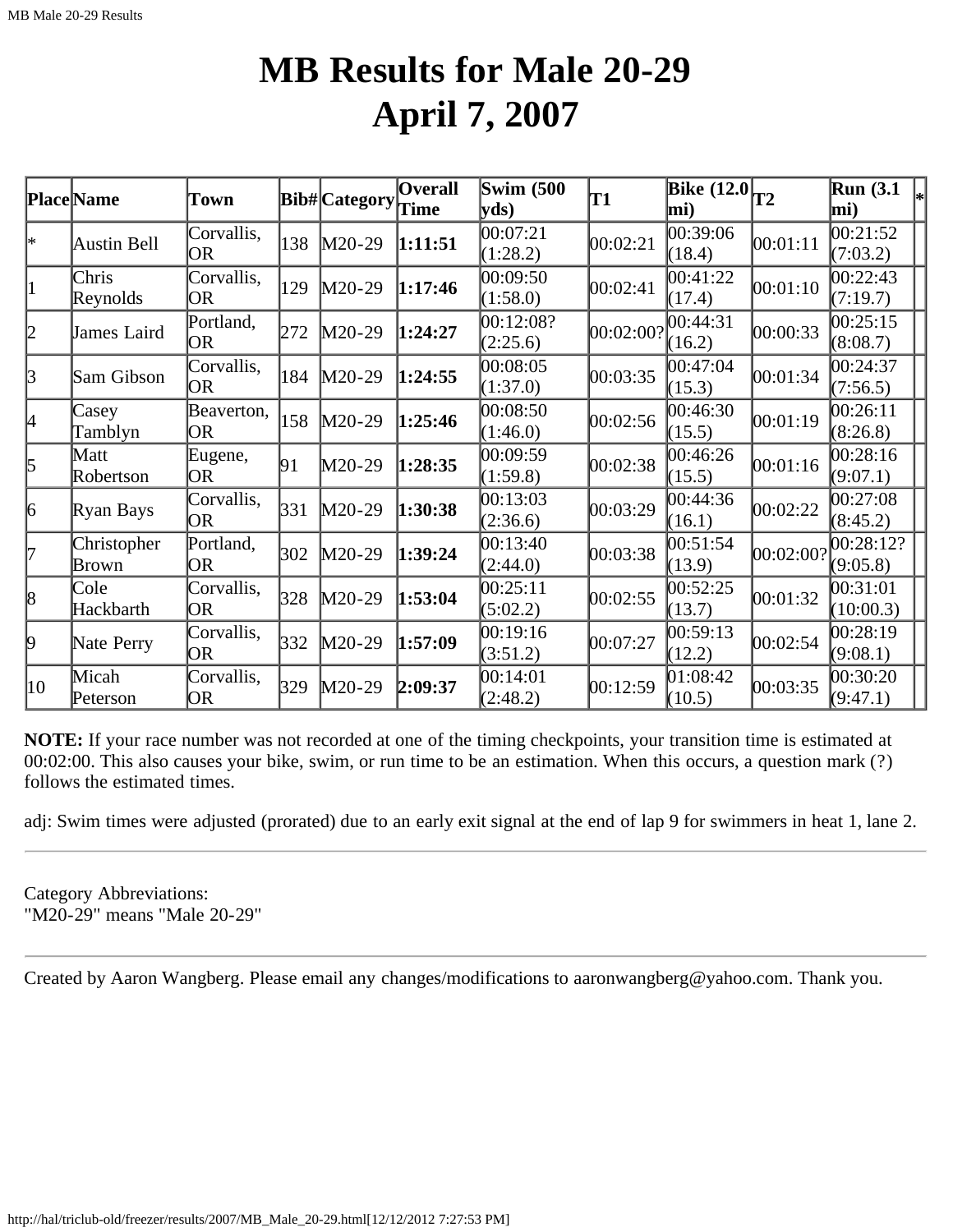### **MB Results for Male 30-39 April 7, 2007**

|    | <b>Place</b> Name       | Town                 |     | Bib# Category | <b>Overall</b><br>Time | <b>Swim (500</b><br>yds) | T1       | <b>Bike</b> (12.0<br>mi) | T2         | $\mathbb{R}$ un (3.1<br>$\vert$ mi) |  |
|----|-------------------------|----------------------|-----|---------------|------------------------|--------------------------|----------|--------------------------|------------|-------------------------------------|--|
|    | Vince<br>Gonor          | Portland, OR         | 48  | $M30-39$      | 1:14:27                | 00:08:33<br>(1:42.6)     | 00:02:29 | 00:39:34<br>(18.2)       | 00:01:52   | 00:21:59<br>(7:05.5)                |  |
| 2  | Bart<br>Dickson         | Tualatin, OR         | 218 | $M30-39$      | 1:17:08                | 00:09:37<br>(1:55.4)     | 00:02:44 | 00:40:54<br>(17.6)       | [00:01:16] | 00:22:37<br>(7:17.7)                |  |
| 3  | Ted<br>Williams         | Corvallis, OR        | 254 | $M30-39$      | 1:23:37                | 00:09:50<br>(1:58.0)     | 00:02:58 | 00:45:06<br>(16.0)       | 00:02:01   | 00:23:42<br>(7:38.7)                |  |
| I4 | <b>J</b> eff<br>Wiltsey | Sublimity, OR        | 317 | $M30-39$      | 1:25:08                | 00:11:55<br>(2:23.0)     | 00:02:37 | 00:46:00<br>(15.7)       | 00:02:13   | 00:22:23<br>(7:13.2)                |  |
| 5  | Aaron<br> Amoth         | Corvallis, OR        | 316 | $M30-39$      | 1:28:32                | 00:13:04<br>(2:36.8)     | 00:02:10 | 00:46:47<br>(15.4)       | 00:01:38   | 00:24:53<br>(8:01.6)                |  |
| 6  | Brian<br>Zacher         | Corvallis, OR        | 289 | $M30-39$      | 1:28:45                | 00:11:27<br>(2:17.4)     | 00:03:53 | 00:46:02<br>(15.6)       |            | $[00:01:30]^{00:25:53}$<br>(8:21.0) |  |
| l7 | Mark<br>McBride         | Battle Ground,<br>WA | 225 | $M30-39$      | 1:57:42                | 00:09:10<br>(1:50.0)     | 00:06:47 | 00:53:09<br>(13.5)       | 00:04:22   | [00:44:14]<br>(14:16.1)             |  |

**NOTE:** If your race number was not recorded at one of the timing checkpoints, your transition time is estimated at 00:02:00. This also causes your bike, swim, or run time to be an estimation. When this occurs, a question mark (?) follows the estimated times.

adj: Swim times were adjusted (prorated) due to an early exit signal at the end of lap 9 for swimmers in heat 1, lane 2.

Category Abbreviations: "M30-39" means "Male 30-39"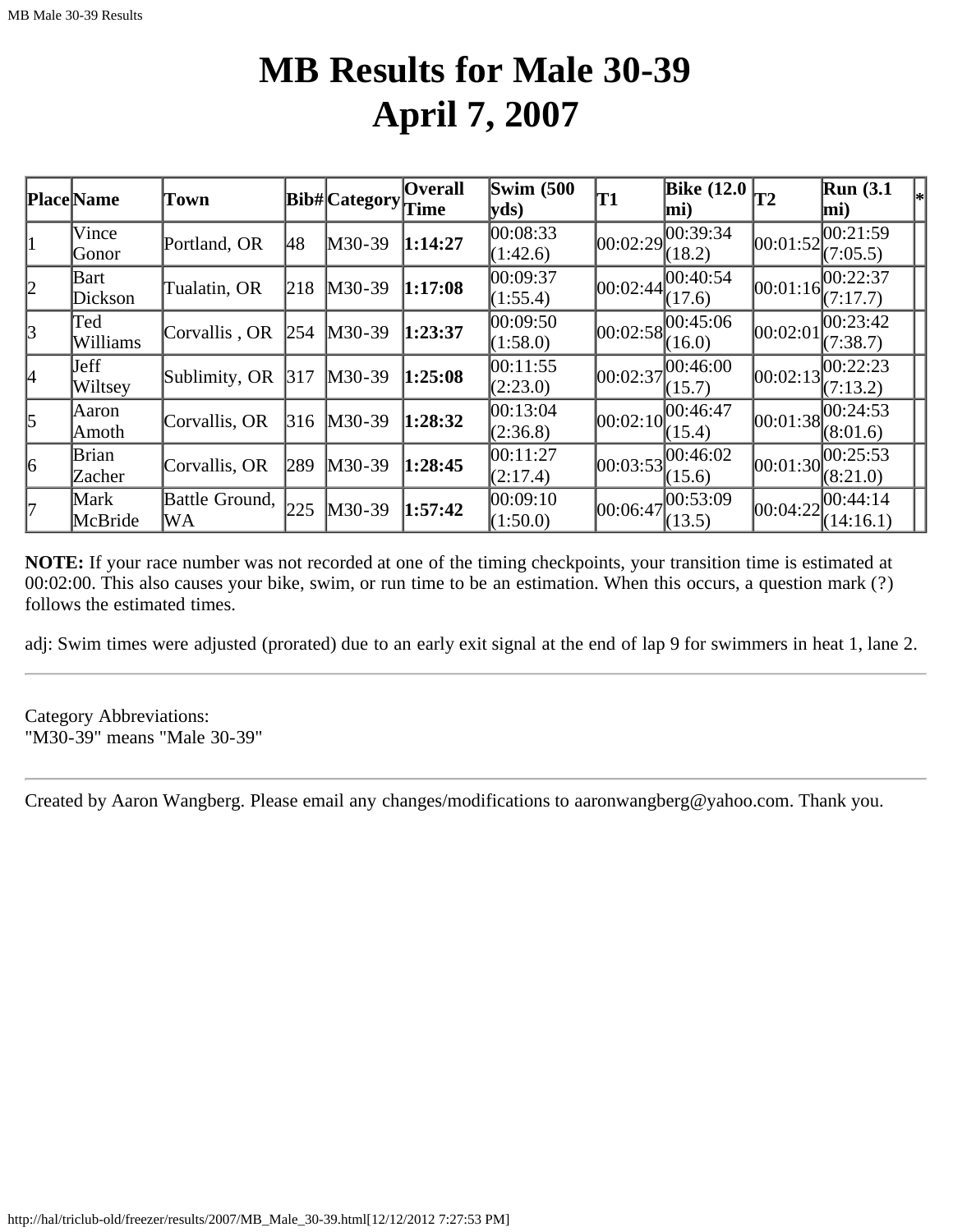## **MB Results for Male 40-49 April 7, 2007**

|    | <b>Place Name</b>         | Fown                                                                 |      |              | <b>Overall</b><br>$ {\bf Bib\#} $ Category $ $ Time | $\mathbf{Swim}\;$ (500)<br>$\mathbf{v}\mathbf{ds}$ | <b>T1</b> | Bike $(12.0)$ <sub>T2</sub><br>lmi)                               | <b>Run</b> (3.1)<br>$ mi\rangle$      |  |
|----|---------------------------|----------------------------------------------------------------------|------|--------------|-----------------------------------------------------|----------------------------------------------------|-----------|-------------------------------------------------------------------|---------------------------------------|--|
|    | Richard<br><b>Collins</b> | Salem, OR                                                            |      | 135   M40-49 | 1:17:18                                             | 00:08:31<br>(1:42.2)                               |           | $[00:04:04]^{00:39:01}_{(18.5)}$                                  | .17 00:23:17<br>$[00:02:25]$ (7:30.6) |  |
| l2 |                           | $\boxed{\text{Tim } \text{McCall}}^{\text{Springfield}}_{\text{OR}}$ | 1304 | $M40-49$     | 1:28:54                                             | 00:10:16<br>(2:03.2)                               |           | $\sqrt{00:03:13}\begin{bmatrix} 00:47:29 \\ (15.2) \end{bmatrix}$ | .100:24:51<br>$ 00:03:05 $ (8:01.0)   |  |

**NOTE:** If your race number was not recorded at one of the timing checkpoints, your transition time is estimated at 00:02:00. This also causes your bike, swim, or run time to be an estimation. When this occurs, a question mark (?) follows the estimated times.

adj: Swim times were adjusted (prorated) due to an early exit signal at the end of lap 9 for swimmers in heat 1, lane 2.

Category Abbreviations: "M40-49" means "Male 40-49"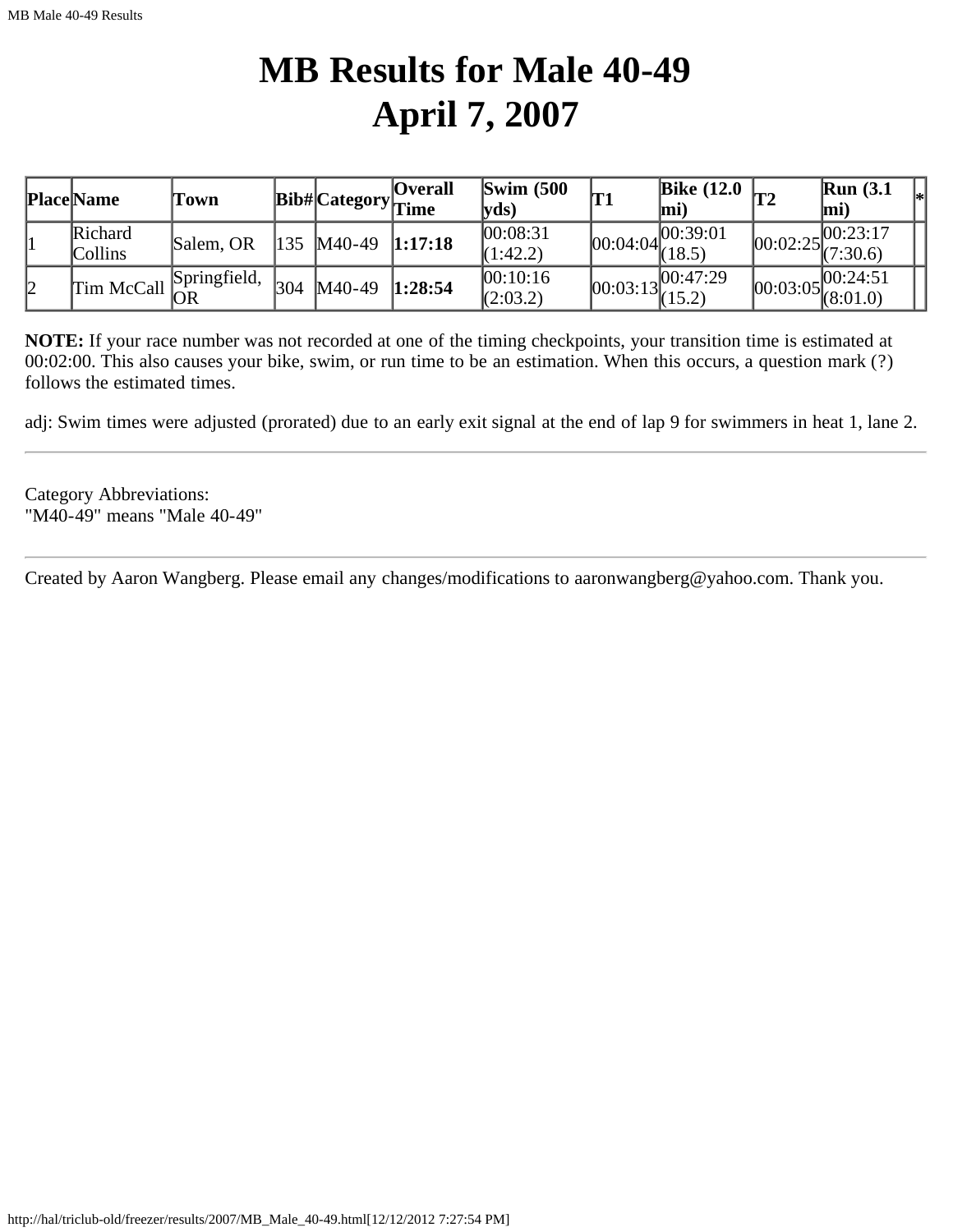# **MB Results for Male 50-59 April 7, 2007**

|    | <b>Place Name</b> | Town             |     |                  | <b>Overall</b><br>$ {\bf Bib\#} $ Category $ $ Time | $\text{Swim}\ (500$<br> vds) | 'T1        | <b>Bike (12.0</b><br>mi          | $ \mathbf{T2}$ | <b>Run</b> $(3.1 \text{ mi})$ <sup>*</sup>                                          |  |
|----|-------------------|------------------|-----|------------------|-----------------------------------------------------|------------------------------|------------|----------------------------------|----------------|-------------------------------------------------------------------------------------|--|
|    | Scott Reed $OR$   | Corvallis,       | 215 | M50-59 1:25:27   |                                                     | 00:10:28<br>(2:05.6)         | [00:03:23] | 00:43:42<br>(16.5)               |                | $ 00:02:53 ^{00:25:01}_{(8:04.2)} $                                                 |  |
| 12 | Robert<br>Miller  | Corvallis,<br>OR | 318 | $M50-59$ 1:58:33 |                                                     | 00:14:44<br>(2:56.8)         |            | $[00:04:58]^{00:59:32}_{(12.1)}$ |                | .00:37:54<br>$\begin{bmatrix} 1.25 \\ 0.01 \cdot 25 \\ 0.01 \cdot 25 \end{bmatrix}$ |  |

**NOTE:** If your race number was not recorded at one of the timing checkpoints, your transition time is estimated at 00:02:00. This also causes your bike, swim, or run time to be an estimation. When this occurs, a question mark (?) follows the estimated times.

adj: Swim times were adjusted (prorated) due to an early exit signal at the end of lap 9 for swimmers in heat 1, lane 2.

Category Abbreviations: "M50-59" means "Male 50-59"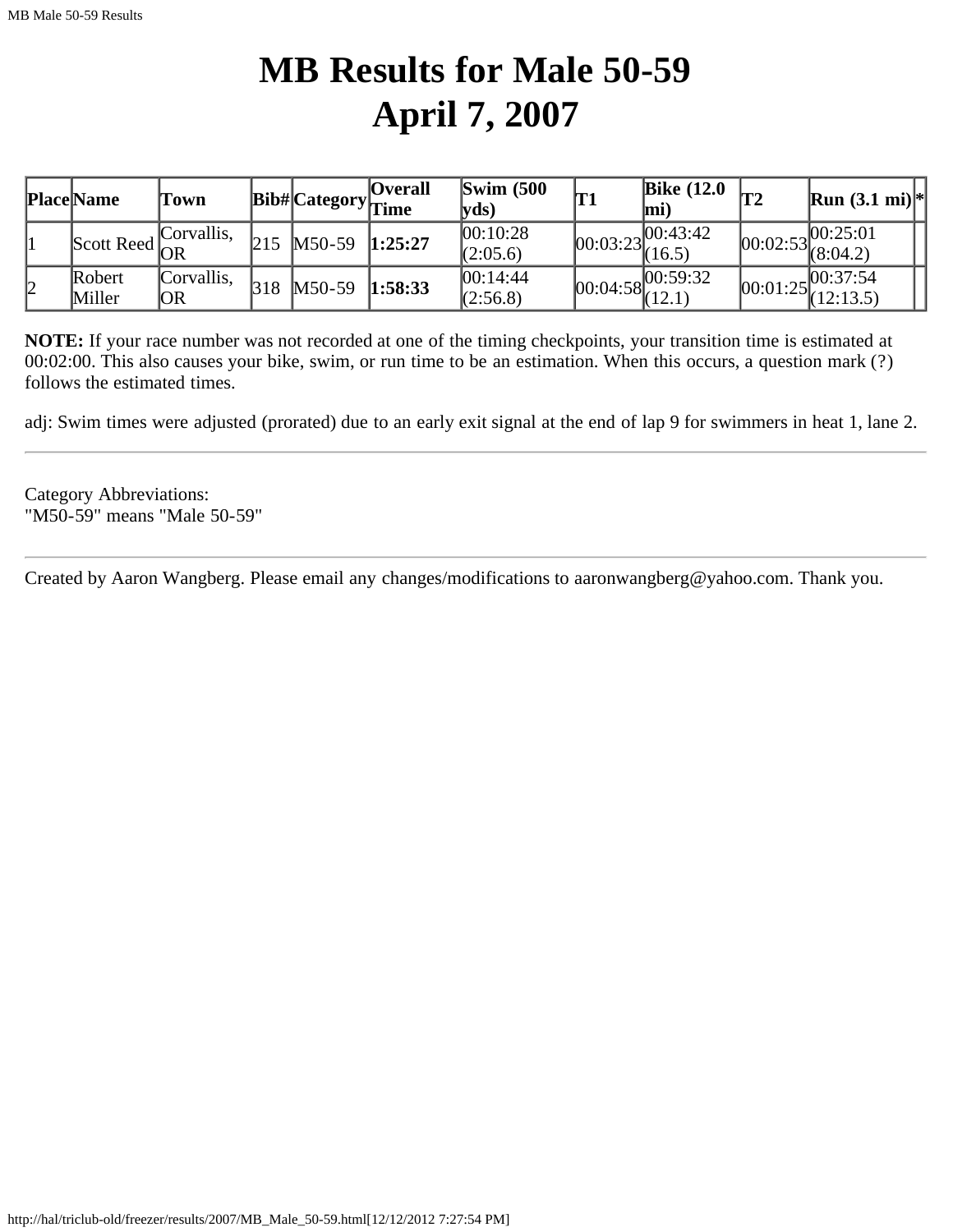## **MB Results for Male 60 and Over April 7, 2007**

| <b>Place Name</b> | Town          |     |                 | <b>Overall</b><br>wn $ Bib\# Category _{Time}$ | $\text{Swim}$ (500)<br> vds) | <b>T1</b> | <b>Bike</b> (12.0<br>lmi                           | Ima     | <b>Run</b> (3.1 mi) $*$ |
|-------------------|---------------|-----|-----------------|------------------------------------------------|------------------------------|-----------|----------------------------------------------------|---------|-------------------------|
| Stephen<br>Tandy  | Salem,<br> OR | 269 | $M60&O$ 1:57:05 |                                                | 00:13:49<br>(2:45.8)         |           | $\overline{00:05:}44\overline{00:53:36}$<br>(13.4) | 00:02:5 | 00:41:05                |

**NOTE:** If your race number was not recorded at one of the timing checkpoints, your transition time is estimated at 00:02:00. This also causes your bike, swim, or run time to be an estimation. When this occurs, a question mark (?) follows the estimated times.

adj: Swim times were adjusted (prorated) due to an early exit signal at the end of lap 9 for swimmers in heat 1, lane 2.

Category Abbreviations: "M60&O" means "Male 60 and Over"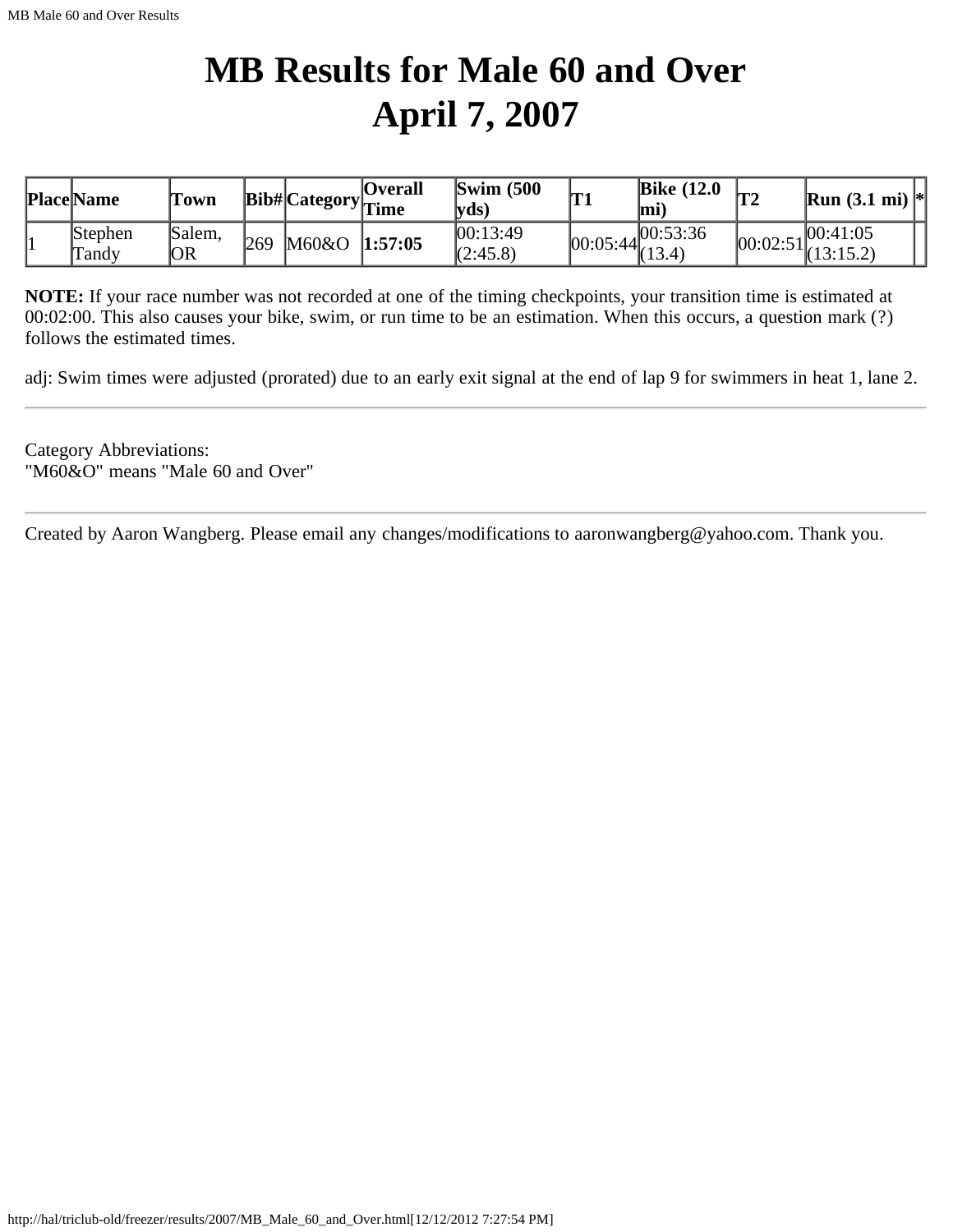## **Relay Results for Entire Race April 7, 2007**

|                 | <b>Place</b> Name                                                                                    | Town                    |     | Bib#Category Time                                                                                             | Overall | Swim $(500)$<br>$ {\rm yds})$ | T1        | <b>Bike</b><br>$(12.0 \text{ mi})$ | $\mathbf{T2}$      | Run $(3.1)$<br>mi)      |
|-----------------|------------------------------------------------------------------------------------------------------|-------------------------|-----|---------------------------------------------------------------------------------------------------------------|---------|-------------------------------|-----------|------------------------------------|--------------------|-------------------------|
| 1               | Swift Quick &<br>Lame<br>John Mithen<br>Ted Drummond<br>Russell<br>Drummond                          | Sweet<br>Home, OR       | 25  | M                                                                                                             | 1:07:01 | 00:07:15<br>(1:27.0)          | 00:00:51  | 00:40:23<br>(17.8)                 | 00:00:52           | 00:17:40<br>(5:41.9)    |
| 2               | The Long Way<br><b>Around</b><br>Rachel Schwindt OR<br>Erik Haluzak<br>Eric Urbigkeit                | Corvallis,              | 188 | $\mathsf{C}% _{M_{1},M_{2}}^{\alpha,\beta}(\varepsilon)=\mathsf{C}_{M_{1},M_{2}}^{\alpha,\beta}(\varepsilon)$ | 1:07:03 | 00:09:55<br>(1:59.0)          | 00:00:50  | 00:34:02<br>(21.2)                 | 00:00:49           | 00:21:27<br>(6:55.2)    |
| $\beta$         | $1 - 2 - 3$<br><b>Adventure</b><br>Jordan Anderson Fairview,<br>Jeff Anderson<br>Jeffrey<br>Anderson | OR                      | 36  | $\mathsf{C}% _{0}\!\left( t\right) \in\mathcal{C}_{0}\!\left( 0\right)$                                       | 1:10:19 | 00:06:31<br>(1:18.2)          | 00:00:59  | 00:38:51<br>(18.5)                 | 00:01:00           | 00:22:58<br>(7:24.5)    |
| $\vert 4 \vert$ | Happy to be<br>Here<br>Ed Bomber<br>Connie Graham                                                    | Corvallis,<br><b>OR</b> | 205 | $\mathsf{C}% _{0}\left( t\right) \sim\mathsf{C}\left( t\right)$                                               | 1:17:24 | 00:09:51<br>(1:58.2)          | 00:01:17  | 00:40:03?<br>(18.0)                | 00:02:00? 00:24:13 | (7:48.7)                |
| 5               | <b>Cool and The</b><br>Gang<br>Renee Cool<br>Tom Hunton<br>Kim Chapman                               | Albany, OR 76           |     | $\mathsf{C}% _{M_{1},M_{2}}^{\alpha,\beta}(\varepsilon)=\mathsf{C}_{M_{1},M_{2}}^{\alpha,\beta}(\varepsilon)$ | 1:17:27 | 00:10:14<br>(2:02.8)          | 00:01:44  | 00:41:00<br>(17.6)                 | 00:00:58           | 00:23:31<br>(7:35.2)    |
| $\vert 6 \vert$ | <b>Elser-Platt</b><br>Justin Elser<br>Andrew Platt<br>Heather Platt                                  | Corvallis,<br>OR)       | 125 | $\mathbb{C}$                                                                                                  | 1:23:02 | 00:07:37?<br>(1:31.4)         | 00:02:00? | 00:40:48<br>(17.6)                 | 00:01:10           | 00:31:27<br>(10:08.7)   |
| 17              | <b>Fitness Over 50</b><br>Rich Bryant<br>Marshall<br>Anderson<br>Dan Lind                            | Corvallis,<br>OR        | 229 | $\mathbb{M}$                                                                                                  | 1:23:14 | 00:10:28<br>(2:05.6)          | 00:01:07  | 00:43:26<br>(16.6)                 | 00:01:12           | 00:27:01<br>(8:42.9)    |
| $\vert 8$       | <b>Last Place</b><br>Ben Shorten<br>Spencer<br>Ericksen<br>Ryder Bleinns                             | Tualatin,<br>OR.        | 292 | M                                                                                                             | 1:23:45 | 00:09:46<br>(1:57.2)          | 00:01:00  | 00:47:55 <br>(15.0)                | 00:02:00?          | [00:23:04?]<br>(7:26.5) |
| $\vert 9 \vert$ | Gypsies in the<br>Palace<br>Greg Colzani<br>Sharry Colzani                                           | Vancouver,<br>WА        | 161 | $\mathcal{C}$                                                                                                 | 1:25:32 | 00:09:08<br>(1:49.6)          | 00:02:16  | 00:40:27<br>(17.8)                 | 00:01:17           | 00:32:24 <br>(10:27.1)  |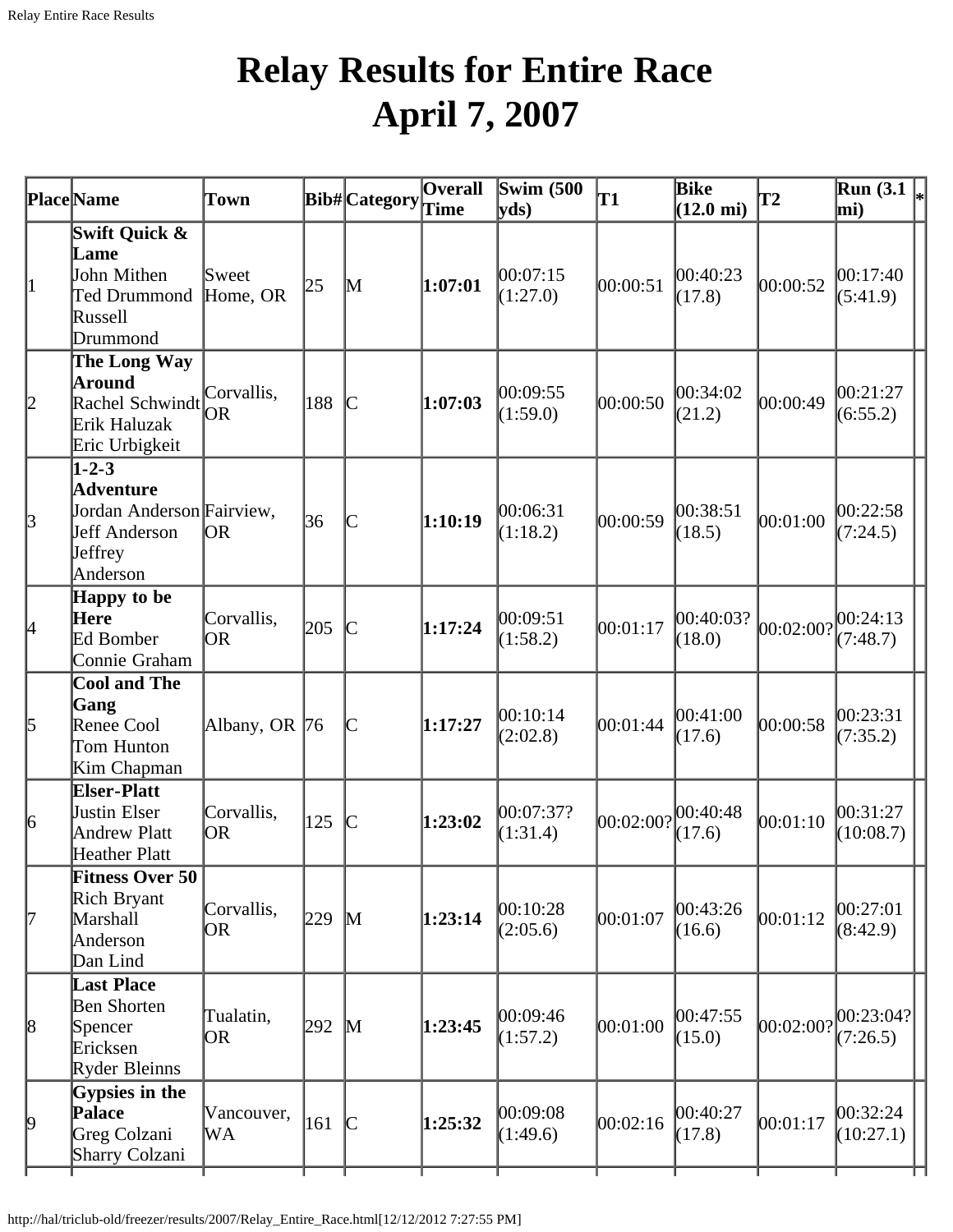| $ 10\rangle$ | <b>Cheel Out</b><br>Tanner Cheel<br>William Peters<br>Michael<br>Williams | Tualatin,<br> OR   | 291 | $\mathbb{M}$ | 1:30:45 | 00:12:46<br>(2:33.2) | 00:00:59 | 00:50:05? <br>(14.4) | 00:02:00? | [00:24:55]<br>(8:02.3) |
|--------------|---------------------------------------------------------------------------|--------------------|-----|--------------|---------|----------------------|----------|----------------------|-----------|------------------------|
| 11           | <b>Tri-Newbies</b><br>Cate Milburn<br>Kelly Anderson<br>Karen Suriano     | Portland,<br> OR   | 259 | IF           | 1:37:29 | 00:08:46<br>(1:45.2) | 00:06:00 | 00:45:47<br>(15.7)   | 00:04:18  | 00:32:38 <br>(10:31.6) |
| $ 12\rangle$ | Team Kalen<br>Amy Marelich<br>Ken Marelich                                | Albany, OR $ 263 $ |     | $\mathbb{C}$ | 1:47:05 | 00:12:48<br>(2:33.6) | 00:03:43 | 00:58:56 <br>(12.2)  | 00:01:13  | 00:30:25<br>(9:48.7)   |

**NOTE:** If your race number was not recorded at one of the timing checkpoints, your transition time is estimated at 00:02:00. This also causes your bike, swim, or run time to be an estimation. When this occurs, a question mark (?) follows the estimated times.

adj: Swim times were adjusted (prorated) due to an early exit signal at the end of lap 9 for swimmers in heat 1, lane 2.

Category Abbreviations: "C" means "Co-ed" "F" means "Female" "M" means "Male"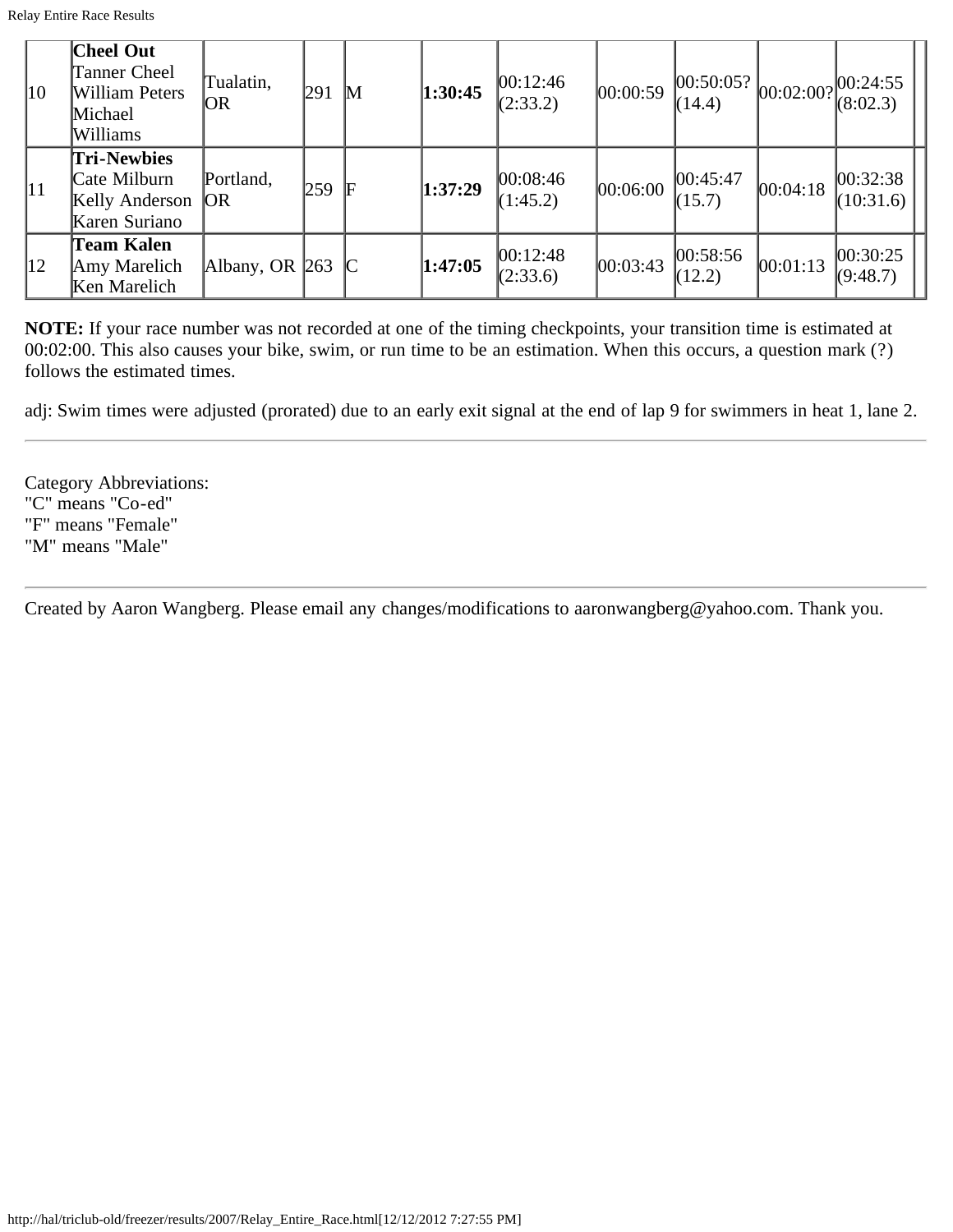## **Relay Results for Co-ed April 7, 2007**

|                 | <b>Place Name</b>                                                                 | Town                     |     | Bib#Category  | <b>Overall</b><br>Time | Swim $(500)$<br>yds   | T1        | Bike $(12.0T2)$<br>mi) |           | Run $(3.1)$<br>mi)    |
|-----------------|-----------------------------------------------------------------------------------|--------------------------|-----|---------------|------------------------|-----------------------|-----------|------------------------|-----------|-----------------------|
| 1               | The Long Way<br>Around<br>Rachel Schwindt<br>Erik Haluzak<br>Eric Urbigkeit       | Corvallis,<br>OR         | 188 | $\mathbb{C}$  | 1:07:03                | 00:09:55<br>(1:59.0)  | 00:00:50  | 00:34:02<br>(21.2)     | 00:00:49  | 00:21:27<br>(6:55.2)  |
| 2               | 1-2-3 Adventure<br>Jordan Anderson Fairview,<br>Jeff Anderson<br>Jeffrey Anderson | lOR.                     | 36  |               | 1:10:19                | 00:06:31<br>(1:18.2)  | 00:00:59  | 00:38:51<br>(18.5)     | 00:01:00  | 00:22:58<br>(7:24.5)  |
| $\vert$ 3       | Happy to be<br>Here<br>Ed Bomber<br>Connie Graham                                 | Corvallis,<br>OR.        | 205 |               | 1:17:24                | 00:09:51<br>(1:58.2)  | 00:01:17  | 00:40:03?<br>(18.0)    | 00:02:00? | 00:24:13<br>(7:48.7)  |
| 4               | <b>Cool and The</b><br>Gang<br>Renee Cool<br>Tom Hunton<br>Kim Chapman            | Albany, OR <sub>76</sub> |     |               | 1:17:27                | 00:10:14<br>(2:02.8)  | 00:01:44  | 00:41:00<br>(17.6)     | 00:00:58  | 00:23:31<br>(7:35.2)  |
| 5               | <b>Elser-Platt</b><br>Justin Elser<br><b>Andrew Platt</b><br>Heather Platt        | Corvallis,<br> OR        | 125 | $\mathcal{C}$ | 1:23:02                | 00:07:37?<br>(1:31.4) | 00:02:00? | 00:40:48<br>(17.6)     | 00:01:10  | 00:31:27<br>(10:08.7) |
| $\vert 6 \vert$ | Gypsies in the<br>Palace<br>Greg Colzani<br><b>Sharry Colzani</b>                 | Vancouver,<br>WА         | 161 | $\mathcal{C}$ | 1:25:32                | 00:09:08<br>(1:49.6)  | 00:02:16  | 00:40:27<br>(17.8)     | 00:01:17  | 00:32:24<br>(10:27.1) |
|                 | <b>Team Kalen</b><br>Amy Marelich<br>Ken Marelich                                 | Albany, OR 263           |     |               | 1:47:05                | 00:12:48<br>(2:33.6)  | 00:03:43  | 00:58:56<br>(12.2)     | 00:01:13  | 00:30:25<br>(9:48.7)  |

**NOTE:** If your race number was not recorded at one of the timing checkpoints, your transition time is estimated at 00:02:00. This also causes your bike, swim, or run time to be an estimation. When this occurs, a question mark (?) follows the estimated times.

adj: Swim times were adjusted (prorated) due to an early exit signal at the end of lap 9 for swimmers in heat 1, lane 2.

Category Abbreviations: "C" means "Co-ed"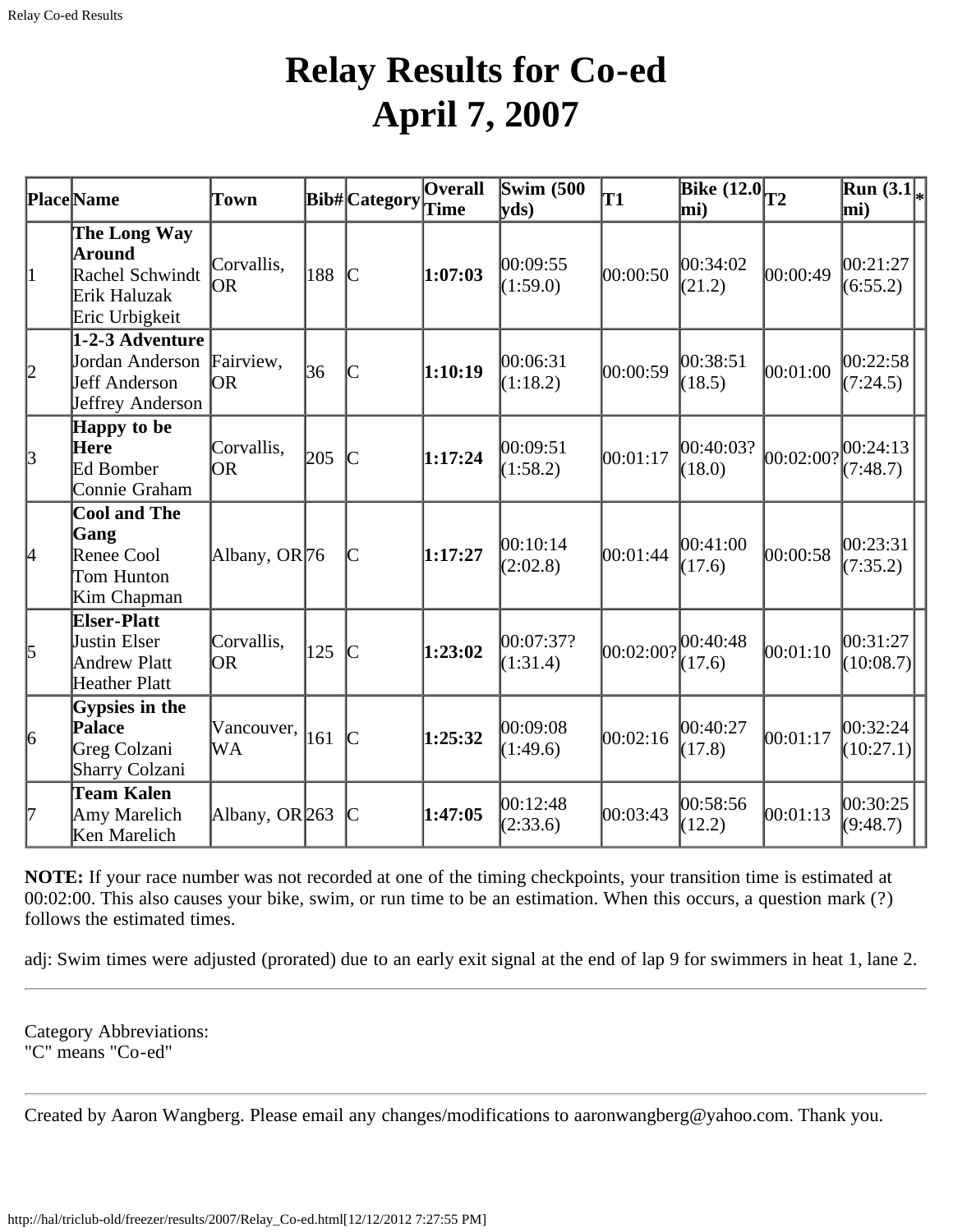## **Relay Results for Female April 7, 2007**

|    | <b>Place</b> Name                                                                  | Town              |     | $ {\rm \textbf{Bib}\#}\big {\rm \textbf{Category}}\big $ Time | <b>Overall</b> | Swim $(500)$<br>$ {\bf v}$ ds) | T1 | Bike $(12.0)$<br>mi)             | <b>T2</b> | Run(3.1)<br> *<br>mi)               |
|----|------------------------------------------------------------------------------------|-------------------|-----|---------------------------------------------------------------|----------------|--------------------------------|----|----------------------------------|-----------|-------------------------------------|
| 11 | Tri-<br><b>Newbies</b><br>Cate<br>Milburn<br>Kelly<br>Anderson<br>Karen<br>Suriano | Portland,<br>IOR. | 259 | F                                                             | 1:37:29        | 00:08:46<br>(1:45.2)           |    | $ 00:06:00 ^{00:45:47}_{(15.7)}$ |           | $ 00:04:18 ^{00:32:38}_{(10:31.6)}$ |

**NOTE:** If your race number was not recorded at one of the timing checkpoints, your transition time is estimated at 00:02:00. This also causes your bike, swim, or run time to be an estimation. When this occurs, a question mark (?) follows the estimated times.

adj: Swim times were adjusted (prorated) due to an early exit signal at the end of lap 9 for swimmers in heat 1, lane 2.

Category Abbreviations: "F" means "Female"